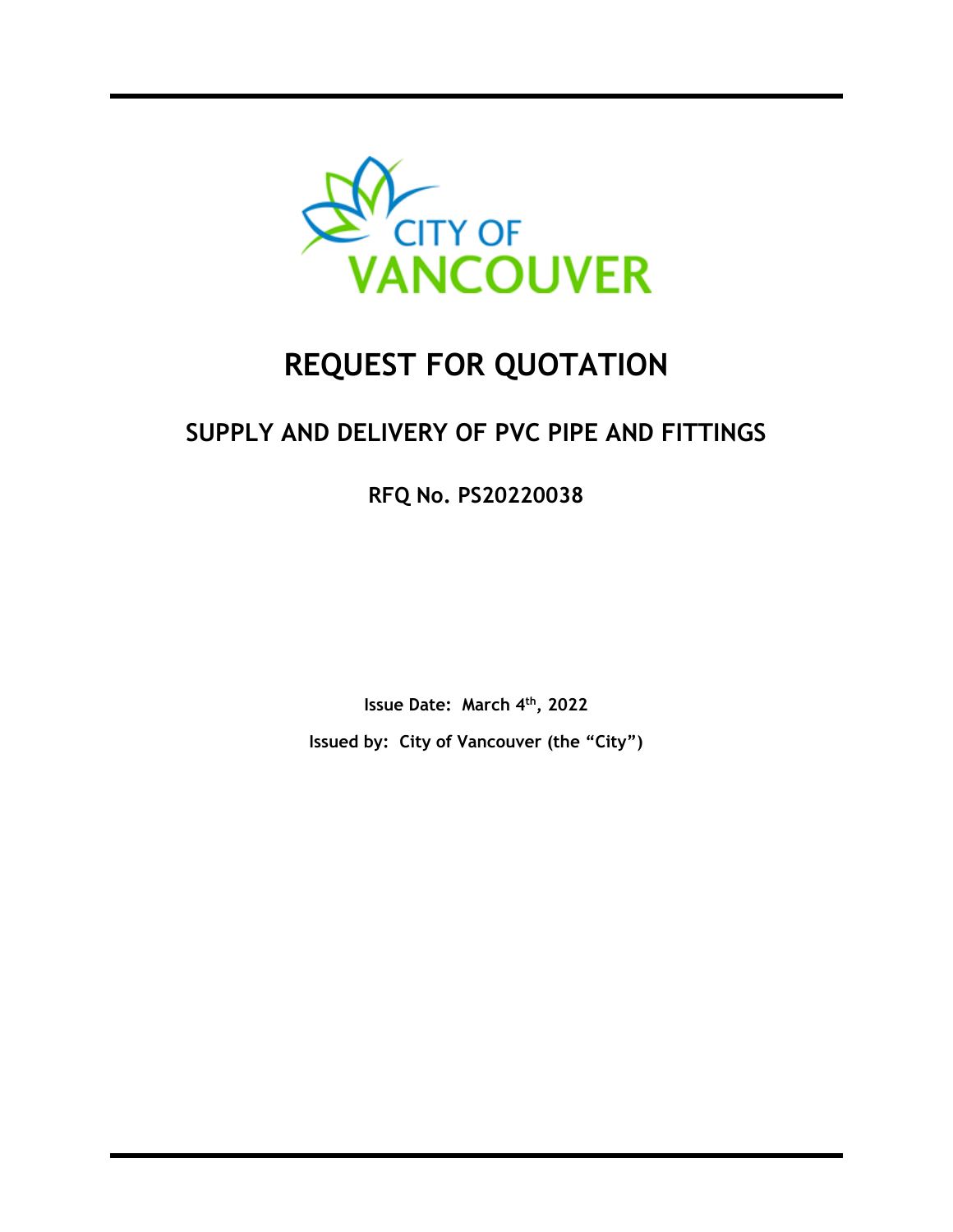**Quotations are to be submitted by email in accordance with the instructions below and should be received prior to 3:00 p.m., Vancouver Time (as defined in Note 2 below), on March 31st, 2022 (the "Closing Time").** 

# **QUOTATIONS WILL NOT BE PUBLICLY OPENED.**

# **NOTES:**

- 1. Quotations should be submitted by email prior to the Closing Time in accordance with the following:
	- Subject of the file to be: PS# Title Vendor name.
	- Document format for submissions:
		- $\circ$  Quotation Form, Appendix 2, Appendix 3-1 and Appendix 3-2 in 1 combined PDF format file
		- o Pricing Table in excel format separated with the above PDF file

*Note: Quotation Form and Appendix 1 (Requirements), Appendix 2 and Appendix 3-1, 3-2 have been posted in word version for vendors to complete easily.* 

- Zip the files to reduce file size if needed.
- Send your submissions to  $Bids@varcouver.ca$ ; do not deliver a physical copy to the City of Vancouver.
- Submitting the files via Drop box, Fax, FTP, or any other method, is not acceptable.
- Due to cybersecurity concerns, the City of Vancouver will quarantine any inbound email with attachments not in PDF or Microsoft Office formats which will result in non-delivery to Supply Chain Management and will be deemed not submitted. Noncompliant file formats will be detected and quarantined even if they are compressed, zipped, renamed, and include password protected zipped files.
- The maximum number of attachments allowed in an email message is 250 attachments.
- The maximum size limit for an email message, including all attachments, is 20MB per message
- 2. "Vancouver Time" will be conclusively deemed to be time in the City of Vancouver, as indicated in the electronic timestamp the Quotation receives upon delivery to the email address specified herein, which is in turn synchronized to Network Time Protocol (NTP) provided by the National Research Council of Canada adjusted to local Pacific Time Zone.
- 3. All queries related to this RFQ should be submitted in writing to the attention of:

# **Jing Fan, Buyer**

Email: **jing.fan@vancouver.ca** 

(the "**Contact Person**")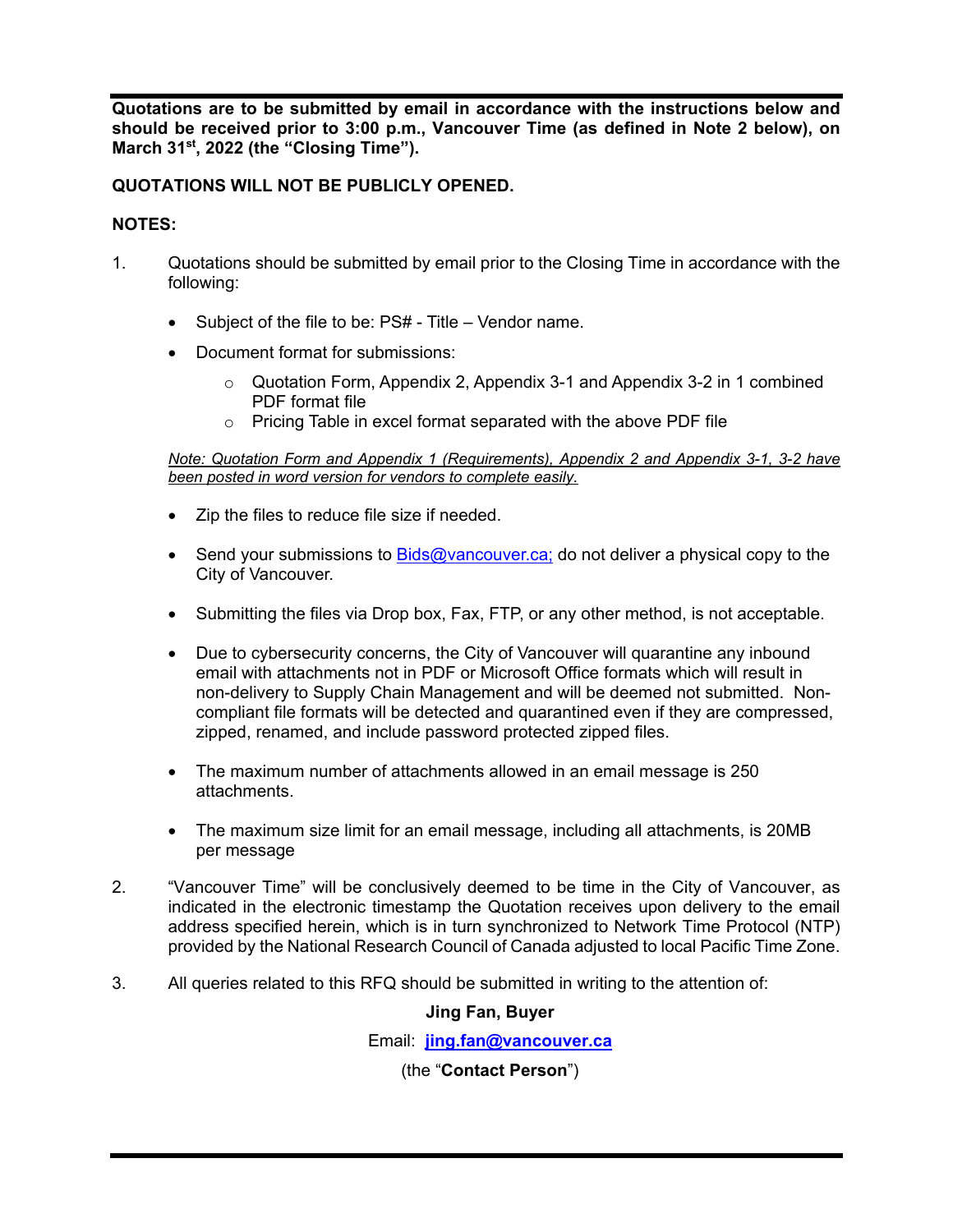**INSTRUCTIONS TO VENDOR Pages 1 – 5 1.0 INTRODUCTION AND SUBMISSION INSTRUCTIONS 2.0 COMPLIANCE WITH CITY POLICY 3.0 INQUIRIES 4.0 PRICING 5.0 ADDRESS(ES) FOR DELIVERIES OR WORK 6.0 DELIVERY TIMES OR WORK SCHEDULES 7.0 QUANTITIES 8.0 TERMS OF PAYMENT 9.0 CONTRACTING 10.0 ALTERNATIVES / DEVIATIONS 11.0 EVALUATION CRITERIA 12.0 NO CLAIMS AGAINST THE CITY 13.0 CONFLICTS/COLLUSION/LOBBYING 14.0 INSURANCE AND WORKERS' COMPENSATION COVERAGE QUOTATIONS FORM Pages QF1 – QF8 APPENDIX 1 – REQUIREMENTS Pages A1-1 – A1-6 APPENDIX 2 – DECLARATION OF SUPPLIER CODE OF CONDUCT COMPLIANCE Page A2-1**  APPENDIX 3 – INSURANCE FORMS Pages A3-1 – A3-3

APPENDIX 4 – FORM OF AGREEMENT **Pages A4-1 – A4-55**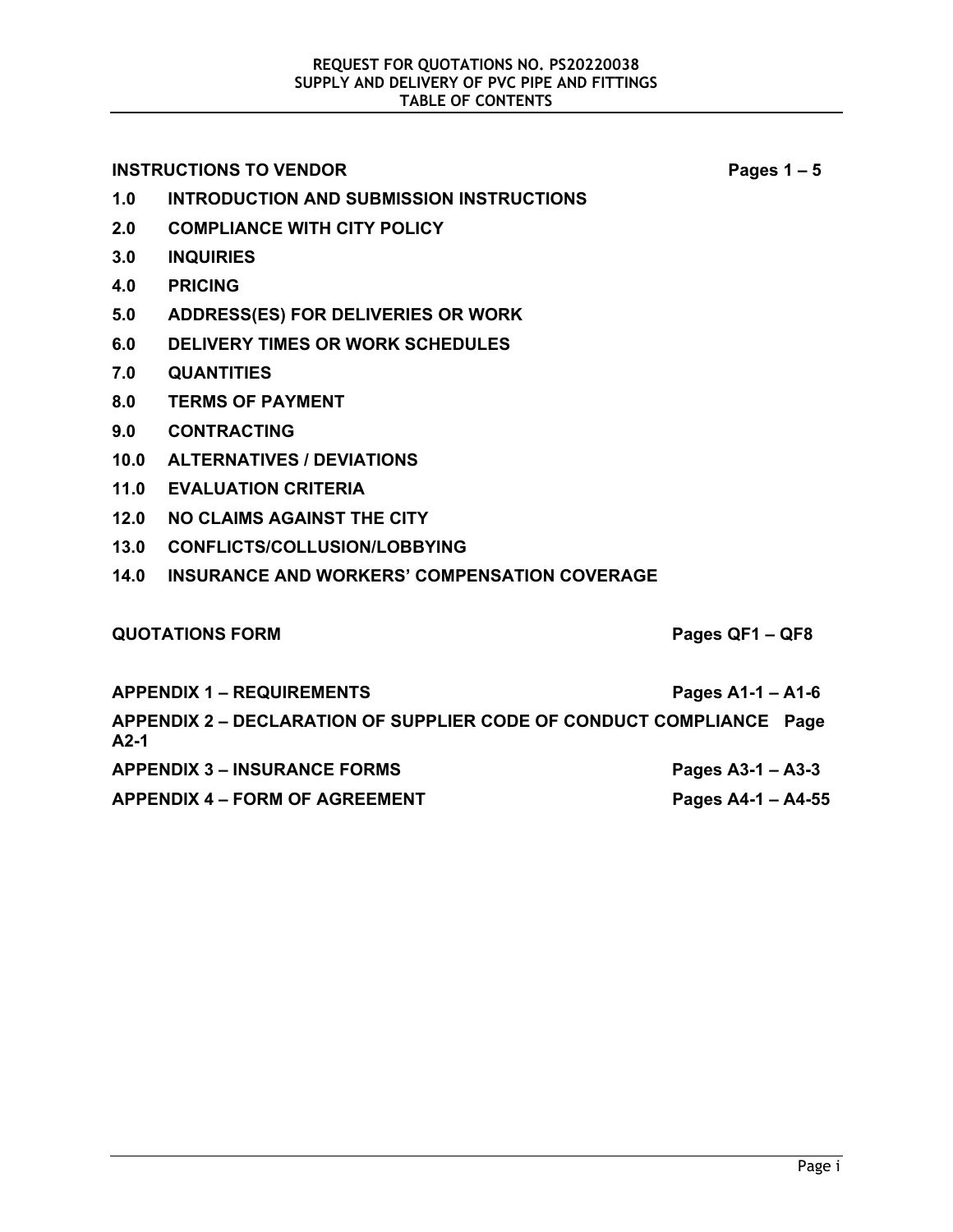#### **INSTRUCTIONS TO VENDOR**

#### **1.0 INTRODUCTION AND SUBMISSION INSTRUCTIONS**

- 1.1 The City of Vancouver (the "**City**") is seeking quotations to determine if it will enter into one or more contracts in respect of supply and delivery of PVC pipe and fittings.
- 1.2 Vendors should carefully review Appendix 1 Requirements for a detailed description of the City's requirements.

#### 1.3 **THIS IS NOT AN INVITATION TO TENDER. VENDORS ARE NOT REQUIRED TO SUBMIT IRREVOCABLE OFFERS.**

- 1.4 Vendors should carefully review the City's **intended form of agreement** attached as **Appendix 4** and indicate in its quotation the extent to which the form of agreement is consistent with its quotation. If the quotation is inconsistent with any part of the form of agreement, the vendor must so state and must propose alternative contract language as part of its quotation using section 2.2 of the Quotation Form.
- 1.5 Vendors should submit quotations via email in accordance with the above submission instructions and in the format provided. Failure to do so may result in the quotation being put aside and given no further consideration. Failure to complete all fields in the quotation form may result in the vendor's quotation being set aside and given no further consideration.
- 1.6 If a vendor believes that the City may be unable to select it due to a conflict of interest, but is uncertain about this, the vendor is urged to contact the Contact Person as soon as possible with the relevant information so that the City may advise the vendor regarding the matter.

# **2.0 COMPLIANCE WITH CITY POLICY**

- 2.1 The City's Procurement Policy, Ethical Purchasing Policy and related Supplier Code of Conduct found at http://vancouver.ca/doing-business/selling-to-and-buying-from-thecity.aspx align the City's approach to procurement with its corporate social, environmental and economic sustainability values and goals. They evidence the City's commitment to maximize benefits to the environment through product and service selection, and to ensure safe and healthy workplaces, where human and civil rights are respected.
- 2.2 Each vendor is expected to: (a) complete the form attached as Appendix 2 and attach it to its quotation; and (b) adhere to the supplier performance standards set forth in the Supplier Code of Conduct. In addition, the Ethical Purchasing Policy shall be referred to in the evaluation of quotations, to the extent applicable.
- 2.3 Vendors are to provide environmentally sensitive products or services wherever possible. Where there is a requirement that a vendor supply materials, and where such materials may cause adverse environmental effects, the vendor should indicate the nature of the hazard(s) in its quotations. Furthermore, each vendor is asked to advise the City of any known alternatives or substitutes for such materials that would mitigate such adverse effects.

# **3.0 INQUIRIES**

3.1 It is the responsibility of each vendor to satisfy itself as to the requirements set out in this RFQ. Inquiries are to be addressed only to the contact person named on the cover page of this RFQ no later than five (5) business days prior to Closing Time. If required, an addendum will be issued to all vendors.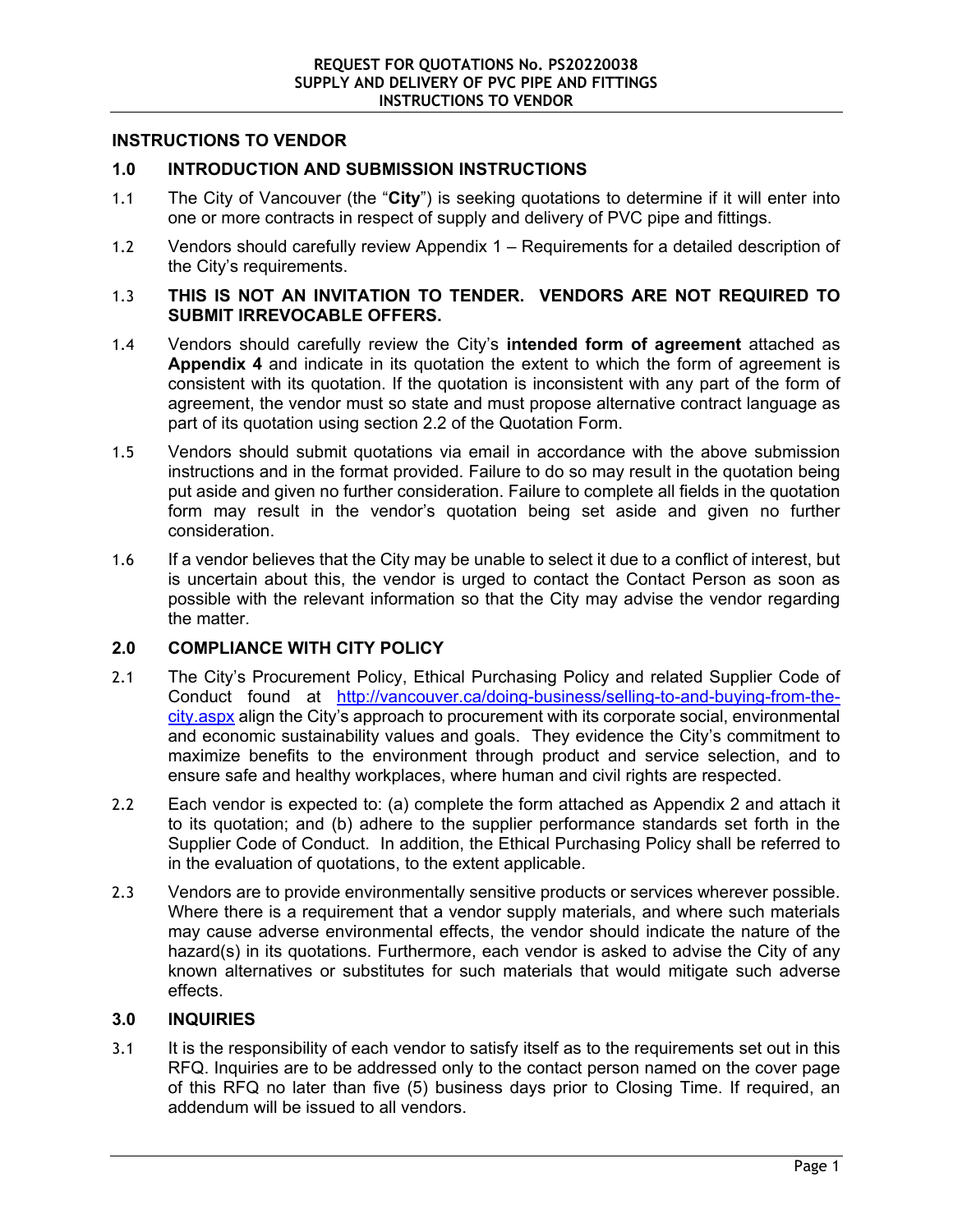# **4.0 PRICING**

- 4.1 Prices quoted are to be exclusive of GST and PST, where applicable, except where expressly requested.
- 4.2 The term of any Agreement is expected to be a 1-year period with four possible 1-year extensions, for a maximum total term of 5 years.

Fixed prices must be quoted each 6 months for the initial 1-year term, with a pricing adjustment mechanism for the subsequent term of the Agreement. Vendor is required to submit the pricing adjustment mechanism including the cost structure information, the % of each cost element, and the industry link that will be referenced to determine the benchmark pricing for the associated cost element under the cost structure. Any proposed pricing adjustment mechanism will need to be submitted to the City for review. Final pricing adjustments need to be justified and agreed upon by the City.

- 4.3 Prices are to be quoted DDP destination (Incoterms 2010) and include all taxes (excluding GST and PST, where applicable, except where expressly requested), fees, charges, overhead, profit and other expenses or costs of any kind whatsoever necessary for or incidental to the supply of the specified item.
- 4.4 Prices are to be quoted in Canadian currency.

# **5.0 ADDRESS(ES) FOR DELIVERIES OR WORK**

- 5.1 Any successful vendor of goods may be asked to deliver goods to or perform work at the following address(es):
	- (a) Central Stores 250 West 70th Avenue.<br>(b) Evans yard 955 Evans Avenue.
	- (b) Evans yard 955 Evans Avenue.
	- (c) National Yard 701 National Avenue.

or to such other addresses as are specified in a City contract or purchase order.

# **6.0 DELIVERY TIMES / LEAD TIMES**

6.1 Vendors are asked to state in their quotations the time(s) required from the placement of an order to delivery of goods or completion of work. The City may give precedence to vendors who can deliver goods to any delivery address stated in Section 5.0, above, two (2) working days from the time the order is placed. It is also expected that a successful Proponent possess the capability of providing special same-day delivery service under emergent conditions. Deliveries must be made between 8:00 a.m. and 2:00 p.m., Monday to Friday, excluding statutory holidays, unless other arrangements have been agreed to in writing.

# **7.0 QUANTITIES**

7.1 Each quantity stated herein is the City's best estimate of its requirements. The City makes no guarantee that the quantities set forth represent the actual quantities of materials that the City will be purchasing annually during the term of the Contract. Actual quantities may vary.

#### **8.0 TERMS OF PAYMENT**

8.1 The City's proposed payment terms are as indicated in the form of agreement attached as Appendix 4; however, any discounts or more favourable (or less favourable) terms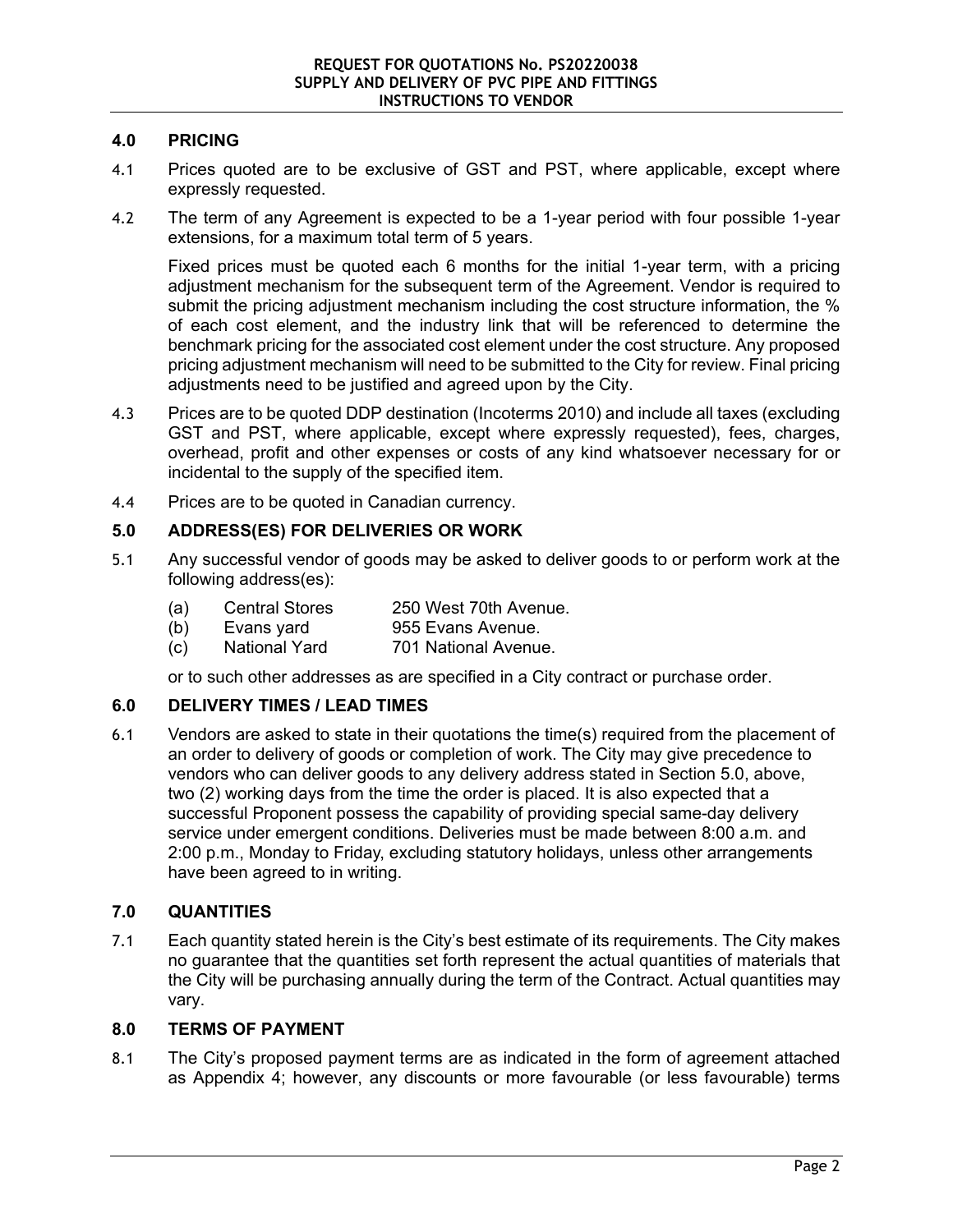which may be offered by a vendor will be taken into consideration in evaluating quotations. Each vendor should indicate in its quotation if it offers or requires particular payment terms.

- 8.2 Canadian-based vendors will be required to accept payment via Electronic Funds Transfer (except for one-time only payments). United States based vendors will be paid via cheque and international vendors will be paid via wire transfer.
- 8.3 Vendors should state in section 1.4 of the Quotation Form if volume incentives are available for purchases above a certain value.

# **9.0 CONTRACTING**

- 9.1 The City currently expects that the result of this RFQ will be that it will contact a successful vendor or multiple vendors to propose the entry into contract(s) in the form of Appendix 4.
- 9.2 The City may elect not to buy anything or enter into any contract as a result of this RFQ. The City may elect to enter into a contract or place an order resulting from this RFQ with one vendor or more than one vendor. The City is not obligated to enter into an exclusive arrangement with any vendor or to purchase any quantity of goods or services.
- 9.3 Where the head office of a successful vendor is located within the City of Vancouver and/or where a successful vendor is required to perform services at a site located within the City of Vancouver, the successful vendor is required to have a valid City of Vancouver business license (or, if available, a Metro West Inter-municipal Business License).

# **10.0 ALTERNATIVES / DEVIATIONS**

10.1 If a vendor offers goods or services that do not meet all of the requirements of Appendix 1 instead of, or as an alternative to, goods or services meeting all of such requirements, the deviations or alternatives should be indicated in the vendor's quotation. The City may elect to consider and/or accept an offer of goods or services that deviate from those stated in Appendix 1, or the City may decide not to consider them, and may set aside the relevant vendor's quotation if it does not also offer goods or services meeting all of the requirements of Appendix 1.

# **11.0 EVALUATION CRITERIA**

- 11.1 Quotations will be evaluated to determine which are likely to offer the overall best value to the City. The City expects to place the greatest emphasis on price; however, the City may take into account other factors affecting value, including those concerning quality, service or sustainability, or vendors' historic performance from prior executed Agreement(s) with the City, past work, reputations or experience. Therefore, the City may accept a quotation other than the lowest quotation.
- 11.2 The City may elect to not accept any quotation, and may terminate or amend this RFQ at anytime.
- 11.3 The City may discuss or negotiate variations from the scope of the RFQ or changes to the scope of goods/services to be offered by a vendor or the pricing therefor, with any one or more of the vendors responding to the RFQ without having any duty or obligation to advise other vendors or to allow other vendors to vary their quotations as a result of such discussions or negotiations.

# **12.0 NO CLAIMS AGAINST THE CITY**

12.1 In submitting a quotation, the vendor acknowledges and agrees that: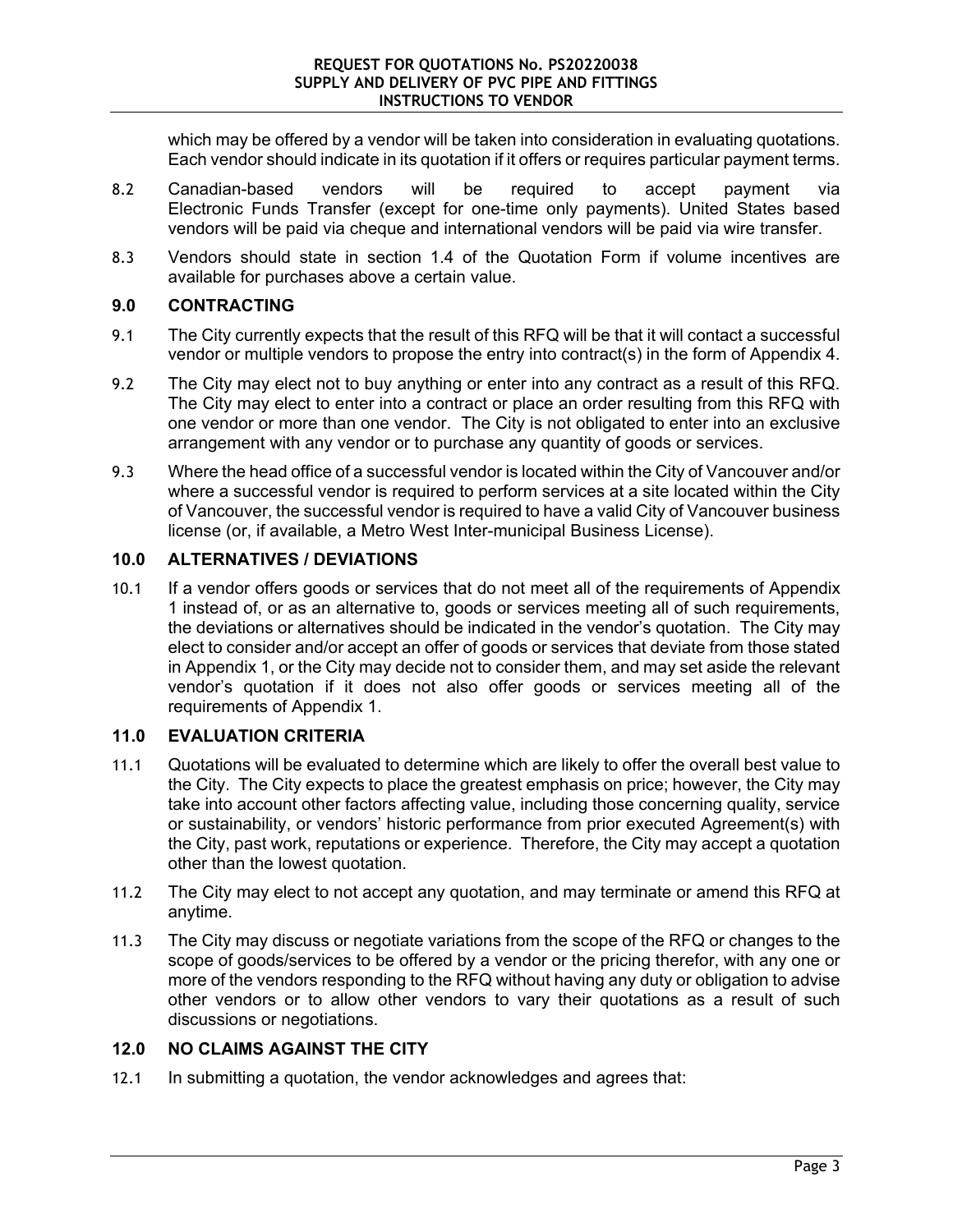- (a) this RFQ is in no way whatsoever an offer to enter into a supply agreement or an agreement imposing any duty of fairness on the City;
- (b) submission of a quotation does not in any way whatsoever create any obligation on the part of the City to treat the vendor's or any other vendor's quotation in any particular manner or undertake this RFQ process in any particular manner (except as expressly stated in Section 12.1(c);
- (c) subject to the applicable provisions of the *Freedom of Information and Protection of Privacy Act (British Columbia)* and the City's right to publicly disclose information about or from any quotation, including without limitation names and prices, in the course of publicly reporting to the Vancouver City Council about the RFQ, the City will treat each quotation (and the City's evaluation of it), in confidence in substantially the same manner as it treats its own confidential material and information; and
- (d) the City will not be responsible for any costs, expenses, losses, damages (including damages for loss of anticipated profit) or liabilities incurred or alleged to be incurred by the vendor in relation to its submission of a quotation, except under the preceding Section 12.1(c).

# **13.0 CONFLICTS/COLLUSION/LOBBYING**

- 13.1 Each vendor must disclose whether any officer, director, shareholder, partner, employee or contractor of the vendor or of any of its proposed subcontractors, or any other person related to the vendor's or any proposed subcontractor's organization (a "person having an interest") or any spouse, business associate, friend or relative of a person having an interest is:
	- (a) an elected official or employee of the City; or
	- (b) related to or has any business or family relationship with an elected official or employee of the City,

in each case such that there could be any conflict of interest or an appearance of a conflict of interest in the evaluation or consideration of the vendor's quotation by the City. The City will evaluate each matter disclosed to determine whether and to what extent the vendor can be given consideration in the RFQ in light of the particular matter.

- 13.2 Each vendor must disclose whether any person having an interest (as defined above) is a former official, former employee or former contractor of the City who has non-public information relevant to the RFQ obtained during his or her employment or engagement by the City. The City will evaluate each matter disclosed to determine whether and to what extent the vendor can be given consideration in the RFQ in light of the particular matter.
- 13.3 Each vendor must disclose whether the vendor or any of its proposed subcontractors is currently engaged in supplying (or is proposing to supply) goods or services to a third party such that becoming a supplier to the City in response to this RFQ would create a conflict of interest or the appearance of a conflict of interest between the vendor's duties to the City and the vendor's or its subcontractors' duties to such third party. The City will evaluate each matter disclosed to determine whether and to what extent the vendor can be given consideration in the RFQ in light of the particular matter.
- 13.4 Each vendor is required to disclose whether the vendor is competing for purposes of the RFQ with any entity with which it is legally or financially associated or affiliated. Each vendor must also disclose whether it is cooperating in any manner in relation to the RFQ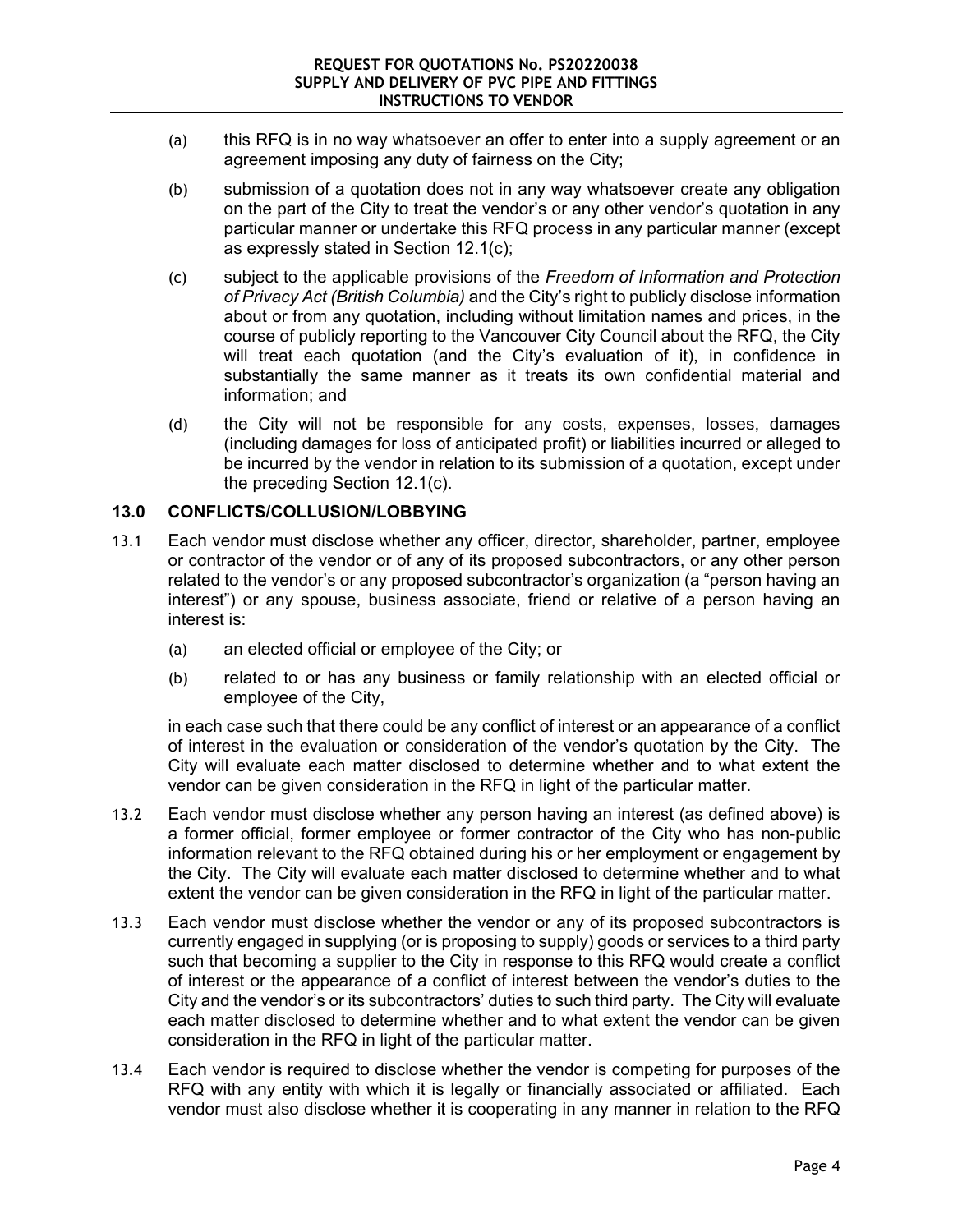with any other vendor responding to the RFQ. The City will evaluate each matter disclosed to determine whether and to what extent the vendor can be given consideration in the RFQ in light of the particular matter.

13.5 Each vendor is required to disclose whether it or any officer, director, shareholder, partner, employee or agent of the vendor or any of its proposed subcontractors: (1) is registered as a lobbyist under any lobbyist legislation in any jurisdiction in Canada or in the United States of America; or (2) has engaged in any form of political or other lobbying whatsoever with respect to the RFQ or sought, other than through the submission of its quotation, to influence the outcome of the RFQ process. The City will evaluate each matter disclosed to determine whether and to what extent the vendor can be given consideration in the RFQ in light of the particular matter.

# **14.0 INSURANCE AND WORKERS' COMPENSATION COVERAGE**

- 14.1 Each vendor should submit with its quotation a **Certificate of Existing Insurance**, in the form of Appendix 3-1 to the RFQ, duly completed and signed by its insurance agent or broker as evidence of its existing insurance, along **with a letter** (Appendix 3-2) from its insurance broker or agent indicating whether or not (and, if not, then to what extent) it will be able to comply with the insurance requirements set out on Section 5.2 of the form of agreement (Appendix 4), should the vendor be selected as a successful vendor. (Any successful vendor will also be required to provide proof of the satisfaction of all insurance requirements on City's form Appendix 3-3 prior to or concurrently with the City entering into any Agreement.
- 14.2 In addition, each vendor must include with its quotation a letter confirming its current WorkSafeBC registration.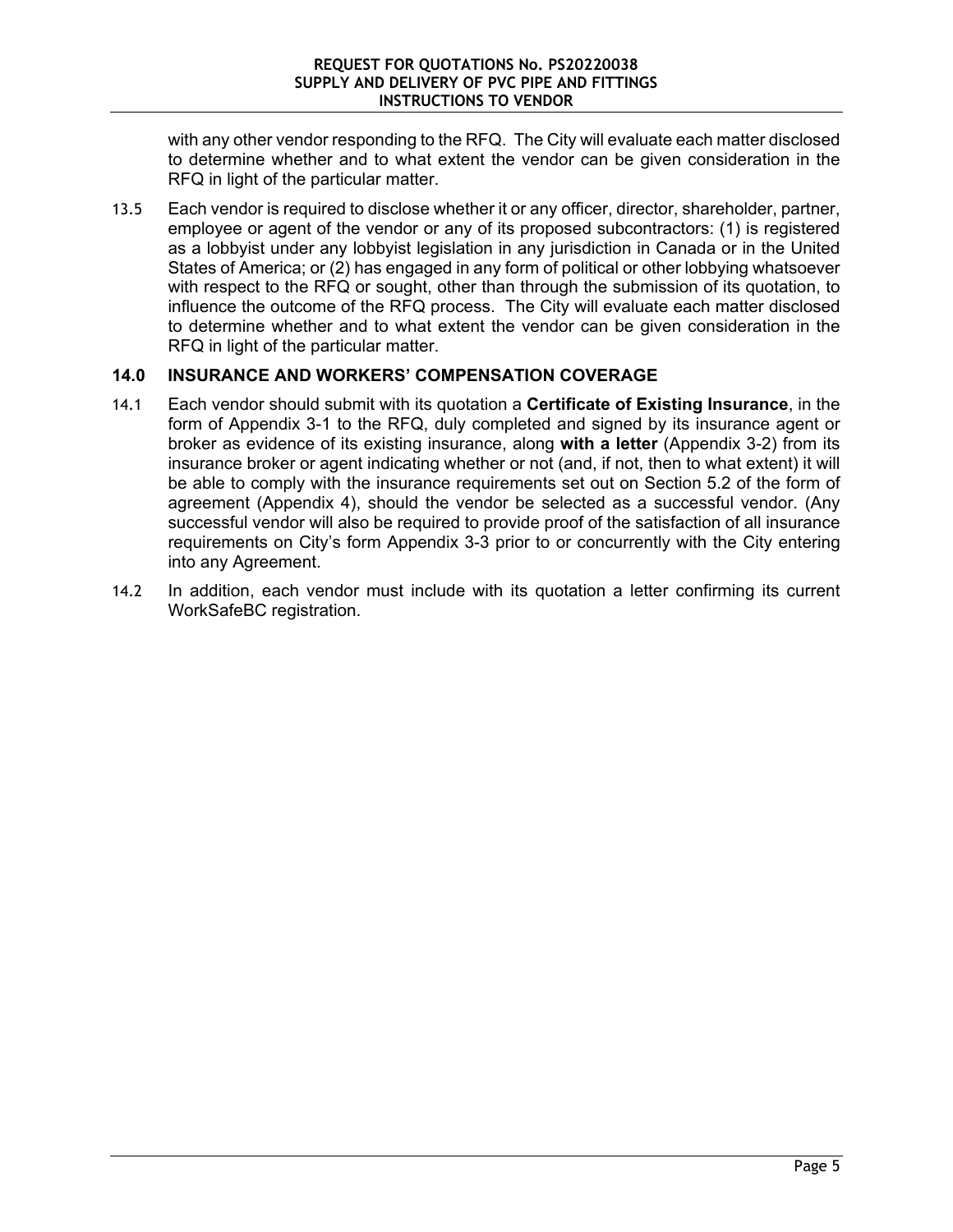# **QUOTATIONS FORM**

|                 | <b>ATTENTION: Jing Fan - Buyer, Supply Chain Management</b>                                       |                 |
|-----------------|---------------------------------------------------------------------------------------------------|-----------------|
| <b>FROM:</b>    |                                                                                                   | (Company Name)  |
|                 |                                                                                                   | (Contact Name)  |
|                 |                                                                                                   | (Phone Number)  |
|                 |                                                                                                   | (Email Address) |
| <b>SUBJECT:</b> | REQUEST FOR QUOTATIONS NO. PS20220038 (THE "RFQ")<br>SUPPLY AND DELIVERY OF PVC PIPE AND FITTINGS |                 |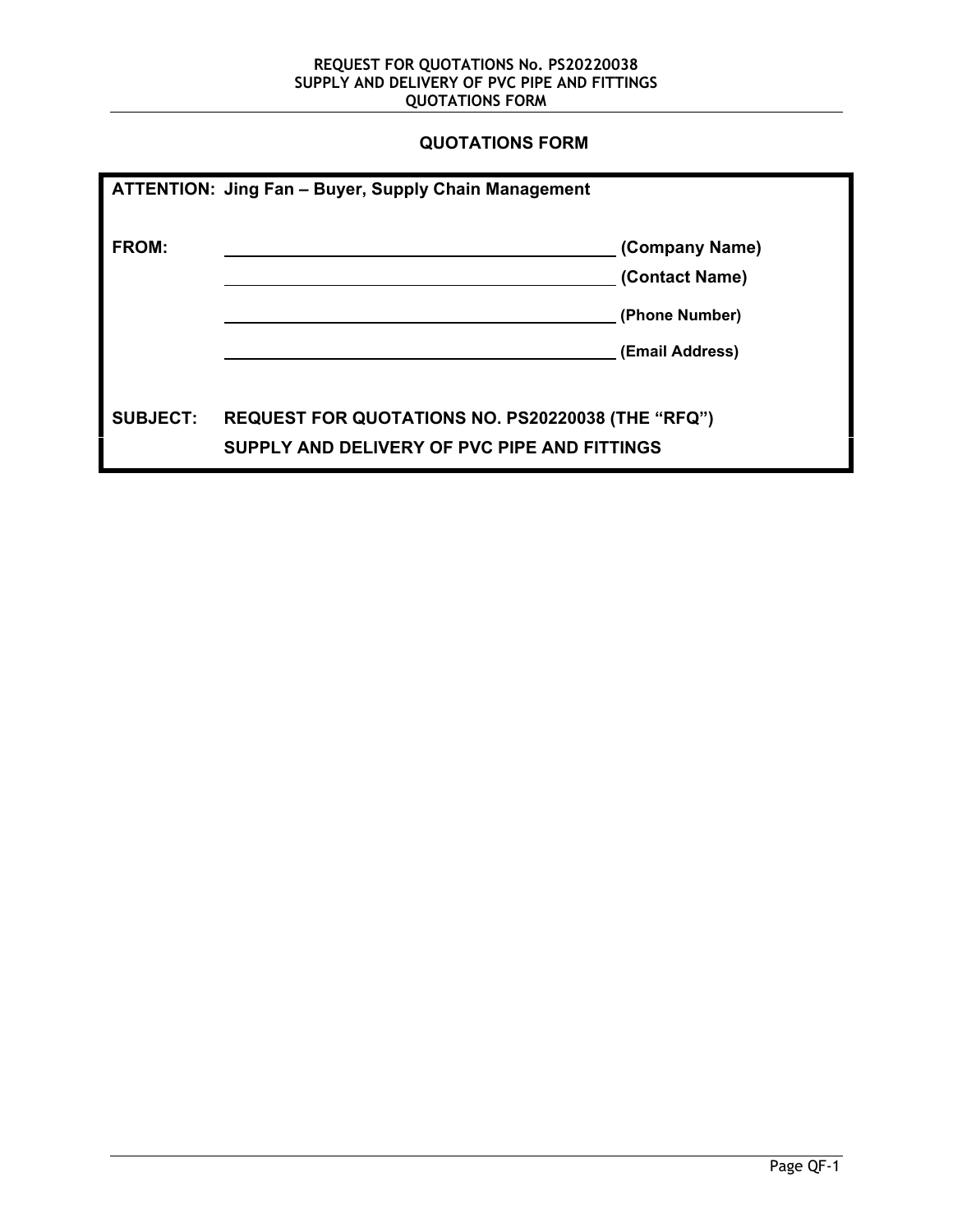**The undersigned vendor, having carefully read and examined the RFQ and having full knowledge of the requirements described therein, does hereby offer to provide the goods and/or services in accordance with the specifications and terms and conditions set out in the RFQ (except as expressly noted below in this completed Quotation Form) and upon the pricing and other terms and conditions referred to below in this completed Quotation Form.** 

#### **1.0 TABLE OF PRICES:**

1.1 PRICING TABLE

A separate Pricing Table in Excel Format is provided to vendor to submit their financial offering. Pricing is to be entered and submitted into the Excel spreadsheet. The quotation should be in accordance with INSTRUCTIONS TO VENDORS, Section 4.0 of the RFQ.

The pricing table contains a listing of products and associated estimated quantities for which the vendor should provide the pricing. While the list represents a sample of the products that the City has purchased in the past this is not a complete list of the City's requirements.

The unit prices entered into the spread sheet should not include PST or GST payable by the City. The cost of delivery to the City and all other costs should be included.

If the vendor is offering goods or services that do not fully comply with the requirements set forth in Appendix 1 of the RFQ, please refer to Section 2.0 below.

# 1.2 TERMS OF PAYMENT (IF OTHER THAN NET 30) AND INVOICING

*(Provide the information requested by Section 8.0 of the RFQ's Instructions to Vendors including information on early pay discounts below.)* 

#### 1.3 CASH DISCOUNTS

 $\overline{a}$  $\overline{a}$  $\overline{a}$ 

*A cash discount allowance of \_\_\_\_\_\_\_\_\_\_\_% will be allowed if accounts are:* 

- *i. paid within\_\_\_\_\_\_\_\_\_ days; or*
- *ii. paid by the \_\_\_\_\_\_\_ of the month following.*
- *(i) or (ii) shall be clear days from date of acceptance by the City, or receipt of the invoices by the City, whichever is later.*

#### 1.4 VOLUME INCENTIVES

| <b>VOLUME INCENTIVES</b>                   |                                                                       |  |  |
|--------------------------------------------|-----------------------------------------------------------------------|--|--|
| <b>Annual Sales Volume</b>                 | <b>Percentage Discount Offered for</b><br><b>Reaching this Volume</b> |  |  |
| $\frac{1}{2}$ \$ 100,000.00 < \$149,999.99 | %                                                                     |  |  |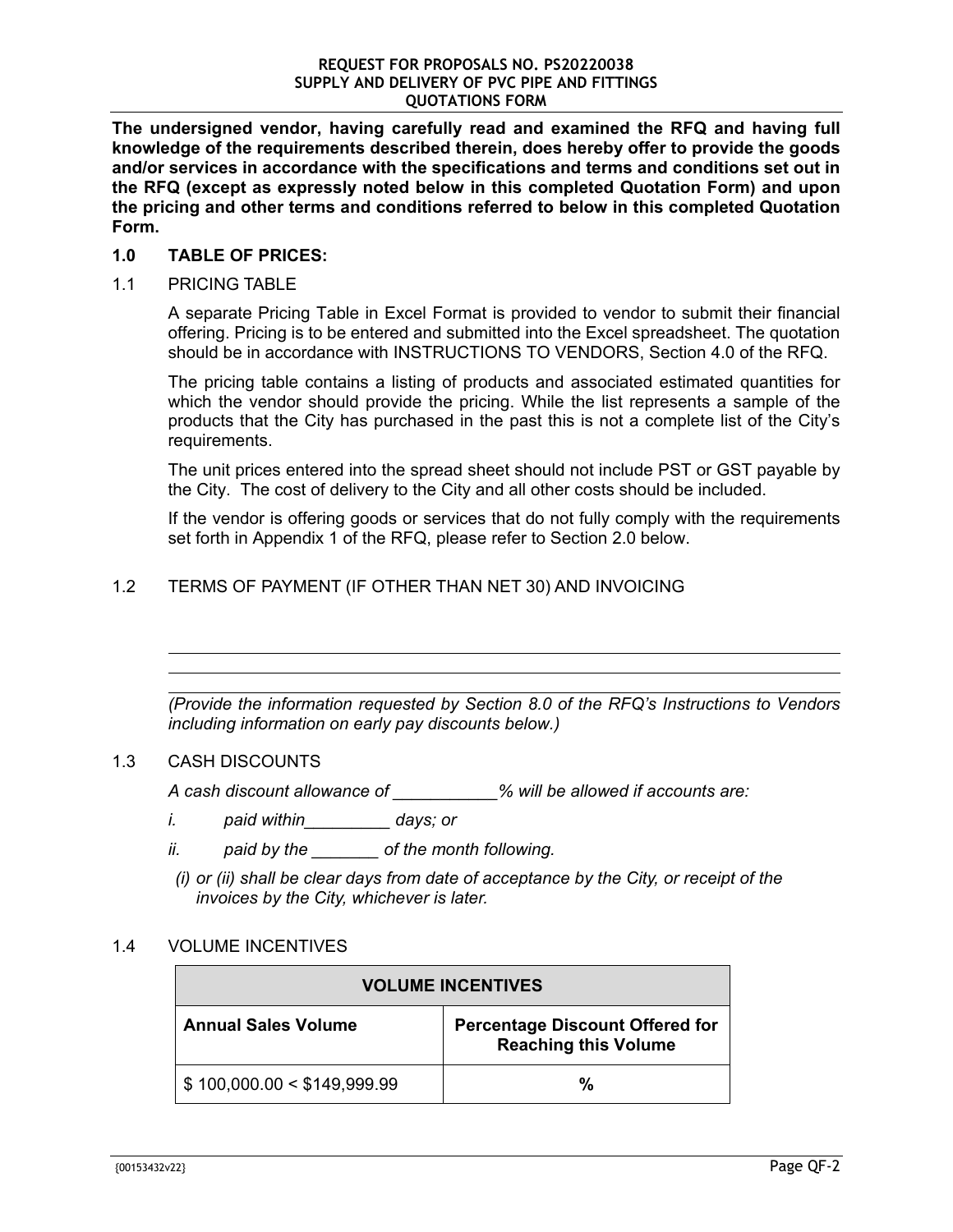| \$150,000.00 < \$199,999.99 | % |
|-----------------------------|---|
| \$200,000.00 < \$249,999.99 | % |
| \$250,000.00 and up         | % |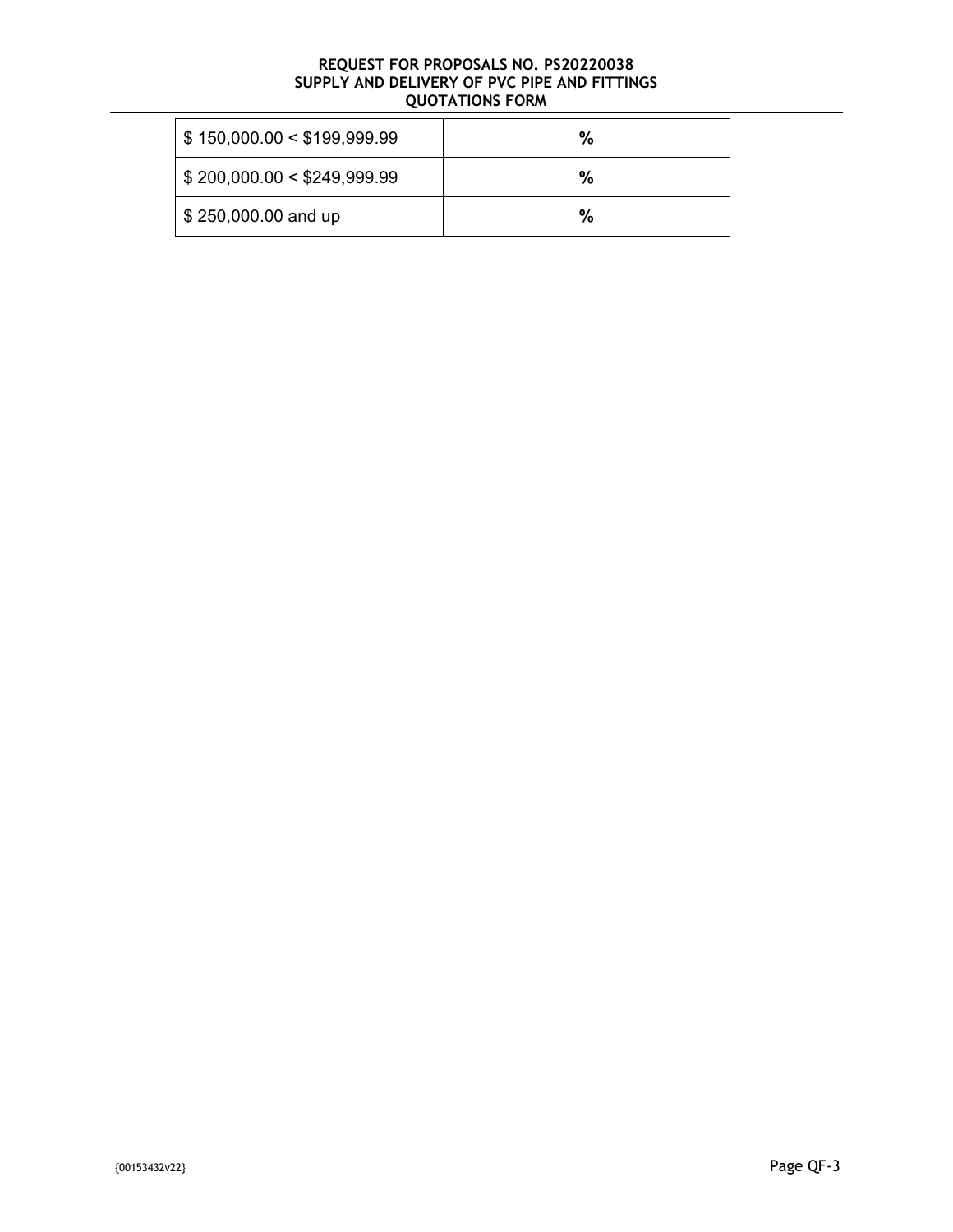# **2.0 DEVIATIONS, ALTERNATIVES AND ADDITIONAL GOODS OR SERVICES**

*2.1 Are there goods or services with deviations, or alternative or additional goods or services suggested by the vendor? If yes, list them at the end of each section in Pricing Table and their price(s), and describe them below:* 

*DESCRIPTIONS OF GOODS AND SERVICES:* 

 $\overline{a}$ 

 $\overline{a}$ 

 $\overline{a}$ 

 $\overline{a}$ 

 $\overline{a}$ 

 $\overline{a}$ 

 $\overline{a}$  $\overline{a}$ 

*(Describe the deviations or describe the alternative goods or services or suggested additional goods or services. Attach documents if necessary.)* 

*2.2 Are there any deviations from the terms and conditions of the form of agreement attached as APPENDIX 4 of this RFQ? If yes, list and describe them in detail below:* 

*(Description of deviations from the Form of Agreement (APPENDIX 4): Add additional pages as necessary.)* 

#### **3.0 PRICE AND SUPPLY CERTAINTY**

*(Vendor should confirm if they are able to be in compliance with the requirements as defined by Section 4.0 of RFQ's Instructions to Vendors.)* 

#### **4.0 KEY PERSONNEL AND REPRESENTATION**

*(Vendor should identify key personnel and their roles in providing the services in this Section as requested by Section 1.5 c) of Appendix 1 – City Requirements.)* 

#### **5.0 DELIVERY TIME(S) / LEAD TIME**

*(Provide the information requested by Section 6.1 of the RFQ's Instructions to Vendors.)*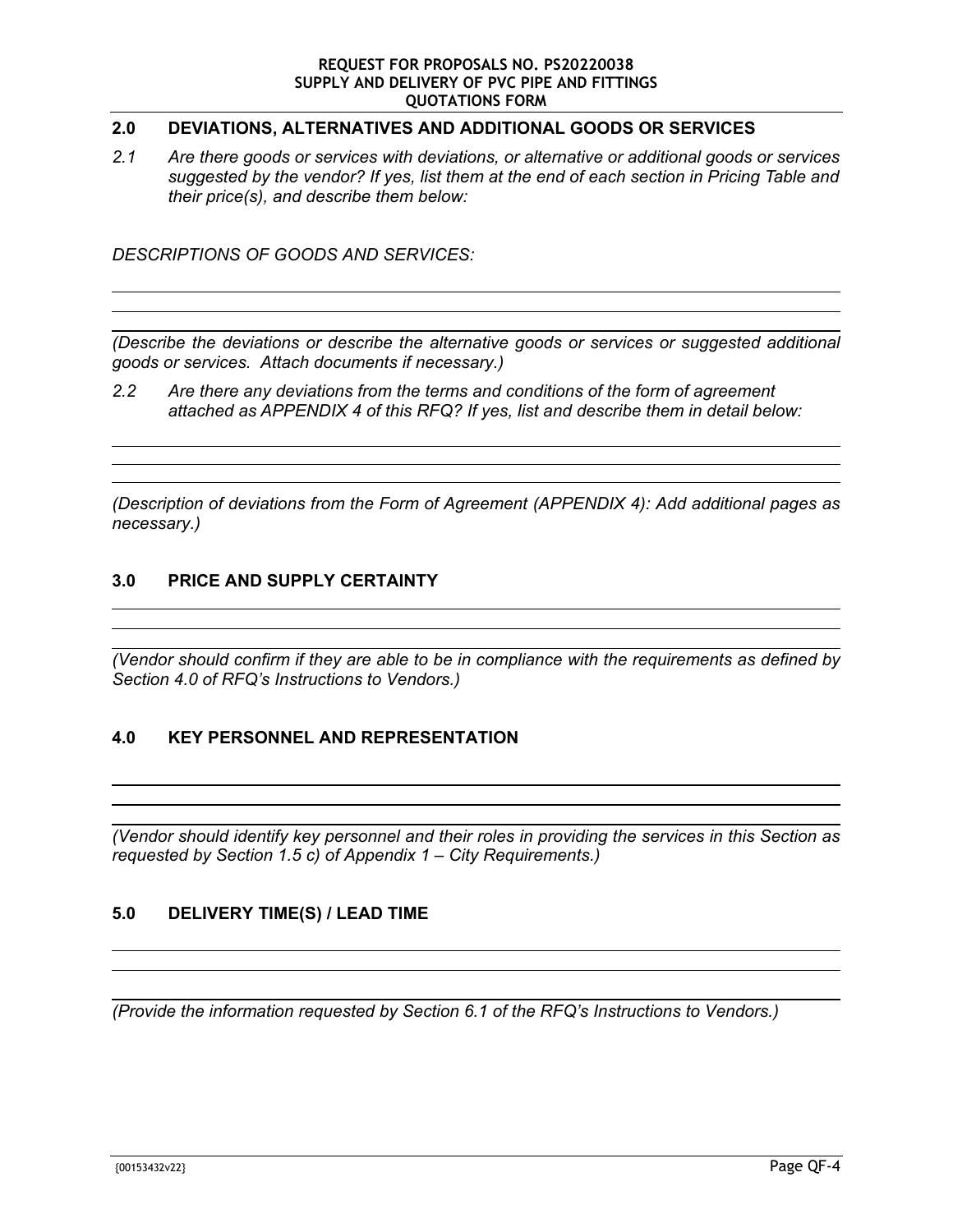#### **6.0 INVENTORIES**

 

 $\overline{a}$  $\overline{a}$ 

*(Vendor should detail the inventory support services that it has available, including but not limited to the months of inventory level the vendor would always maintain at its facilities. The City's expectation is that the successful Proponent always maintains 4 months Inventory based on the historic usage information provided by the City staff. Vendor should confirm if they are able to be in compliance with the inventory requirements outlined on Section 1.5 a) of the Appendix 1 of the RFQ.)* 

# **7.0 PRODUCT WARRANTY**

 *(The City's required warranty term is for a period of ten (10) years after delivery against defects in materials, workmanship and performance. Vendor shall indicate here the duration of their standard warranty period, optional extended warranty period if any.)* 

#### **8.0 REPORT**

*(A successful Proponent, if any, will be asked to provide quarterly, semi-annual or annual reporting on a number of performance measures and any other criteria determined by the City for Products purchased under the Agreement. For example, a) stock maintenance and usage data; b) back order status data; c) data concerning cost reduction initiatives, market trends of key cost drivers or other price adjustment criteria and related/relevant market-based indices for commodity items, etc. Vendor should confirm here if they are able to be in compliance with the report requirements.)* 

# **9.0 RETURNS AND RESTOCKING AND MSDS AND WHMIS**

*(Vendor should confirm here if they are able to meet the requirements outlined on Section 1.5 b) and 1.6 of Appendix 1 – City Requirements of the RFQ.)*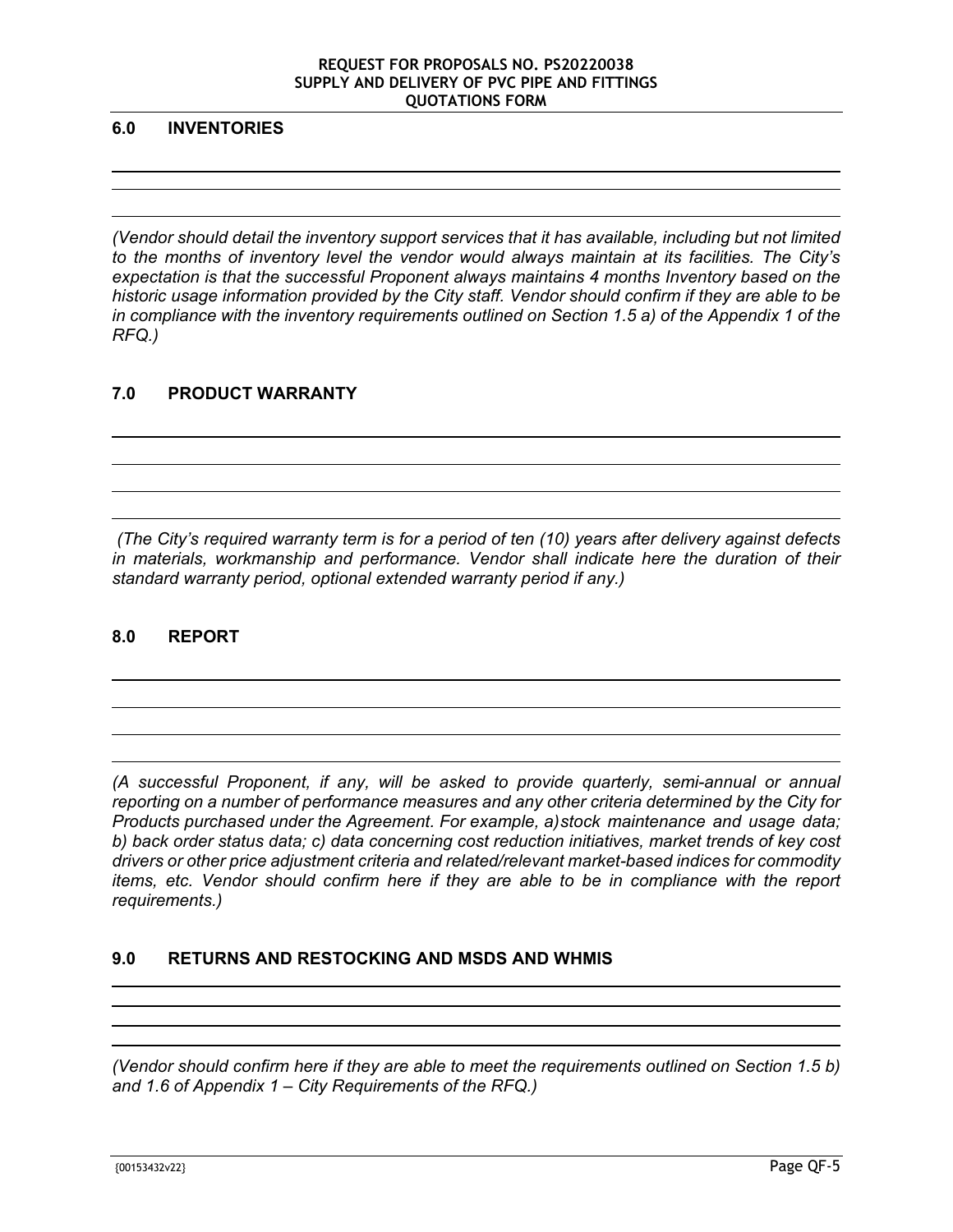# **10.0 DISASTER RESPONSE SUPPORT**

 $\overline{a}$ 

 $\overline{a}$ 

 $\overline{a}$ 

 $\overline{a}$ 

 $\overline{a}$ 

 $\overline{a}$ 

(*Vendor should provide a list of staff and their contact numbers outside of British Columbia, in case of telecommunication disruptions, who have the capability to authorize to arrange for production and delivery in order to meet the exceptional circumstances outlined on Section 1.5 d) of Appendix 1 – City Requirements of the RFQ.)* 

# **11.0 SERVICE LEVEL COMMITMENTS**

 *(Vendor should review the KPI identified on Section 3.0 of Appendix 1 – Requirements and confirm if they are able to be in compliance with the requirements, or otherwise provide the proposed measurement here.)* 

#### **12.0 ENVIRONMENTAL AND SOCIAL SUSTAINABILITY**

*(Please indicate information concerning the environmental sustainability of the goods or services offered with regards to Healthy Ecosystems (minimizing pollution/toxicity, conserving natural resources, and regenerating ecological; local food; clean water / water consumption*), Zero Waste (reducing and/or diverting), *Zero Carbon (reducing/eliminating greenhouse gases), including an explanation of any on-going efforts or plans that the vendors has, or steps that it has taken in the past to improve energy efficiency and / or minimise production of "greenhouse gas" emissions.)* 

*(Please indicate information concerning the social sustainability of the goods or services offered with regards to advancing inclusion, reconciliation, equity and diversity by increasing economic opportunities for equity seeking populations (including but not limited to non-profits/coops, women, Indigenous persons, people with disabilities, LGBTQ+), including an explanation of any on-going efforts or plans the vendor has, or steps that it has taken in the past, to contribute to City goals & strategies of advancing inclusion, reconciliation, equity and diversity and / or to your organization's efforts to promote workforce diversity for underemployed, unemployed, under-represented populations (including but not limited to women, Indigenous People, newcomers/immigrants, visible minorities, People with Disabilities, and LGBTQ+ people).)* 

# **13.0 SUPPLIER AND WORKPLACE DIVERSITY**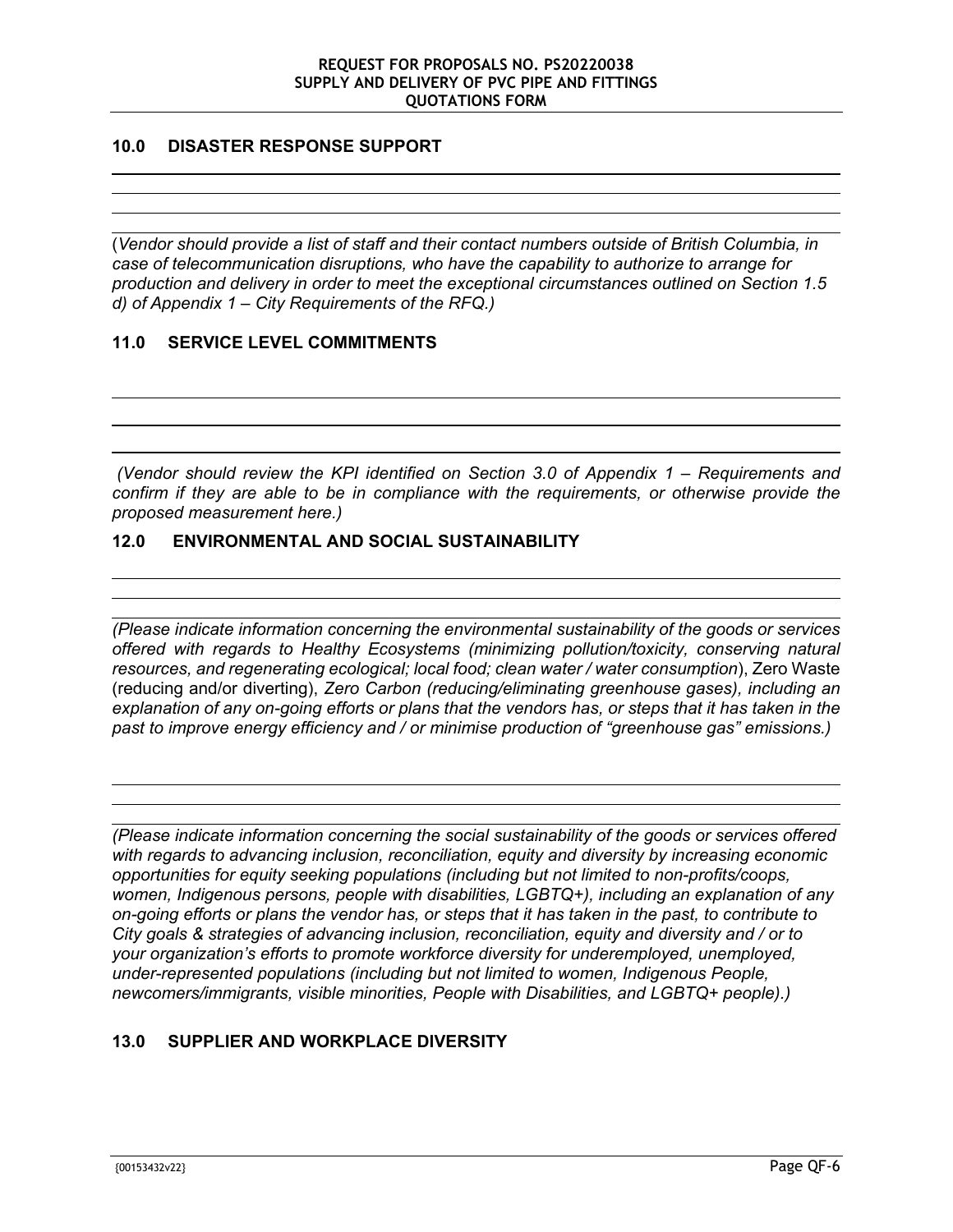Please note that the Supplier and Workplace Diversity questions in this Section are optional and will not form part of the evaluation of this RFQ. Vendors' answers to the following questions are for information gathering purposes only and will be kept confidential in accordance with the Legal Terms and Conditions of this RFQ.

In the space below, indicate the vendor's company profile with regards to social value and economic inclusion including social/environmental certifications and/or if owned/controlled by an equity-seeking demographic (including but not limited to non-profit, cooperative, Women, Indigenous Peoples, Ethno-cultural People (minorities, newcomers, immigrants), persons with disabilities or LGBTQ+ people).

| Majority owned/controlled/ by: |                                                       | Social / Environmental |                                                   |
|--------------------------------|-------------------------------------------------------|------------------------|---------------------------------------------------|
|                                | Women                                                 |                        | <b>Certifications</b>                             |
|                                | Indigenous Peoples                                    |                        | <b>BCorp</b>                                      |
|                                | Non-Profit/Charity (Social Enterprise)                |                        | <b>BuySocial</b>                                  |
|                                | Coop                                                  |                        | <b>Supplier Diversity</b><br>Certification        |
|                                | <b>Community Contribution Corporation</b><br>(3C/CCC) |                        | Fairtrade                                         |
|                                | <b>Ethno-cultural Persons</b>                         |                        | <b>Green Business</b><br>Certification (ie. LEED, |
|                                | People with Disabilities                              |                        | ClimateSmart)                                     |
|                                | LGBTQ+                                                |                        | Other: please indicate                            |
|                                | Other: please indicate                                |                        |                                                   |

As best known, in the space below, indicate the vendor's company profile with regards to economic inclusion supporting employment equity, diversity, inclusion and reconciliation by an equity-seeking demographic (including but not limited to non-profit, cooperative, Women, Indigenous Peoples, Ethno-cultural People (minorities, newcomers, immigrants), persons with disabilities or LGBTQ+ people). *Confidential & for information only*

#### **Workforce Diversity:**

- $%$  Women
- % Indigenous Peoples
- Ethno-cultural People
- $%$  People with Disabilities
- % LGBTQ+
- Other: please indicate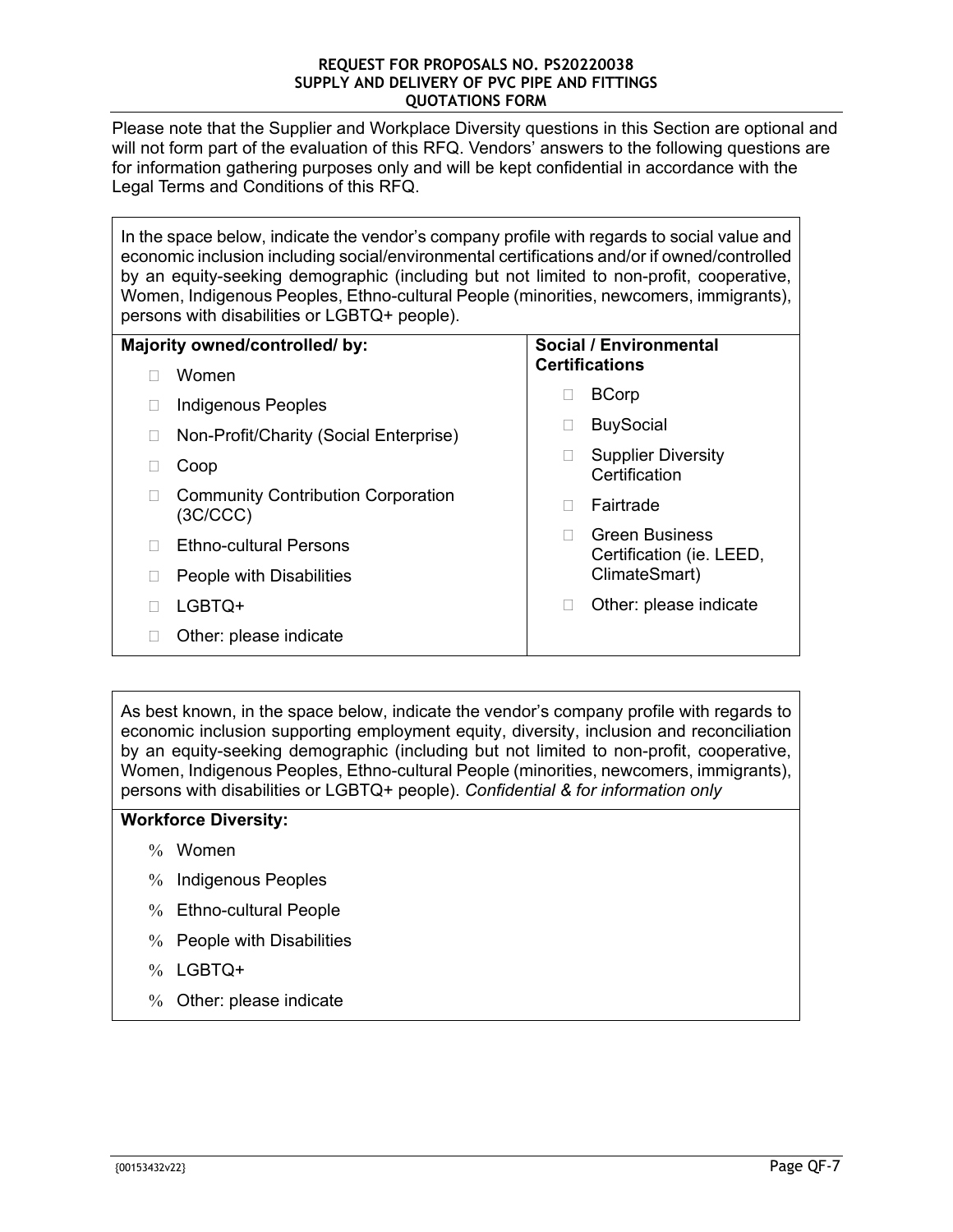#### **14.0 CONFLICTS/COLLUSION/LOBBYING**

*(Provide the information requested by Section 13.0 of the RFQ's Instructions to Vendors.)* 

# **15.0 OTHER INFORMATION**

 $\overline{a}$ 

 $\overline{a}$ 

 $\overline{a}$ 

 $\overline{a}$ 

(*Please set forth in this Section all other details requested or required by the RFQ, or which the vendor wishes to include as part of its offer.)* 

#### **16.0 TERMS AND CONDITIONS**

The vendor should print, sign and scan this form for submission to the city via email in accordance with the instructions for submission provided above. By signing this form, the vendor acknowledges that:

- (a) it has read, understands and agrees to the terms and conditions set out in the RFQ's Instructions to Vendors (except as noted above);
- (b) it has read and understands the information in Appendix 1 and Appendix 4 of the RFQ;
- (c) it has noted herein any deviations from the requirements of Appendix 1 and Appendix 4 of the RFQ; and
- (d) it has completed, executed and attached hereto the forms set out in Appendix 2 and Appendix 3-1, 3-2 of the RFQ, as well as having attached a letter from WorkSafeBC confirming the vendor's current registration.

Moreover, by signing this form, the vendor also acknowledges and agrees that it has determined that the terms and conditions stated in Appendix 4 would be acceptable to it, or it has noted required deviations above.

| Company Name:                               |       |
|---------------------------------------------|-------|
| Signature of Authorized Signing<br>Officer: | Date: |
| Name of Authorized Signing Officer:         |       |
| Title of Authorized Signing Officer:        |       |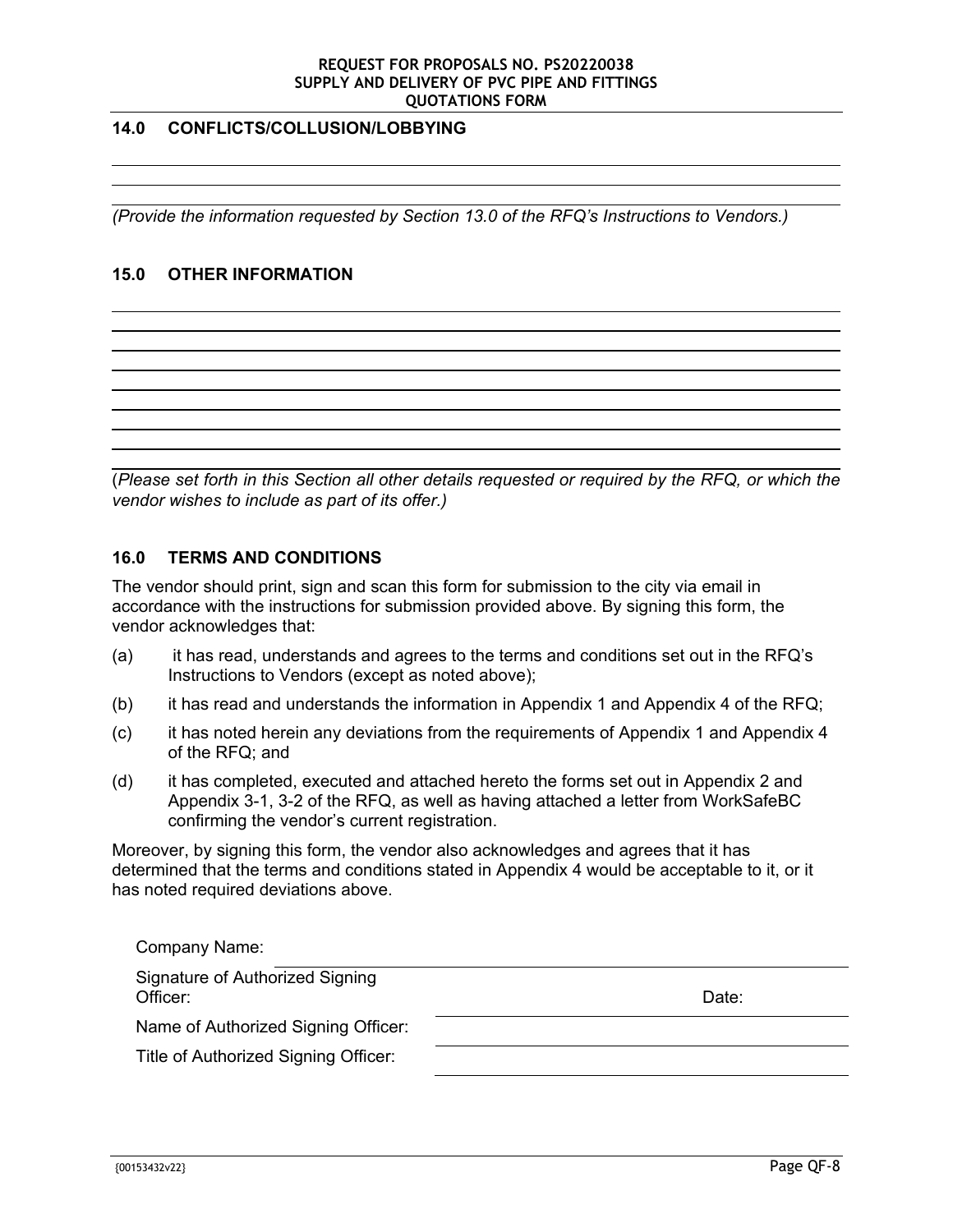# **APPENDIX 1 – REQUIREMENTS**

#### **1.0 GENERAL REQUIREMENTS**

- 1.1 The City has the following objectives, requirements, preferences and interests (together, the "**Requirements**"):
	- (a) The City wishes to select a Proponent(s) with the product mix, and with the service capability, to efficiently and cost-effectively supply quality sewer products as described herein. The City also wishes to identify best and leading practices to increase procurement efficiency for the City's sewer requirements.
	- (b) The City wishes to select a Proponent(s) to supply the following (the "**Products**"), each of which is described in greater detail in Section 2.0 of the Appendix 1:
		- (i) PVC pipe & fittings to support the daily maintenance, repair and operation functions of the City. The City requires, without limitation, the following:
			- 1. (4; 6") SDR28 x 6-1/2 foot lengths;
			- 2. (4; 6") SDR28 x 14 foot lengths;
			- 3. (4; 6") SDR28 perforated PVC;
			- 4. (8 ;10; 12; 15; 18") SDR35 x 14 foot lengths;
			- 5. (4; 6; 8; 10; 12; 15") pipe with a minimum pressure class of 150 psi x 20 foot lengths; and
			- 6. Fittings, couplings, bends, wyes, tees, caps and plugs for all of the above.
	- (c) Where a Product is required to conform to any standards set out in a standard specification, such as but not limited those of the Canadian Standards Association ("CSA"), the American Society for Testing and Materials ("ASTM"), the American National Standards Institute ("ANSI"), the American Water Works Association ("AWWA")and the Canadian General Standards Board ("CGSB"), the City requires the ability to obtain assurance from the ultimate supplier, in writing, that its Product meets or exceeds the standard.
	- (d) Upon request from the City, any successful Proponent(s) must supply satisfactory evidence, as determined by the City, that its proposed products comply with any specified standard specification or test requirement. All references to codes and standards shall be deemed to be references to the latest issues of the specified codes and standards, as amended and revised to the RFQ closing date.
	- (e) With the City's current strategy of streamlining and continually improving its business processes, one objective of this RFQ is to consolidate the City's purchases, streamline the acquisition process and improve service efficiency for the Products. Through this RFQ, the City seeks to realize best value through, without limitation: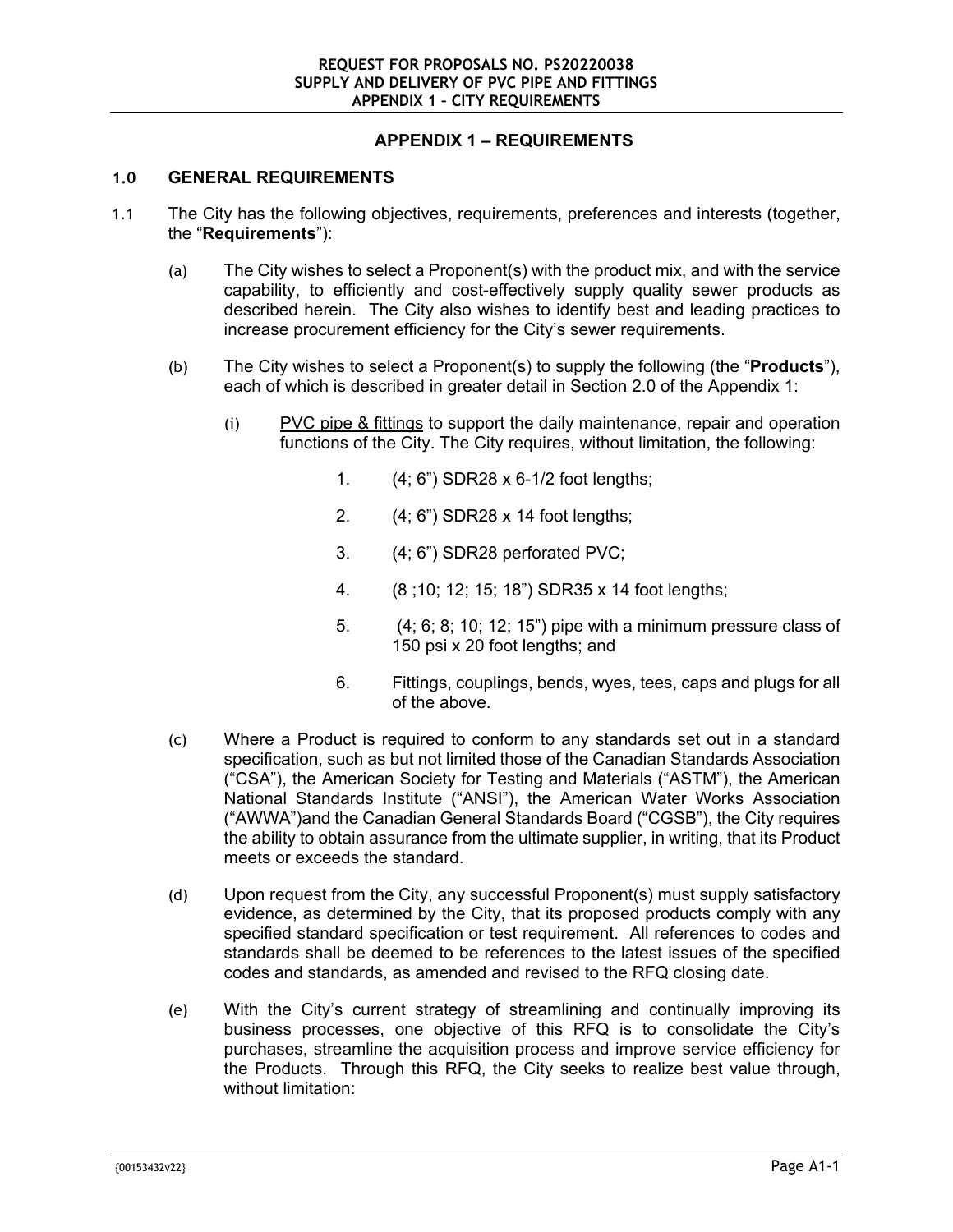- (i) a reduction of inventory investment through product rationalization/standardization;
- (ii) virtual elimination or major reduction of back-orders;
- (iii) receipt of quality Products at lowest total cost;
- (iv) timely deliveries at lowest cost to the City;
- (v) firm pricing for Products;
- (vi) an accurate history of Product utilization and expenditures;
- (vii) lower acquisition costs through transactional reduction processes;
- (viii) a superior level of quality service;
- (ix) a structured supplier management program;
- (x) attainment of the social and ethical standards outlined in the City's Procurement Policy; and
- (xi) a strong co-operative and proactive relationship with the City's Products supplier.
- 1.2 Further information regarding the Requirements, including detailed Product specifications, is contained in Section 2.0 - SCHEDULE OF DETAIL REQUIREMENTS under Appendix 1 – City Requirements of the RFQ.
- 1.3 The Requirements stated herein are current as of the date hereof, but they may change or be refined in the course of the RFQ process or otherwise.
- 1.4 To the extent that this RFQ expresses estimates of quantities or volumes of goods expected to be required by the City, the City cannot offer any assurances that such quantities or volumes will in fact be required.

#### 1.5 **Service Capabilities**

- a) The City's inventory requirement is that the successful Proponent always maintains 4 months Inventory based on the historic usage information provided by the City staff;
- b) The successful Proponent will be required to pick up Products for return within 48 hours from notification. The City will not pay restocking fees for merchandise that has been returned unless it is a specialty item and the user department has been notified at the time of placement of order of the potential restocking charge. The Proponent will issue a credit memo to the City within seven calendar days of the return.
- c) The City requires a designated "Account Representative" to serve as a point of contact and be responsible for managing the relationship between the City and a successful Proponent. The Account Representative who will make decisions to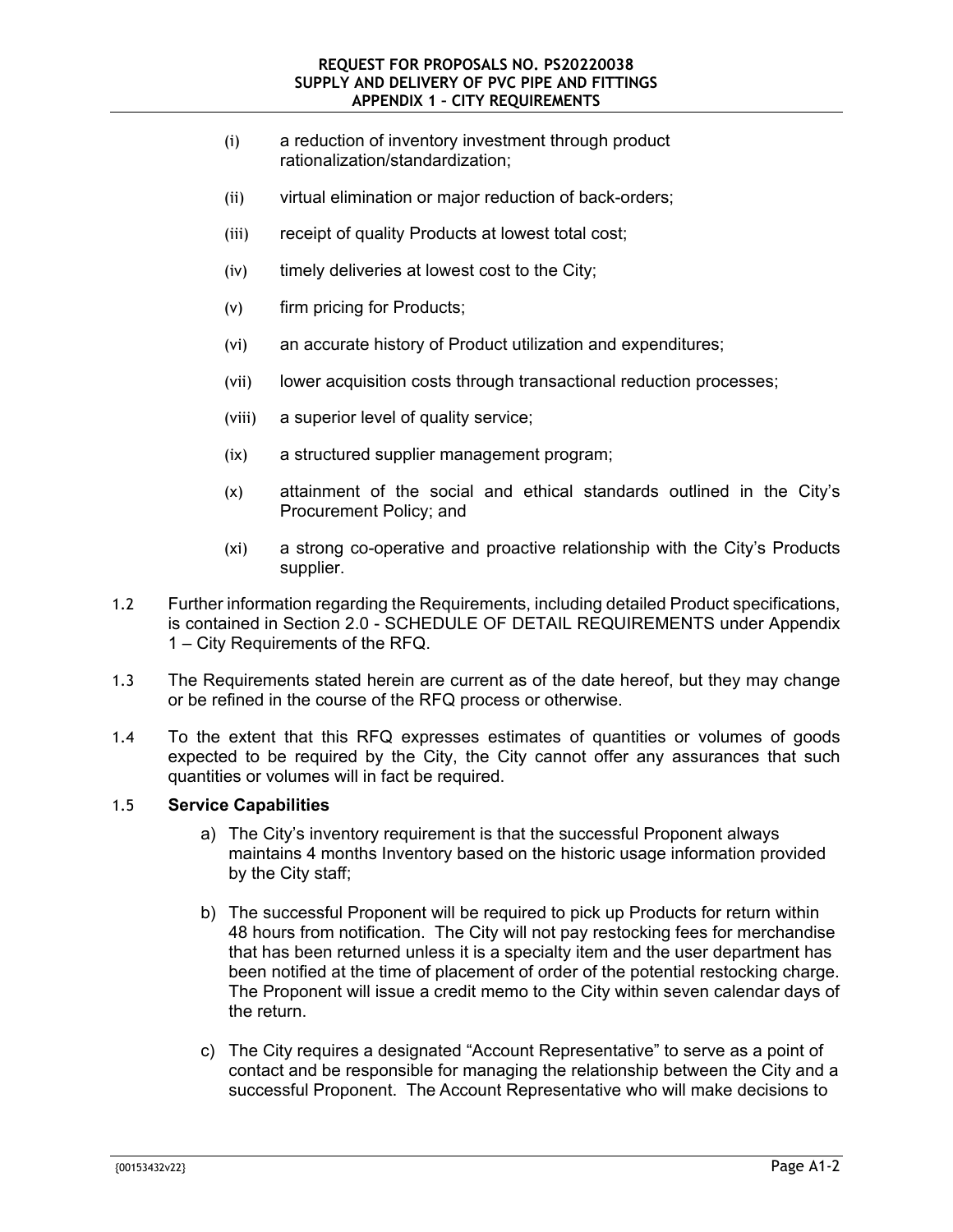ensure that the Agreement implementation and day-to-day operation are as specified herein and who will service as a point of contact for the City.

d) In the event of a major or serious disaster, such as earthquake, major fire, or extreme snow conditions, the City will be faced with the requirement to sustain the provisioning of key facilities such as those operated by the Police Department, Fire and Rescue Services and other emergency facilities. Vendor should provide a list of staff and their contact numbers outside of British Columbia, in case of telecommunication disruptions, who have the capability to authorize to arrange for production and delivery in order to meet these exceptional circumstances.

# 1.6 **MSDS and WHMIS**

- a) Any successful Vendor will be required to provide Materials Safety Data Sheets (MSDS) and Workplace Hazardous Materials Information System (WHMIS) for all products.
- b) Each Vendor should state its willingness to supply MSDS and WHMIS sheets and describe how the various delivery sites will have access to the MSDS and WHMIS sheets.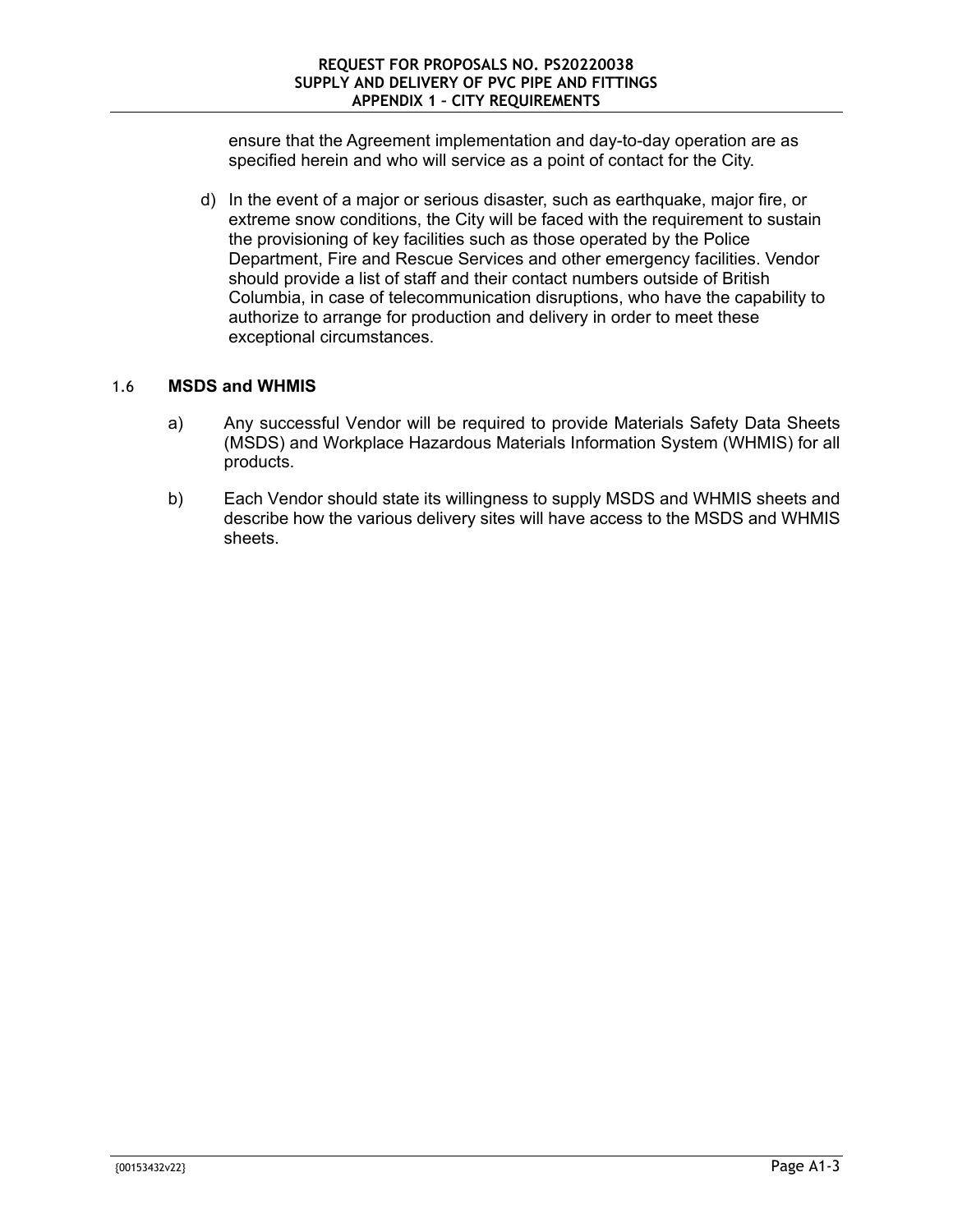#### **2.0 SCHEDULE OF DETAIL REQUIREMENTS**

#### **2.1 PVC PIPE & FITTINGS**

- 2.1.1 SCOPE: All Poly (Vinyl Chloride) (PVC) Sewer Pipe and Fittings shall be type PSM in conformance with the most recent revision of Canadian Standards Association (CSA) B182.1 and B182.2, as well as ASTM D2412, D3034, and F679 unless otherwise indicated herein.
- 2.1.2 DIMENSIONS: Dimensions for all SDR-28 and SDR-35 Sewer Pipe and Fittings shall be in accordance with CSA B182.2 as indicated in the following table:

| <b>Nominal</b><br><b>Size</b> | <b>SDR</b><br>No. | <b>Outside Dia.</b><br><u>(Minimum)</u> | <b>Outside Dia.</b><br>(Maximum) | Min. Wall<br><b>Thickness</b> |
|-------------------------------|-------------------|-----------------------------------------|----------------------------------|-------------------------------|
| 4"<br>28                      |                   | 106.85 mm                               | 107.25 mm                        | 3.81 mm                       |
|                               |                   | 4.207"                                  | 4.222"                           | 0.150"                        |
| 6"                            | 28                | 159.10 mm                               | 159.65 mm                        | 5.69 mm                       |
|                               |                   | 6.264"                                  | 6.285"                           | 0.224"                        |
| 8"                            | 35                | 213.05 mm                               | 213.65 mm                        | 6.10 mm                       |
|                               |                   | 8.388"                                  | 8.411"                           | 0.240"                        |
| 10"                           | 35                | 266.30 mm                               | 267.10 mm                        | 7.62 mm                       |
|                               |                   | 10.484"                                 | 10.516"                          | 0.300"                        |
| 12"                           | 35                | 317.05 mm                               | 317.95 mm                        | 9.07 mm                       |
|                               |                   | 12.482"                                 | 12.518"                          | 0.357"                        |
| 15"                           | 35                | 388.05 mm                               | 389.20 mm                        | 11.10 mm                      |
|                               |                   | 15.278"                                 | 15.323"                          | 0.437"                        |
| 18"                           | 35                | 474.29 mm                               | 475.71 mm                        | 12.70 mm                      |
|                               |                   | 18.673"                                 | 18.729"                          | 0.499"                        |

Laying lengths of pipe segments shall be as indicated in Annex 3.

2.1.3 JOINTS: All pipe and fittings shall be push-on bell and spigot joints with elastomeric gaskets, all in conformance with the latest revision of ASTM D3034 and ASTM D3212. Bells shall be integral with the pipe or fitting with the gasket factory-assembled and securely locked in place to prevent displacement during shipping or assembly. Prices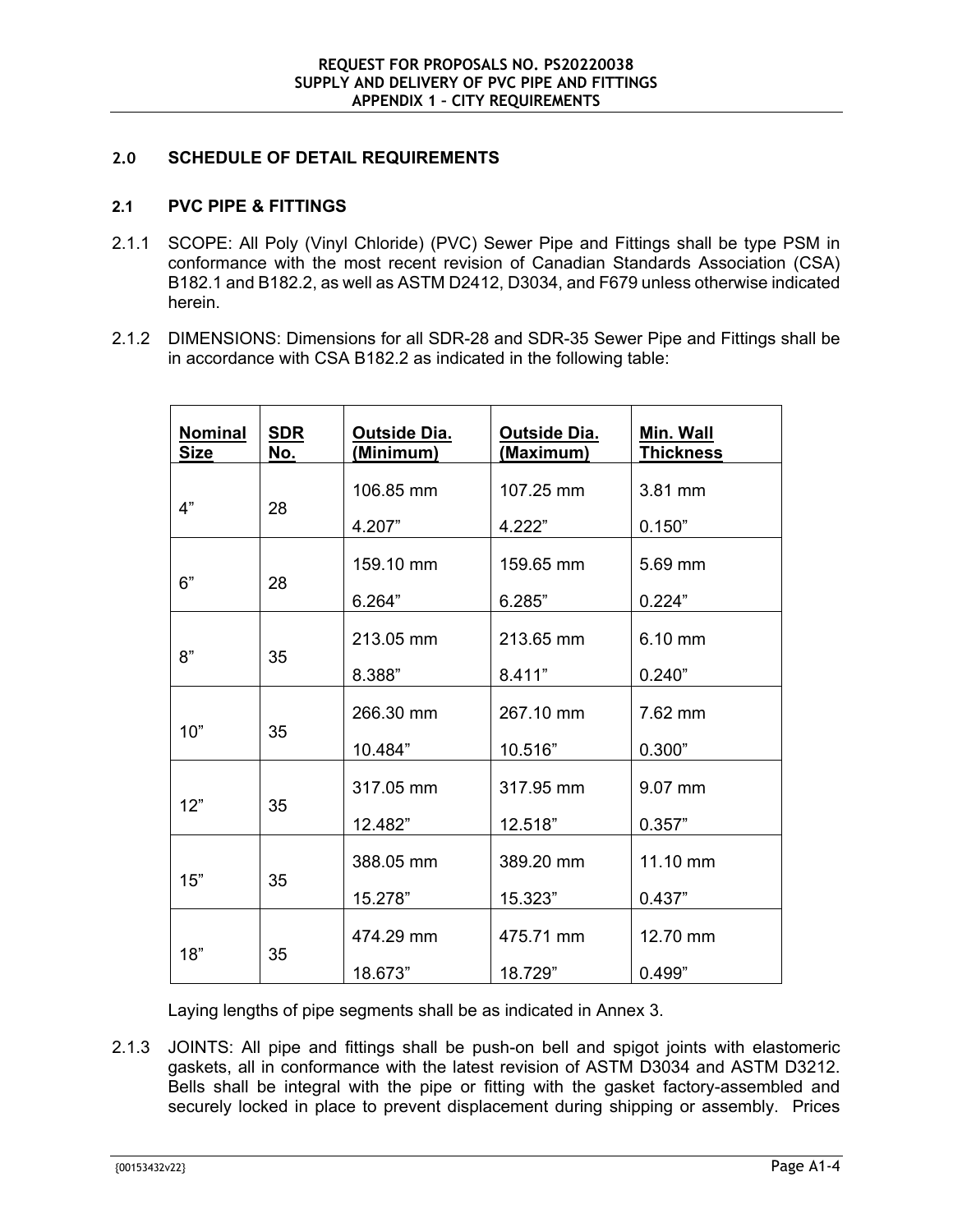shall include the supply of gaskets and any lubricant required for joint assembly. Proponents shall submit with their Proposals complete joint design diagrams and dimensional details for all pipe and fittings to be supplied under the contract. All spigots on pipe and fittings having spigot ends shall be bevelled or tapered to the satisfaction of the City Engineer to permit ease of installation. Furthermore, also to permit ease of installation, the bell and spigot of each sewer pipe and fitting must be 100% compatible with each other.

- 2.1.4 CERTIFICATIONS: The City Engineer requires that the manufacturer's certifications, as per Section 11 of ASTM D3034, accompany each manufacturing run when shipped, provided that the City Engineer and the contractor have reached mutual prior agreement on the acceptable nature of this certification.
- 2.1.5 TESTING: Testing may be carried out in lieu of acceptance of the certification, and in addition to certification if so required by the City Engineer.

The contractor will assume the costs of testing and materials for up to 1% of the total quantity supplied. The following mandatory tests required shall be in accordance with the latest revision of the following CSA and ASTM standards, and will be performed by a mutually acceptable independent laboratory:

| a)           | <b>Pipe Stiffness</b>                        | <b>ASTM D2412</b>     |
|--------------|----------------------------------------------|-----------------------|
| b)           | Joint Test                                   | <b>ASTM D3212</b>     |
| c)           | Compression Testing (Flattening)             | CSA B182.2/ASTM D3034 |
| $\mathsf{d}$ | <b>Impact Resistance</b>                     | <b>CSA B182.2</b>     |
| e)           | <b>Extrusion Quality (Solvent Immersion)</b> | ASTM D2152            |

Any other type of testing required shall be at the discretion of the City Engineer, or a designated representative of the City like the materials lab manager, and shall be in accordance with CSA B182.2 and ASTM D3034.

Upon delivery of the pipe and fittings, the City Engineer, or a designated representative of the City like the materials lab manager may require that a randomly selected pipe and fitting joint is assembled to determine the bell and spigot compatibility. The assembly of the joint should not be time consuming and should be relatively easy. The joint assembly should not require excessive force or bell and spigot modifications in order to fit properly.

Samples will be chosen on the basis of one per lot, where a lot may be distinguished by different production runs or different pallet loads, or some other such natural division which, in the opinion of the City Engineer, allowed practicable separation of any shipment into lots containing approximately 1,000 lineal feet of pipe.

In the event that a pipe sample representing a lot fails to meet these specifications, two more samples shall be chosen from the same lot and retested. If one or both of these samples also fails to meet specifications, that lot shall be rejected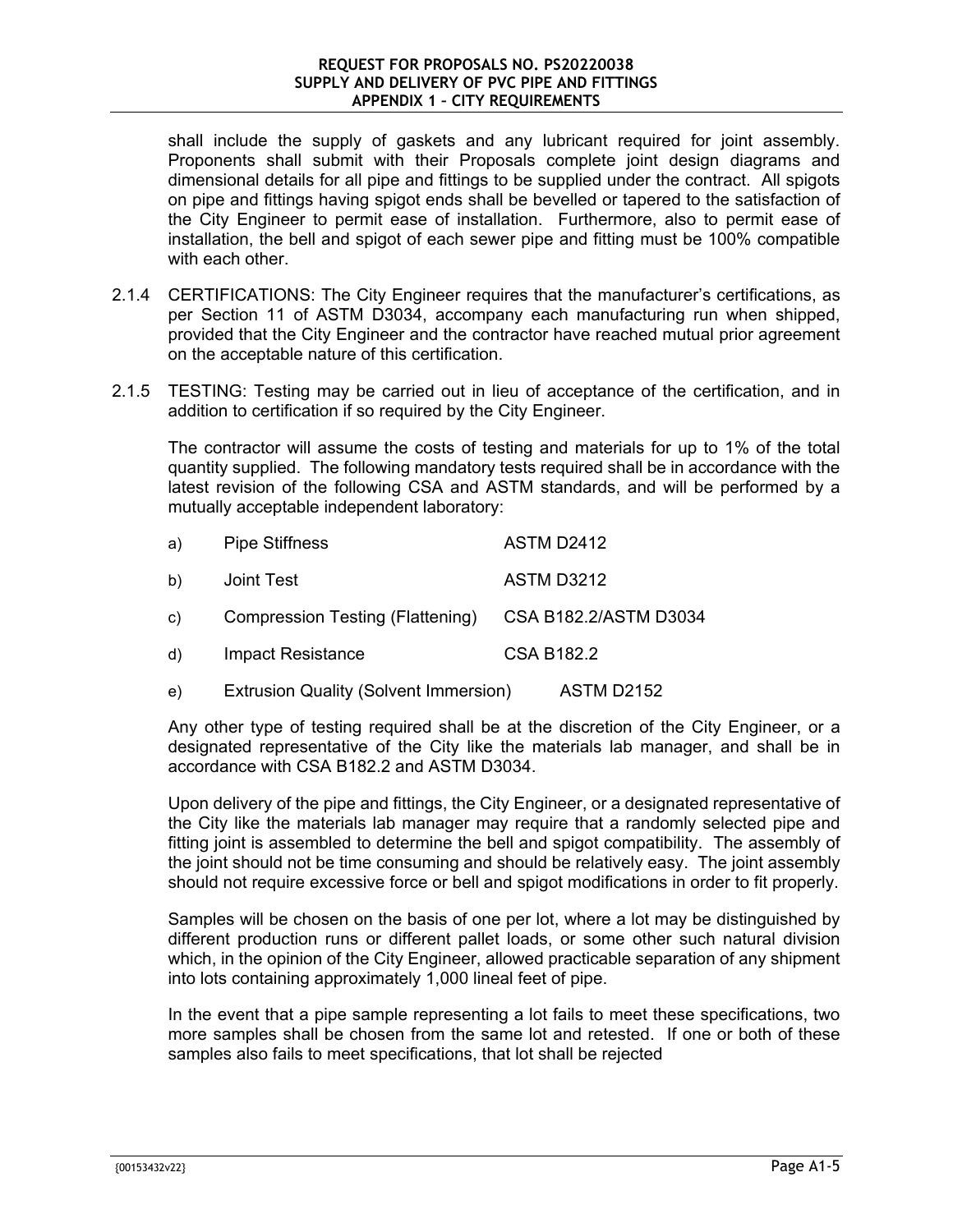# **3.0 VENDOR PERFORMANCE MANAGEMENT**

- 3.1 The successful Proponent's overall performance and the quality of its work will be evaluated by the City, on such factors as service levels including the frequency of backorders, on-time delivery, product return, billing and documentation accuracy and other issues that the City may determine as key performance indicators and/or service level agreements with the successful Proponent.
- 3.2 The following KPI's will be monitored and jointly reviewed by the City and the successful Proponent to ensure that service levels continually meet or exceed the City operational requirements:

| <b>Measure</b>        | <b>Description</b>                                | <b>Commitment</b>                                                                                    |
|-----------------------|---------------------------------------------------|------------------------------------------------------------------------------------------------------|
| <b>Reliability</b>    | On time delivery                                  | $\geq$ 97 % of all orders shall be shipped<br>within 24 hours from the time the<br>order is received |
|                       | Fill rate accuracy                                | $\geq$ 97 % service level for all orders<br>without requiring a back-order<br>situation              |
|                       | Picking errors                                    | $\leq$ 1 % picking errors on all orders                                                              |
|                       | Invoice discrepancies                             | $\leq 0.01\%$ invoice discrepancies                                                                  |
|                       | Shipping accuracy                                 | $\leq$ 1 % shipping errors                                                                           |
| <b>Responsiveness</b> | Responsiveness for general<br>inquiries           | $\leq 1$ hour                                                                                        |
|                       | Responsiveness for order<br>confirmation          | email to city stores within 1 hour of an<br>order being placed during regular<br>business hours      |
|                       | Time for taking back a<br>returned product        | within 24 hours upon the receipt of the<br>request                                                   |
|                       | Time for the replacement of a<br>returned product | within 24 hours upon the receipt of the<br>request                                                   |
|                       | Time to look for an alternative<br>product        | within 48 hours from time of inquiry<br>with an answer                                               |
| <b>Flexibility</b>    | Urgent order responsiveness                       | within 1.5 hour                                                                                      |
|                       | Urgent order delivery<br>responsiveness           | within 1.5 hour                                                                                      |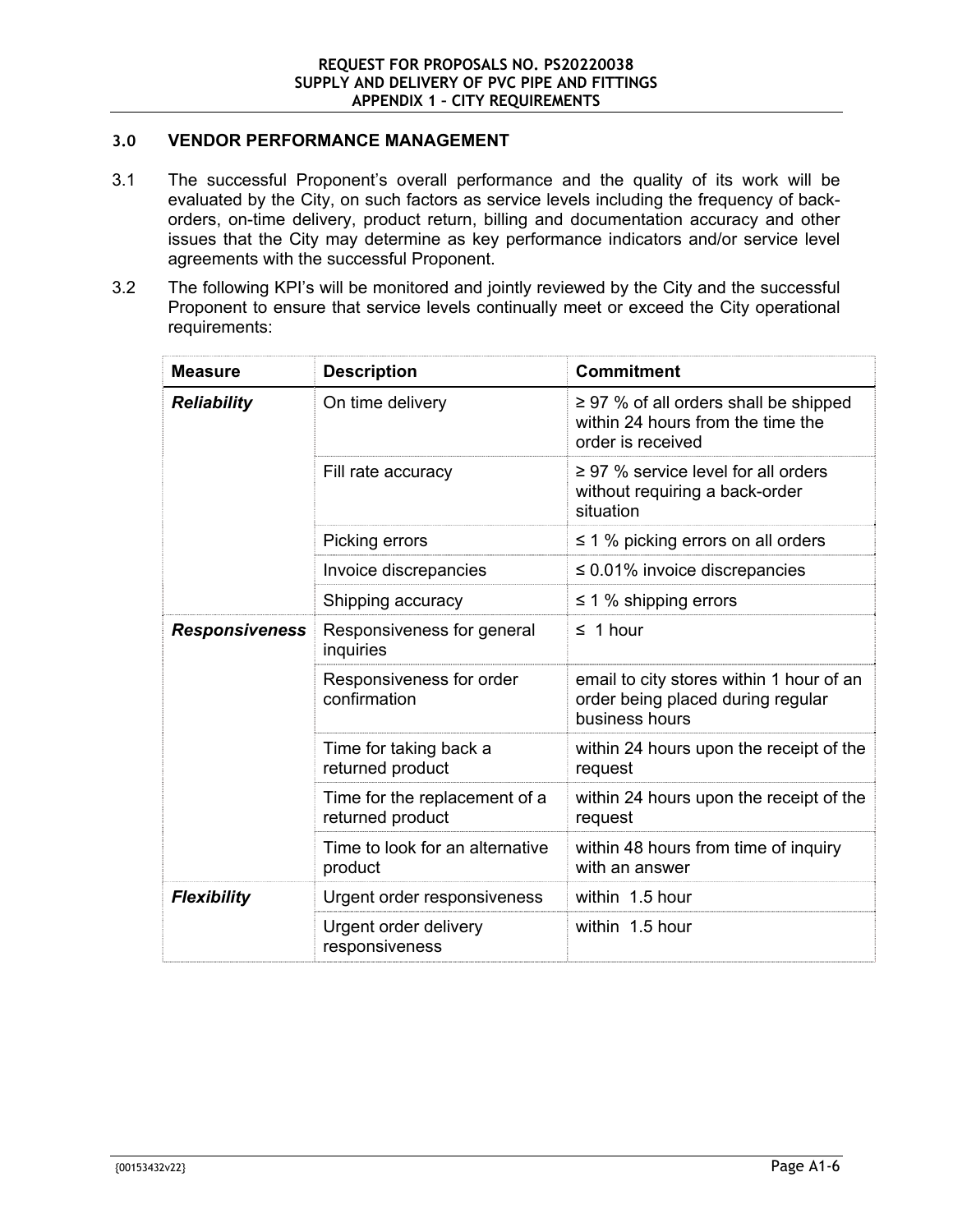# **APPENDIX 2 – DECLARATION OF SUPPLIER CODE OF CONDUCT COMPLIANCE**

Purpose: All proposed suppliers are to complete and submit this form to certify compliance with the supplier performance standards set out in the Supplier Code of Conduct.

The City of Vancouver expects each supplier of goods and services to the City to comply with the supplier performance standards set out in the City's Supplier Code of Conduct (SCC) <https://policy.vancouver.ca/AF01401P1.pdf>. The SCC defines minimum labour and environmental standards for City suppliers and their subcontractors.

Suppliers are expected to comply with the aforementioned standards upon submitting a tender, proposal, application, expression of interest or quotation to the City, or have a plan in place to comply within a specific period of time. The City reserves the right to determine an appropriate timeframe in which suppliers must come into compliance with these standards. To give effect to these requirements, an authorised signatory of each proposed vendor must complete the following declaration and include this declaration with its submission:

As an authorised signatory of **the same of the set of the set of the set of the set of the set of the set of the set of the set of the set of the set of the set of the set of the set of the set of the set of the set of the** reviewed the SCC and to the best of my knowledge, **the example of the set of the set of my knowledge**, *(vendor name)* and its proposed subcontractors have not been and are not currently in violation of the SCC or convicted of an offence under national and other applicable laws referred to in the SCC, other than as noted in the table below *(include all violations/convictions that have occurred in the past three years as well as plans for corrective action).* 

| Section of SCC / title of<br>law | Date of<br>violation<br>/conviction | Description of<br>violation /<br>conviction | Regulatory /<br>adjudication body and<br>document file number | Corrective<br>action plan |
|----------------------------------|-------------------------------------|---------------------------------------------|---------------------------------------------------------------|---------------------------|
|                                  |                                     |                                             |                                                               |                           |
|                                  |                                     |                                             |                                                               |                           |

I understand that a false declaration and/or lack of a corrective action plan may result in no further consideration being given to the submission of \_\_\_\_\_\_\_\_\_\_\_\_\_\_\_\_\_\_\_\_\_\_\_\_\_\_\_\_*(vendor name).* 

Signature:

Name and Title: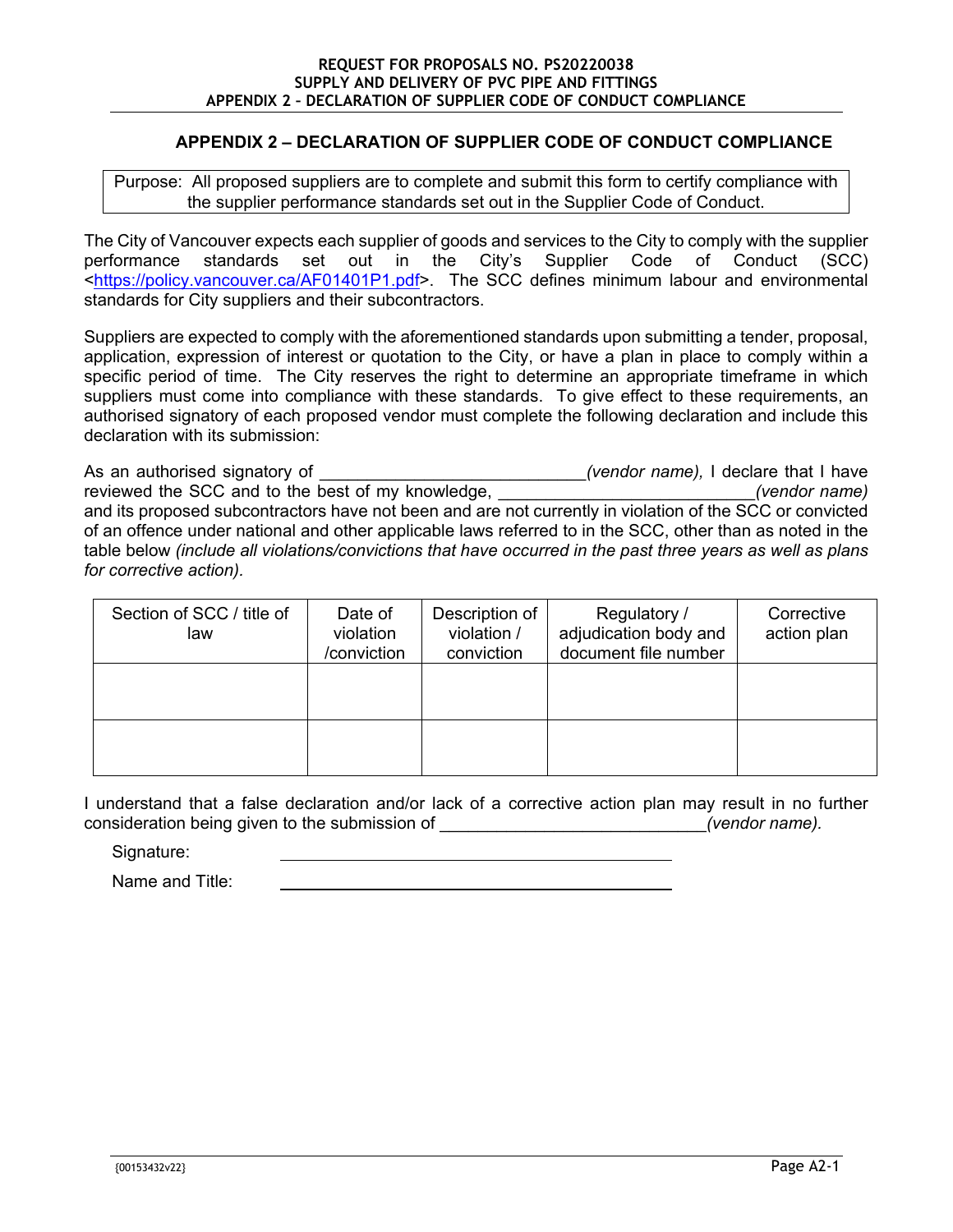#### **APPENDIX 3 – 1 EXISTING INSURANCE FORM (TO BE COMPLETED AND APPENDED TO THE QUOTATIONS)**

#### **A LETTER WHICH IS UNDERTAKING OF INSURANCE APPENDIX 3 - 2 (TO BE COMPLETED AND APPENDED TO THE QUOTATION)**

**APPENDIX 3 – 3 CERTIFICATE OF INSURANCE FROM FOR SUCCESSFUL PROPONENT (TO BE COMPLETED AND SUBMITTED UPON AWARD)**

**(SEE ATTACHED INSURANCE FORMS)**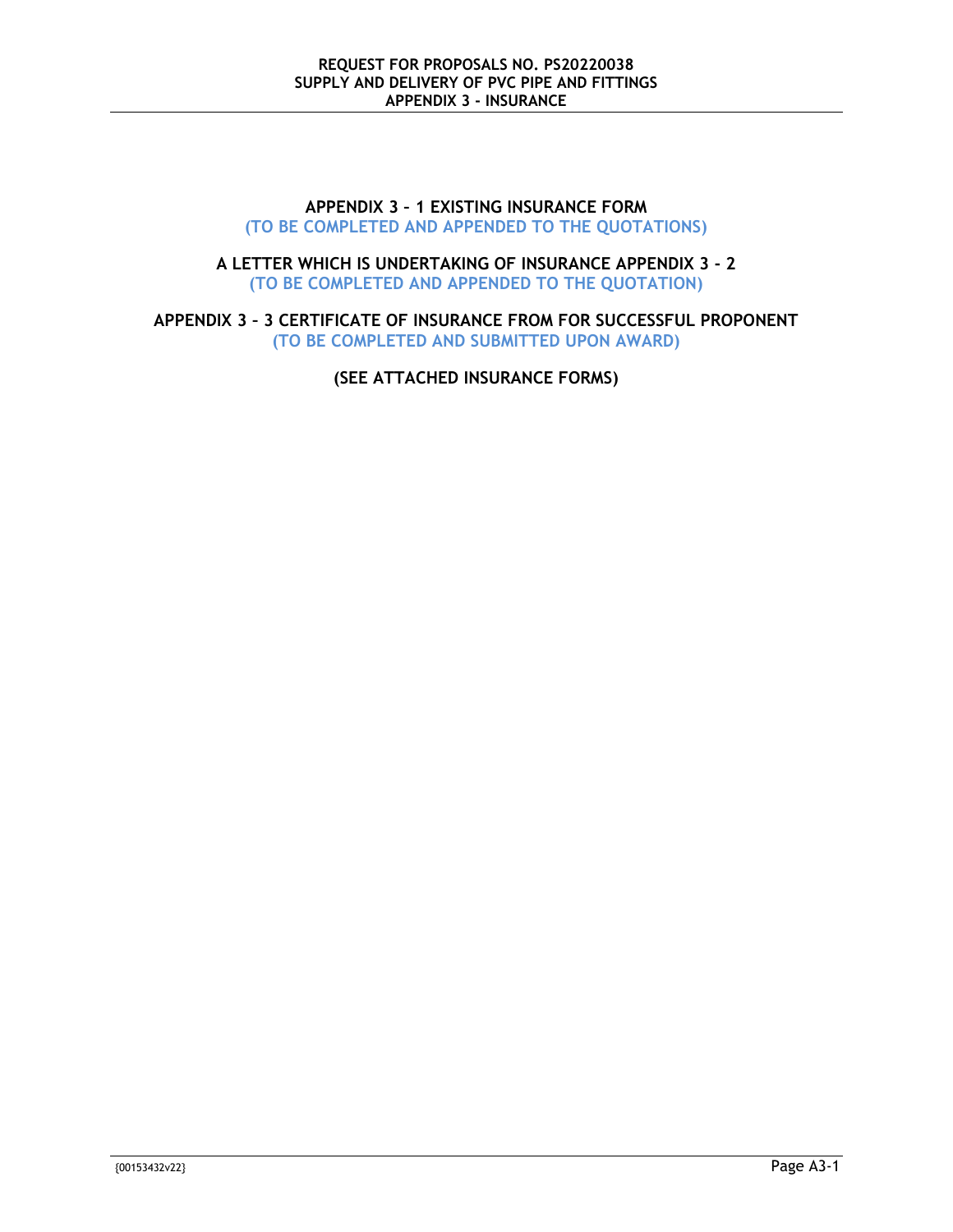#### **REQUEST FOR PROPOSALS NO. PS20220038 SUPPLY AND DELIVERY OF PVC PIPE AND FITTINGS APPENDIX 3 - INSURANCE**

| $\mathbb{E}$ CITY OF<br><b>VANCOUVER</b>                                                                                                                                                             |                                                                                                                                                                                                        |
|------------------------------------------------------------------------------------------------------------------------------------------------------------------------------------------------------|--------------------------------------------------------------------------------------------------------------------------------------------------------------------------------------------------------|
|                                                                                                                                                                                                      | TO BE COMPLETED AND APPENDED TO THE QUOTATION                                                                                                                                                          |
| Section 2 through 8 - to be completed and executed by the Insurer or its Authorized Representative                                                                                                   |                                                                                                                                                                                                        |
| THIS CERTIFICATE IS ISSUED TO:                                                                                                                                                                       | City of Vancouver, 453 W 12th Avenue, Vancouver, BC, V5Y 1V4<br>and certifies that the insurance policy (policies) as listed herein has/have been issued to the Named Insured and is/are in full force |
| and effect.                                                                                                                                                                                          | NAMED INSURED (must be the same name as the Proponent/bidder and is either an individual or a legally incorporated company)                                                                            |
| <b>BUSINESS TRADE NAME OF DOING BUSINESS AS</b>                                                                                                                                                      |                                                                                                                                                                                                        |
| <b>BUSINESS ADDRESS</b>                                                                                                                                                                              |                                                                                                                                                                                                        |
| DESCRIPTION OF OPERATION                                                                                                                                                                             |                                                                                                                                                                                                        |
| 3. PROPERTY INSURANCE (All Risks Coverage including Earthquake and Flood)                                                                                                                            |                                                                                                                                                                                                        |
|                                                                                                                                                                                                      |                                                                                                                                                                                                        |
|                                                                                                                                                                                                      | <u> Alexandria de la contenentación de la contenentación de la contenentación de la contenentación de la contene</u>                                                                                   |
|                                                                                                                                                                                                      | <u> 1989 - Johann Barbara, martin amerikan basar dan basa dan basa dalam basa dalam basa dalam basa dalam basa da</u>                                                                                  |
| TYPE OF COVERAGE<br>TYPE OF COVERAGE<br>POLICY NUMBER<br>POLICY PERIOD From  TOLICY PERIOD From  TOLICY PERIOD From  TOLICY PERIOD From  TOLICY PERIOD FROM  TOLICY PERIOD FROM   TOLICY PERIOD FROM | <u> 1989 - Johann Barbara, martin amerikan ba</u>                                                                                                                                                      |
| 4. COMMERCIAL GENERAL LIABILITY INSURANCE (Occurrence Form)                                                                                                                                          |                                                                                                                                                                                                        |
| <b>INSURER</b><br>Including the following extensions:                                                                                                                                                |                                                                                                                                                                                                        |
| √ Personal Injury                                                                                                                                                                                    | POLICY NUMBER                                                                                                                                                                                          |
| √ Property Damage including Loss of Use<br>POLICY PERIOD                                                                                                                                             | From $\overline{\qquad \qquad}$ to $\overline{\qquad \qquad}$                                                                                                                                          |
| √ Products and Completed Operations                                                                                                                                                                  | Limits of Liability (Bodily Injury and Property Damage Inclusive) -                                                                                                                                    |
| √ Cross Liability or Severability of Interest                                                                                                                                                        | Per Occurrence<br><u> Alexandria de la contrada de la contrada de la contrada de la contrada de la contrada de la contrada de la c</u>                                                                 |
| √ Employees as Additional Insureds<br>Aggregate                                                                                                                                                      | <u> 1988 - Andrea Brand, amerikansk politik (</u>                                                                                                                                                      |
| J Blanket Contractual Liability                                                                                                                                                                      | All Risk Tenants' Legal Liability<br><u> Alexandria de la contrada de la contrada de la contrada de la contrada de la contrada de la contrada de la c</u>                                              |
| √ Non-Owned Auto Liability                                                                                                                                                                           | Deductible Per Occurrence<br><u> 1989 - Andrea Stadt Britain, amerikansk politiker (</u>                                                                                                               |
|                                                                                                                                                                                                      |                                                                                                                                                                                                        |
| 5. AUTOMOBILE LIABILITY INSURANCE for operation of owned and/or leased vehicles                                                                                                                      |                                                                                                                                                                                                        |
| <b>INSURER</b><br><u> 1989 - Johann Barnett, fransk politik (d. 1989)</u>                                                                                                                            | Limits of Liability -                                                                                                                                                                                  |
| POLICY NUMBER                                                                                                                                                                                        | Combined Single Limit $\oint$<br>If vehicles are insured by ICBC, complete and provide Form APV-47.                                                                                                    |
| POLICY PERIOD From<br>□ UMBRELLA OR □ EXCESS LIABILITY INSURANCE                                                                                                                                     |                                                                                                                                                                                                        |
|                                                                                                                                                                                                      | Limits of Liability (Bodily Injury and Property Damage Inclusive)                                                                                                                                      |
| INSURER<br><u> 1989 - Jan Samuel Barbara, margaret eta idazlea (h. 1989).</u>                                                                                                                        | Per Occurrence<br>S<br><u> Alexandria de la contrada de la contrada de la contrada de la contrada de la contrada de la contrada de la c</u>                                                            |
|                                                                                                                                                                                                      | Aggregate<br><u> 1989 - Johann Barnett, fransk politiker (d. 1989)</u>                                                                                                                                 |
|                                                                                                                                                                                                      | Self-Insured Retention \$                                                                                                                                                                              |
|                                                                                                                                                                                                      |                                                                                                                                                                                                        |
|                                                                                                                                                                                                      | <b>Limits of Liability</b>                                                                                                                                                                             |
|                                                                                                                                                                                                      | Per Occurrence/Claim<br><u> 1989 - Johann Barn, mars eta bainar eta industrial eta erromana eta erromana eta erromana eta erromana eta e</u>                                                           |
|                                                                                                                                                                                                      | Aggregate                                                                                                                                                                                              |
|                                                                                                                                                                                                      | Deductible Per<br>Occurrence/Claim                                                                                                                                                                     |
|                                                                                                                                                                                                      | If the policy is in a "CLAIMS MADE" form, please specify the applicable Retroactive Date: ____________________                                                                                         |
| 7. PROFESSIONAL LIABILITY INSURANCE<br><b>INSURER</b><br>POLICY NUMBER<br><b>OTHER INSURANCE</b>                                                                                                     |                                                                                                                                                                                                        |
|                                                                                                                                                                                                      | <b>Limits of Liability</b>                                                                                                                                                                             |
|                                                                                                                                                                                                      | Per Occurrence                                                                                                                                                                                         |
|                                                                                                                                                                                                      | $\frac{1}{2}$<br>Aggregate                                                                                                                                                                             |
|                                                                                                                                                                                                      | <u> Alexandria de la contrada de la contrada de la contrada de la contrada de la contrada de la contrada de la c</u><br>Deductible Per Loss                                                            |
|                                                                                                                                                                                                      | <b>Limits of Liability</b>                                                                                                                                                                             |
|                                                                                                                                                                                                      | Per Occurrence                                                                                                                                                                                         |
|                                                                                                                                                                                                      | Aggregate<br><u> 1989 - Johann Barn, amerikansk politiker (</u>                                                                                                                                        |
|                                                                                                                                                                                                      | Deductible Per Loss                                                                                                                                                                                    |
|                                                                                                                                                                                                      |                                                                                                                                                                                                        |
|                                                                                                                                                                                                      |                                                                                                                                                                                                        |
| INSURER<br>SIGNED BY THE INSURER OR ITS AUTHORIZED REPRESENTATIVE<br>PRINT NAME OF INSURER OR ITS AUTHORIZED REPRESENTATIVE, ADDRESS AND PHONE NUMBER                                                | Dated                                                                                                                                                                                                  |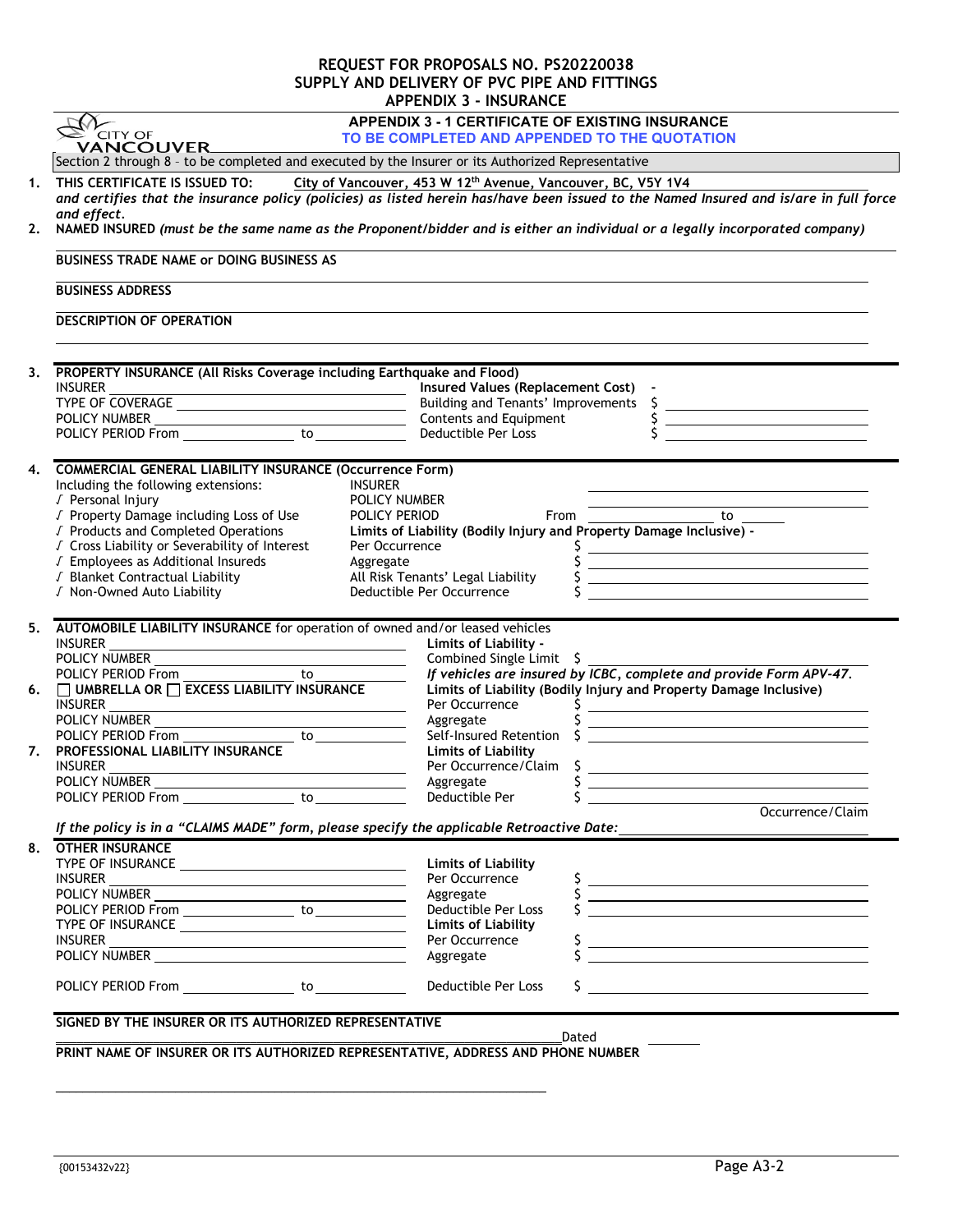# **APPENDIX 3 - 2**

#### **UNDERTAKING OF INSURANCE**

#### **TO BE COMPLETED AND APPENDED TO THE QUOTATION**

#### **To: CITY OF VANCOUVER**

# **Re: SUPPLY AND DELIVERY OF PVC PIPE AND FITTINGS**

Dear Sirs:

We, the undersigned have completed, signed and attached the "Certificate of Existing Insurance"

enclosed with this undertaking and now also do hereby undertake and agree that if

(the "**Proponent**") is awarded a Contract, we will insure

the Supplier in accordance with the requirements of the Contract, the form of which is included in the

RFQ Documents and will form part of the Contract Documents.

| Dated at   | British Columbia, this | day of | 20 |
|------------|------------------------|--------|----|
| By (name): |                        |        |    |
| Title:     |                        |        |    |

Signature:

Full Corporate Name of Insurer:

*The "Certificate of Existing Insurance" provided with the RFQ should be completed and signed and enclosed with this Appendix, both of which are to be signed by the Insurance Company or an authorized broker on behalf of the Insurance Company. A SEPARATE FORM (AND CERTIFICATE OF EXISTING*  **INSURANCE) SHOULD BE SIGNED FOR EACH POLICY IF THE PROPOENT HAS MORE THAN ONE** *INSURER OR BROKER FOR ITS POLICIES.*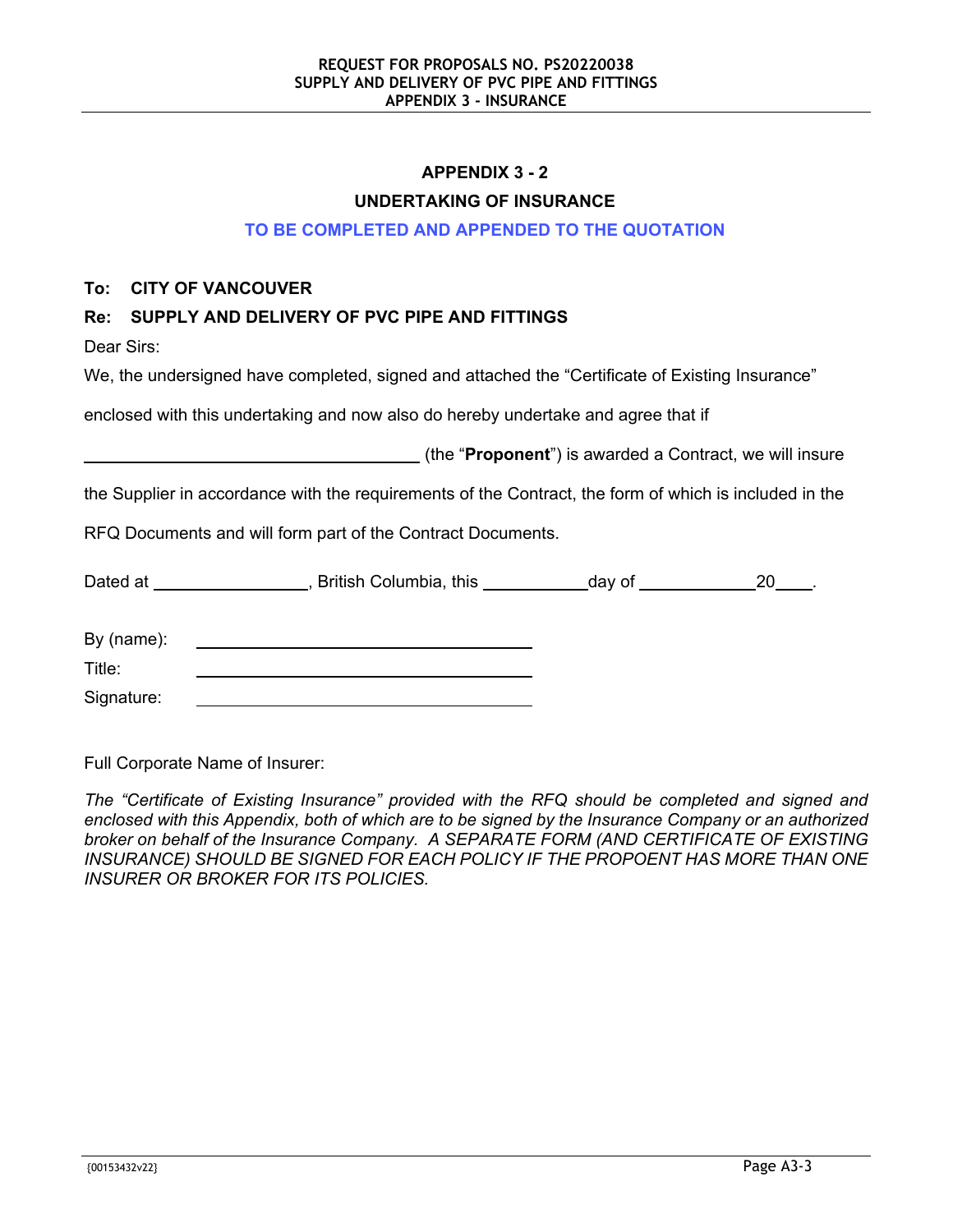



# **GENERAL CERTIFICATE OF INSURANCE**

 **(TO BE COMPLETED AND SUBMITTED UPON AWARD)** 

Section 8 b) - City staff to select the required # of days Written Notice before sending the certificate out for completion Section 2 through 8 – to be completed and executed by the Insurer or its Authorized Representative

| THIS CERTIFICATE IS ISSUED TO:                                                                                                             | City of Vancouver, 453 W 12 <sup>th</sup> Avenue, Vancouver, BC, V5Y 1V4 |  |  |
|--------------------------------------------------------------------------------------------------------------------------------------------|--------------------------------------------------------------------------|--|--|
| and certifies that the insurance policies as listed herein have been issued to the Named Insured(s) and are in full force and effect as of |                                                                          |  |  |
| the effective date of the agreement described below.                                                                                       |                                                                          |  |  |

**2. NAMED INSURED: [***must be the same name as the Permittee/Licensee or Party(ies) to Contract and is/are either an individual(s) or a legally*

*incorporated company(ies)]*

#### **MAILING ADDRESS:**

**LOCATION ADDRESS:**

**DESCRIPTION OF OPERATION, CONTRACT, AGREEMENT, LEASE, PERMIT OR LICENSE:** 

|  | clause in favour of the City of Vancouver.<br>(All Risks Coverage including Earthquake and Flood) |  | <b>INSURED VALUES: (Replacement Cost)</b><br>Building and Tenants' Improvements: \$ |  |
|--|---------------------------------------------------------------------------------------------------|--|-------------------------------------------------------------------------------------|--|
|  |                                                                                                   |  |                                                                                     |  |
|  | TYPE OF COVERAGE: THE STATE OF STATE STATES.                                                      |  | Contents and Equipment:                                                             |  |
|  | POLICY NUMBER: <u>_______________________________</u>                                             |  | Deductible Per Loss:                                                                |  |
|  | POLICY PERIOD: From _____________ to ______________                                               |  |                                                                                     |  |

| 4. | <b>COMMERCIAL GENERAL LIABILITY INSURANCE (Occurrence Form)</b><br>Including the following extensions:<br>$\sqrt{}$ Personal Injury                                                                                           |  | LIMITS OF LIABILITY: (Bodily Injury and Property Damage Inclusive) |                                                                                                                                                                                                                                                                                                                     |  |
|----|-------------------------------------------------------------------------------------------------------------------------------------------------------------------------------------------------------------------------------|--|--------------------------------------------------------------------|---------------------------------------------------------------------------------------------------------------------------------------------------------------------------------------------------------------------------------------------------------------------------------------------------------------------|--|
|    | $\sqrt{2}$ Products and Completed Operations                                                                                                                                                                                  |  | Per Occurrence:                                                    |                                                                                                                                                                                                                                                                                                                     |  |
|    | $\sqrt{2}$ Cross Liability or Severability of Interest<br>$\sqrt{2}$ Employees as Additional Insureds<br>$\sqrt{}$ Blanket Contractual Liability                                                                              |  | Aggregate:                                                         | $\frac{1}{2}$ $\frac{1}{2}$ $\frac{1}{2}$ $\frac{1}{2}$ $\frac{1}{2}$ $\frac{1}{2}$ $\frac{1}{2}$ $\frac{1}{2}$ $\frac{1}{2}$ $\frac{1}{2}$ $\frac{1}{2}$ $\frac{1}{2}$ $\frac{1}{2}$ $\frac{1}{2}$ $\frac{1}{2}$ $\frac{1}{2}$ $\frac{1}{2}$ $\frac{1}{2}$ $\frac{1}{2}$ $\frac{1}{2}$ $\frac{1}{2}$ $\frac{1}{2}$ |  |
|    | $\sqrt{}$ Non-Owned Auto Liability                                                                                                                                                                                            |  |                                                                    | All Risk Tenants' Legal Liability: \$                                                                                                                                                                                                                                                                               |  |
|    |                                                                                                                                                                                                                               |  | Deductible Per Occurrence:                                         |                                                                                                                                                                                                                                                                                                                     |  |
|    | POLICY PERIOD: From _____________ to ______________                                                                                                                                                                           |  |                                                                    |                                                                                                                                                                                                                                                                                                                     |  |
| 5. | AUTOMOBILE LIABILITY INSURANCE for operation of owned and/or leased vehicles                                                                                                                                                  |  |                                                                    |                                                                                                                                                                                                                                                                                                                     |  |
|    |                                                                                                                                                                                                                               |  | <b>LIMITS OF LIABILITY:</b>                                        |                                                                                                                                                                                                                                                                                                                     |  |
|    |                                                                                                                                                                                                                               |  |                                                                    | Combined Single Limit: \$                                                                                                                                                                                                                                                                                           |  |
|    | POLICY PERIOD: From to to the to the to the to the to the to the to the to the to the to the to the to the to the to the to the to the to the to the to the to the to the to the to the to the to the to the to the to the to |  |                                                                    | If vehicles are insured by ICBC, complete and provide Form APV-47.                                                                                                                                                                                                                                                  |  |
| 6. | $\Box$ UMBRELLA OR $\Box$ EXCESS LIABILITY INSURANCE                                                                                                                                                                          |  | LIMITS OF LIABILITY: (Bodily Injury and Property Damage Inclusive) |                                                                                                                                                                                                                                                                                                                     |  |
|    |                                                                                                                                                                                                                               |  | Per Occurrence:                                                    | $\frac{1}{2}$ $\frac{1}{2}$ $\frac{1}{2}$ $\frac{1}{2}$ $\frac{1}{2}$ $\frac{1}{2}$ $\frac{1}{2}$ $\frac{1}{2}$ $\frac{1}{2}$ $\frac{1}{2}$ $\frac{1}{2}$ $\frac{1}{2}$ $\frac{1}{2}$ $\frac{1}{2}$ $\frac{1}{2}$ $\frac{1}{2}$ $\frac{1}{2}$ $\frac{1}{2}$ $\frac{1}{2}$ $\frac{1}{2}$ $\frac{1}{2}$ $\frac{1}{2}$ |  |
|    | POLICY NUMBER: University POLICY NUMBER:                                                                                                                                                                                      |  | Aggregate:                                                         |                                                                                                                                                                                                                                                                                                                     |  |
|    | POLICY PERIOD: From to                                                                                                                                                                                                        |  | Self-Insured Retention:                                            |                                                                                                                                                                                                                                                                                                                     |  |

**7. OTHER INSURANCE (e.g. Boiler & Machinery, Business Interruption, Crime, etc.) – Please specify Name of Insurer(s), Policy Number, Policy Period, and Limit**

#### **8. POLICY PROVISIONS:**

*Where required by the governing contract, agreement, lease, permit or license, it is understood and agreed that:*

- *a) The City of Vancouver, its officials, officers, employees, servants and agents have been added as Additional Insureds with respect to liability arising out of the operation of the Named Insured pursuant to the governing contract, agreement, lease, permit or license; b) SIXTY (60) days written notice of cancellation or material change resulting in reduction of coverage with respect to any of the policies listed herein, either in part or in whole, will be given by the Insurer(s) to the Holder of this Certificate; the exception is cancellation for non-payment of premiums in which case the applicable statutory conditions will apply;*
- *c) The insurance policy (policies) listed herein shall be primary with respect to all claims arising out of the operation of the Named Insured. Any insurance or self-insurance maintained by the City of Vancouver shall be in excess of this insurance and shall not contribute to it.*

**SIGNED BY THE INSURER OR ITS AUTHORIZED REPRESENTATIVE** 

Dated:

#### **PRINT NAME OF INSURER OR ITS AUTHORIZED REPRESENTATIVE, ADDRESS AND PHONE NUMBER**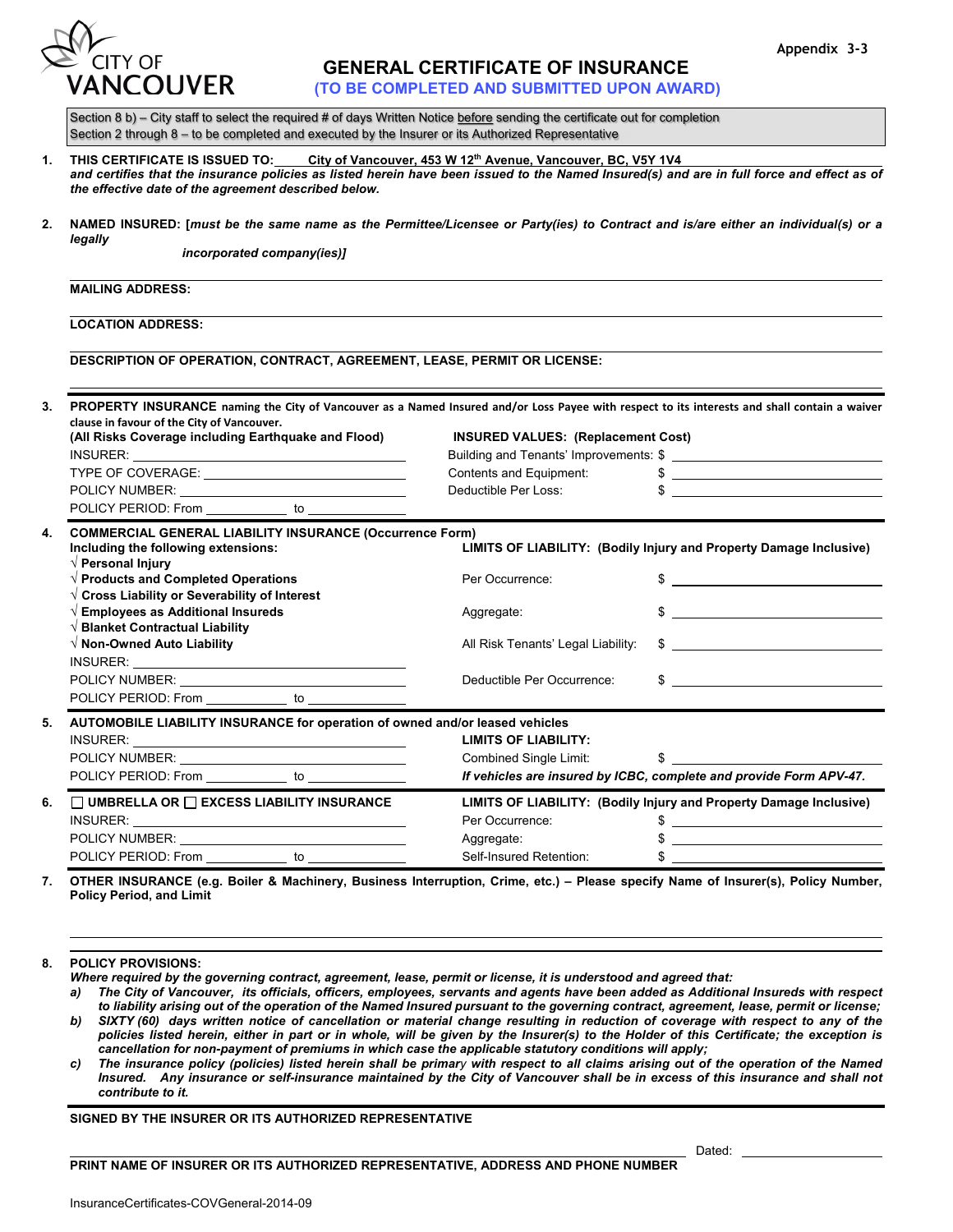# **SAMPLE SUPPLY AGREEMENT**

**BETWEEN:** 

# **SUPPLIER NAME**

**AND:** 

# **CITY OF VANCOUVER**

**RELATING TO SUPPLY AND DELIVERY OF PVC PIPE AND FITTINGS** 

RFQ PS20220038

 $DATED \leq m$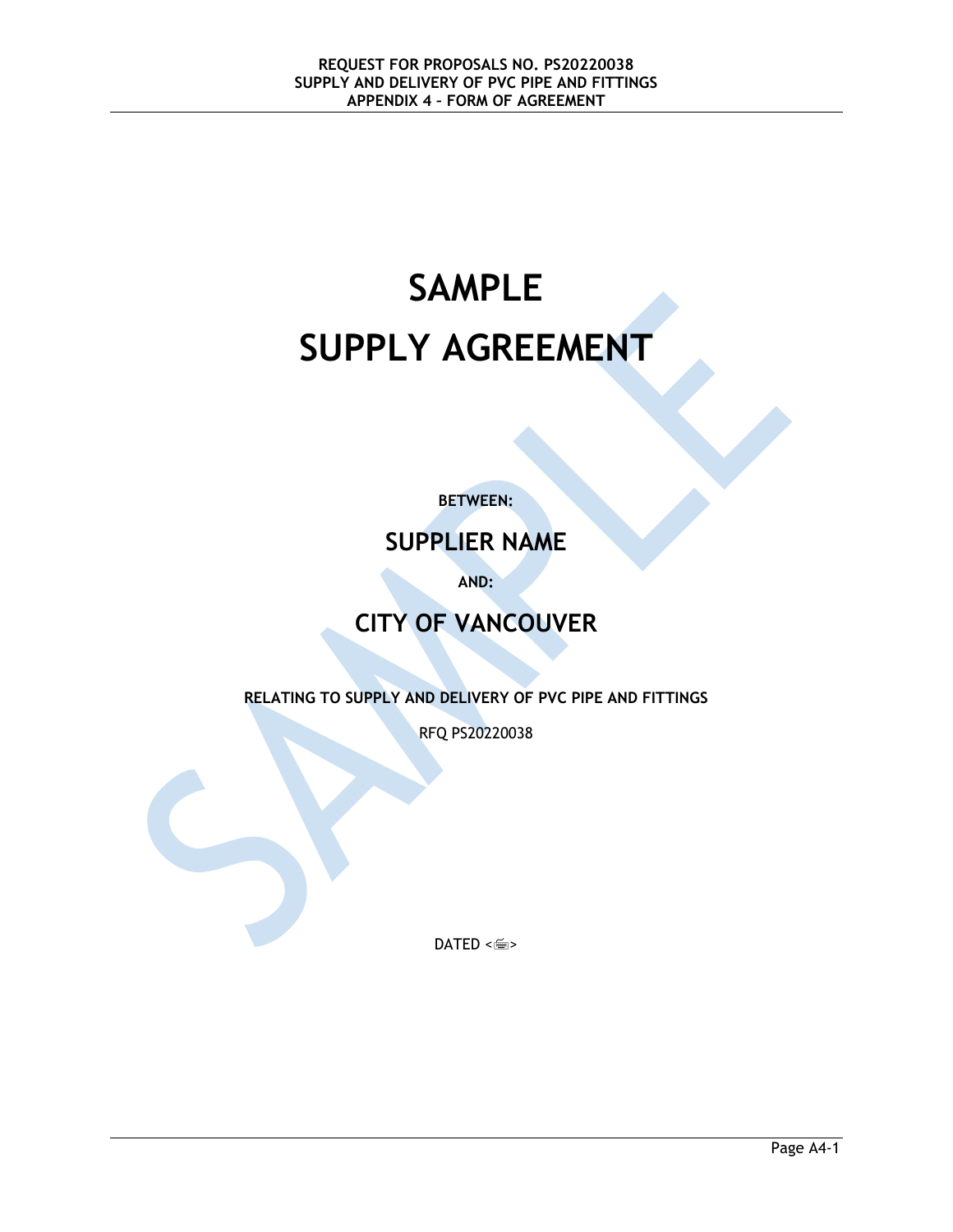# **SUPPLY AGREEMENT**

THIS AGREEMENT is made as of  $\leq m$ 

BETWEEN:

**<SUPPLIER NAME>**, a <corporation> organized under the laws of  $\leq$  and having an office at  $\leq$   $\leq$  >

(hereinafter referred to as the "**Supplier**")

AND:

**CITY OF VANCOUVER**, a municipal corporation continued under the *Vancouver Charter* (British Columbia) and having an office at 453 West 12th Avenue, Vancouver, British Columbia, V5Y 1V4.

(hereinafter referred to as the "**City**")

WHEREAS the Supplier is in the business of  $\leq$   $\leq$  >;

AND WHEREAS the City wishes to procure the supply and delivery of PVC pipe and fittings service from the Supplier upon and subject to the terms and conditions hereinafter set forth,

NOW THEREFORE, in consideration of the premises and the covenants herein contained, the parties hereto agree as set forth herein.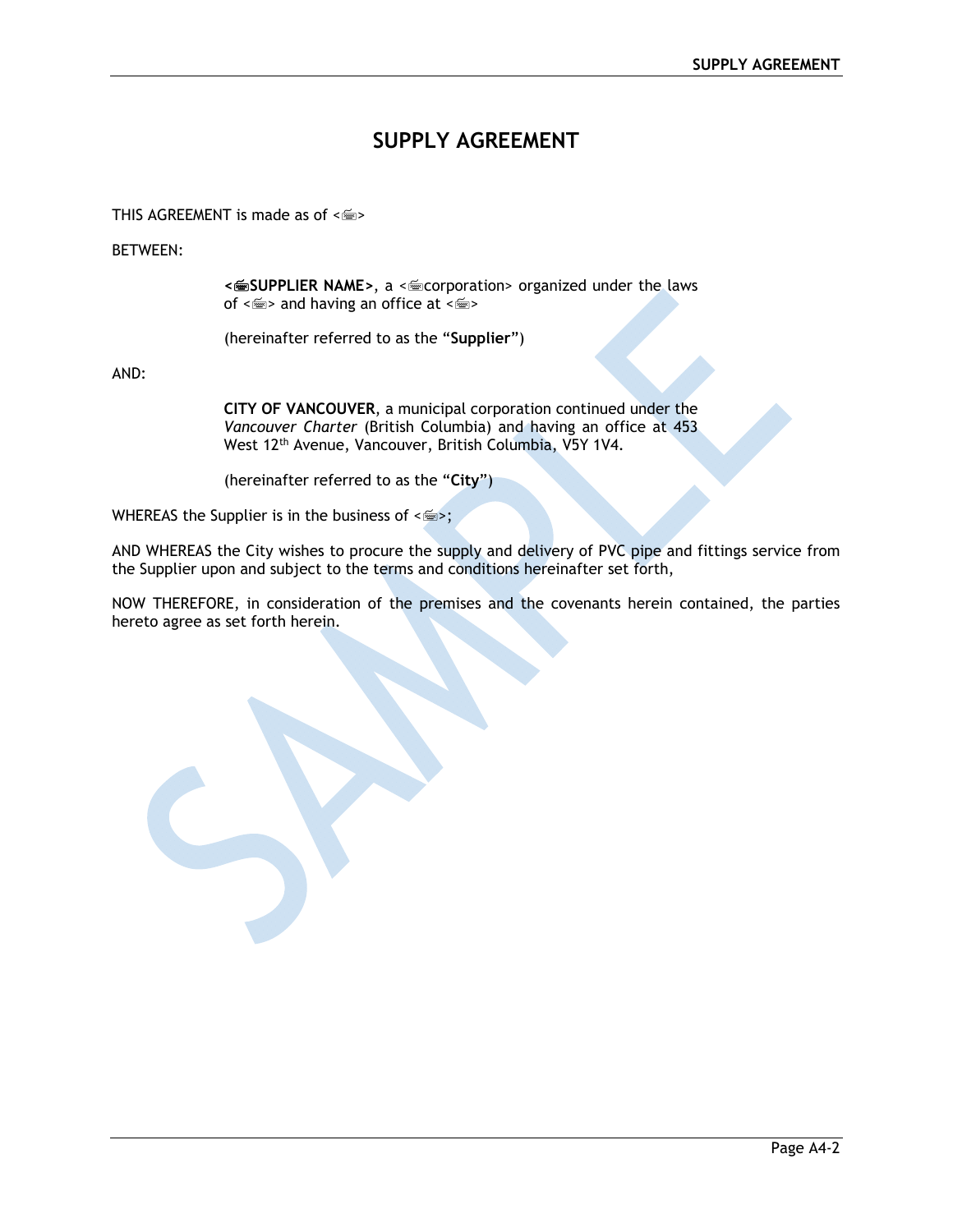# Contents

| <b>ARTICLE 1</b> |                                                                      |
|------------------|----------------------------------------------------------------------|
| 1.1              |                                                                      |
| 1.2              |                                                                      |
| 1.3              |                                                                      |
| 1.4              |                                                                      |
| <b>ARTICLE 2</b> |                                                                      |
|                  |                                                                      |
| 2.1              |                                                                      |
| 2.2              |                                                                      |
| <b>ARTICLE 3</b> |                                                                      |
|                  |                                                                      |
| 3.1              |                                                                      |
| 3.2              |                                                                      |
| 3.3              |                                                                      |
| 3.4              |                                                                      |
| 3.5              |                                                                      |
| 3.6              |                                                                      |
| 3.7              |                                                                      |
| 3.8              |                                                                      |
| 3.9              |                                                                      |
| 3.10             |                                                                      |
| 3.11             |                                                                      |
|                  |                                                                      |
| 3.12             |                                                                      |
| <b>ARTICLE 4</b> |                                                                      |
|                  |                                                                      |
| 4.1              |                                                                      |
| 4.2              |                                                                      |
| 4.3              |                                                                      |
| <b>ARTICLE 5</b> |                                                                      |
|                  |                                                                      |
| 5.1              |                                                                      |
| 5.2              |                                                                      |
| 5.3              |                                                                      |
| <b>ARTICLE 6</b> |                                                                      |
|                  |                                                                      |
| 6.1              |                                                                      |
| 6.2              | General Health and Safety-Related Acknowledgements and Covenants 20  |
| 6.3              | Covenants Regarding Violations of Health and Safety Requirements  21 |
| 6.4              |                                                                      |
| 6.5              |                                                                      |
| 6.6              |                                                                      |
| 6.7              |                                                                      |
| <b>ARTICLE 7</b> |                                                                      |
|                  |                                                                      |
| 7.1              |                                                                      |
| 7.2              |                                                                      |
| 7.3              |                                                                      |
| <b>ARTICLE 8</b> |                                                                      |
|                  |                                                                      |
| 8.1              |                                                                      |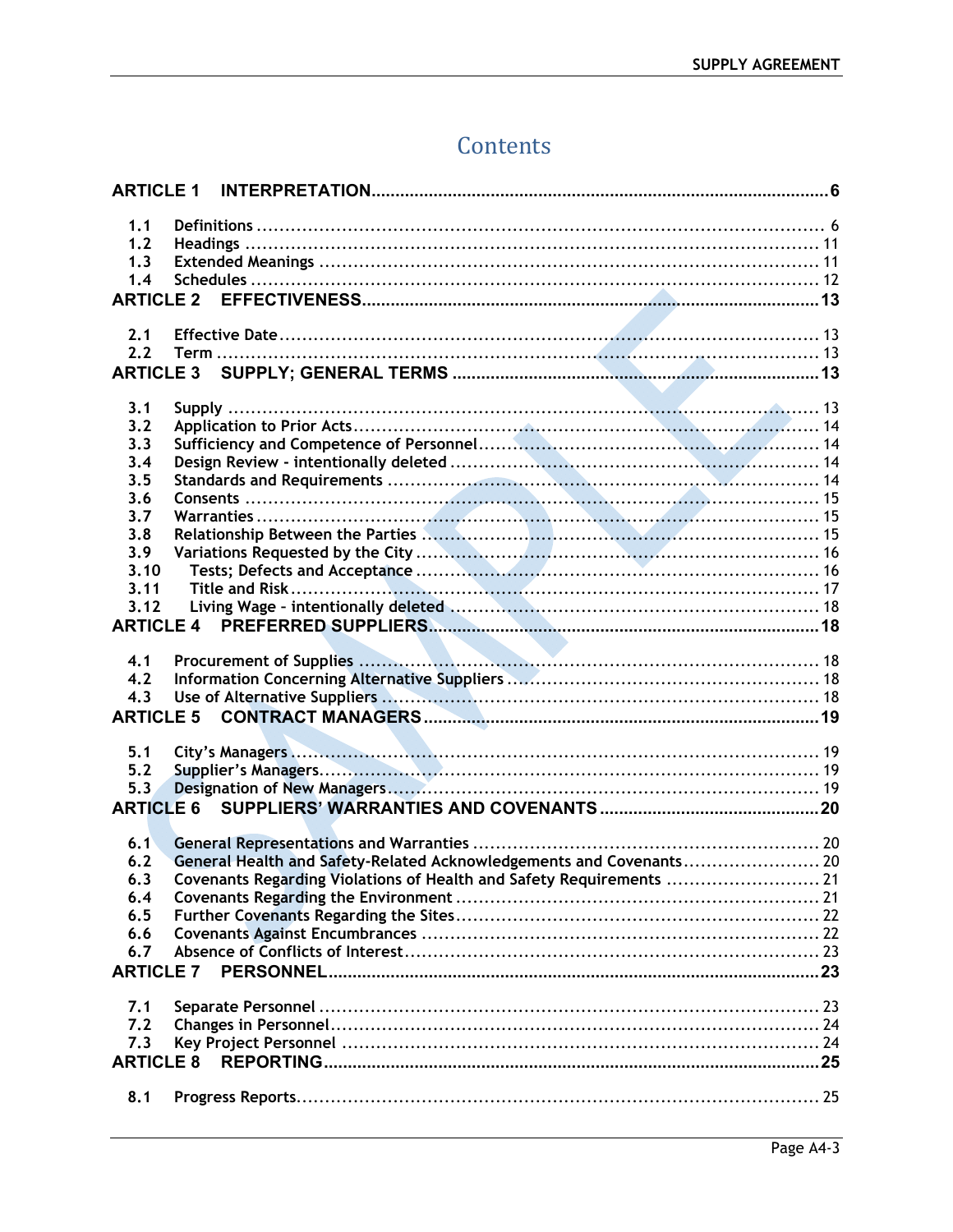| 8.2<br>8.3        |  |
|-------------------|--|
| <b>ARTICLE 9</b>  |  |
|                   |  |
| 9.1               |  |
| 9.2               |  |
| 9.3               |  |
| 9.4               |  |
| 9.5               |  |
| 9.6               |  |
| 9.7               |  |
|                   |  |
|                   |  |
| 10.1              |  |
| 10.2              |  |
| 10.3              |  |
| 10.4              |  |
| <b>ARTICLE 11</b> |  |
|                   |  |
| 11.1              |  |
| 11.2              |  |
| 11.3              |  |
| 11.4              |  |
| <b>ARTICLE 12</b> |  |
|                   |  |
| 12.1              |  |
| 12.2              |  |
| 12.3              |  |
| 12.4              |  |
| 12.5              |  |
|                   |  |
|                   |  |
| 13.1              |  |
| 13.2              |  |
| <b>ARTICLE 14</b> |  |
|                   |  |
|                   |  |
| 15.1              |  |
| 15.2              |  |
| 15.3              |  |
| 15.4              |  |
| 15.5              |  |
| 15.6              |  |
| 15.7              |  |
| <b>ARTICLE 16</b> |  |
|                   |  |
| 16.1              |  |
| 16.2              |  |
| <b>ARTICLE 17</b> |  |
|                   |  |
| 17.1              |  |
| 17.2              |  |
| <b>ARTICLE 18</b> |  |
|                   |  |
| 18.1              |  |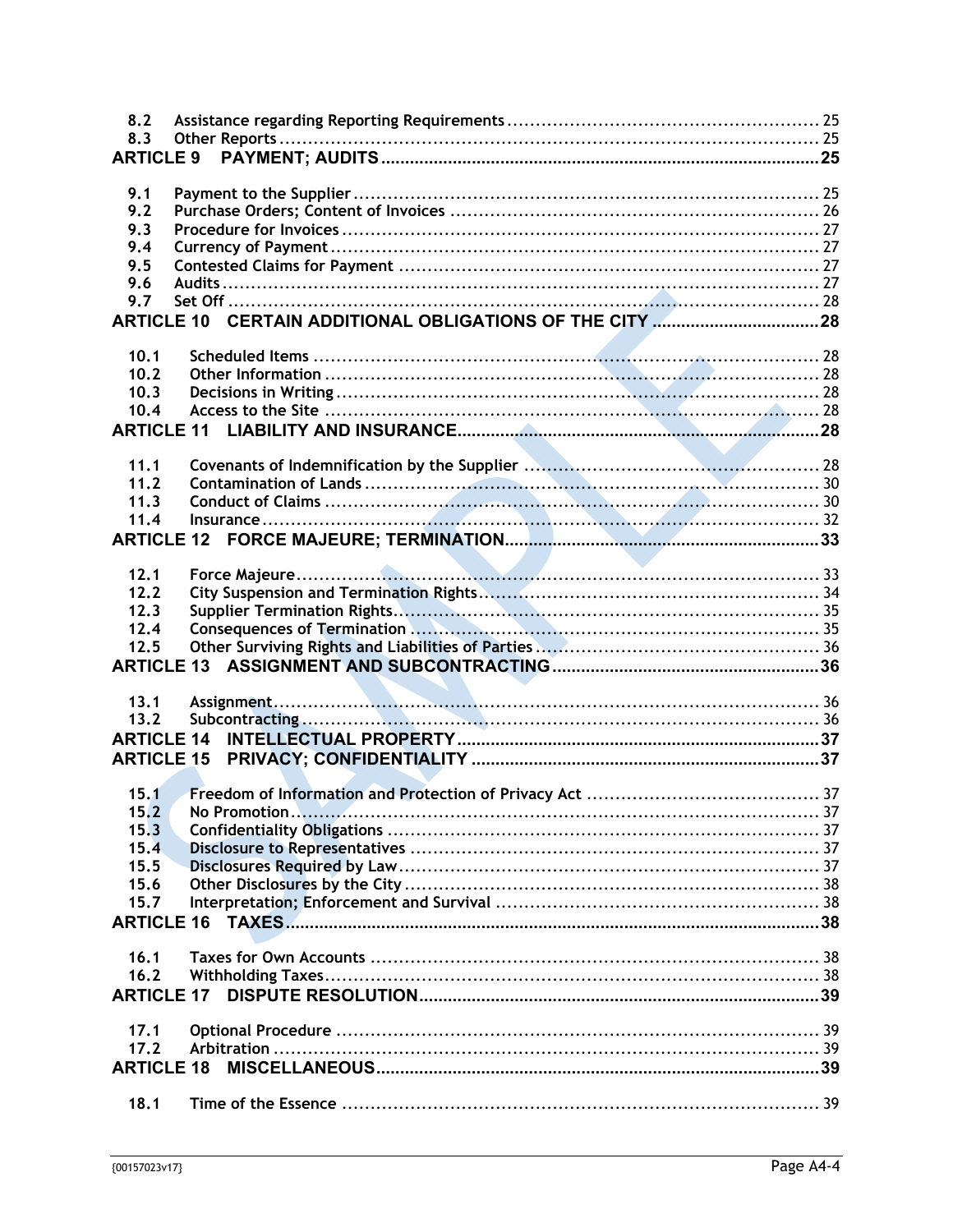| 18.2  | Costs |     |
|-------|-------|-----|
| 18.3  |       |     |
| 18.4  |       |     |
| 18.5  |       |     |
| 18.6  |       |     |
| 18.7  |       |     |
| 18.8  |       |     |
| 18.9  |       |     |
| 18.10 |       |     |
| 18.11 |       |     |
| 18.12 |       |     |
|       |       |     |
|       |       |     |
|       |       |     |
|       |       |     |
|       |       |     |
|       |       |     |
|       |       |     |
|       |       |     |
|       |       |     |
|       |       |     |
|       |       | .54 |
|       |       |     |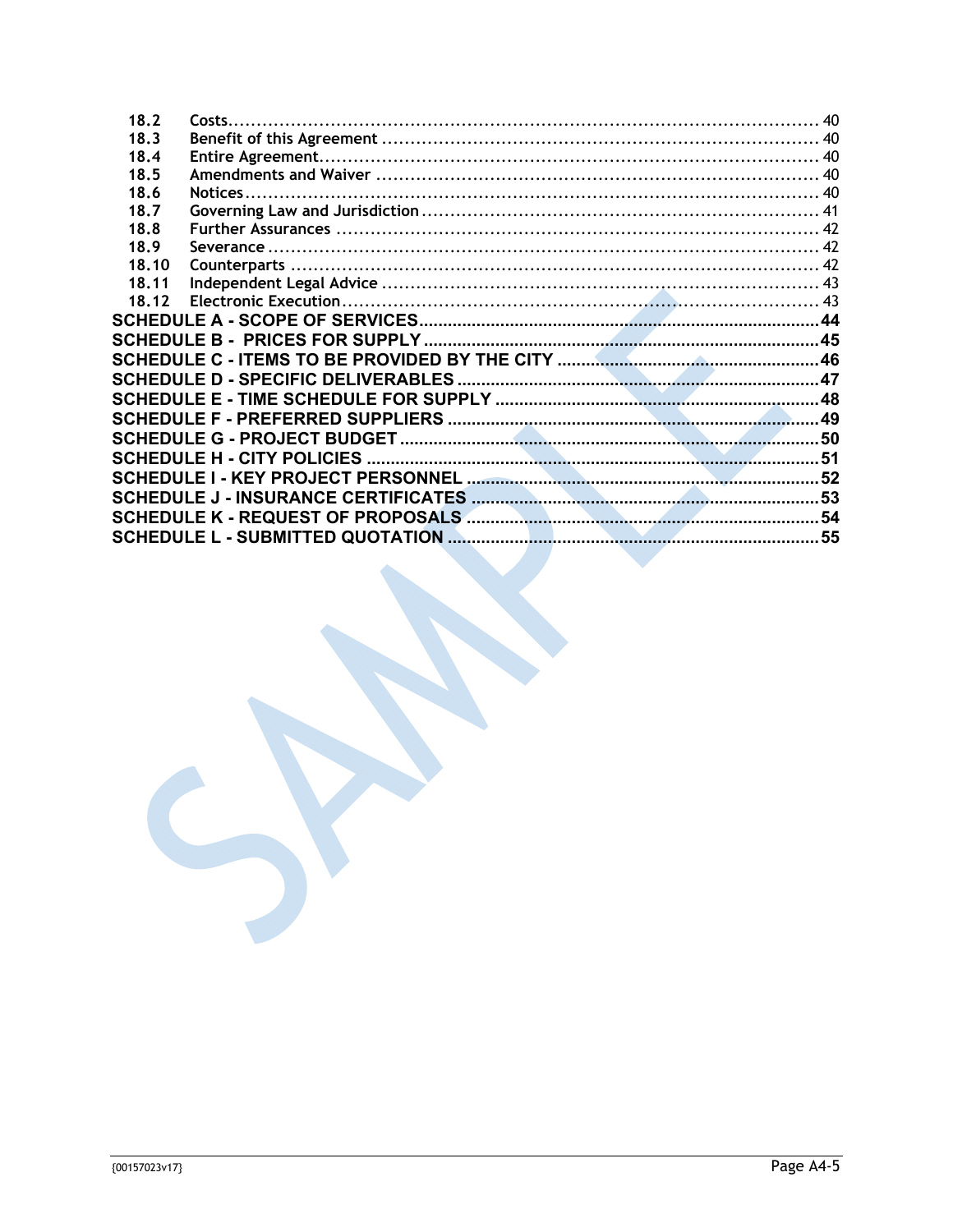# **ARTICLE 1 INTERPRETATION**

#### **1.1 Definitions**

In this Agreement, unless something in the subject matter or context is inconsistent therewith:

- (a) "**Agreement**" means this agreement, including the schedules hereto, and all amendments made hereto or thereto by written agreement between the Supplier and the City;
- (b) "**Background IP**" intentionally deleted;
- (c) "**Business Day**" means a day on which banks are open for business in Vancouver, British Columbia, except a Saturday, Sunday or statutory holiday;
- (d) "**Change in Control**" means an occurrence whereby a person (or persons acting in concert) acquires control of the relevant entity;
- (e) "**City Policies**" means any or all (as the context requires) of those procedures, standards and/or standard specifications, requirements, policies and the like listed in Schedule H or notified to the Supplier from time to time, as the same may be updated, modified, expanded, revised, supplemented and/or replaced from time to time by the City (as notified to the Supplier);
- (f) "**City's Manager**" means a manager who at the relevant time carries such designation from the City under, or in accordance with, ARTICLE 5;
- (g) "**Competent Authority**" means:
	- (i) any multinational, federal, provincial, state, regional, municipal, local or other government or governmental body and any ministry, department, division, bureau, agent, agency, commission, board or authority of any government or governmental body, domestic or foreign;
	- (ii) any domestic, foreign or international judicial, quasi-judicial or administrative court, tribunal, commission, board, panel, arbitrator or arbitral body acting under the authority of any of the foregoing; or
	- (iii) any quasi-governmental or private body exercising any statutory, regulatory, expropriation or taxing authority under the authority of any of the foregoing;
- (h) "**Confidential Information**" means all or any confidential information (however recorded or preserved) disclosed before, on or after the date of this Agreement by either Party or any of its Representatives to the other Party or its Representatives in connection with this Agreement, concerning:
	- (i) this Agreement; or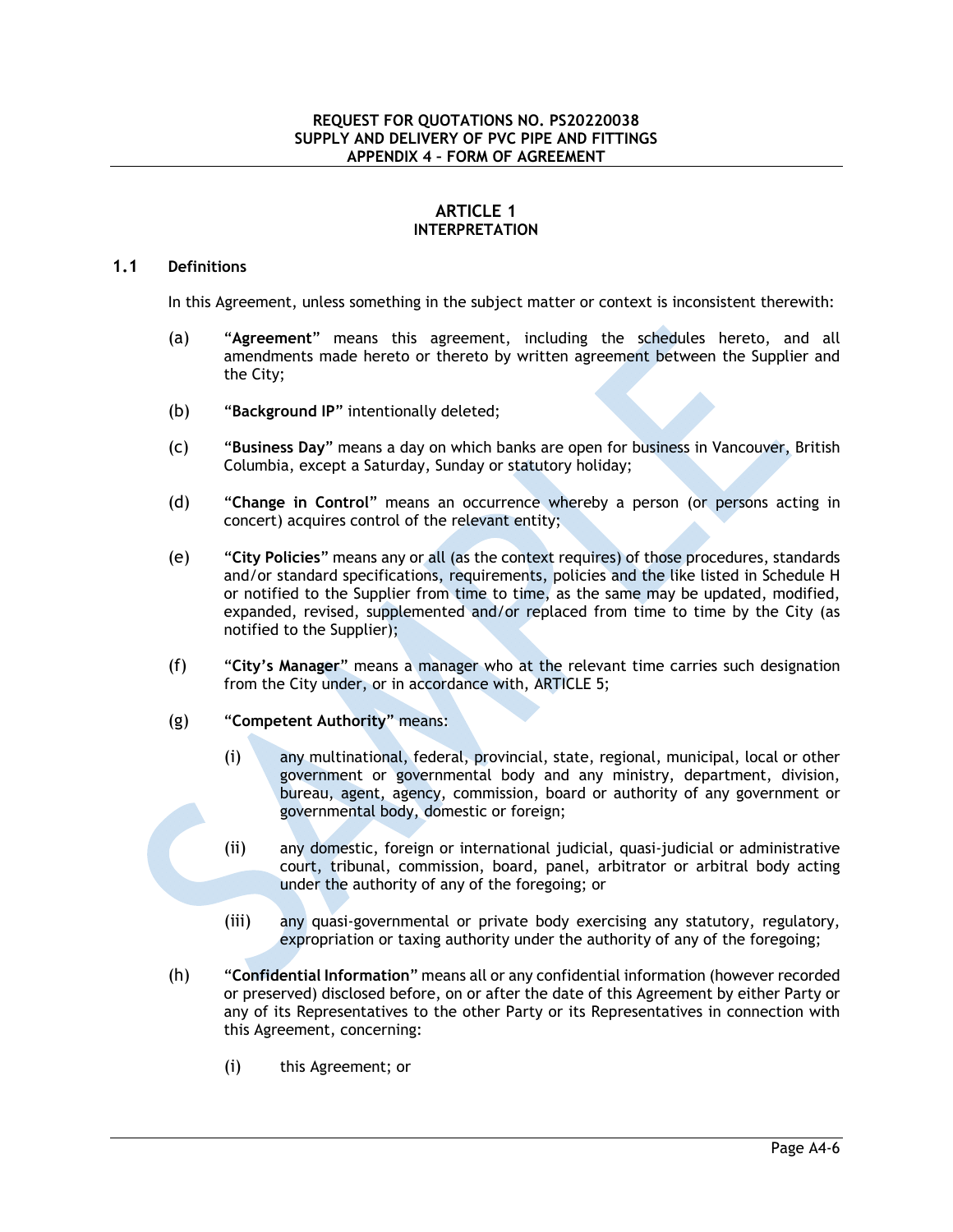(ii) the affairs, operations, processes, know-how, suppliers, plans or intentions of the disclosing Party or of any member of the disclosing Party's Group, including, without limitation, any information which is not generally known to the public or which has been specifically identified as confidential or proprietary by the disclosing Party,

but does not include:

- (iii) any information that is or becomes generally available to the public or to industry professionals (other than as a result of its disclosure by the receiving Party or its Representatives in breach of this Agreement);
- (iv) any information that was available to the receiving Party on a non-confidential basis prior to disclosure by the disclosing Party;
- (v) any information that was, is or becomes available to the receiving Party on a non-confidential basis from a person who, to the receiving Party's knowledge, is not bound by a confidentiality agreement or other duty of confidentiality with or to the disclosing Party or a member of the disclosing Party's Group or otherwise prohibited from disclosing the information to the receiving Party;
- (vi) any information that was known to the receiving Party before the information was disclosed to it by the disclosing Party or its Representatives and was not subject to a confidentiality agreement or other duty of confidentiality (including any obligation under this Agreement) with or to the disclosing Party or a member of the disclosing Party's Group;
- (vii) any information that the Parties agree in writing is not confidential or may be disclosed; and
- (viii) any information unrelated to this Agreement that is developed by or for the receiving Party independently of and without reference to the information disclosed by the disclosing Party;
- (i) "**Consent**" means an approval, clearance, registration, franchise, right, privilege, certification, quota, consent, permit, licence, qualification, filing, exemption, certificate or permission and any such other matter or authorization whatsoever, including any condition thereof, that is lawfully and necessarily required under any Law or from any Competent Authority in connection with the Supply or the Site;
- (j) "**Contract Price**" means the amounts payable (subject to and in accordance with the terms of this Agreement) by the City to the Supplier in return for the proper performance by the Supplier of its obligations under this Agreement, as detailed in Schedule B;
- (k) "**Defect**" means any part of the Supply (or omission therefrom) which is defective, deficient or incomplete or does not otherwise comply with the requirements of this Agreement;
- (l) "**Documentation**" means calculations, computer programs and other software, drawings, designs, plans, manuals, records, reports, documents, papers, photos, typographical arrangements, models, contract documents, deliverables, agreements,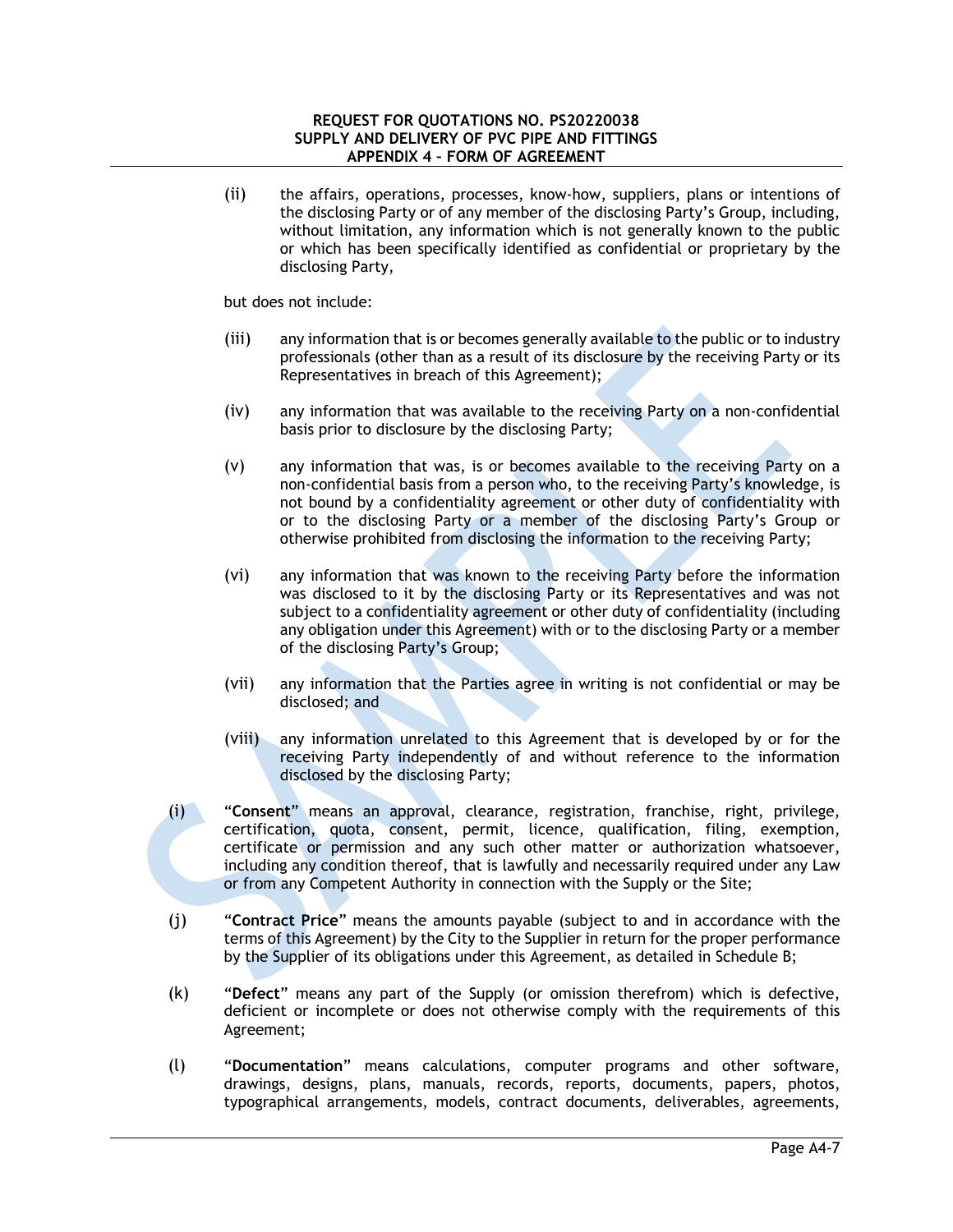#### **REQUEST FOR QUOTATIONS NO. PS20220038 SUPPLY AND DELIVERY OF PVC PIPE AND FITTINGS APPENDIX 4 – FORM OF AGREEMENT**

tender/enquiry documents, and all other materials in whatever form, including but not limited to tangible copies and electronic forms, supplied either by or on behalf of the Supplier or generated collaboratively by the Parties in the course of the provision of the Supply under this Agreement;

- (m) "**Effective Date**" has the meaning ascribed to such term in Section 2.1;
- (n) "**Encumbrance**" means any mortgage, charge, pledge, hypothecation, security interest, assignment, lien or claim of lien (statutory or otherwise), easement, deemed or statutory trust, restrictive covenant, adverse claim, exception, reservation, right of occupation, any matter capable of registration against title, right of pre-emption, privilege or other encumbrance or third party right of any nature or any other arrangement or condition that, in substance, secures payment or performance of an obligation;
- (o) "**Environmental Law**" means any Law which imposes any obligations relating to:
	- (i) the protection, management, conservation or restoration of the natural environment;
	- (ii) reporting, licensing, permitting, investigating, remediating and cleaning up in connection with any presence or Release, or the threat of the same, of Hazardous Substances; and
	- (iii) the manufacture, processing, distribution, use, treatment, storage, disposal, transport, handling and the like of Hazardous Substances, including those pertaining to occupational health and safety.
- (p) "**Force Majeure**" means, exhaustively, any:
	- (i) war, hostilities (whether war is declared or not), invasion, act of foreign enemies;
	- (ii) rebellion, terrorism (or threat of terrorism), revolution, insurrection, military or usurped power or civil war;
	- (iii) riot, civil commotion or disorder, strike or lockout by persons other than the Supplier's personnel and other employees, Subcontractors or any other person for whom the Supplier is responsible;
	- (iv) natural catastrophe such as an earthquake, forest fire, landslide or flood; or
	- (v) change in Law or action by a Competent Authority, which makes it illegal or impossible for either Party to perform its obligations under this Agreement;
- (q) "**Good Industry Practice**" means, in relation to the Supply or the performance of any other obligation under this Agreement, the practices, and the application of the skill, care, diligence, prudence and foresight, which would reasonably and ordinarily be expected from a skilled and experienced international contractor carrying out or procuring equivalent services of similar type, scope and value, in the same or similar location and in similar circumstances to those pertaining to the Supplier;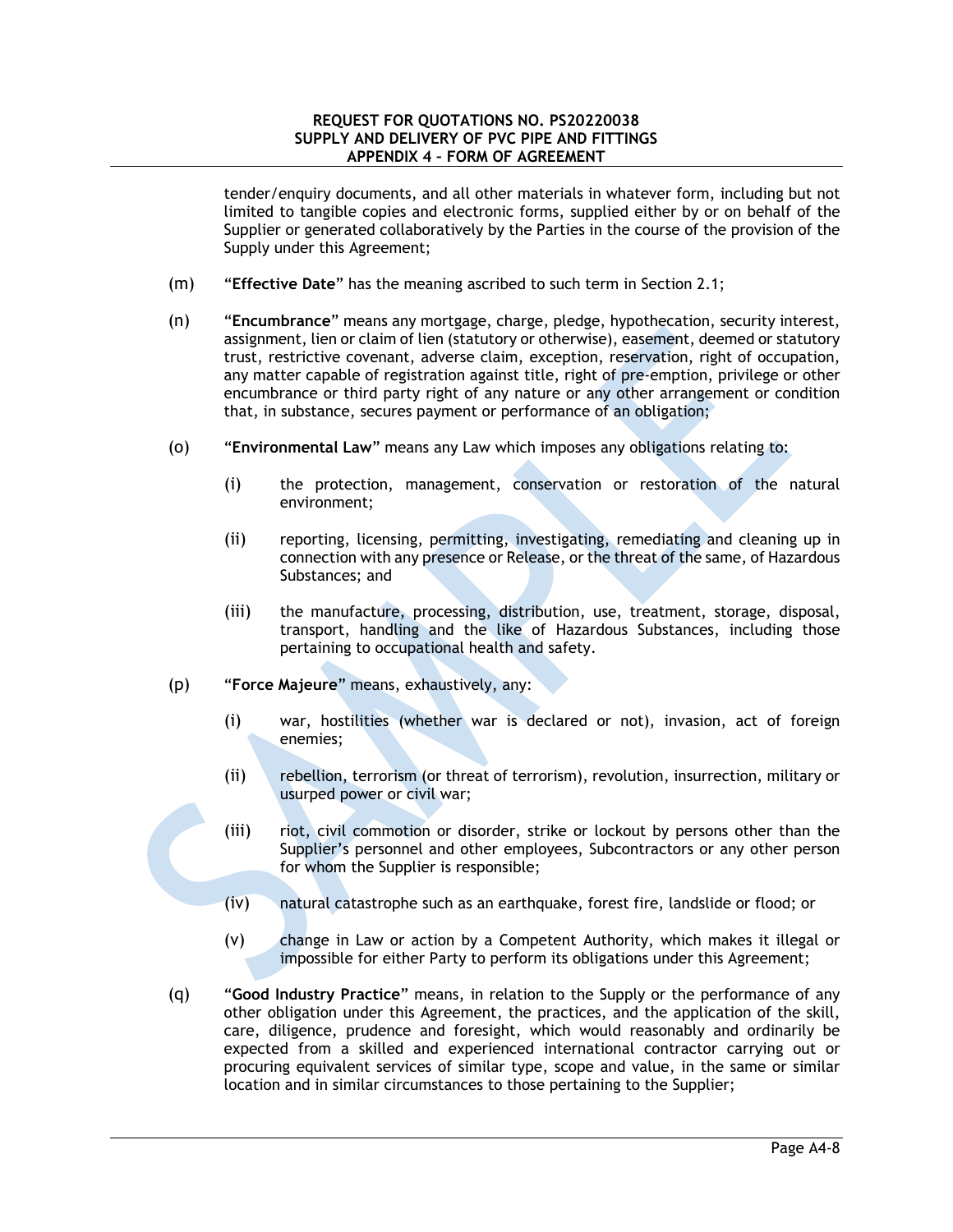- (r) "**Group**" means:
	- (i) in respect of the Supplier, the group constituted from time to time by:
		- (A) the Supplier;
		- (B) all persons that directly or indirectly control or are controlled by the Supplier; and
		- (C) all persons that are directly or indirectly controlled by any person that directly or indirectly controls the Supplier; and
	- $(i)$  in respect of the City, the group constituted from time to time by:
		- (A) the City; and
		- (B) all bodies corporate directly or indirectly controlled by the City.
- (s) "**Hazardous Substance**" means any substance or material that is prohibited, controlled or regulated by any Competent Authority pursuant to any Environmental Law including pollutants, contaminants, dangerous goods or substances, toxic or hazardous substances or materials, wastes (including solid non-hazardous wastes and subject wastes), petroleum and its derivatives and by-products and other hydrocarbons, all as defined in or pursuant to any Environmental Law;
- (t) "**Intellectual Property Rights**" means any and all current and future proprietary rights provided under patent law, copyright law, design patent or industrial design law, or any other applicable statutory provision or common law principle, including trade secret law, that may provide a right in ideas, formulae, algorithms, concepts, inventions, know-how, computer software, database or design, or the expression or use thereof, whether registered or unregistered, together with any right to apply for or register any of the foregoing;
- (u) "**Key Project Personnel**" means the persons named in Schedule I (Key Project Personnel) and any replacement(s) approved by the City in accordance with ARTICLE 7;
- (v) "**Laws**" means all laws, statutes, codes, ordinances, decrees, rules, regulations, by-laws, judicial or arbitral or administrative or ministerial or departmental or regulatory judgments, orders, decisions, rulings, determinations or awards of any Competent Authority whether or not having the force of law and any legal requirements or bases of liability under the common law or civil law, including all such Laws relating to Taxes, the environment, human health or safety, pollution and other environmental degradation, and hazardous materials , which affect or are otherwise applicable to the Supply, the Supplier, the Site or any other lands affected by the Supply;
- (w) **OHS Requirements**" means all Laws applicable to the Supply and related to occupational health or safety, and all of the City Policies that relate to occupational health or safety, and includes without limitation the WCA;
- (x) "**Parties**" means the City and the Supplier and "**Party**" means one of them or either of them, as the context requires;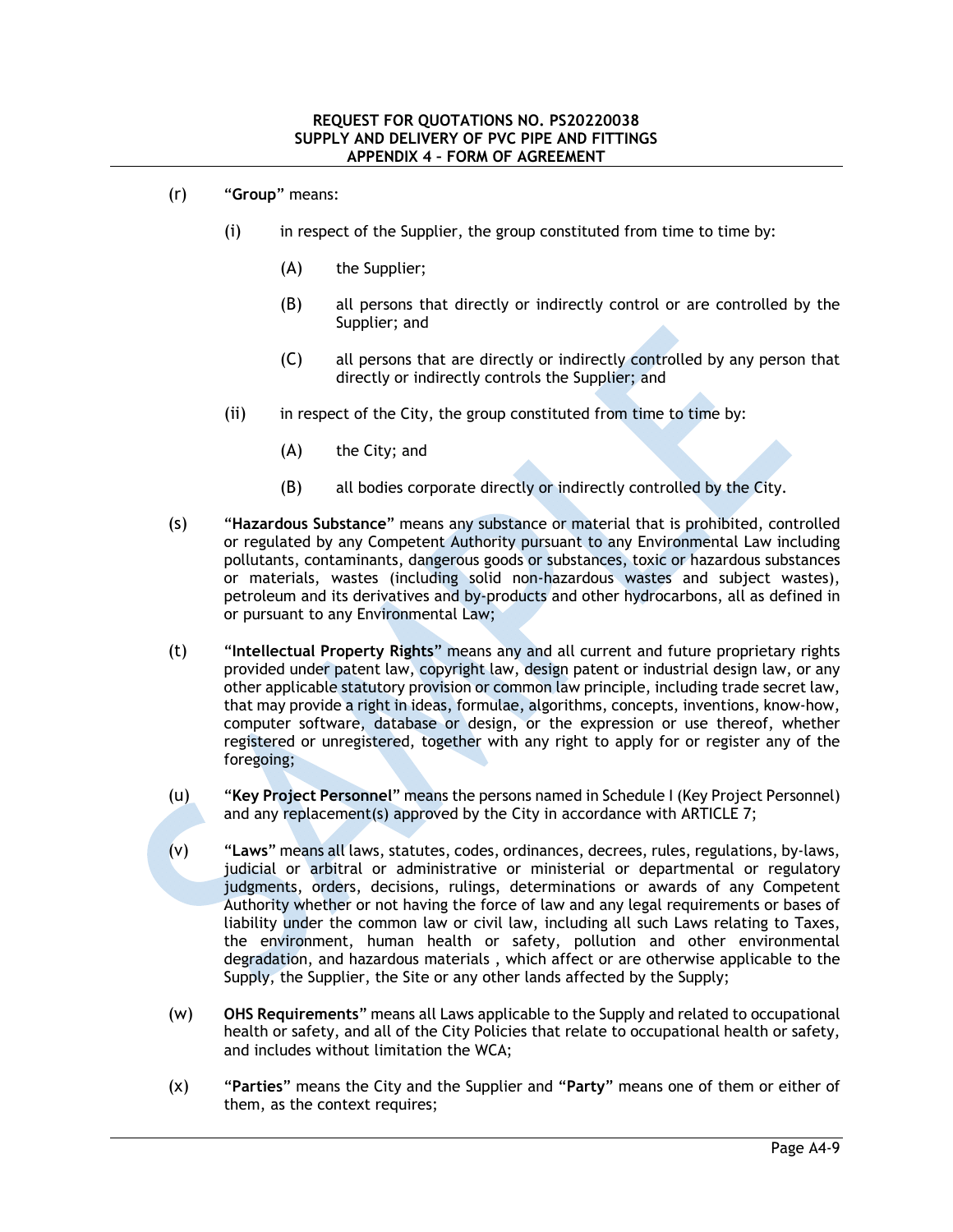- (y) "**Permitted Purpose**" has the meaning ascribed thereto in Section 15.3;
- (z) "**Preferred Supplier**" means a person named in Schedule F;
- (aa) "**Proposal**" means the Supplier's proposal dated \_\_\_\_, submitted by the Supplier to the City in response to the RFQ;
- (bb) "**Release**" means any release or discharge of any Hazardous Substance including any discharge, spray, injection, inoculation, abandonment, deposit, spillage, leakage, seepage, pouring, emission, emptying, throwing, dumping, placing, exhausting, escape, leach, migration, dispersal, dispensing or disposal;
- (cc) "**Representative**" means a Group member of a Party, or an official, officer, employee, agent, subcontractor or other representative of a Party or any member of its Group, or any other person for whom the Party is responsible;
- (dd) "**RFQ**" means the City's Request for Quotation number PS20220038;
- (ee) "**Safety Incident**" means:
	- (i) a failure by the Supplier or any Subcontractor to comply with any OHS Requirements; or
	- (ii) any hazard, incident or accident caused by the Supplier or a Subcontractor.
- (ff) "**Sales Tax**" has the meaning ascribed to such term in Section 16.1;
- (gg) "**Site**" means **each of the City worksites and other places at which any part of the Supply shall be performed.**
- (hh) "**Subcontractor**" means any person named in a schedule to this Agreement as a subcontractor, or any other person appointed by the Supplier, in accordance with this Agreement, to perform any part of the Supply;
- (ii) "**Supplier's Manager**" means a manager who at the relevant time carries such designation from the Supplier under, or in accordance with, ARTICLE 5;
- (jj) "**Supply**" means the provision of the goods, services and works described in Schedule A (or, as the context requires, the particular such goods, services or works provided or to be provided by the Supplier to the City at a particular time or times and in the particular combinations and quantities directed by the City in accordance herewith), and any other services to be provided by the Supplier pursuant to this Agreement;
- (kk) "**Taxes**" means all taxes, duties, imposts, levies, assessments, tariffs and other charges imposed, assessed or collected by a Competent Authority, including:
	- (i) any gross income, net income, gross receipts, business, royalty, capital, capital gains, goods and services, harmonized sales, value added, severance, stamp, franchise, occupation, premium, capital stock, sales and use, real property, land transfer, personal property, ad valorem, transfer, licence, import, customs, profits, windfall profits, environmental, carbon, emissions, pollution, payroll,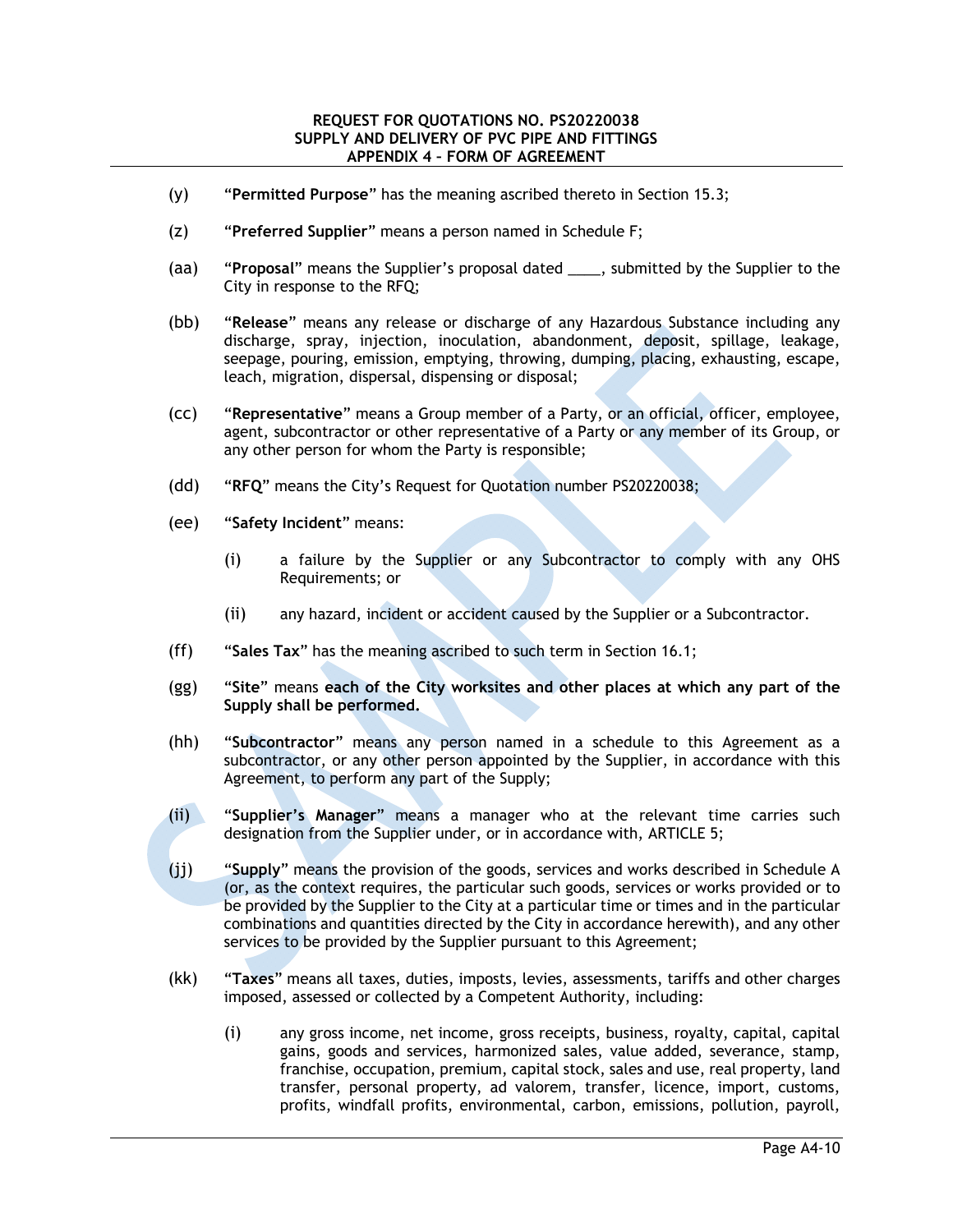employment, employer health, pension plan, anti-dumping, countervailing, or excise tax, duty, import, levy, assessment, tariff or other charge;

- (ii) all withholdings on amounts paid to or by the relevant person;
- (iii) all statutory remittances, employment insurance premiums and social security or pension plan contributions or premiums and Canada pension plan contributions;
- (iv) any fine, penalty, interest or addition to tax;
- (v) any tax imposed, assessed, or collected or payable pursuant to any tax-sharing agreement or any other contract relating to the sharing or payment of any such tax, levy, assessment, tariff, duty, deficiency or fee; and
- (vi) any liability for any of the foregoing as a transferee, successor, guarantor, or by contract or by operation of law;
- (ll) "**Time(s) for Completion**" means the time(s) stated in Schedule E by which the Supply or any particular Supply or part thereof must be completed, as such time(s) may be adjusted (including in relation to a particular instance of Supply), strictly in accordance with this Agreement;
- (mm) "**Variation**" has the meaning ascribed to such term in Section 3.9(a); and
- (nn) "**WCA**" means the *Workers Compensation Act* (British Columbia) and the regulations thereunder.

## **1.2 Headings**

This division of this Agreement into articles and sections and the insertion of headings are for convenience of reference only and do not affect the construction or interpretation of this Agreement. The terms "hereof", "hereunder" and similar expressions refer to this Agreement, including its schedules, and not to any particular article, section or other portion hereof. Unless something in the subject matter or context is inconsistent therewith, references herein to articles, sections and schedules are to articles, sections and schedules of this Agreement.

# **1.3 Extended Meanings**

In this Agreement:

- (a) words importing the singular include the plural and vice versa, words importing a gender include all genders and words importing persons include individuals, partnerships, associations, trusts, unincorporated organizations and corporations, except where the context requires otherwise;
- (b) any provision calling for "agreement" requires the relevant agreement to be recorded in writing and signed by both Parties;
- (c) the words "include", "includes", "including" and "included" shall be construed without implying limitation by the words which follow those words and without prejudice to the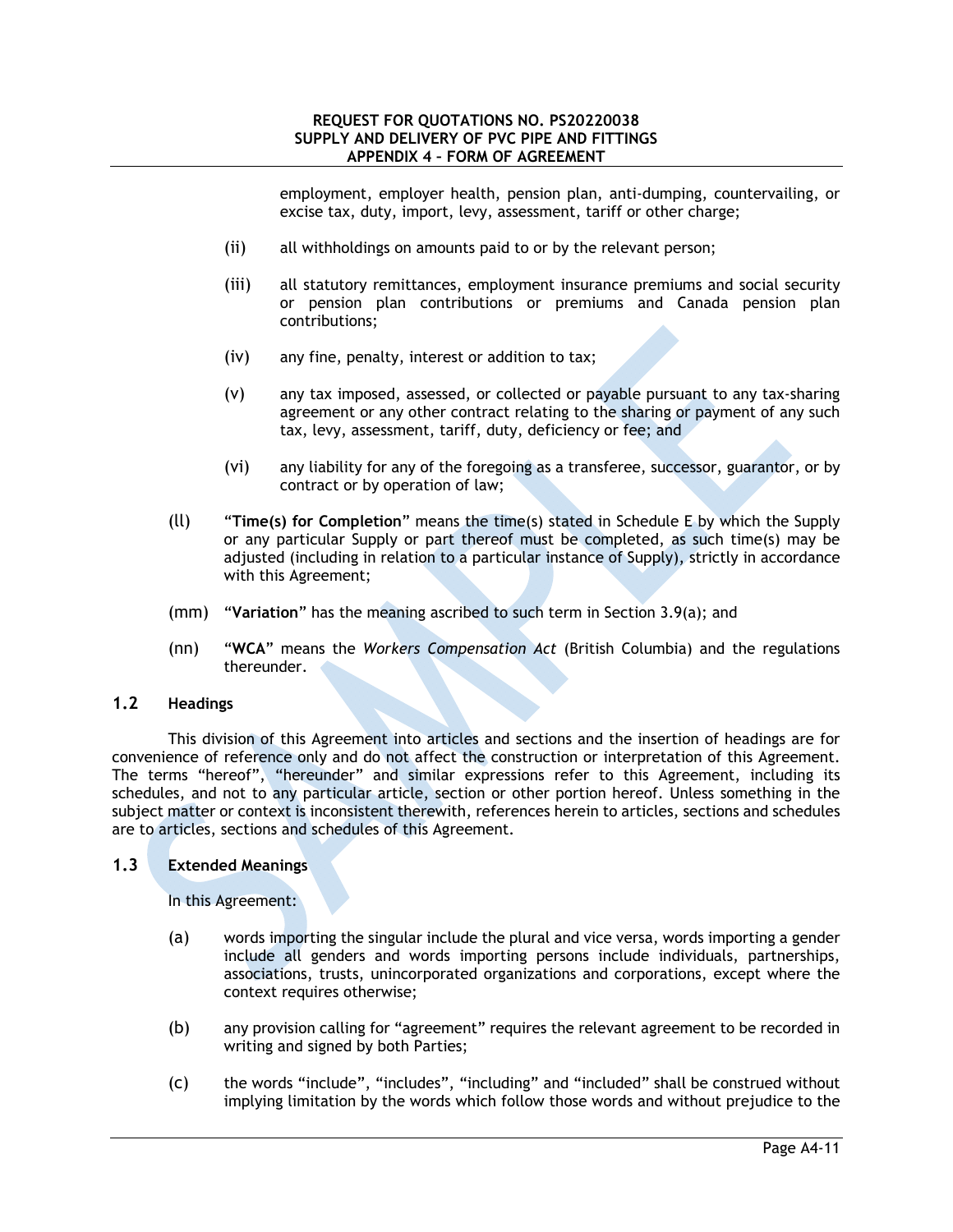generality of the provisions to which such words relate, unless inconsistent with the context, and the rule of interpretation known as ejusdem generis shall not apply;

- (d) each reference to a specific statute, regulation, law or any subordinate instrument or statutory or regulatory provision shall be construed as including any legal or regulatory provision which subsequently amends or replaces the same, and shall include any and all subordinate instruments, orders, rules, regulations and bylaws made thereunder or guidelines issued in respect thereof;
- (e) each reference to a writing means a writing that is hand-written, type-written, printed or electronically made, and which results in a permanent un-editable record; and
- (f) "control" when used to describe a relationship between one person and any other person, has the following meanings:
	- (i) a person controls a body corporate if securities of the body corporate to which are attached more than 50% of the votes that may be cast to elect directors of the body corporate are beneficially owned by the person and the votes attached to those securities are sufficient, if exercised, to elect a majority of the directors of the body corporate;
	- (ii) a person controls an unincorporated entity, other than a limited partnership, if more than 50% of the ownership interests, however designated, into which the entity is divided are beneficially owned by that person and the person is able to direct the business and affairs of the entity;
	- (iii) the general partner of a limited partnership controls the limited partnership; and
	- (iv) a person who controls an entity is deemed to control any entity that is controlled, or deemed to be controlled, by the entity.

# **1.4 Schedules**

The following are the schedules hereto, each of which is deemed to be part hereof:

Schedule A - Scope Of Goods And Services

Schedule B - Prices for Supply

Schedule C - Items to be Provided by the City

Schedule D - Specific Deliverables

- Schedule E Time Schedule for Supply
- Schedule F Preferred Suppliers
- Schedule G Project Budget

Schedule H - City Policies

- Schedule I Key Project Personnel
- Schedule J Insurance Certificates
- Schedule K Request of Proposals
- Schedule L Submitted Proposal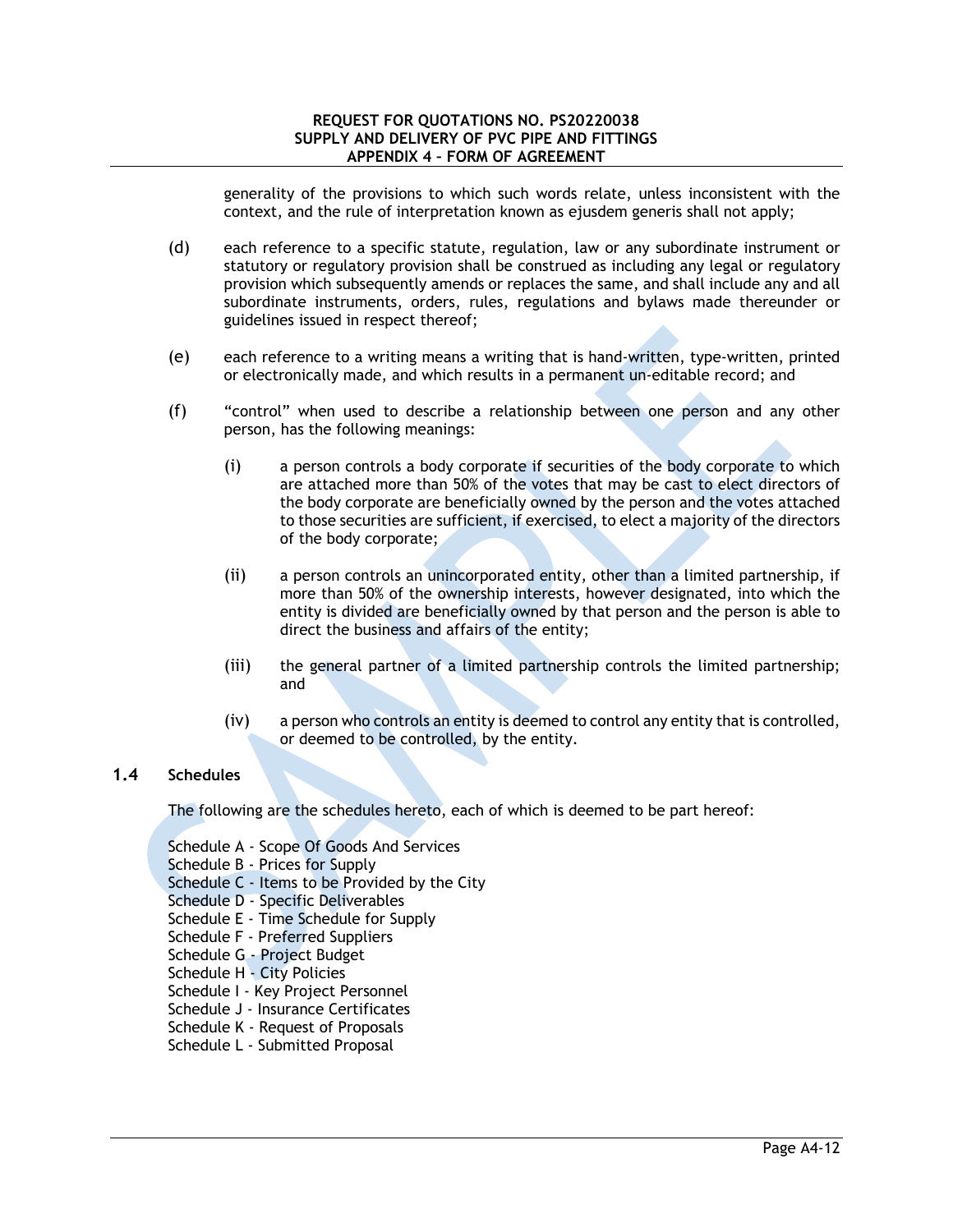# **ARTICLE 2 EFFECTIVENESS**

# **2.1 Effective Date**

This Agreement shall come into full force and effect on the date hereof (the "**Effective Date**").

# **2.2 Term**

- (a) Unless earlier terminated pursuant to ARTICLE 12 and subject to the below Section 2.2 (b), this Agreement shall terminate on the first anniversary of the Effective Date or on such later date as the Parties may agree in writing.
- (b) Subject to termination pursuant to ARTICLE 12, but notwithstanding Section 2.2(a), the term of this Agreement may be extended for up four successive one-year periods following the first anniversary of the Effective Date, at the option of the City, upon written notice from the City to the Supplier.
- (c) Notwithstanding the foregoing, if the City and the Supplier continue to deal with each other in respect of the subject matter of this Agreement following the expiry of this Agreement, without any additional or other written agreement in respect thereof, this Agreement shall be deemed to have been renewed on a month-to-month basis on the same terms and conditions as before the expiry of the Agreement and it may be cancelled without cause by either party on thirty (30) days' prior written notice to the other.

### **ARTICLE 3 SUPPLY; GENERAL TERMS**

# **3.1 Supply**

- (a) During the term of effectiveness of this Agreement, the Supplier shall provide the Supply to the City, at the times and in the quantities directed by the City, and otherwise in accordance with the directions of the City and in conformity with this Agreement.
- (b) Notwithstanding any other provision hereof, any goods, services or works described in Schedule A shall be provided to the City only upon receipt by the Supplier of a purchase order from the City or another instruction given by the City pursuant to Section 5.1 relating to such Supply.
- (c) The Supplier shall maintain at all times sufficient business capacity and inventories of the supplies necessary for the provision of the Supply, to meet the business plans and requirements of the City.
- (d) In connection with the Supply, the Supplier shall provide to the City, without additional compensation, all services, conveniences, materials or features proposed in the Proposal that are not otherwise expressly provided for herein, as well as all other ancillary materials or services that are not expressly mentioned either herein or in the Proposal, but are reasonably inferable from the descriptions of the Supply herein or from the descriptions of proposed services, conveniences, materials or features in the Proposal.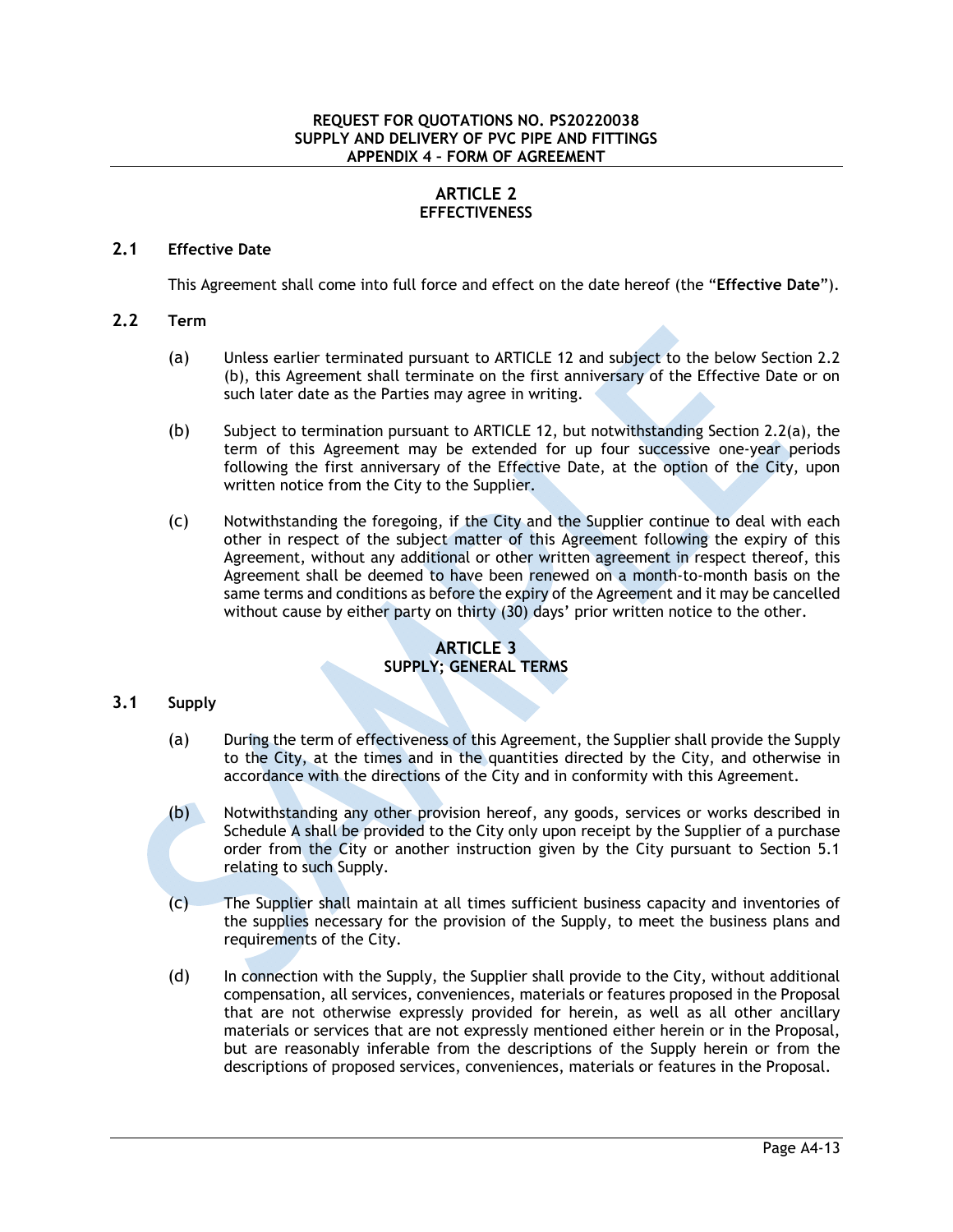(e) During the term of effectiveness of this Agreement, the City may also, from time to time, direct the Supplier to make Supply to one or more of the Other City Entities at the price(s) specified herein and otherwise on the terms and conditions stated herein, and the Supplier shall comply with each such direction. Moreover, the Supplier shall, upon the further request of the City, promptly enter into a Letter Agreement (or failing that shall be deemed to have entered into a Letter Agreement) with each relevant Other City Entity memorializing that the Supplier shall make Supply to such Other City Entity in accordance herewith.

# **3.2 Application to Prior Acts**

Insofar as the Supplier has commenced any part of the Supply prior to the Effective Date, such services shall, as of the Effective Date, be deemed to be performed under and subject to the terms of this Agreement, unless otherwise expressly agreed between the Supplier and the City.

# **3.3 Sufficiency and Competence of Personnel**

- (a) The Supplier shall have and maintain at all times and in accordance with all applicable Laws, sufficient numbers of fit, skilled, qualified and experienced personnel to carry out the provision of the Supply within the times and in the manner required by the City.
- (b) The Supplier warrants that it has (and its Subcontractors, if any, have) the experience, competence, certifications, qualifications and capacity necessary for the Supply.
- (c) Insofar as the Supply involves the Supplier in performing design work, such design work shall be carried out by qualified designers who are engineers or other professionals who comply with the criteria stated in Schedule A (Scope of Goods and Services) or, where not so stated, in accordance with Good Industry Practice.

# **3.4 Design Review - intentionally deleted**

# **3.5 Standards and Requirements**

The Supplier shall (and shall procure that its Subcontractors) provide the Supply and perform all other obligations under this Agreement in an expeditious manner and at all times in accordance with:

- (a) all applicable Laws and Consents;
- (b) the specific requirements of Schedule A (Scope of Goods and Services), Schedule (Specific Deliverables), Schedule E (Time Schedule for Supply), Schedule G (Project Budget) and the instructions of the City;
- (c) the City Policies; and
- (d) where no higher standard is expressly required of the Supplier under this Agreement, Good Industry Practice,

and the Supplier shall comply with the standards and requirements in Sections 3.5(a)to 3.5(d) in the order of priority in which such standards or requirements are listed (with Section 3.5(a) being of highest priority).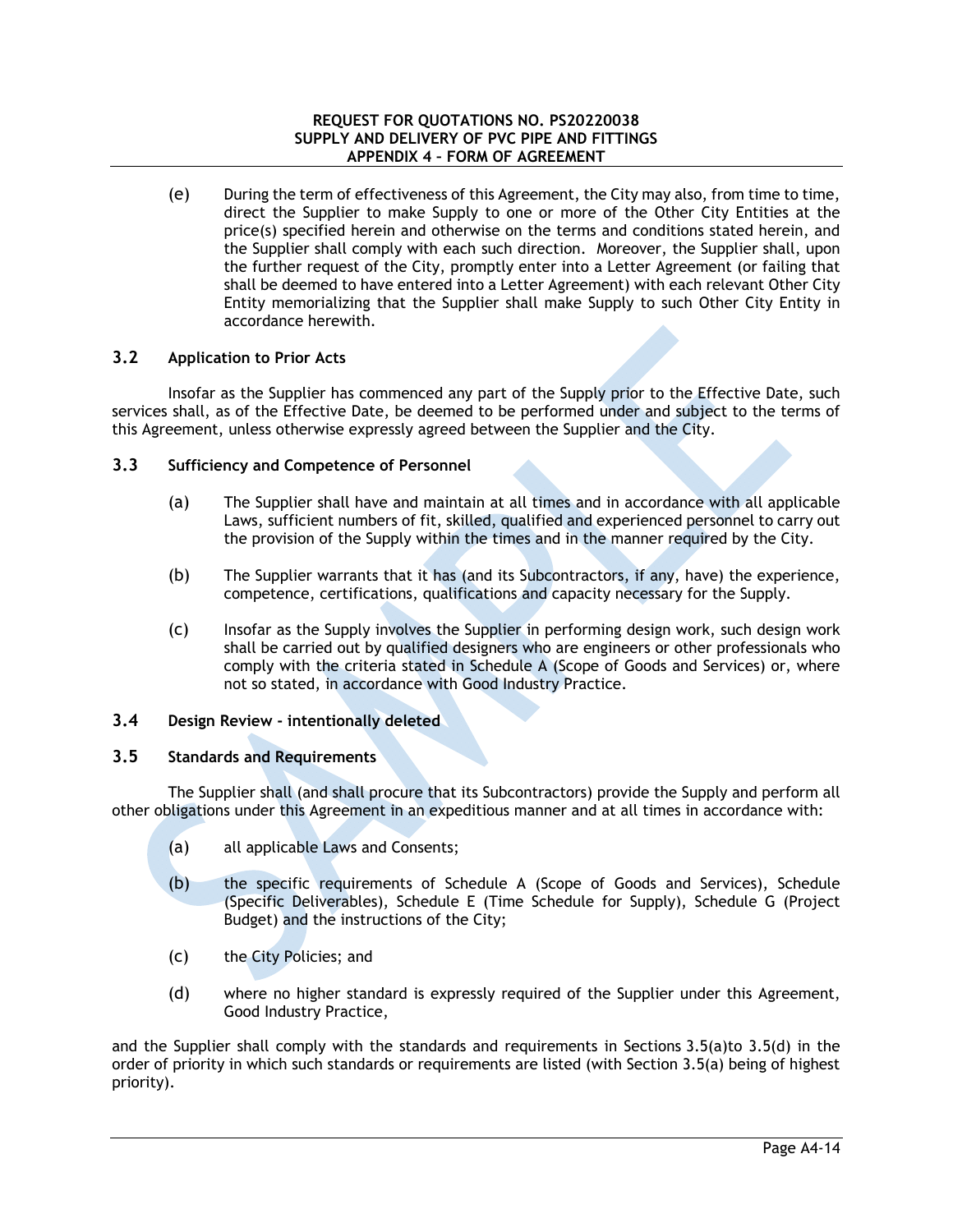## **3.6 Consents**

The Supplier shall, at the Supplier's sole expense, obtain, maintain and comply with all Consents required by Law to enable it to perform its obligations under this Agreement, except to the extent otherwise expressly stated in the schedules hereto.

### **3.7 Warranties**

- (a) The Supplier warrants that the Supply shall be performed in accordance with this Agreement and to the best practice standards of diligence, skill, care and efficiency expected of a competent contractor performing work of a similar nature to the Supply.
- (b) All goods or materials provided under the Agreement as part of the Supply shall be new and fully warranted for a period of xx years from the time of delivery to the City, against defects in design, manufacturing, materials, workmanship and performance, and the Supplier affirms and covenants that such warranty is, and shall be, provided by the Supplier if and to the extent it is not fully and effectively provided to the City by thirdparty manufacturers or suppliers of the goods or materials.
- (c) All goods, works and materials provided under the Agreement as part of the Supply shall be non-defective and fit for their intended purposes and shall function safely in all respects.
- (d) All costs associated with warranty replacements or repairs shall be the responsibility of the Supplier, including repair, adjustment, and shipping costs, and replacements of goods or materials.
- (e) If requested by the City, the Supplier shall handle and manage any claim on a manufacturer warranty for any defect in goods or materials provided as part of the Supply.
- (f) The Supplier shall deliver to the City all such documentation as the City may require to evidence any warranty required by this Section 3.7 or to evidence the Supplier's compliance with this Section 3.7, and the Supplier shall assign all warranties, and do all other things necessary, to ensure that the City receives the full benefit of each warranty or other covenant set forth in this Section 3.7.

# **3.8 Relationship Between the Parties**

- (a) The Supplier in its provision of the Supply and its performance of its obligations under this Agreement shall at all times act as an independent contractor on its own account and shall have no authority to act as the City's agent unless expressly empowered to do so by the City. This Agreement shall not be deemed to create any relationship of partnership, agency, joint enterprise or other like relationship between the Parties, and the Supplier shall be solely responsible for all employment-related obligations in connection with its employees, its other Representatives and its Subcontractors and their employees.
- (b) The City intends to use the Supplier as a preferred supplier of the goods, services and works described in Schedule A; however the City is not bound to treat the Supplier as its exclusive supplier of any goods or services.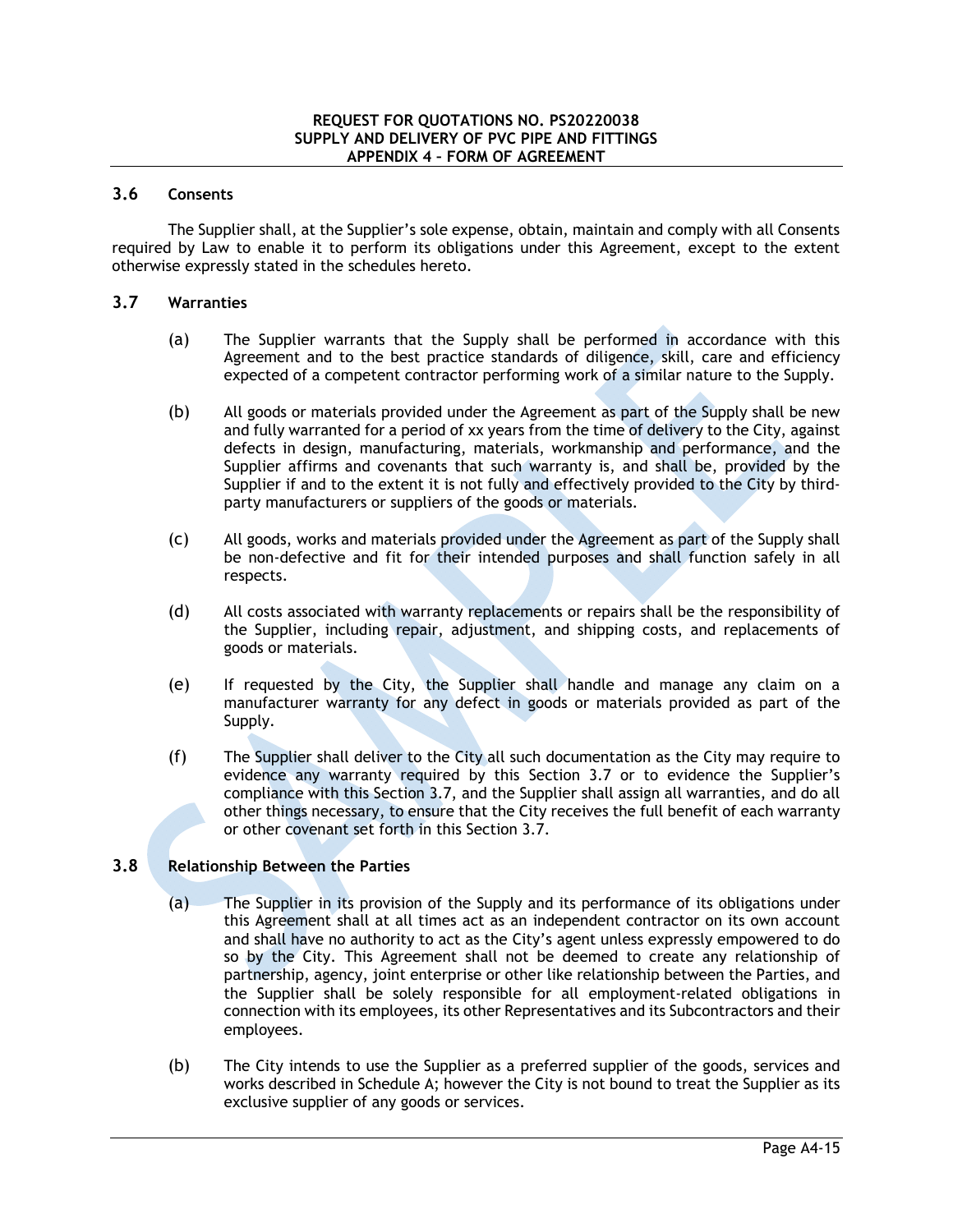## **3.9 Variations Requested by the City**

- (a) Any instruction given by the City which constitutes or gives rise to a variation from the scope of the Supply expressed in Schedule A (Scope of Goods and Services), a time expressed in Schedule E (Time Schedule for Supply) or the items expressed in Schedule D (Specific Deliverables), shall constitute a "Variation" and shall be governed by and subject to this Section 3.9.
- (b) During the term of this Agreement, the City may at any time effect a Variation by notice in writing to the Supplier, and the Supplier shall not be entitled to refuse to implement any Variation unless the carrying out of such Variation would contravene any Law (in which case the Supplier shall promptly give notice to the City).
- (c) If the Supplier is of the opinion that a Variation justifies an increase to the Contract Price or a change to any of the Time(s) for Completion, the Supplier must, as a condition to being entitled to any such increase to the Contract Price or change to the Time(s) for Completion, no later than 10 Business Days after the City gives notice of the Variation, submit a claim to the City which sets out the Supplier's assessment of the impact the Variation should have on the Contract Price due for such Supply and on the Time(s) for Completion for such Supply, and thereafter:
	- (i) the City shall consider that claim as soon as possible and may request the Supplier to supply such further evidence as is reasonably required to confirm the details of such claim (and, as soon as practicable after such further evidence is available to it, the Supplier shall provide it to the City); and
	- (ii) within ten Business Days after the receipt of all the information requested by the City, the Supplier and the City shall meet in order to agree any variations to the Contract Price for such Supply or the Time(s) for Completion for such Supply, and corresponding changes to Schedule G (Project Budget), as necessary, which such agreement must be evidenced in writing.
- (d) If no agreement is reached under  $3.9(c)$ (ii) within 20 Business Days of the Parties' first meeting (or such other period as the Parties may agree), the Parties may then refer the matter for arbitration in accordance with ARTICLE 17.
- (e) Notwithstanding the foregoing, the City shall be entitled to replace, revise, expand or modify the City Policies at any time upon notice to the Supplier, and no such change shall be considered to be a Variation.

# **3.10 Tests; Defects and Acceptance**

- (a) When, in the Supplier's judgement, any part of the Supply is complete in accordance herewith, the Supplier shall give written notice to that effect to the City. Thereafter, the City shall reasonably promptly perform such practical tests of the Supply as the City reasonably deems necessary, and the Supplier shall assist the City with all such tests, if and to the extent so requested by the City.
- (b) If the testing described in the foregoing Section 3.10(a) reveals, in the judgement of the City, any Defects in the Supply, the City shall notify the Supplier accordingly.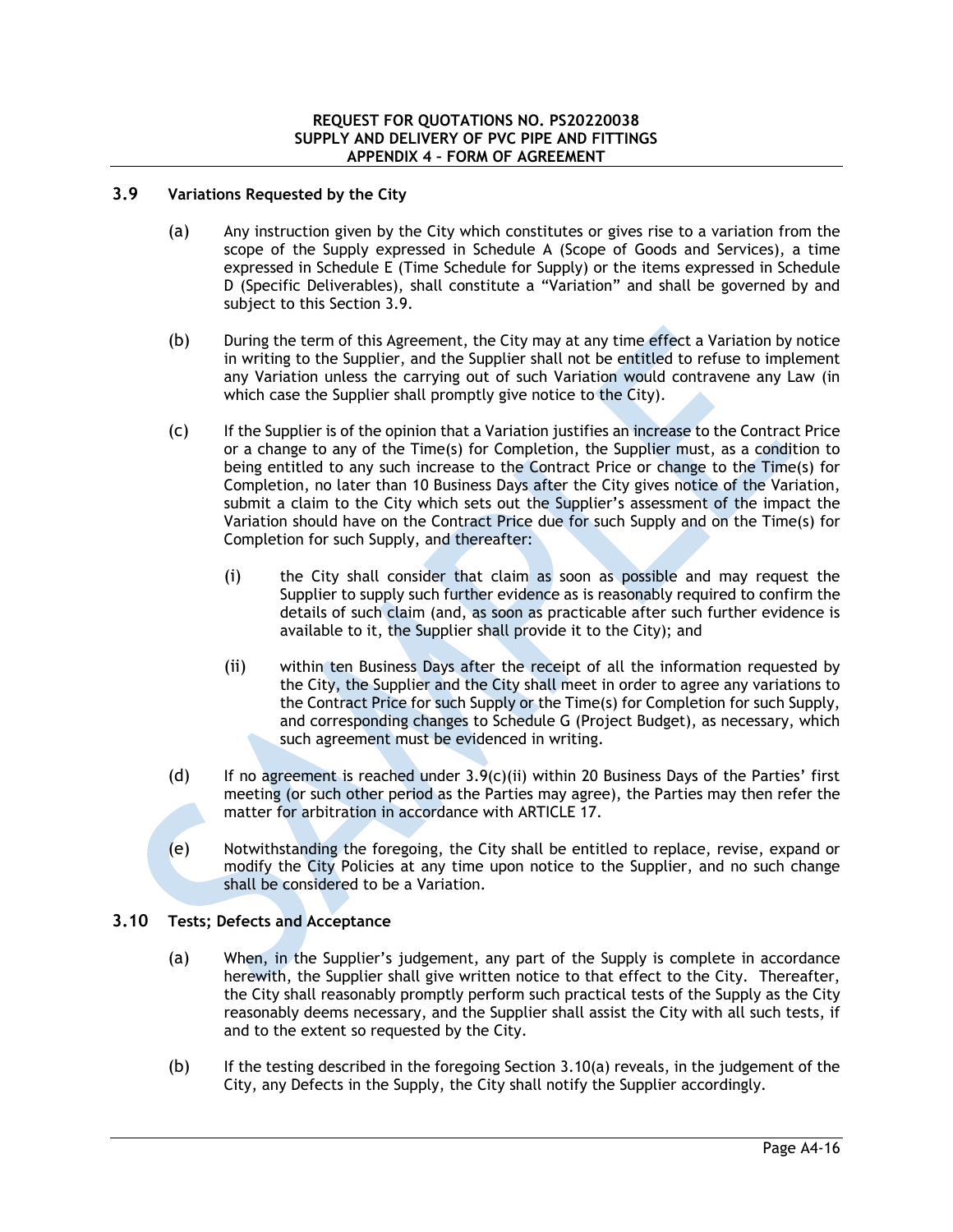- (c) The Supplier shall remedy at its own cost and risk Defects in the Supply that the Supplier discovers or that are notified by the City, as soon as reasonably practicable following discovery or notification of such Defects, as the case may be.
- (d) If the Supplier fails to remedy any Defect in the Supply within a reasonable time, a date may be fixed by the City on or by which the Defect is to be remedied. The Supplier shall be given reasonable notice of this date.
- (e) If the Supplier fails, without reasonable excuse, to remedy any Defect in the Supply by this notified date, the City may (at its option) elect to carry out the work itself or by others and shall be entitled to recover from the Supplier all direct, proper and reasonable costs of so doing (as a debt due on demand). The City's exercise of its election under this Section 3.10(e) shall in no event absolve the Supplier of its responsibility for remediation of other Defects or otherwise constitute a waiver by the City of its rights and remedies in relation to other Defects, nor shall it preclude or restrict the further exercise of such rights or remedies.

# **3.11 Title and Risk**

- (a) The Supplier warrants that title in each good, work or improvement supplied by the Supplier hereunder, when it passes to the City hereunder, shall be free and clear of Encumbrances.
- (b) Title to any good, work or improvement supplied by the Supplier hereunder shall pass to the City upon the earlier of:
	- (i) payment therefor by the City;
	- (ii) its delivery to any part of the Site; and
	- (iii) its incorporation into a work supplied by the Supplier.
- (c) The Supplier shall deliver to the City any documentation, including a bill of sale, which the City may reasonably require to evidence the transfer of title in and to goods to the City, free and clear of all Encumbrances.
- (d) The Supplier must not enter any contract that reserves ownership of goods or materials supplied by the Supplier hereunder in favour of any third party and, at the request of the City, the Supplier must provide evidence that no such contract has been entered into.
- (e) Notwithstanding the foregoing provisions of this Section 3.11, the Supplier is responsible for the care of, and bears all of the risk of loss or damage to, each good, work or improvements supplied hereunder and each material used in connection with the Supply, until the the completion of the Supply to the satisfaction of the City.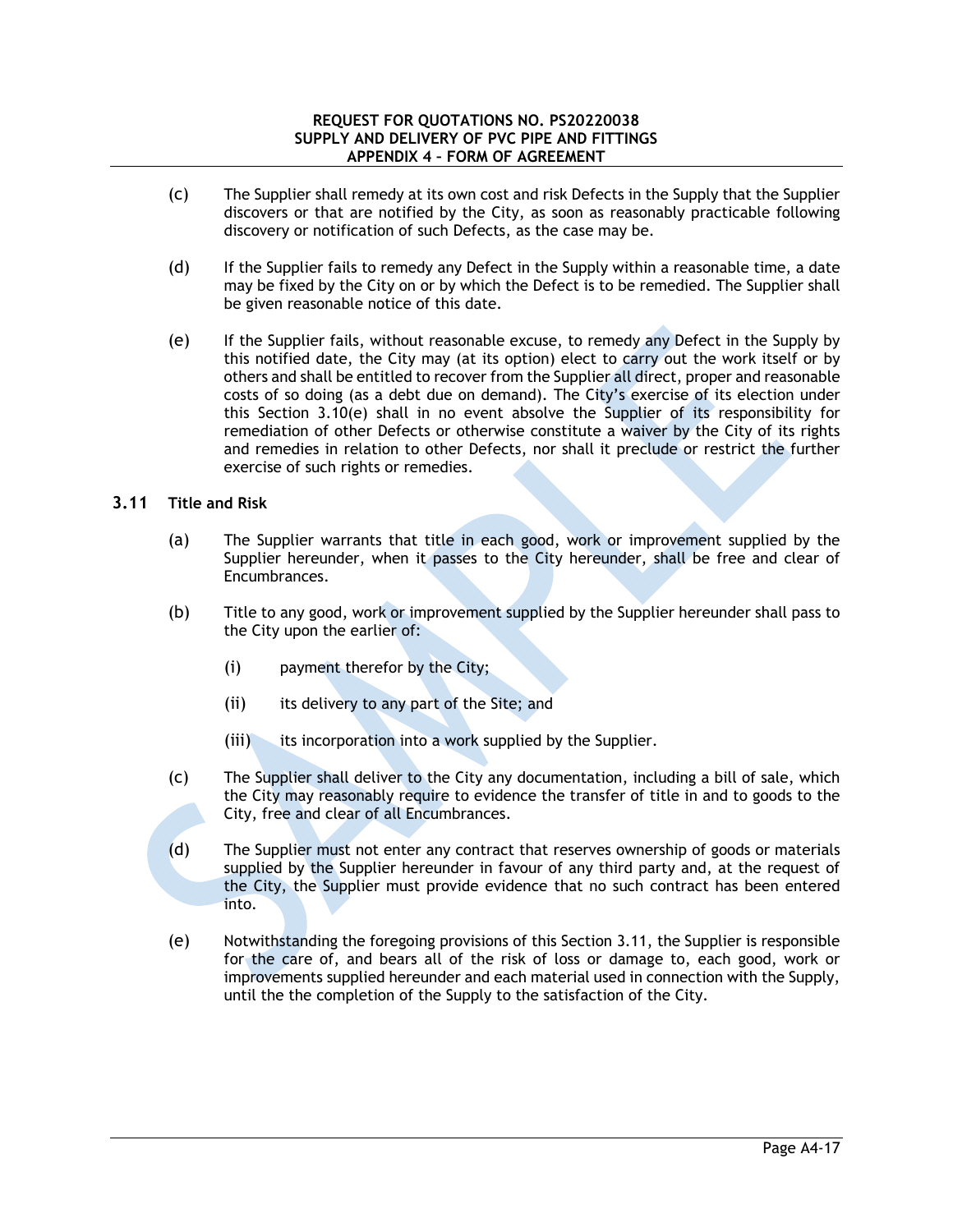## **3.12 Living Wage – intentionally deleted**

### **ARTICLE 4 PREFERRED SUPPLIERS**

### **4.1 Procurement of Supplies**

If so required as part of the Supply specified in Schedule A (Scope of Goods and Services), the Supplier shall procure, in the name of and on behalf of the City:

- (a) those materials and/or services specified in Schedule F (Preferred Suppliers) (if any) as being required to be procured from a particular Preferred Supplier from such Preferred Supplier; and
- (b) where no particular materials and/or services are specified in Schedule F (Preferred Suppliers) as being required to be procured from a particular Preferred Supplier, materials or services that are in any event required for purposes of the Supply in accordance with Good Industry Practice.

Such procurement shall be in accordance with the City Policies (if and insofar as applicable) and otherwise the provisions of this Agreement.

## **4.2 Information Concerning Alternative Suppliers**

Exercising Good Industry Practice, the Supplier shall use all reasonable endeavours to submit to the City details of alternatives to each Preferred Supplier where:

- (a) it would be more economical to purchase the relevant materials or services from an alternative supplier; or
- (b) a better quality of materials or services may be obtained from an alternative supplier; or
- (c) it would be more beneficial to the City to procure such materials or services from an alternative supplier.

# **4.3 Use of Alternative Suppliers**

If the Supplier needs to procure any materials or services for which a Preferred Supplier is specified in Schedule F (Preferred Suppliers) and the Supplier wishes to procure such materials or services from an alternative supplier, the Supplier shall provide written notification to the City within a reasonable time so as not to delay the Time(s) for Completion. Such notice shall be in the form acceptable to the City and shall contain, as a minimum, the following information:

- (a) the relevant materials or services to be procured;
- (b) the name of the Preferred Supplier;
- (c) the name of the alternative supplier;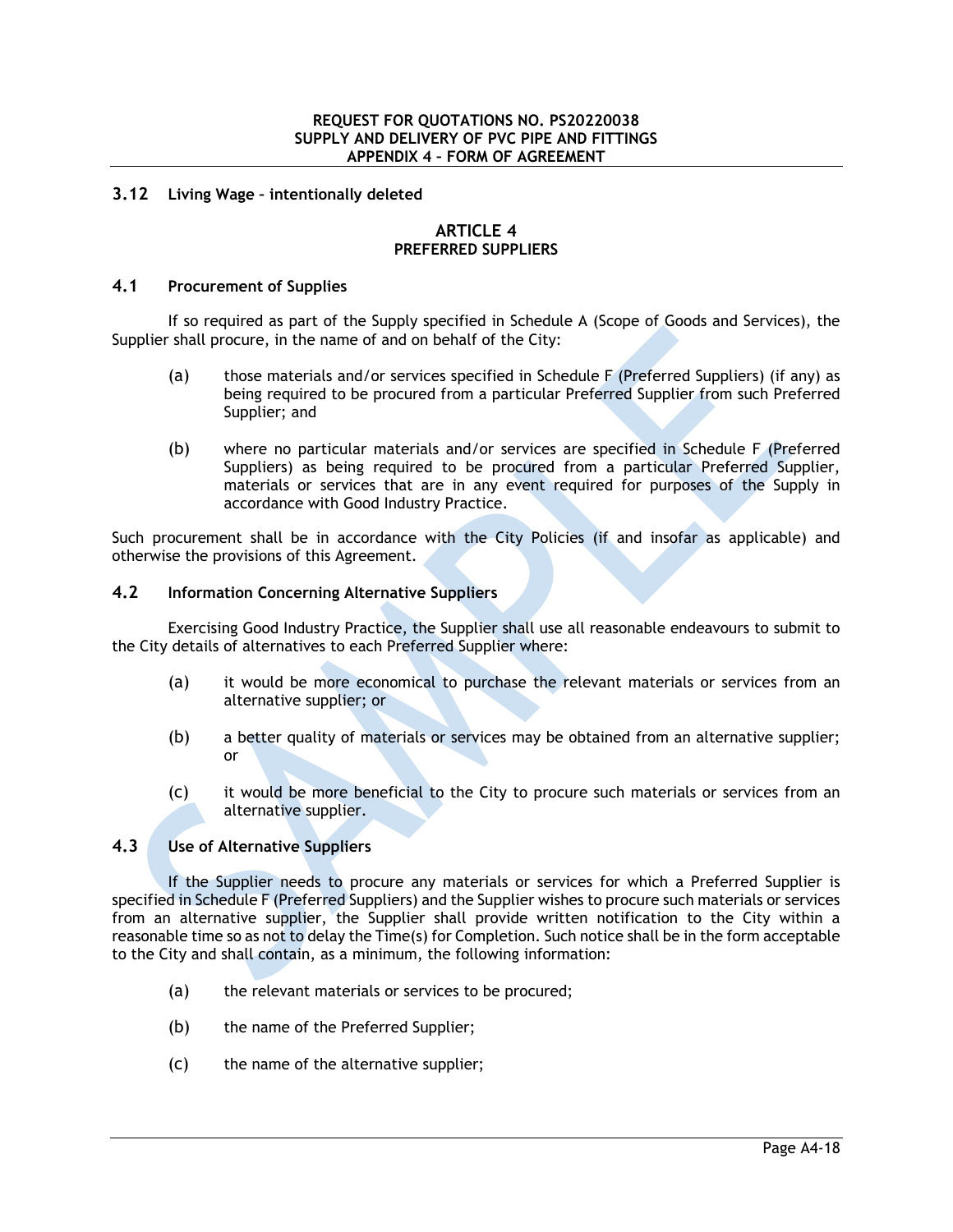- (d) corporate, financial, technical, insurance and commercial information concerning the alternative supplier that is reasonably adequate to permit the City to evaluate the alternative supplier; and
- (e) the Supplier's reason(s) for recommending that such materials or services be procured from the alternative source (supported by evidence).

The City shall provide its acceptance or rejection of such recommendation within a reasonable period so as not to delay the Time(s) for Completion. The City's decision shall be at its absolute discretion and shall be final and binding on the Parties.

## **ARTICLE 5 CONTRACT MANAGERS**

## **5.1 City's Managers**

- (a) The City hereby designates each of  $\leq$  and  $\leq$  as a "City's Manager." Each City's Manager, including any additional City's Managers designated by the City in accordance herewith, has, for so long as he or she remains a City's Manager, full authority to act on behalf of the City in relation to all matters arising under this Agreement.
- (b) Any instruction from the City to the Supplier pursuant to this Agreement shall be issued through an executive officer of the City or through a City's Manager and shall be effective if in writing or confirmed in writing within seven days of oral instruction. Failure to comply with this Section 5.1 shall render any purported City's instruction invalid, unless it is later ratified by the City. However, this restriction does not apply to any instruction issued in an emergency situation or which relates to a threat or potential threat to the life, health or safety of any individual.
- (c) Notwithstanding the foregoing, each City's Manager may, in writing, delegate his or her authority hereunder to others.

# **5.2 Supplier's Managers**

- (a) The Supplier hereby designates each of  $\leq$  and  $\leq$  as a "Supplier's Manager." Each Supplier's Manager, including any additional Supplier's Managers designated by the Supplier in accordance herewith, has, for so long as he or she remains a Supplier's Manager, full authority to act on behalf of the Supplier in relation to all matters arising under this Agreement, and any instruction given by the City to either of them shall be deemed to be valid and effective.
- (b) Each Supplier's manager may, in writing, delegate his or her authority hereunder to others, upon the written agreement of the City.

# **5.3 Designation of New Managers**

The City may designate new City's Managers, or remove that designation from any individual, and the Supplier may designate new Supplier's Managers, or remove that designation from any individual, from time to time, each at its own discretion, through notice to the other Party. In the case of the Supplier, any such designation or removal must be in writing to the City.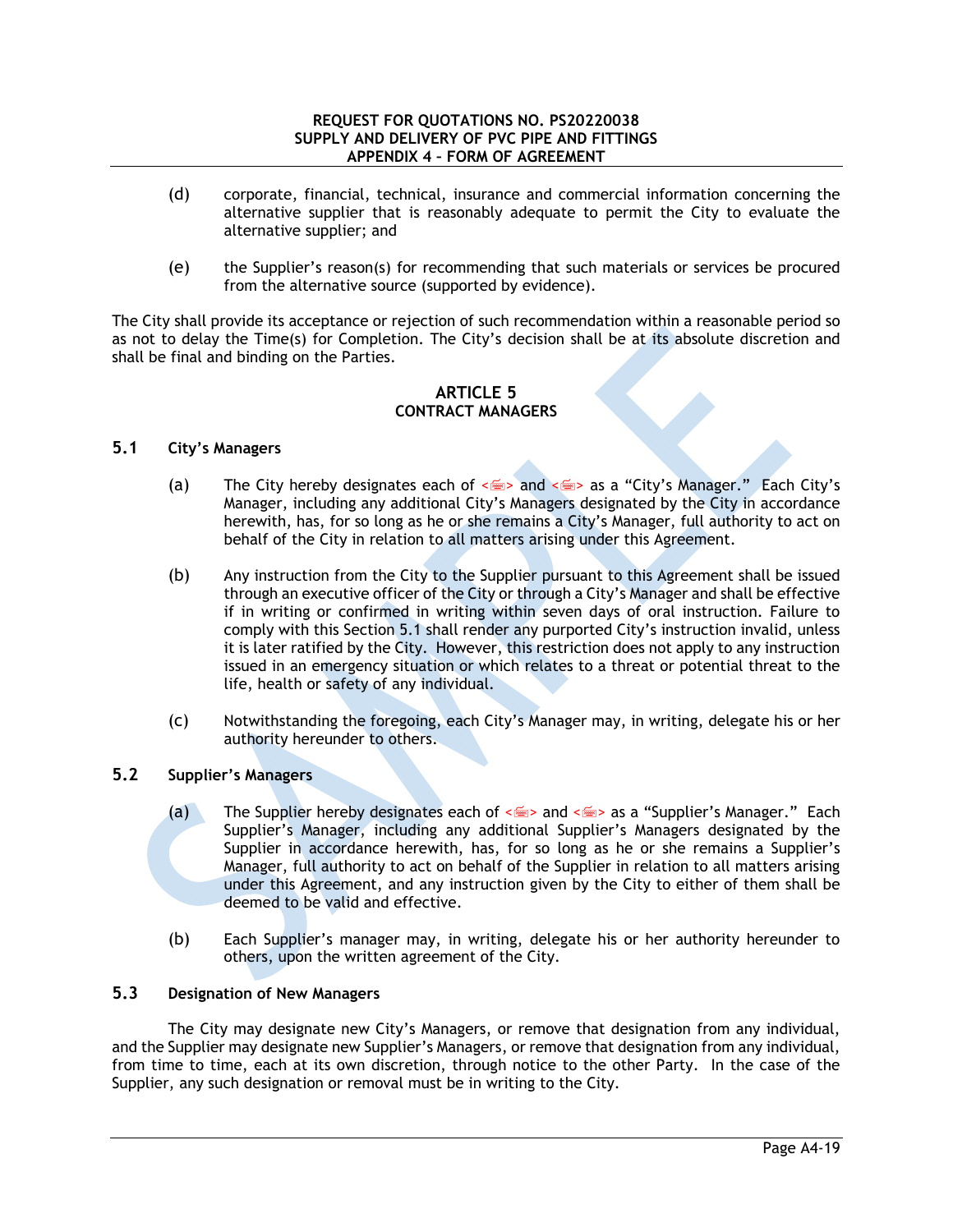## **ARTICLE 6 SUPPLIERS' WARRANTIES AND COVENANTS**

### **6.1 General Representations and Warranties**

The Supplier represents and warrants that:

- (a) the Supplier has the full right, power, and authority to enter into this Agreement and to perform the Supply;
- (b) the Supplier is a  $\leq$  duly organized, validly existing and in good standing under the laws of  $\leq$  > and is lawfully authorized to do business in the Province of British Columbia;
- (c) the Supplier is not a party to or bound by any agreement (written or oral), indenture, instrument, licence, permit or understanding or other obligation or restriction under the terms of which the execution, delivery or performance of this Agreement does or shall constitute or result in a violation or breach;
- (d) the Supplier has a valid City of Vancouver business license or a Metro West Inter-Municipal business license that applies to all of the Supply;
- (e) all statements made by the Supplier in its Proposal are true and accurate;
- (f) the Supplier is fully experienced in the design and management of projects or works of a similar scope, purpose, complexity, size and technical sophistication as the Supply;
- (g) the Supplier possesses a level of skill and expertise commensurate with Good Industry Practice, which it shall utilize in the performance of its obligations under this Agreement;
- (h) the Supplier understands that the City is relying upon the skill, judgment and expertise of the Supplier and its Subcontractors (if any) in the carrying out of the Supply and the co-ordination and planning thereof;
- (i) the Supplier's and any Subcontractors' employees are accredited to carry out the relevant portions of the Supply to the extent required by applicable Laws and all of them are appropriately skilled, competent and experienced and possess relevant qualifications having regard to the nature and extent of the Supply and the Sites;

# **6.2 General Health and Safety-Related Acknowledgements and Covenants**

The Supplier shall:

- (a) in the provision of the Supply, comply at all times with the OHS Requirements and take all reasonably necessary steps to ensure similar compliance from its Representatives and its Subcontractors, if any;
- (b) if the Supply involves any type of manual labour, prior to their attendance at any Site, deliver to each of its Representatives and each of its Subcontractors, if any, and to their employees, if applicable, copies of the OHS Requirements relevant to the Site;
- (c) at all times take all reasonable precautions to maintain the health and safety of workers;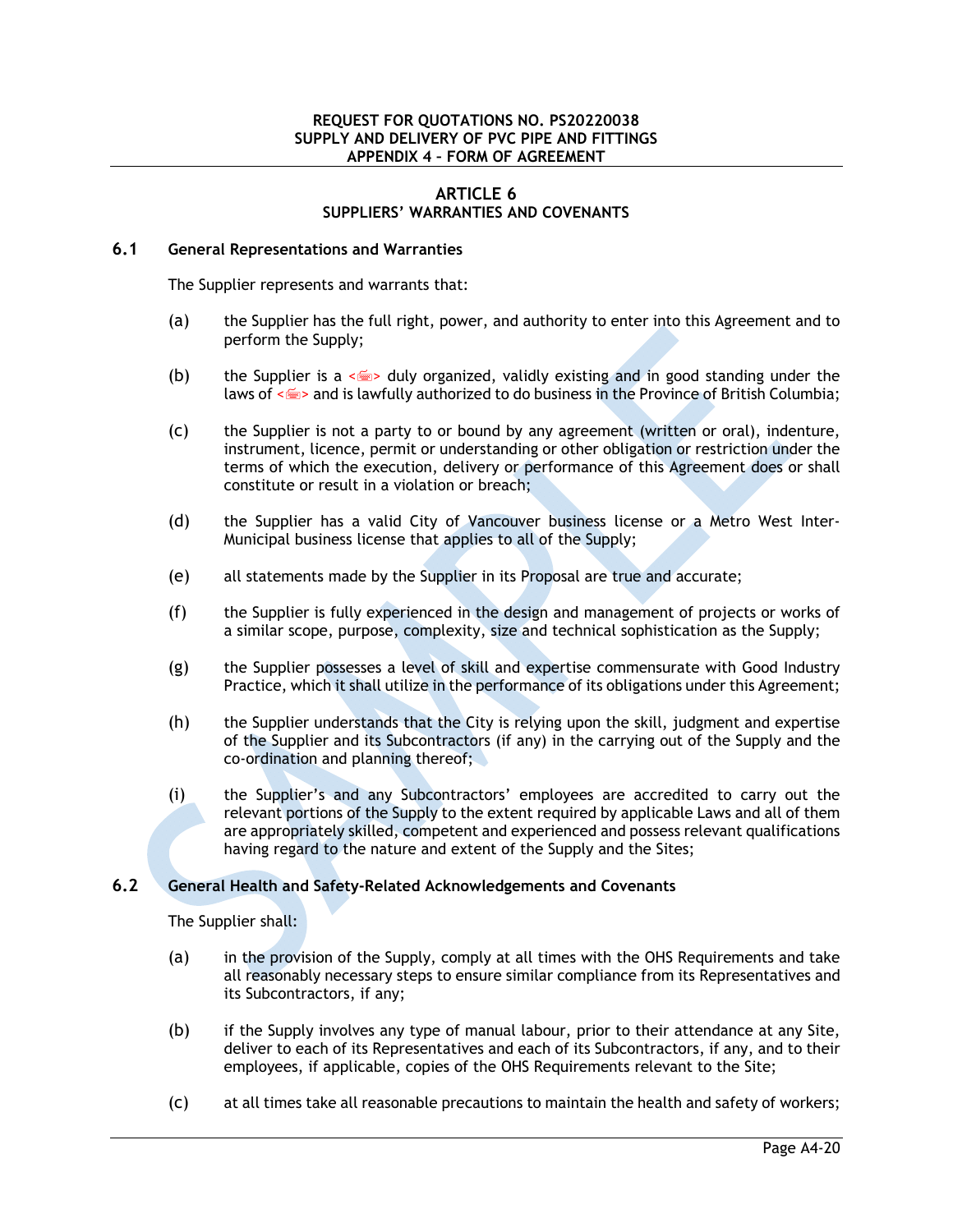- (d) be at all times registered and in good standing with the relevant workers' compensation insurance Competent Authorities, and provide to the City copies of any notices, correspondence or directions issued by any government or Competent Authority relating to workplace-related employment, human rights, labour, immigration policy, health, safety or environmental matters within 24 hours of the Supplier's receipt of such notice, correspondence or direction;
- (e) appoint a qualified health and safety coordinator to ensure coordination of health and safety activities in the provision of the Supply;
- (f) report (with full details) any accident, injury, illness or other incident relating to workplace health and safety or the environment to the City as soon as reasonably practicable, investigate the accident, injury, illness or other incident reasonably thoroughly (and in any event in accordance with any applicable OHS Requirements) and promptly report to the City the results of each such investigation;
- (g) maintain such records and make such reports concerning health, safety and welfare of persons, and damage to property, or the natural, physical or biological environment, as the City may reasonably require; and
- (h) to the extent a "prime contractor", as defined in the WCA, is not already designated by the City for any portion of a Site, be and act as the prime contractor, and the Supplier assumes and is wholly responsible for the health and safety of all persons at such locations on the basis described in the WCA.

# **6.3 Covenants Regarding Violations of Health and Safety Requirements**

Without prejudice to any remedies available to the City hereunder, if any Subcontractor or person employed or engaged by the Supplier (or by a Subcontractor) violates any OHS Requirement, the Supplier shall:

- (a) ensure that the violation is promptly resolved;
- (b) ensure the violation is promptly and appropriately reported to the City and to the applicable competent authorities (if and to the extent required by the OHS Requirements);
- (c) promptly take all reasonable steps necessary to avoid recurrence of the violation;
- (d) communicate to the City its plan to avoid recurrence of the violation; and
- (e) without prejudice to the foregoing Section 6.3(c), promptly remove any person responsible for the violation from the provision of the Supply if reasonable to do so or if requested to do so by the City.

## **6.4 Covenants Regarding the Environment**

- (a) The Supplier shall:
	- (i) at all times, be conscious of the importance of the protection of the natural, physical and biological environment at and in the vicinity of the Sites;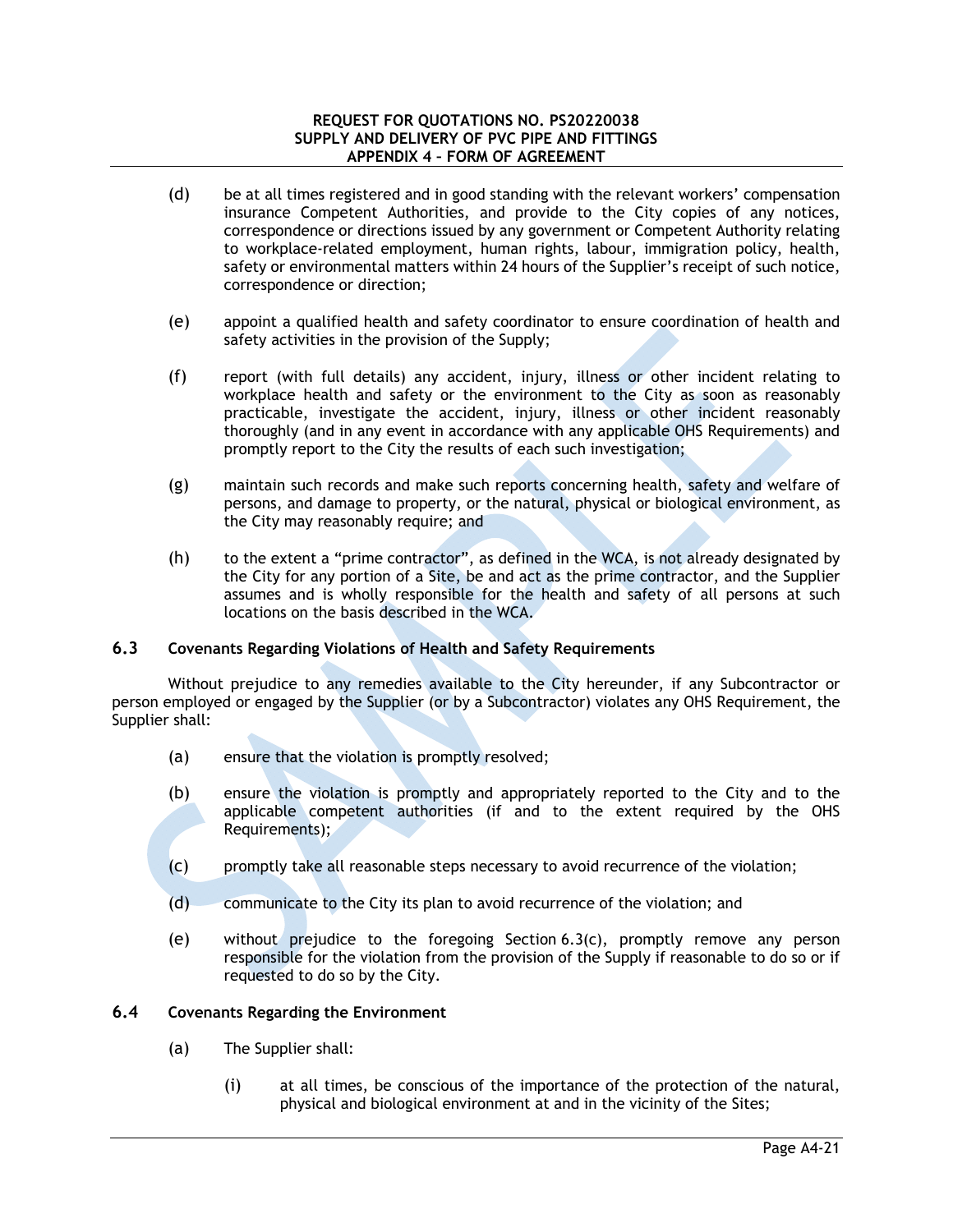- (ii) conduct, and cause its Representatives to conduct, their respective activities that relate to the Supply in a manner that shall have the least possible adverse effect on the natural environment and in compliance with all Environmental Laws and Consents, all at the Supplier's expense;
- (iii) perform the Supply with the least degree of environmental degradation during and as a result of such performance; and
- (iv) without restricting the generality or application of any other provisions of this Agreement, comply, and cause its Representatives to comply, with all applicable Laws and Consents and with all plans and instructions contained in this Agreement or issued in writing by the City concerning the existence, Release, removal, handling, transport, storage, disposal and treatment of any Hazardous Substances or other materials that are or may be hazardous to the life or health of any person or that endanger the environment or that are regulated by applicable Law.
- (b) During the term of this Agreement, the Supplier shall not bring or store or permit to be used at any Site, any Hazardous Substances unless such Hazardous Substances are (i) reasonably required to carry out the Supply, and (ii) brought or stored or permitted to be used at any Site in compliance with all Laws (including Environmental Laws). The Supplier shall not Release nor permit the Release of any Hazardous Substances into the environment. The Supplier is solely responsible for all Hazardous Substances introduced to the Sites or the environment by the Supplier or its Representatives or Subcontractors, and the Supplier shall promptly and fully remediate, to the City's satisfaction, any release of Hazardous Substances on or from any Site, or in the vicinity of any Site.

# **6.5 Further Covenants Regarding the Sites**

The Supplier shall:

- (a) at its sole cost, keep any portion of any Site used in connection with the Supply in a safe and tidy condition and to maintain and operate the Supplier's equipment in a good, workmanlike and safe manner; and
- (b) not to do anything at any Site which is or may become a nuisance, danger or disturbance to the City or to any other occupants or users of the Site or adjacent areas or to any works or structures or installations thereon.

# **6.6 Covenants Against Encumbrances**

- (a) The Supplier shall keep each Site and the goods included in the Supply, and each part thereof, free of all Encumbrances filed pursuant to any Law or otherwise in respect of any such work or materials. In any event, if any Encumbrance has been filed in relation to the Site or any improvement thereon, or in relation to any goods included in the Supply, the Supplier shall cause any such Encumbrance to be discharged within 30 days after the Encumbrance has come to the notice of the Supplier.
- (b) The Supplier acknowledges and agrees that, in the event the Supplier fails to discharge any Encumbrance contemplated in Section 6.6(a) within 60 days of written notice of such Encumbrance being given by the City, in addition to any other right or remedy, the City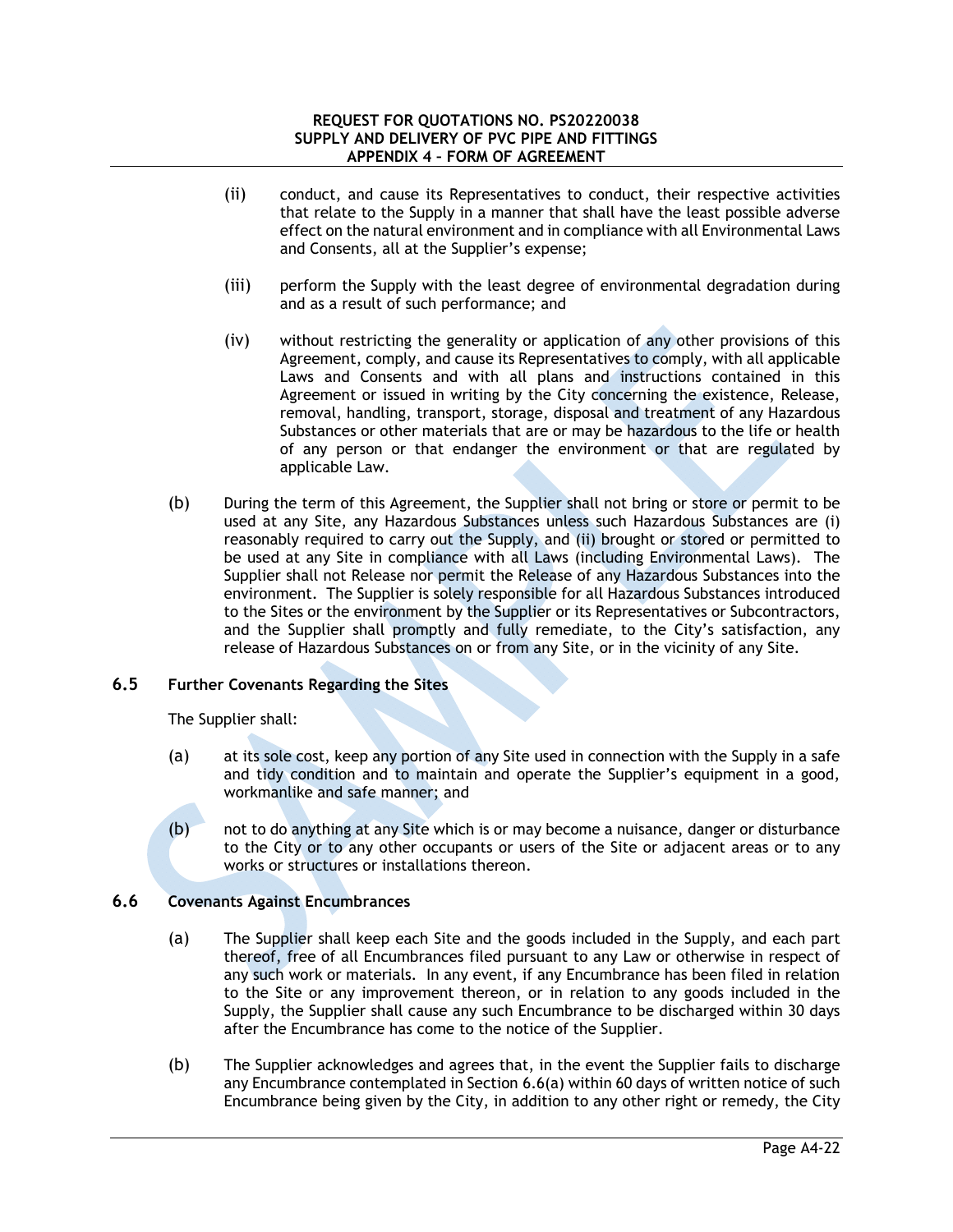may, but shall not be obligated to, discharge the Encumbrance by paying to the applicable Competent Authority, the amount claimed to be due or the amount due, together with a reasonable amount for costs and the amount paid by the City shall be paid by the Supplier to the City forthwith upon demand. In no case shall the City be required to investigate the validity of the Encumbrance prior to discharging the same in accordance with this Section 6.6(b).

# **6.7 Absence of Conflicts of Interest**

- (a) Neither the Supplier, nor any of its Representatives has given or shall give or offer to give to the City or any official, officer, employee or agent of the City any gratuity, reward, advantage or benefit of any kind as consideration for doing or forbearing to do, or for having done or forborne to do, any act in connection with this Agreement.
- (b) To the best of the Supplier's knowledge, the Supplier, its Subcontractors, and their respective directors, officers, employees and agents have no pecuniary interests or any other current or past interests or dealings, including with any officials, officers or employees of the City, that would cause any conflict of interest or be seen to cause a conflict of interest in respect of the Supply. Should such a conflict or perceived conflict arise during the term of this Agreement, the Supplier shall declare it immediately in writing to the City. The City may direct the Supplier to resolve any conflict or perceived conflict to the satisfaction of the City. The Supplier warrants that neither the Supplier nor any of its Subcontractors, or any of their respective directors, officers, employees or agents, has any predisposition, affinity or association with any third party which would impair or be seen to impair or qualify the Supplier's provision of the Supply.

## **ARTICLE 7 PERSONNEL**

# **7.1 Separate Personnel**

- (a) It is the intention of the Parties that any personnel utilized or supplied by the Supplier or any Subcontractor hereunder shall remain employees of the Supplier or Subcontractor, respectively, for the purposes of any applicable Law and no activity performed by such personnel shall be deemed to create or imply any employment or other like relationship between such personnel and the City. If contrary to this intention such personnel are treated as employees of the City for the purposes of any applicable Law, the Supplier shall indemnify the City against any loss, cost, expense, complaint, claim, levy, assessment, penalty or fine (including any Tax liability) resulting therefrom.
- (b) Neither the City nor the Supplier shall, and the Supplier shall ensure that none of its Representatives or Subcontractors shall, induce any employee of the other, who may work in connection with the Supply, to leave his or her current employer, and neither of them shall, and the Supplier shall ensure that none of its Representatives or Subcontractors shall, employ or make an offer of employment to any such employee of the other during the term of this Agreement or the period of 365 days after the termination of this Agreement without the express prior approval in writing of the employee's current employer.
- (c) If any persons are brought by the Supplier into Canada for purposes of the Supply, the Supplier shall be responsible for all immigration matters, and for the expatriation and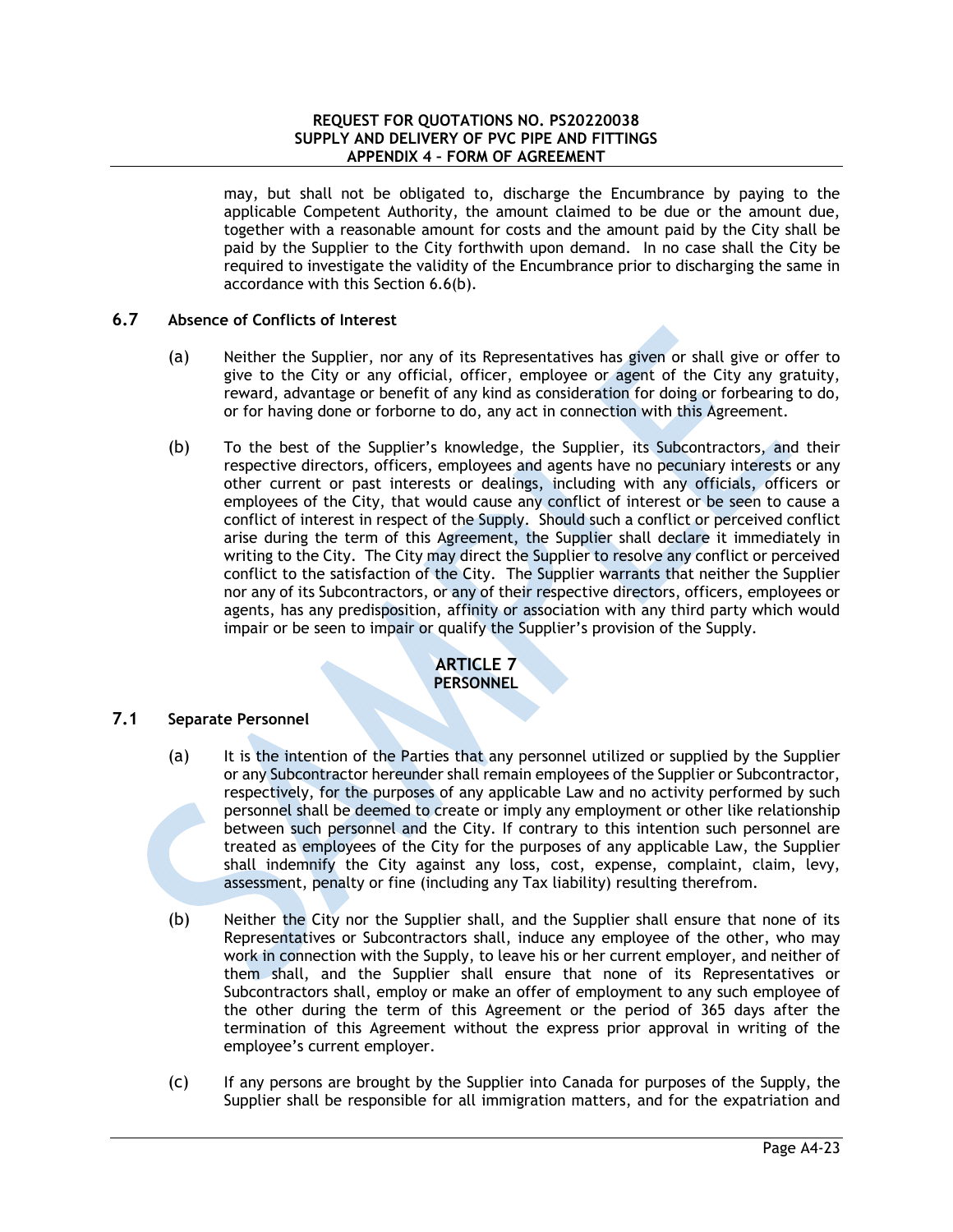repatriation of such personnel, and the costs of the same shall be deemed included in the Contract Price.

## **7.2 Changes in Personnel**

The City may request the removal or replacement of any personnel engaged by the Supplier or any Subcontractor in relation to any part of the Supply, provided that such request is made in writing stating the City's detailed reasons. The Supplier shall comply with such request as soon as reasonably practicable and shall bear the cost of replacement where the City is of the opinion that the personnel in question are guilty of misconduct, do not have acceptable qualifications or are otherwise unable or unfit to perform satisfactorily and safely. If the City requests a replacement for a reason other than the immediately aforementioned reasons, the City shall reimburse the Supplier its reasonable properly incurred costs of replacement.

## **7.3 Key Project Personnel**

- (a) Where there are Key Project Personnel the Supplier shall:
	- (i) use best endeavours to retain Key Project Personnel for the duration of the provision of the Supply;
	- (ii) take reasonable steps to ensure that Key Project Personnel dedicate their time fully to the Supply (unless otherwise agreed or approved by the City in writing);
	- (iii) promptly inform the City should any of the Key Project Personnel leave, or give notice of an intention to leave the Supplier, and obtain a substitute or substitutes;
	- (iv) not reassign or allow the reassignment of the Key Project Personnel to other projects during the term of this Agreement without the City's prior written consent (such consent not to be unreasonably withheld or delayed); and
	- (v) take all reasonable steps to ensure that the Key Project Personnel perform their roles and responsibilities in accordance with any organisational structure agreed in writing between the Parties.
- (b) If:
	- (i) the Supplier wishes to reassign or to replace an individual designated as Key Project Personnel; or
	- (ii) an individual designated as Key Project Personnel gives notice of his or her intention to leave or is otherwise no longer able to perform the duties, including for reasons of illness, injury or personal hardship,

the Supplier shall provide a substitute with experience and qualifications equivalent or greater than the Key Project Personnel to be replaced, and shall provide documentation to the City to establish such experience and qualifications.

(c) Key Project Personnel who are reassigned to other work shall, to the extent possible, remain available to the project team until completion of the Supply.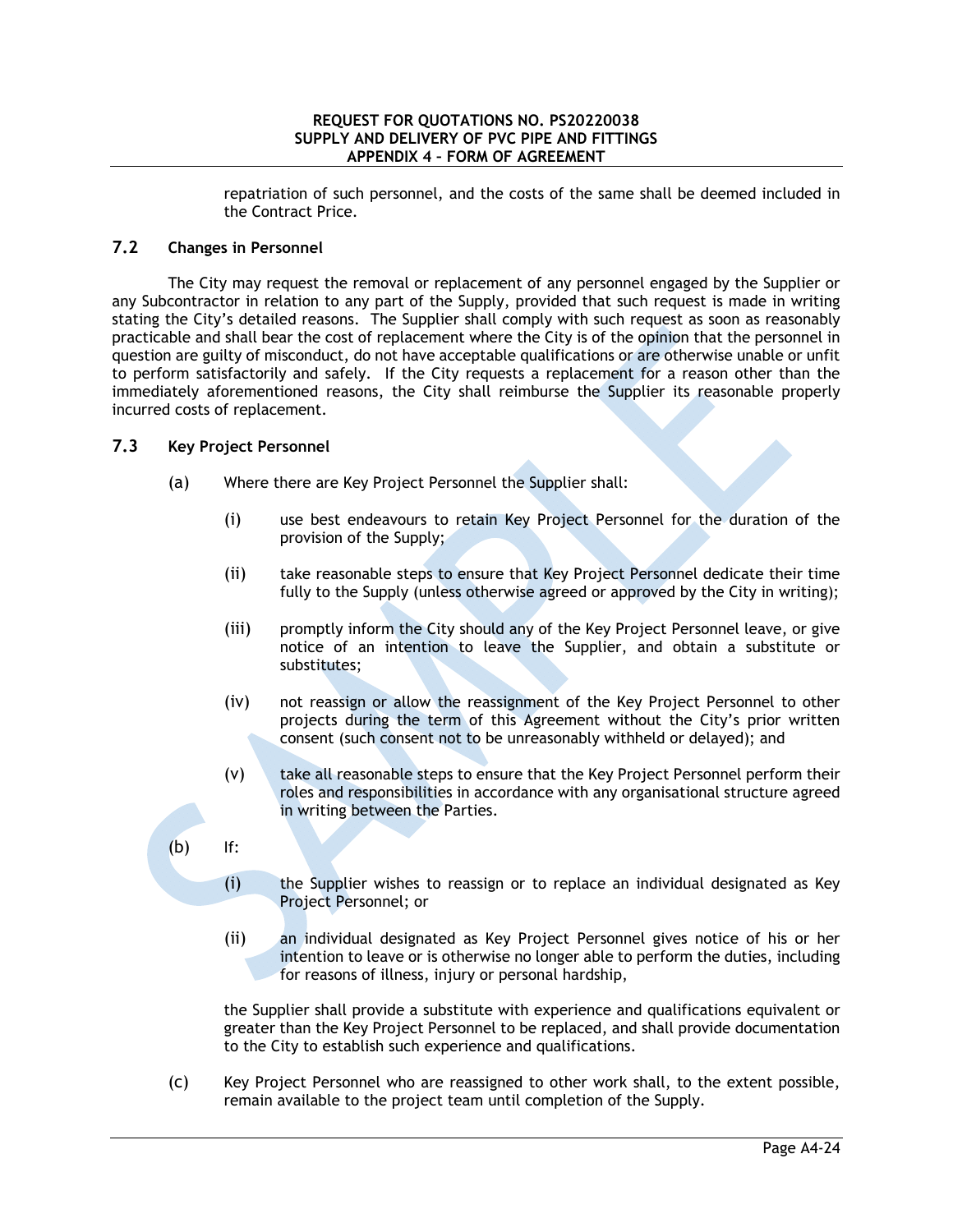(d) All the Supplier's Key Project Personnel must be fluent in both spoken and written English, except as may be agreed to the contrary between the City and Supplier in relation to specific individuals or positions to be filled from time to time.

# **ARTICLE 8 REPORTING**

## **8.1 Progress Reports**

(a) Quarterly or/and yearly progress reports shall be prepared by the Supplier and submitted to the City in a format reasonably acceptable to the City, each within seven days after the last day of the quarter/year to which it relates.

## **8.2 Assistance regarding Reporting Requirements**

The Supplier shall, and shall cause its Representatives to, provide the City with reasonable assistance and information which is necessary to enable the City to comply with any Law.

## **8.3 Other Reports**

(a) The Supplier shall provide any additional reports and information regarding the Supply or the Site reasonably requested by the City at any time.

# **ARTICLE 9 PAYMENT; AUDITS**

# **9.1 Payment to the Supplier**

- (a) Subject to ARTICLE 12 and Section 9.3, the City shall pay the Supplier for the Supply in accordance with Schedule B (Prices for Supply), following the receipt of invoices prepared and delivered in accordance with Section 9.2(b) and Section 9.3.
- (b) Notwithstanding any other provision hereof, prior to making any payment under this Agreement, the City shall determine whether the *Builders Lien Act* (British Columbia) applies to this Agreement and, if so:
	- (i) payments made under this Agreement shall be subject to ten percent withholding, in the form of a lien holdback, to be held by the City in accordance with the provisions of the statute; and
	- (ii) the lien holdback shall be released by the City 56 days after the issuance of a certificate of completion in conformity with the *Builders Lien Act* (British Columbia)) in relation to the Supply if no liens then exist.
- (c) If any lien claim based on the provisions of the *Builders Lien Act* (British Columbia) relating directly or indirectly to this Agreement exists at any time, the Supplier agrees to immediately take all steps and do all things necessary or required to remove, cancel and dismiss such lien and until such lien is removed, cancelled or dismissed (as appropriate, to the satisfaction of the City), or all further payments under this Agreement may be withheld by the City or, at the discretion of the City, amounts payable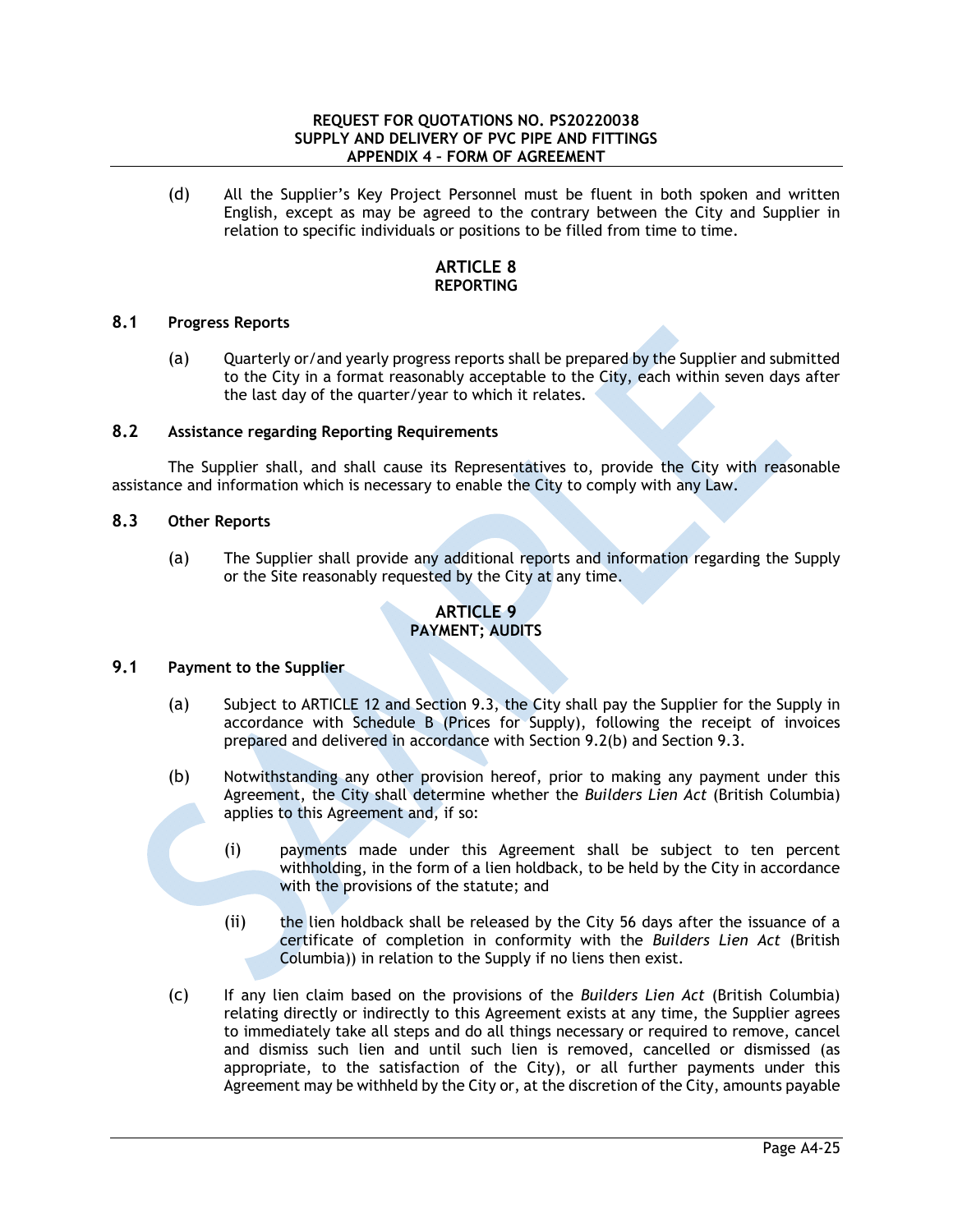to the Supplier may be used by the City to obtain the removal, cancellation or dismissal of any such lien.

- (d) Unless otherwise expressly stated in the schedules hereto, the Supplier shall pay any and all costs, including freight, marine and transit insurance, Taxes, and transportation and delivery charges on all equipment or things of whatsoever nature provided by the Supplier as required by it for the purposes of the Supply and any other incidental costs and all such costs shall be deemed to be included in the Contract Price.
- (e) The Supplier shall be deemed to have satisfied itself as to the correctness and sufficiency of Schedule B (Prices for Supply) and to have obtained all information and to have taken into account all circumstances, risks and other contingencies that may affect the cost of performing the Supply (including any circumstances, risks or contingencies that a contractor exercising Good Industry Practice would typically expect to encounter) and any other obligation under this Agreement. The Supplier shall not be entitled to any additional compensation beyond the Contract Price (including without limitation for escalation in the prices of goods, materials and labour) except as otherwise expressly stated in this Agreement.
- (f) Notwithstanding any other provisions of this Agreement, the Supplier shall not be entitled to payment for any Supply that has not been performed in compliance with the provisions of this Agreement.

## **9.2 Purchase Orders; Content of Invoices**

- (a) The City shall from time to time issue purchase orders to the Supplier in relation to the Supply. These shall not have the effect of amending or waiving the application of any provision of this Agreement.
- (b) Each of the Supplier's invoices shall set out, as a minimum (and in such form or format as required by the City):
	- (i) the City purchase order number(s) relating to the particular Supply to which the invoice relates;
	- (ii) an itemized list of the amounts owing;
	- (iii) the invoice date and the time period to which the invoice relates;
	- (iv) a description of the portion of the Supply to which the invoice relates;
	- (i) the total amounts payable under the invoice and details of any applicable taxes;
	- (ii) all supporting documentation relating to disbursements; and
	- (iii) such other information as the City may require from time to time.
- (c) Any terms or conditions proposed by the Supplier to govern the Supply that are contained in any invoice (or in any shipping document, packing list or similar document) are void and of no effect, notwithstanding any statement in such document concerning the means by which the City may accept or be deemed to accept such terms or conditions.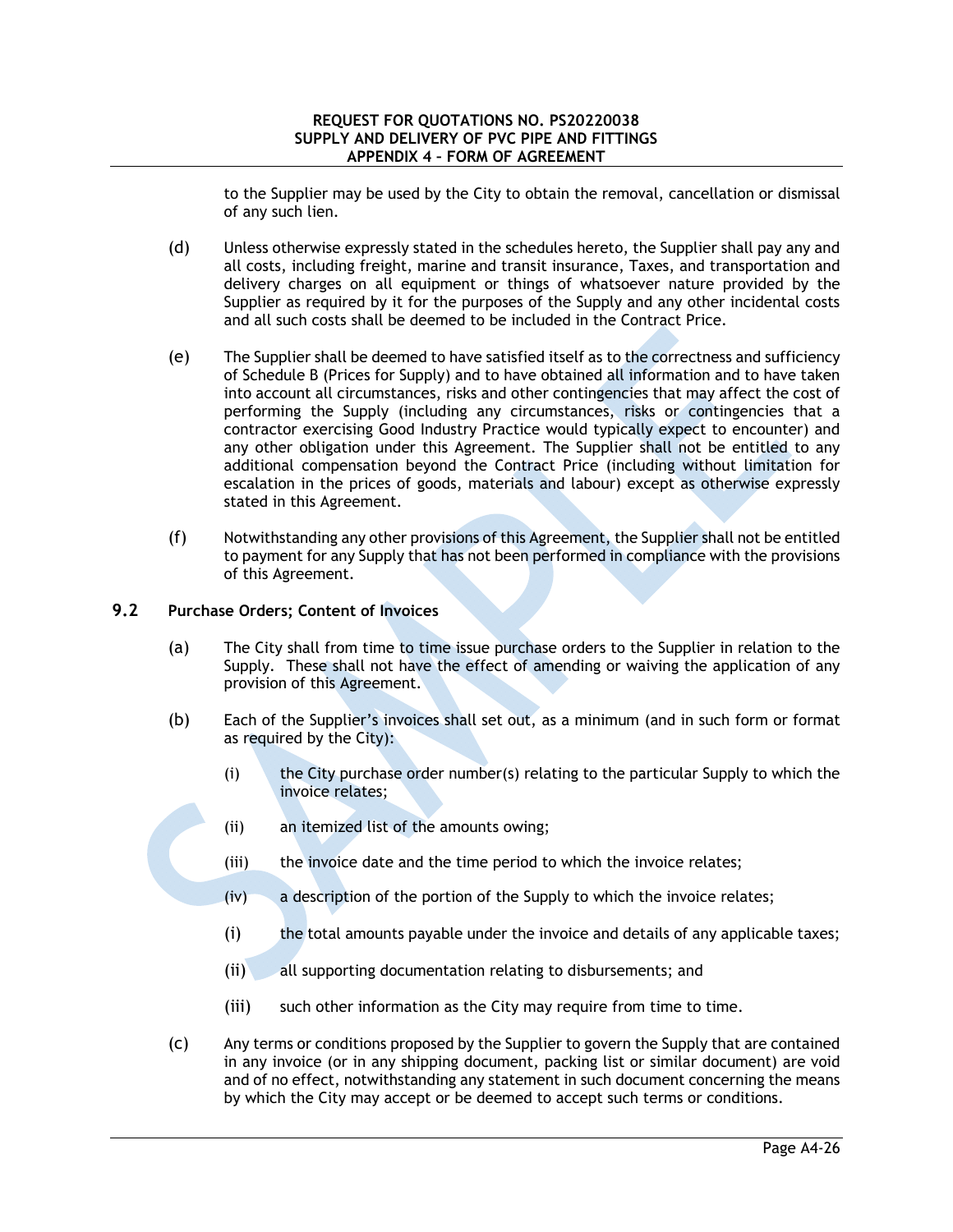## **9.3 Procedure for Invoices**

- (a) The Supplier shall address each of its invoices to the City, Attention: Accounts Payable, and email it to APInvoice@vancouver.ca, or to such other address as is specified in an applicable purchase order. The City shall thereafter pay the invoice within 30 days, provided the other requirements of this Agreement have been satisfied and subject to the other provisions hereof.
- (b) The City shall not be liable for any interest on any invoice amount in respect of any period for any reason.
- (c) The City expects to make payments by electronic funds transfer and the Supplier shall provide banking information to the City to enable it to do so.

# **9.4 Currency of Payment**

All currency amounts stated herein are denominated in, all invoices hereunder shall be stated in, and all payments hereunder shall be made in, Canadian dollars.

# **9.5 Contested Claims for Payment**

If any item contained in an invoice submitted by the Supplier is contested by the City, the City shall give prompt notice thereof, together with reasons to the Supplier.

### **9.6 Audits**

- (a) The Supplier shall maintain up-to-date records and accounts which clearly document the provision of the Supply and shall make the same available to the City upon request. The City may request copies of all such records and accounts which shall be provided to the City by the Supplier (subject to reimbursement of the Supplier's reasonable copying costs and any other direct costs and expenses, if any) at any time prior to the expiry of 365 days after completion of all of the Supply or earlier termination of this Agreement. For avoidance of doubt, any records and accounts provided by the Supplier in accordance with this Section 9.6(a) shall be deemed to be Confidential Information;
- (b) Not later than three years after the completion of all of the Supply or earlier termination of this Agreement, the City can itself, on notice of not less than 14 days, require that a firm of accountants, surveyors or other auditors nominated by it audit any such records and accounts of the Supplier by attending during normal working hours at the office where the records are maintained. For avoidance of doubt, any records and accounts or other documents provided by the Supplier in accordance with this Section 9.6(b) shall be provided only subject to the accountants, surveyors or other auditors, and each of them, being subject to and agreeing to meet such of the Supplier's reasonable requirements as to confidentiality as the Supplier deems (at its sole discretion) to be appropriate in the circumstances; and
- (c) Any overpayments by the City discovered during the course of any such audit pursuant to Section 9.6(b)shall be payable by the Supplier to the City within 30 days of such discovery, and if the overpayments have been caused by an act or omission of the Supplier and the amount of those overpayments is no less than one quarter of the total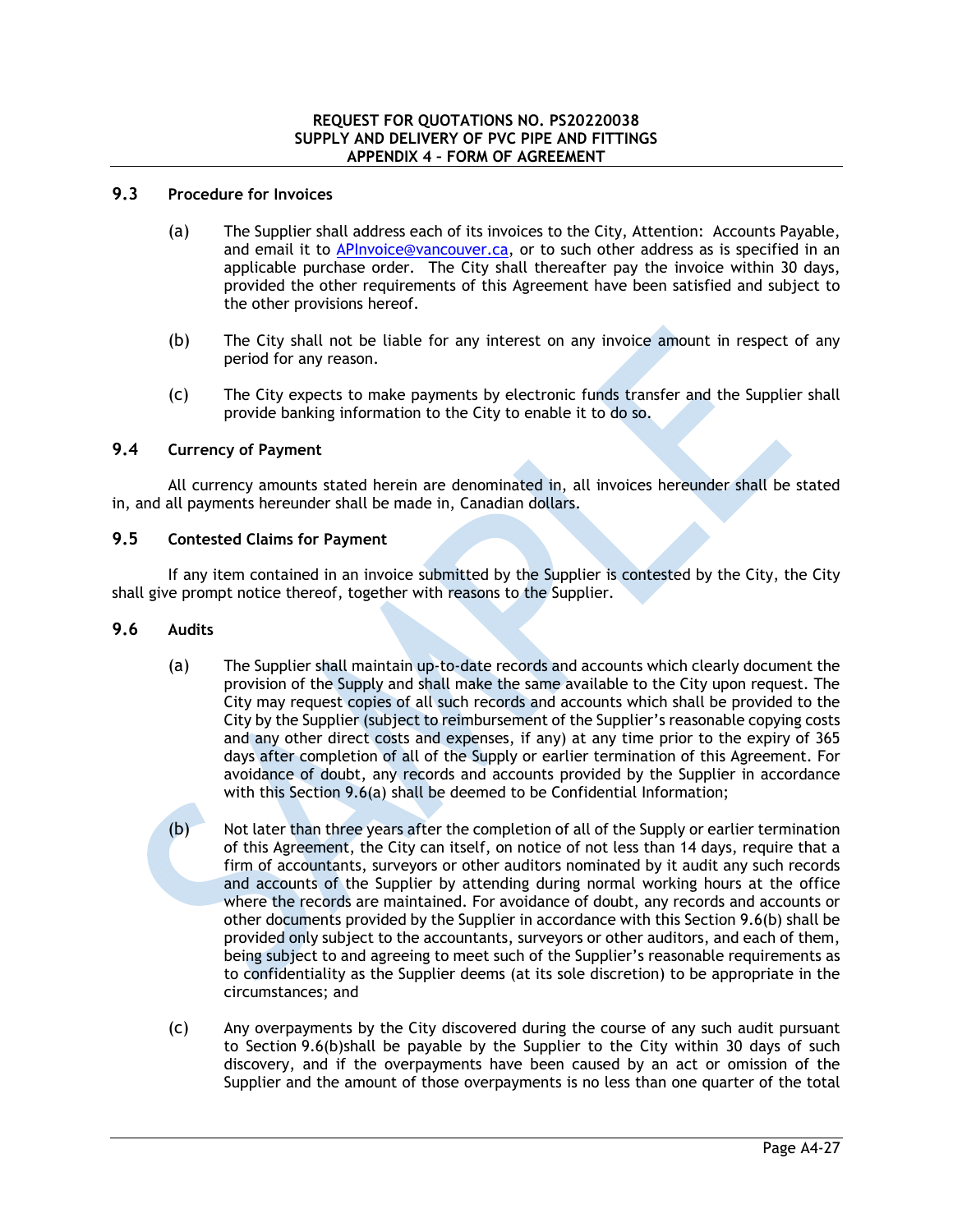amount paid by the City to the Supplier in respect of the Supply, then the costs of the relevant audit shall be for the account of the Supplier.

# **9.7 Set Off**

Notwithstanding any provision to the contrary in this Agreement and without prejudice to any other remedy which the City may have (whether in common law or equity), the City shall be entitled to deduct from and set off against any sum(s) otherwise due to the Supplier hereunder any sums which are due from the Supplier to the City or which the Supplier is liable to pay to the City under this Agreement or in connection herewith (including without limitation any monies overpaid to the Supplier under this Agreement or otherwise due and payable to the City by reason of any error in payment under this Agreement).

### **ARTICLE 10 CERTAIN ADDITIONAL OBLIGATIONS OF THE CITY**

## **10.1 Scheduled Items**

The City shall make available, free of cost and without delay or in accordance with any agreed timetable or schedule set forth in Schedule C (Items to be Provided by the City), to the Supplier for the purpose of the Supply, the personnel, equipment, facilities, services (including services of third parties) and information described in such Schedule C (if any), and in accordance therewith.

### **10.2 Other Information**

The City shall, within a reasonable time following a written request by the Supplier, provide to the Supplier free of cost such further information, which the City considers relevant to provision of the Supply and which is either already in its possession or reasonably within its power to obtain.

### **10.3 Decisions in Writing**

On all matters properly referred to it in writing by the Supplier, the City shall (wherever practicable) give its decision in writing within a reasonable time having regard to the Time(s) for Completion and the Supplier's obligations with regard to the Supply.

### **10.4 Access to the Site**

Except to the extent prohibited by applicable Law or any Consent, the City shall grant to the Supplier non-exclusive, timely and in accordance with any agreed schedule, access (as the City is reasonably able to provide) to all necessary areas of the Site on and from the Effective Date and such other non-exclusive access as is necessary or appropriate to perform the Supply and the Supplier's other obligations in accordance with this Agreement.

#### **ARTICLE 11 LIABILITY AND INSURANCE**

### **11.1 Covenants of Indemnification by the Supplier**

(a) The Supplier shall indemnify and keep indemnified and hold the City, the Other City Entities and their respective officials, officers, employees and agents harmless against all losses, liabilities, claims, demands, costs and expenses (including legal fees), fines,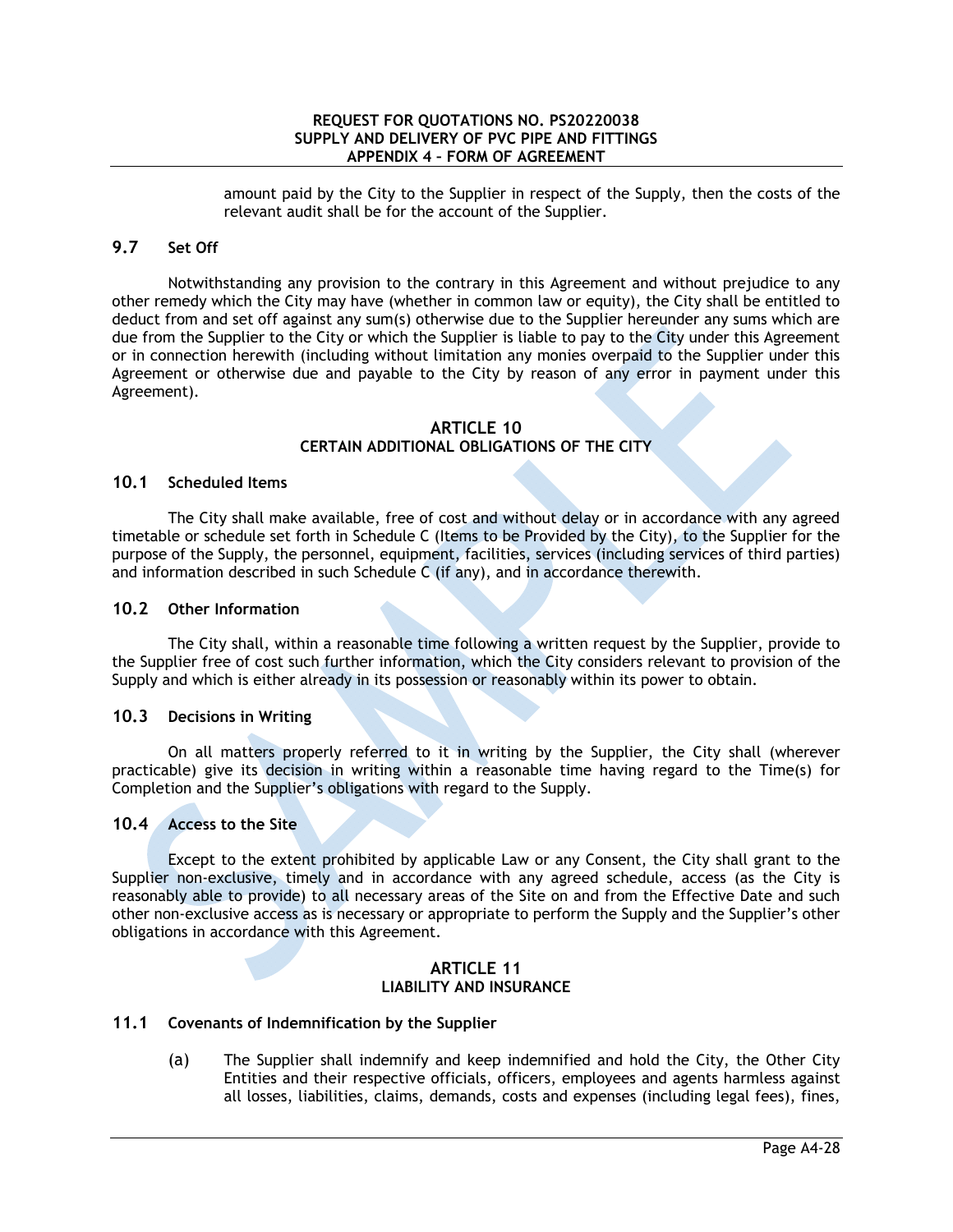penalties and charges (including those imposed by statute or otherwise imposed), arising out of or in connection with, or consisting of:

- (i) any:
	- (A) damage to a Site or any part thereof, or any property whether located at a Site or otherwise, which occurs during the provision of the Supply;
	- (B) any claim by a Subcontractor under the *Builders Lien Act* (British Columbia);
	- (C) damage to the natural environment, including any remediation cost recovery claims;
	- (D) loss or damage arising from a claim by any third party concerning or arising out of the Supply, or by any employee or Subcontractor of the Supplier for any reason;
	- (E) occupational illness, injury or death of any person, whether at a Site or otherwise, which occurs during, or as a result of, the provision of the Supply;
	- (F) failure by the Supplier to fully comply with the provisions of this Agreement;
	- (G) breach by the Supplier or any Subcontractor of any Law in the course of, or as a result of, the provision of the Supply;
	- (H) actual or alleged infringement of any Intellectual Property Rights caused by the provision of the Supply or the use of any process, work, material, matter, thing or method used or supplied by the Supplier or any Subcontractor in the provision of the Supply; or
	- (I) breach of the warranties of the Supplier contained herein,

in each case to the extent that it is due to any act, omission or default, or any breach of Law or this Agreement, of the Supplier, a Subcontractor or any Representative of the Supplier or any employee, agent or contractor of any of them; or

- (ii) any defect in a good, work or material provided as part of the Supply or any failure of any such good, work or material to function safely or to satisfy any applicable safety standard.
- (b) Nothing in this Section 11.1 nor otherwise in this Agreement shall limit or exclude any direct liability (whether in contract, tort, for breach of statutory duty or any other legal basis) of the Supplier to any person, including without limitation any liability for:
	- (i) the Supplier's default hereunder or fraud, fraudulent misrepresentation or reckless misconduct in the provision of the Supply; or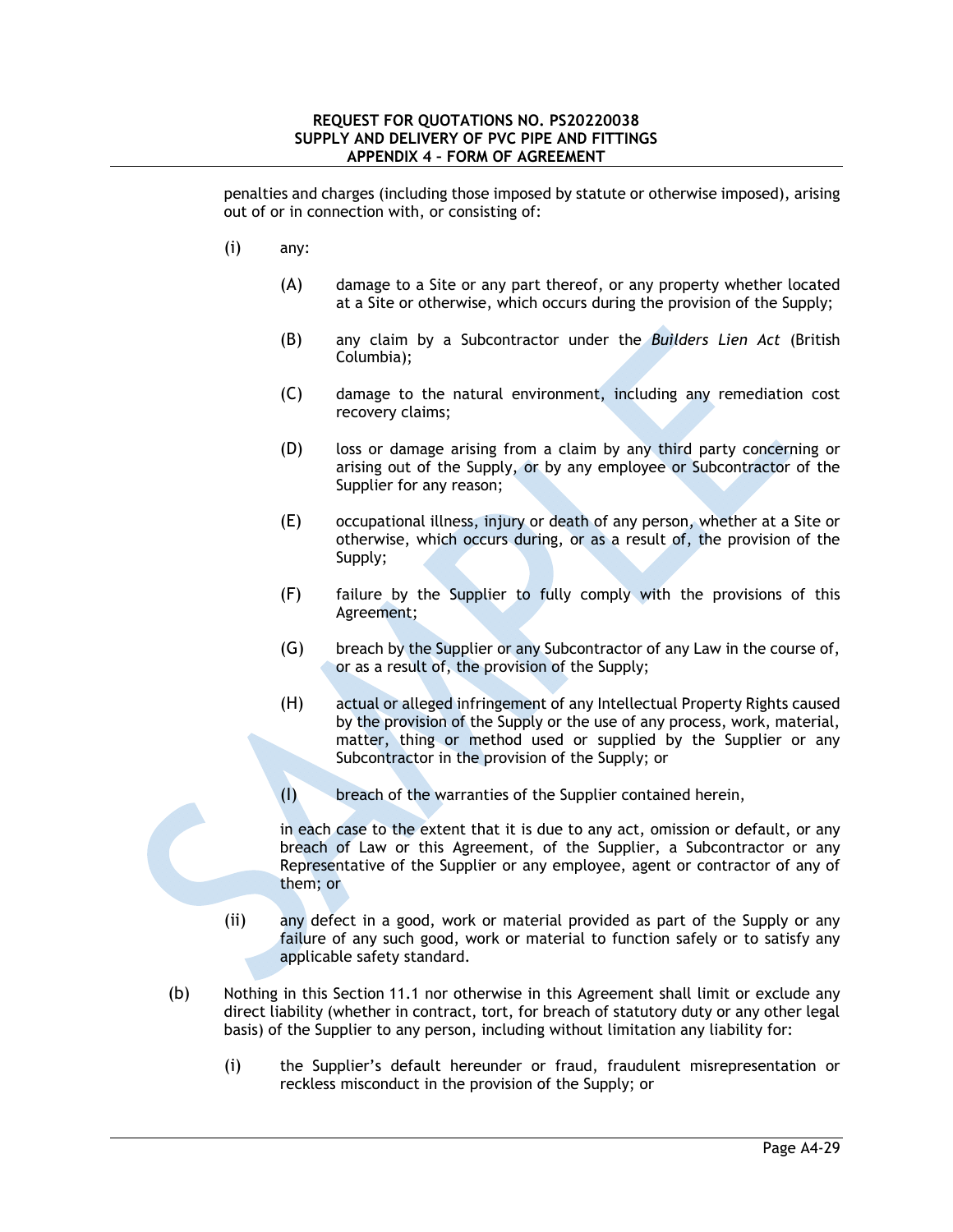- (ii) any loss or damage flowing from the termination of this Agreement.
- (c) The Supplier appoints the City as the trustee of the Other City Entities and of their and the City's officials, officers, employees and agents in relation to the covenants of indemnification of the Supplier contained in this Section 11.1 and the City accepts such appointment.

### **11.2 Contamination of Lands**

Without limiting any other provision hereof or any other remedy available to the City hereunder, the Supplier agrees and covenants that if, at any time during the term or following the expiry of this Agreement, the Site or any other lands affected by the Supply are found to be contaminated or polluted (as determined pursuant to Environmental Laws) as a result of or in connection with the Supply, the Supplier shall forthwith at its sole cost:

- (a) undertake all necessary audits, investigations, tests and surveys to determine the nature and extent of the contamination or pollution;
- (b) notify the City of the nature and extent of the contamination or pollution and any proposed or required work necessary to control, abate, dissipate or remove (as appropriate) the pollution or contamination as required by Environmental Laws; and
- (c) undertake the work referred to in the foregoing paragraph (b).

### **11.3 Conduct of Claims**

In the event of any claims, statutory fees, costs, charges, penalties (including without limitation any legal costs), contributions, compensations, cost recoveries, expenses or fines being levied or claimed from a person in respect of which an indemnity is provided by the Supplier pursuant to ARTICLE 11, the following provisions shall apply:

- (a) subject to Sections 11.3(b), 11.3(c) and 11.3(d), where it appears that a person is or may be entitled to indemnification from the Supplier in respect of all (but not part only) of the liability arising out of a claim, such person entitled to indemnification may at its sole election and subject to:
	- (i) approval by any relevant insurers (without prejudice to Section  $11.3(f)$ ; and
	- (ii) the Supplier providing the party entitled to indemnification with a secured indemnity to its reasonable satisfaction against all costs and expenses (including legal expenses) that it may incur by reason of such action,

permit or require the Supplier to dispute the claim on behalf of the person entitled to indemnification at the Supplier's own expense and take conduct of any defence, dispute, compromise, or appeal of the claim and of any incidental negotiations; provided that the person entitled to indemnification shall give the Supplier (provided at the Supplier's cost) all reasonable cooperation, access and assistance for the purposes of considering and resisting such claim;

(b) with respect to any claim conducted by the Supplier pursuant to Section 11.3(a):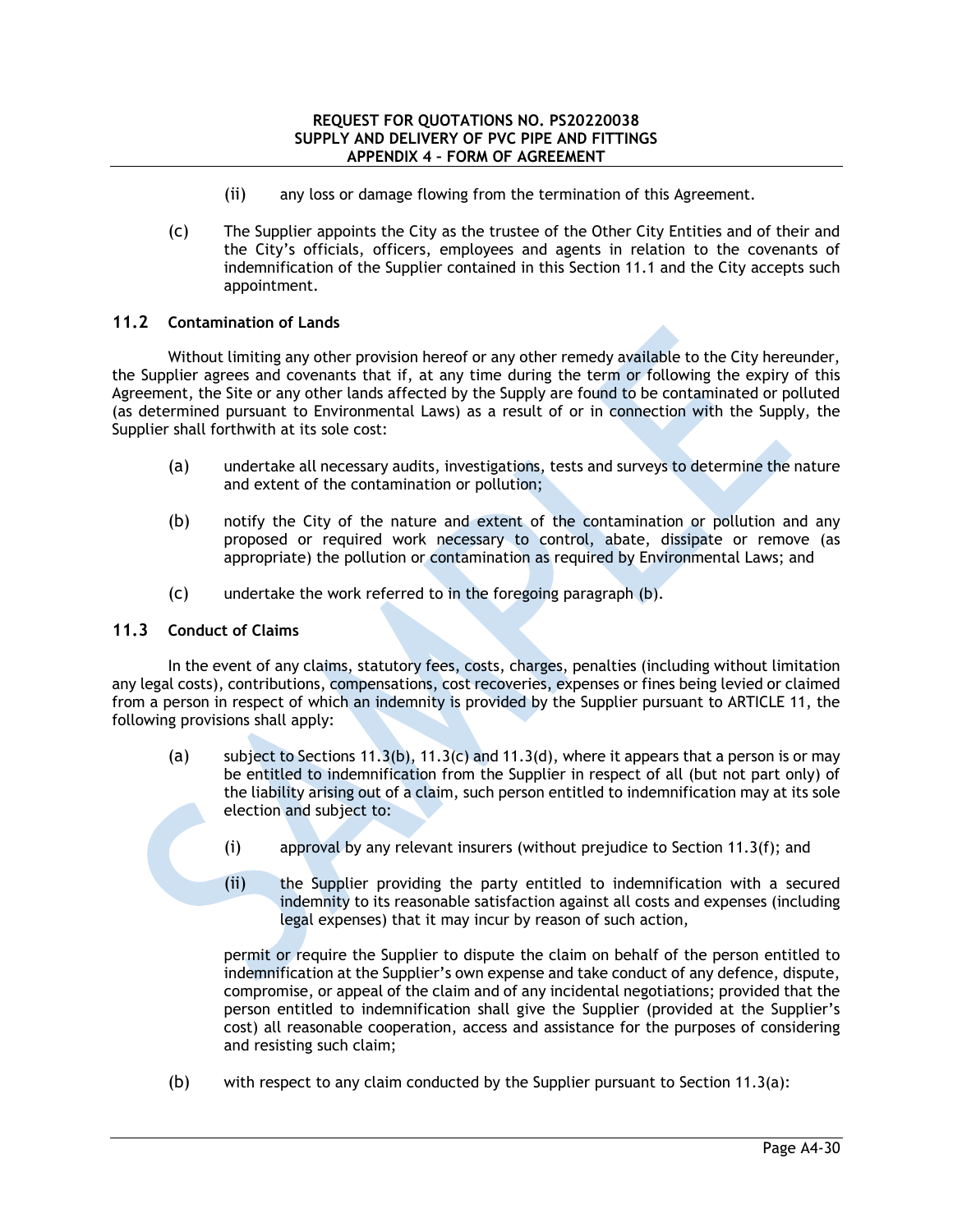- (i) the Supplier shall keep the person entitled to indemnification fully informed and consult with it about material elements of the conduct of the claim;
- (ii) the Supplier shall not bring the name of the person entitled to indemnification (or any Group Member thereof) into disrepute; and
- (iii) the Supplier shall not pay or settle such claims without the prior consent of the person entitled to indemnification, such consent not to be unreasonably withheld or delayed;
- (c) a person entitled to indemnification shall be free to pay or settle any claim on such terms as it thinks fit (and without prejudice to its rights and remedies under this Agreement) if:
	- (i) the Supplier is not entitled to, or is not permitted or instructed, take conduct of the claim in accordance with Section 11.3(a); or
	- (ii) the Supplier fails to comply in any material respect with the provisions of Sections 11.3(a) or 11.3(b);
- (d) the person entitled to indemnification pursuant to ARTICLE 11 shall be free at any time to give notice to the Supplier that it is retaining or taking over (as the case may be) the conduct of any defence, dispute, compromise or appeal of any claim (or of any incidental negotiations) to which Section 11.3(a) applies. On receipt of such notice the Supplier shall promptly take all steps necessary to transfer the conduct of such claim to the person entitled to indemnification, and shall provide to the person entitled to indemnification all reasonable co-operation, access and assistance for the purposes of considering and resisting such claim;
- (e) if the Supplier pays to the person entitled to indemnification an amount in respect of an indemnity and the person entitled to indemnification subsequently recovers (whether by payment, discount, credit, saving, relief or other benefit or otherwise) a sum which is directly referable to the fact, matter, event or circumstances giving rise to the claim under the indemnity, the person entitled to indemnification shall forthwith repay to the Supplier whichever is the lesser of:
	- (i) an amount equal to the sum recovered (or the value of the saving or benefit obtained) less any out-of-pocket costs and expenses (including legal expenses) properly incurred by the person entitled to indemnification in recovering the same; and
	- (ii) the amount paid to the person entitled to indemnification by the Supplier in respect of the claim under the relevant indemnity,

provided that there shall be no obligation on the part of the person entitled to indemnification to pursue such recovery and that the Supplier is repaid only to the extent that the amount of such recovery aggregated with any sum recovered from the Supplier exceeds any loss sustained by the person entitled to indemnification;

(f) the Supplier shall inform the person entitled to indemnification of the requirements of any insurer who may have an obligation to provide an indemnity in respect of any liability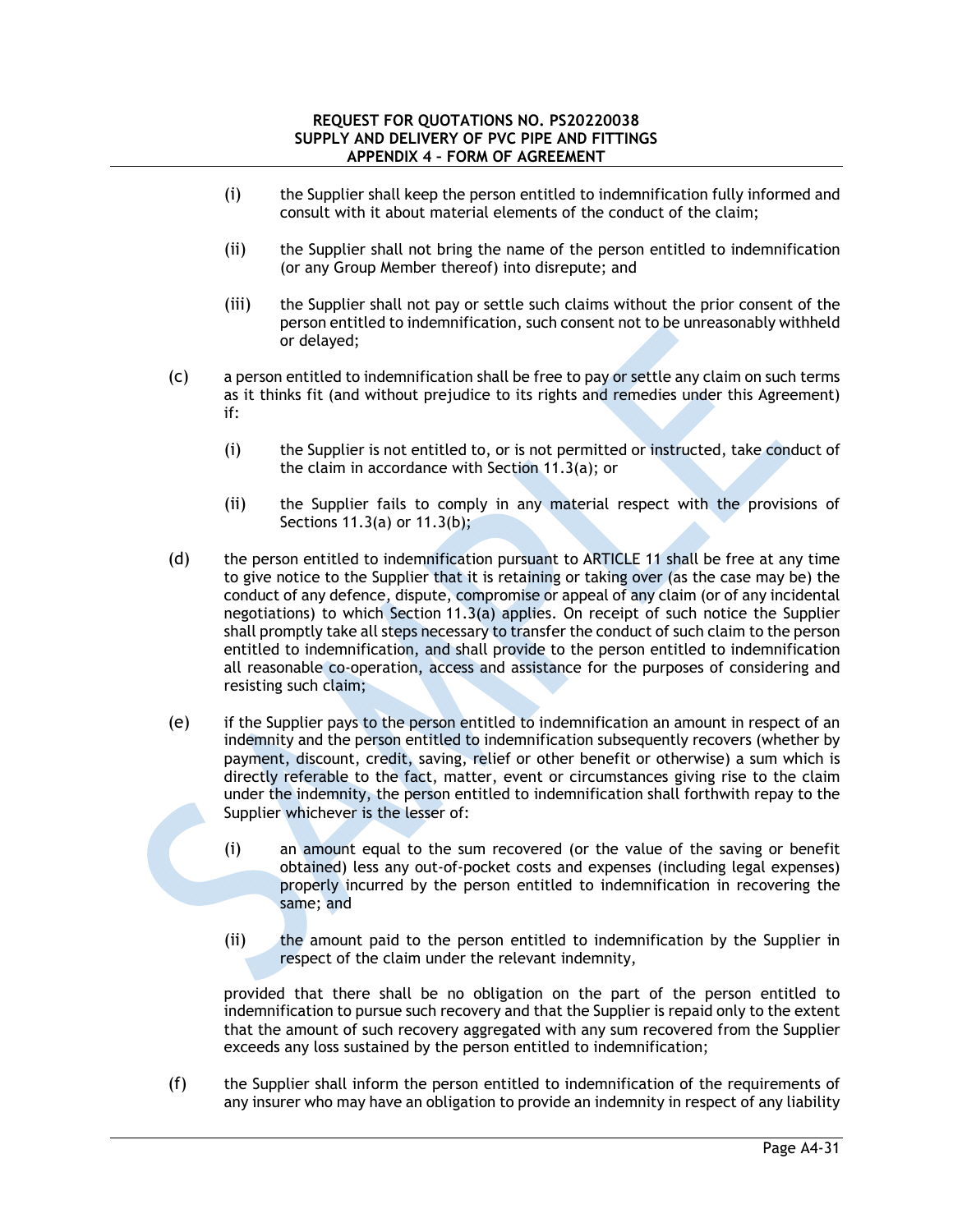arising under this Agreement and in relation to such the person entitled to indemnification shall issue instructions accordingly; and

(g) any person entitled to an indemnity from the Supplier must take all reasonable measures to mitigate any loss, damage or liability that it may suffer in respect of any such matter.

### **11.4 Insurance**

- (a) The Supplier shall take out and maintain in force during the term of this Agreement, at its own cost, commercial general liability insurance with coverage of not less than \$5,000,000 per occurrence and at least \$5,000,000 of annual aggregate or other such amounts the City may approve from time to time, protecting the Supplier and Supplier's personnel against all claims for bodily injury including death, personal injury, advertising liability, completed operations, product liability, sudden & accidental pollution, or property damage or loss arising out of the operations of the Supplier or the actions of the Supplier or Supplier's personnel. The policy must:
	- (i) name the City and the City's officials, employees and agents as additional insureds;
	- (ii) include a cross-liability or severability of interest clause or endorsement in favour of the City;
	- (iii) include blanket contractual liability coverage; and
	- (iv) include non-owned auto liability coverage.
- (b) The Supplier shall purchase and maintain during the entire term of this Agreement, at its own cost, automobile liability insurance on all licensed vehicle owned or leased to the Supplier with a limit of not less than \$5,000,000 per occurrence or other such amount as the City may approve from time to time protecting against damages arising from bodily injury including death, and from claims for property damage arising from the operations of the Supplier or the Supplier's personnel.
- (c) All required insurance policies specified in Sections 11.4(a) and 11.4(b) must remain in full force and effect at all times until completion of the Supply or earlier cancellation of this Agreement, and for a period of not less than two years thereafter, and must:
	- (i) be obtained from and issued by insurers authorized to carry on business within British Columbia, on terms satisfactory to the City, acting reasonably;
	- (ii) be primary insurance with respect to all claims arising out of the Supplier, and any insurance or self-insurance maintained by the City will be in excess of this insurance and will not contribute to such policies; and
	- (iii) contain a provision that such insurance coverage will not be cancelled or endorsed to reduce the limits of liability without the insurer or their authorized representative giving the City at least 30 days' written notice by registered mail. Should the policy be endorsed to restrict coverage midterm, written notice of such restriction will be sent by registered mail to the City no later than the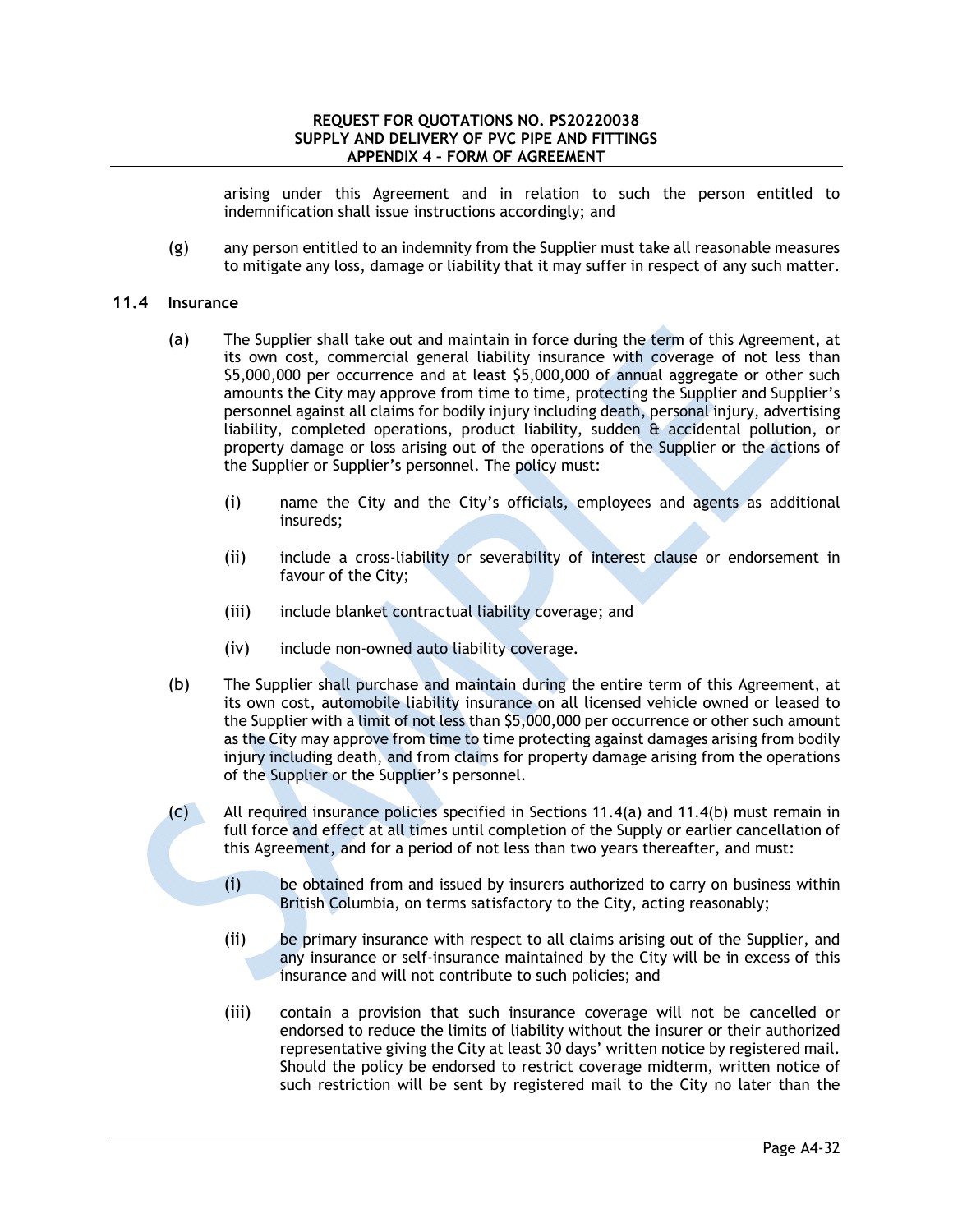effective date change; the exception is cancellation for non-payment of premium in which case the applicable statutory conditions will apply.

- (d) The Supplier shall ensure that any Subcontractors also maintain the same insurance as the Supplier, having regard to the obligations under this Agreement which they are contracted to fulfil.
- (e) The Supplier and any Subcontractors will purchase and maintain, at its own cost, any additional insurance which it is required by law, or other lines of insurance coverages, endorsements or increased limits of insurance as deemed necessary by the City and as a reasonable and prudent distributor, vendor, manufacturer or similar supplier would require to protect their performance of Supply or their operations.
- (f) As a condition precedent to any payment from the City to the Supplier under this Agreement, the Supplier shall provide evidence of all required insurance to be taken out in the form of one or more certificate(s) of insurance. The certificate(s) of insurance will identify the Agreement title, Agreement number, policy holder, description of work, insurer name, insurer policy number, insurer policy period, and insurer limits. Proof of insurance, in the form of such certificate(s) of insurance (or copies of the policy(ies) themselves, if requested), will be made available to the City at any time during the performance of the Supply immediately upon request.
- (g) The Supplier's liabilities under this Agreement shall not be deemed to be released or limited by the Supplier taking out the insurance policies referred to in Section 11.4.
- (h) The cost of the insurances arising under this Section 11.4 shall be deemed to be incorporated into the prices specified in Schedule B.

### **ARTICLE 12 FORCE MAJEURE; TERMINATION**

# **12.1 Force Majeure**

- (a) Neither Party shall be deemed to be in breach of this Agreement or otherwise liable to the other Party in any manner whatsoever for any failure or delay in performing its obligations under this Agreement reasonably due to Force Majeure.
- (b) If either Party's performance of its obligations under this Agreement is affected by an event of Force Majeure, then:
	- (i) it shall give written notice to the other Party, specifying the nature and extent of the event of Force Majeure, within ten days after becoming aware of the event of Force Majeure;
	- (ii) performance of such obligation(s) shall be deemed suspended but only for a period equal to the delay reasonably caused by such event;
	- (iii) it shall not be entitled to payment from the other Party in respect of extra costs and expenses incurred by virtue of the event of Force Majeure;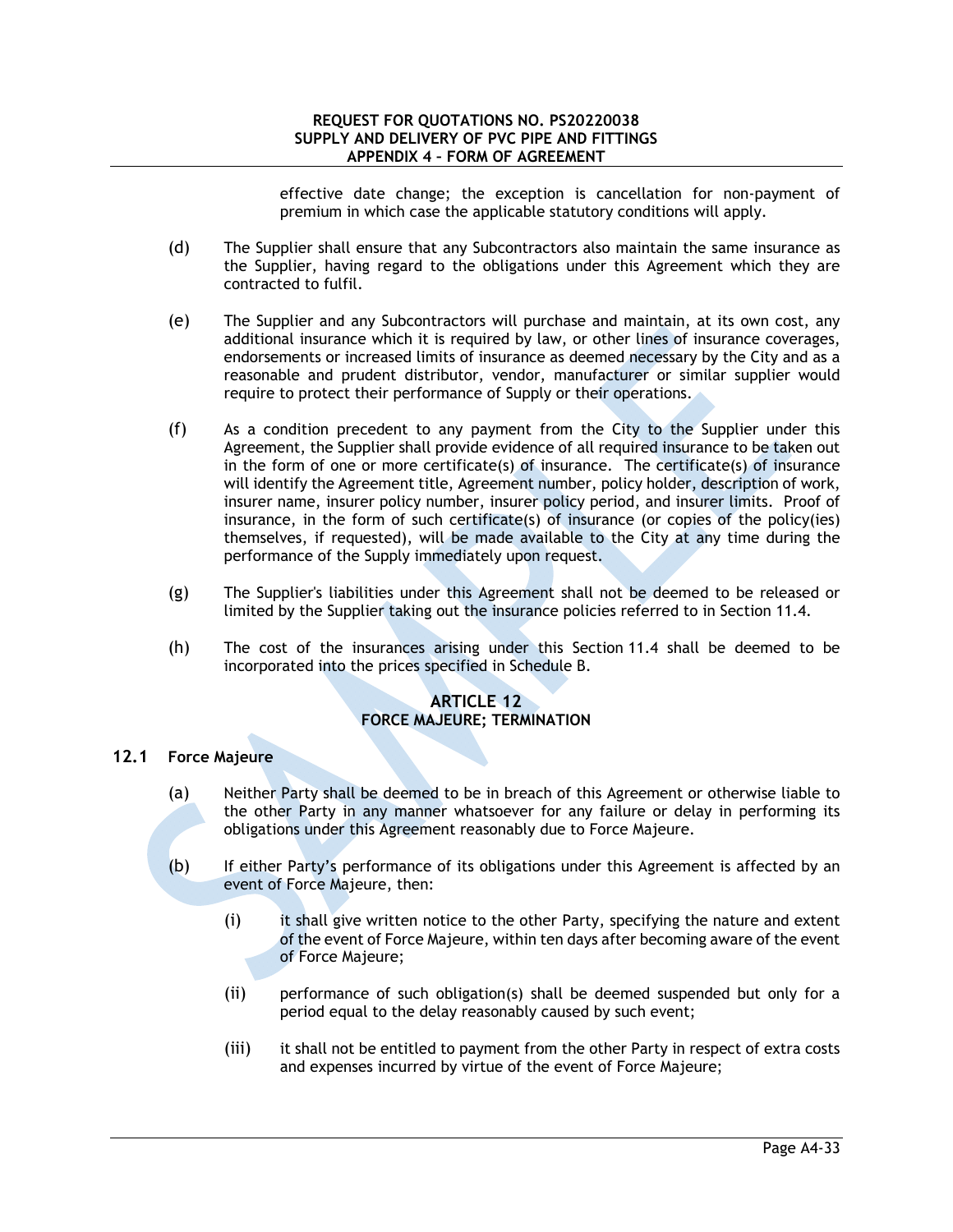- (iv) the Time(s) for Completion shall be extended to take into account such delay; and
- (v) within five days of the cessation of any Force Majeure event, the Party affected thereby shall submit a written notice to the other Party, specifying the actual duration of the delay of its obligations caused by the event of Force Majeure and the consequences resulting from such delay, and submit a specific plan to minimize and mitigate those consequences.
- (c) The affected Party shall use all reasonable diligence in accordance with Good Industry Practice to mitigate the cause and the result of an event of Force Majeure and to remedy the situation and resume its obligations under this Agreement, including complying with any instructions from the City, as to how to do so.
- (d) Notwithstanding the obligations of a Party affected by an event of Force Majeure pursuant to Sections 12.1(b) and 12.1(c), if the event of Force Majeure renders it impossible or impractical for the Supplier to provide the Supply in accordance with this Agreement for a period of at least 30 days, the City may terminate this Agreement upon notice delivered to the Supplier at any time following the expiration of such period of 30 days.

# **12.2 City Suspension and Termination Rights**

The City shall have the following rights:

- (a) The City may order the suspension of all or part of the Supply at any time and for such period as it determines, by notice with immediate effect to the Supplier, in the event of a Safety Incident; and upon receipt of any such notice of suspension, the Supplier shall immediately cease performing the Supply, minimise expenditure and comply with any reasonable instructions of the City relating to such Safety Incident, including any investigations.
- (b) Without prejudice to Section 12.2(a), the City may suspend all or part of the Supply (for such period as its determines) or terminate this Agreement at any time (and for its convenience) upon 30 days' written notice to the Supplier, which shall immediately upon receipt of such notice take all reasonable steps to wind down the performance of the Supply and to minimise expenditure, including complying with any instructions from the City as to how to do so.
- (c) If the City reasonably considers that the Supplier is not discharging any of its material obligations under this Agreement, the City may inform the Supplier by notice stating the grounds for the notice. If evidence of remediation satisfactory to the City, is not received as soon as practicable or in any case within 14 days or such longer period as agreed by the Parties, the City may by a further notice to the Supplier of at least 14 days terminate this Agreement.
- (d) The City may terminate this Agreement with immediate effect if:
	- (i) the Supplier becomes bankrupt or insolvent, goes into liquidation, has a receiver or administrator appointed over it or any of its assets of undertaking, enters into any arrangement for the benefit of its creditors, becomes the subject of any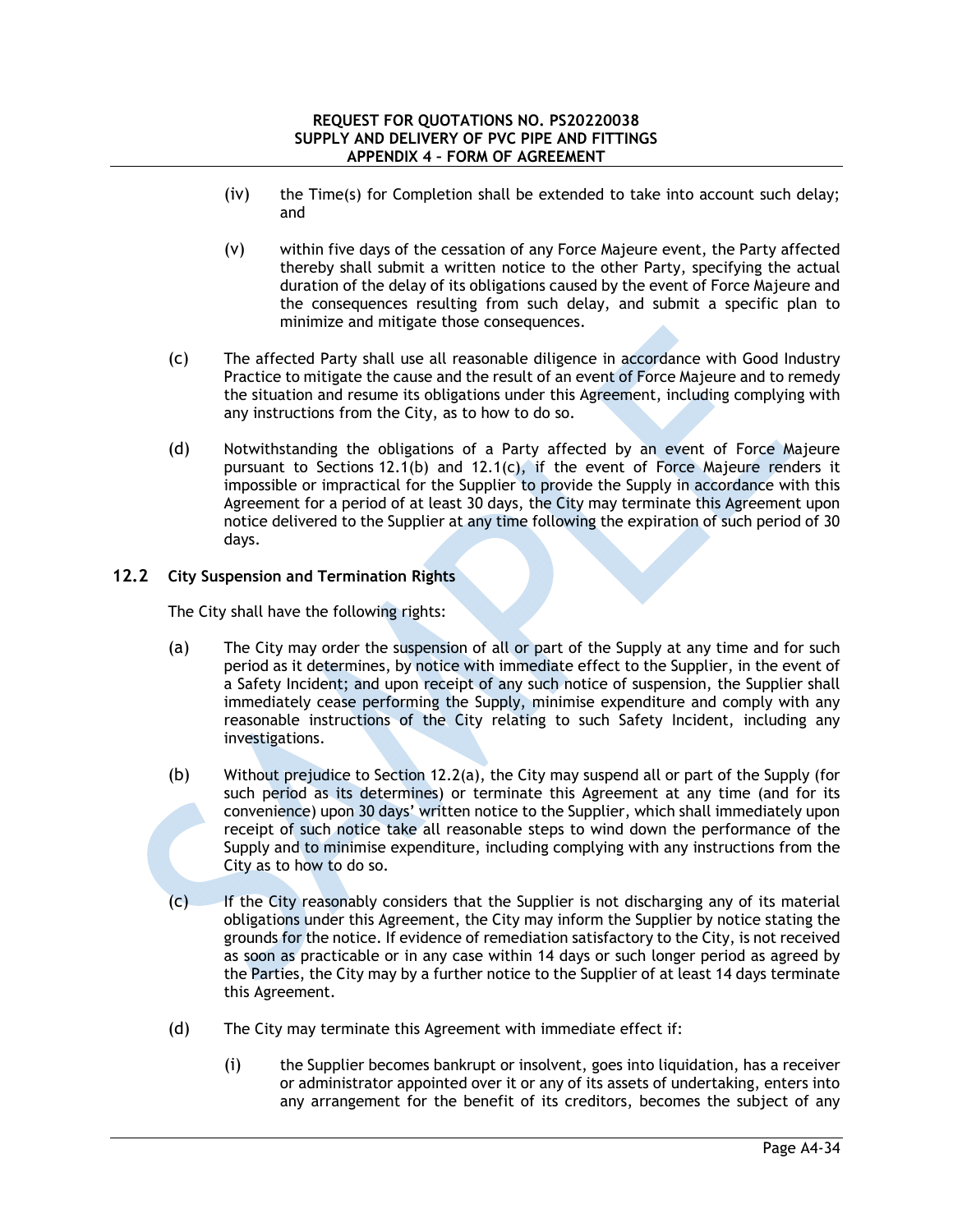moratorium or carries on business under a receiver, trustee, manager or arrangement for the benefit of its creditors, or if any act is done or event occurs which (under applicable Laws) has a similar effect to any of these acts or events; or

(ii) a Change in Control of the Supplier occurs and the City reasonably considers that the Change in Control shall substantively affect the Supplier's ability to perform its obligations under this Agreement.

## **12.3 Supplier Termination Rights**

After giving at least sixty (60) days' written notice to the City, the Supplier may terminate this Agreement, or at its discretion and without prejudice to the right to terminate, may suspend or continue suspension of performance of the whole or part of the Supply when:

- (a) 90 days after the due date for payment of an invoice, it has not received payment of that part which has not by that time been contested in writing by the City and provided always that:
	- (i) the Supplier has issued a notice of reminder to the City following the due date for payment in relation to such unpaid sum; and
	- (ii) the termination notice may not be issued until the expiry of 45 days following the issue of such reminder notice; or
- (b) the City commits any material or persistent breach(es) of its obligations under this Agreement which render(s) performance by the Supplier of its obligations under this Agreement or a substantial part thereof impossible or significantly adversely affect(s) such performance of this Agreement as a whole and further which, remain(s) irremediable after 90 days.

### **12.4 Consequences of Termination**

The following consequences shall apply upon a termination:

- (a) On termination of this Agreement for any reason, the Supplier shall, as soon as reasonably practicable:
	- (i) deliver to the City all work and Documentation produced by or on behalf of the Supplier during the course of performing the Supply;
	- (ii) return (or destroy if otherwise directed by the City in writing) all Confidential Information provided to it for the purposes of this Agreement;
	- (iii) return all of the City's Site access cards, equipment and other items provided under this Agreement, failing which, the City may enter the relevant premises and take possession thereof, and, until any such access cards, equipment and other items have been returned or repossessed, the Supplier shall be solely responsible for its or their safe-keeping;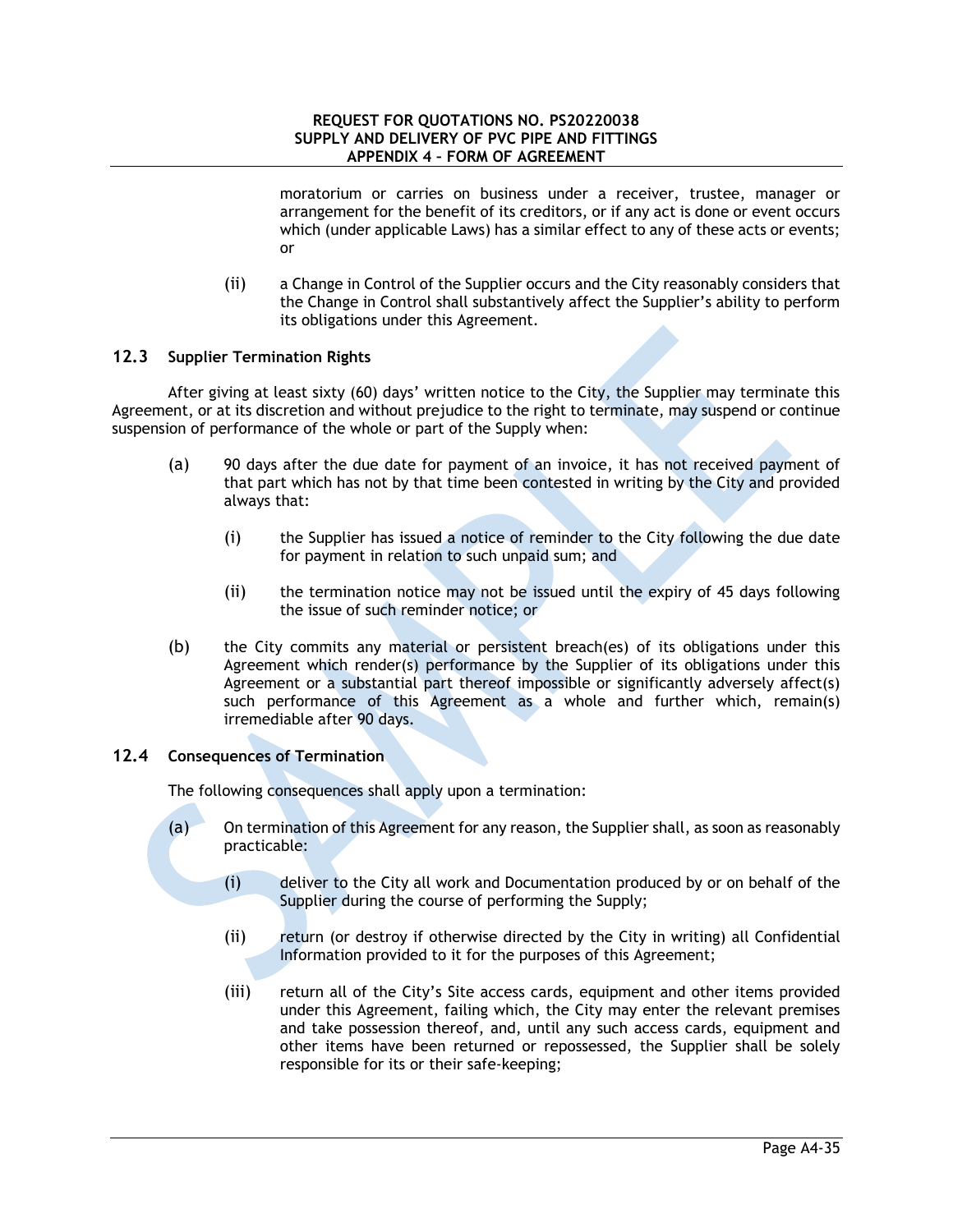- (iv) if so requested by the City, take reasonable steps to assign any Subcontractor contracts to the City and do all things and execute all documents necessary to give effect thereto; and
- (v) otherwise comply with all reasonable requirements of the City arising from the cessation of the Supply or the continuing development of the Site.
- (b) The Supplier shall be entitled to be paid its reasonable properly incurred costs of compliance with Section 12.4(a) and its reasonable demobilization costs, up to a maximum of \$500, in aggregate, save in circumstances in which the City reasonably claims that the termination was a consequence of a Safety Incident or a default by the Supplier in the provision of any part of the Supply, in which case all such costs shall be for the Supplier's own account.
- (c) On termination of this Agreement for any reason, the Supplier shall be entitled to payment for any completed portion of the Supply rendered in full compliance herewith prior to the time of termination, in accordance with Schedule B (Prices for Supply).

# **12.5 Other Surviving Rights and Liabilities of Parties**

- (a) Termination of this Agreement shall not prejudice or affect the accrued rights or claims and liabilities of the Parties.
- (b) After termination of this Agreement, the provisions of Sections 3.7 and 9.6, ARTICLE 11, ARTICLE 14, ARTICLE 15 and ARTICLE 17 shall remain in force.

# **ARTICLE 13 ASSIGNMENT AND SUBCONTRACTING**

## **13.1 Assignment**

Neither Party shall assign, transfer, mortgage, charge or deal in any other manner with this Agreement or any of its rights and obligations under or arising out of the Agreement (or any document referred to herein), or purport to take any such action without the prior written consent of the other.

### **13.2 Subcontracting**

- (a) The Supplier shall not subcontract the whole or substantially all of the Supply.
- $(b)$  Without prejudice to the foregoing Section 13.2(a), save in the case of Subcontractor(s) whose role in the provision of the Supply is expressly provided for in the schedules hereto (and only to the extent so provided for), the Supplier may not subcontract any part of the Supply without the City's prior written consent.
- (c) The Supplier shall include in each contract by which it engages a Subcontractor a provision allowing the benefit of such contract to be assigned by the Supplier to the City upon request.
- (d) The Supplier shall not without the written consent of the City (which shall not be unreasonably withheld or delayed) initiate or terminate any contract with a Subcontractor.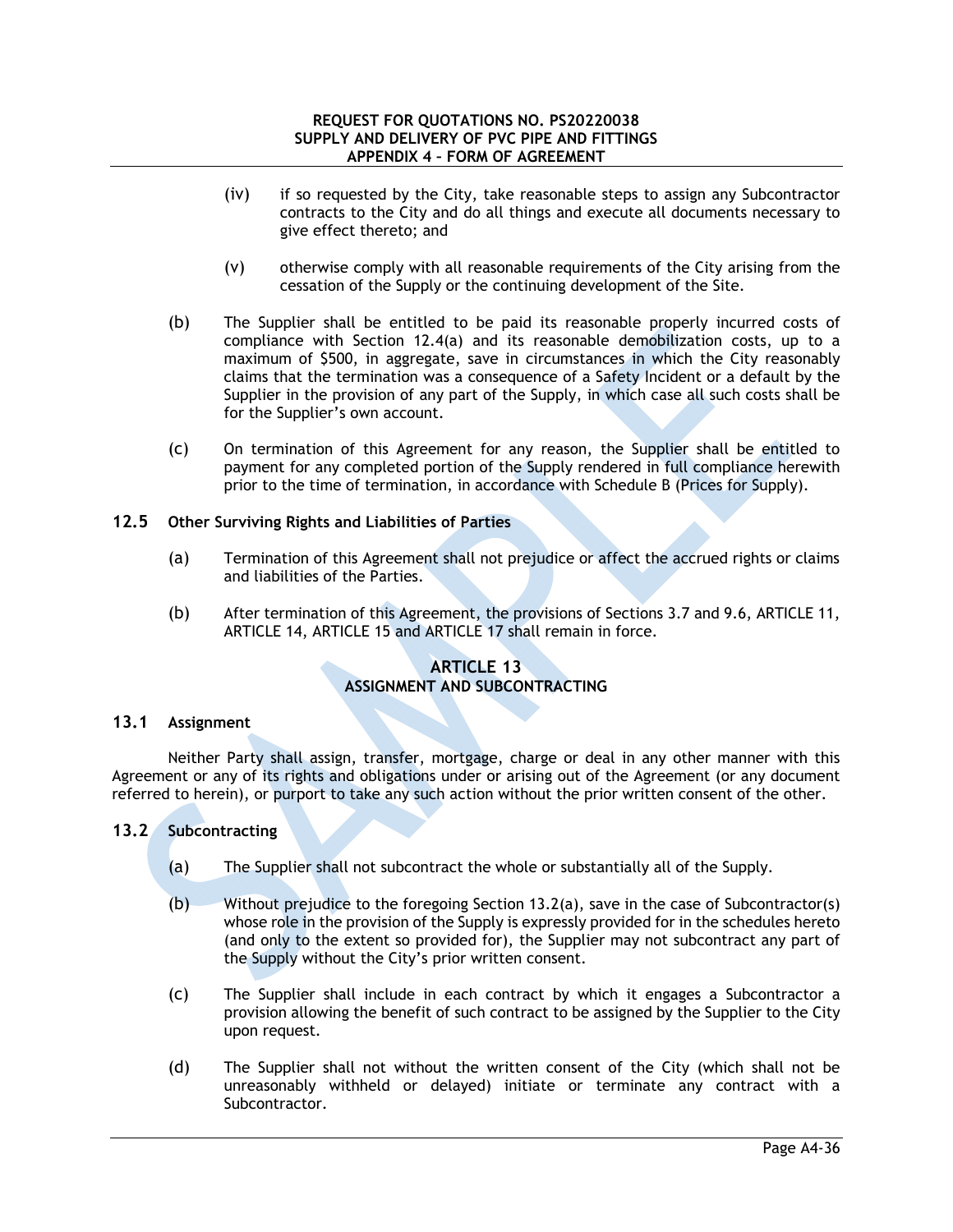- (e) If the Supplier is unable to enter into a contract with a Subcontractor whose role in the provision of the Supply is expressly provided for in the schedules hereto, it shall as soon as reasonably practicable inform the City of the reason for such inability and procure the services of a replacement subcontractor that is acceptable to the City, acting reasonably.
- (f) The Supplier shall be responsible for the acts, defaults or neglect or any omission of each Subcontractor, its employees and agents in all respects as if they were the acts and defaults or neglect or omission of the Supplier its employees or agents themselves.

## **ARTICLE 14 INTELLECTUAL PROPERTY**

Intentionally Deleted

# **ARTICLE 15 PRIVACY; CONFIDENTIALITY**

# **15.1 Freedom of Information and Protection of Privacy Act**

The Supplier acknowledges that the City is subject to the *Freedom of Information and Protection of Privacy Act* (British Columbia), which imposes significant obligations on the City's contractors to protect all personal information acquired from the City in the course of providing any service to the City.

# **15.2 No Promotion**

The Supplier shall not, and shall ensure that its Subcontractors shall not, disclose or promote any relationship with the City, including by means of any oral declarations, announcements, sales literature, letters, client lists, press releases, brochures or other written materials, without, in each case, the express prior written consent of the City. The Supplier shall not use the City's logo or any of the City's official marks without the express prior written consent of the City.

# **15.3 Confidentiality Obligations**

Each Party shall keep the Confidential Information of the other Party confidential and each Party shall not use such Confidential Information except for the purpose of exercising or performing its rights and obligations under this Agreement or where, in the case of the City, otherwise necessary to pursue the public business of the City (a "**Permitted Purpose**"), or disclose the Confidential Information in whole or in part to any third party, except as expressly permitted by this ARTICLE 15.

# **15.4 Disclosure to Representatives**

A Party may disclose the other Party's Confidential Information to those of its Representatives who need to know such Confidential Information for the Permitted Purpose, provided that it informs such Representatives of the confidential nature of the Confidential Information prior to disclosure, and at all times it is responsible for such Representatives' compliance with the confidentiality obligations set out in this ARTICLE 15.

# **15.5 Disclosures Required by Law**

A Party may disclose Confidential Information to the extent required by any applicable Laws or by any Competent Authority provided that, where legally permitted, it notifies the other Party before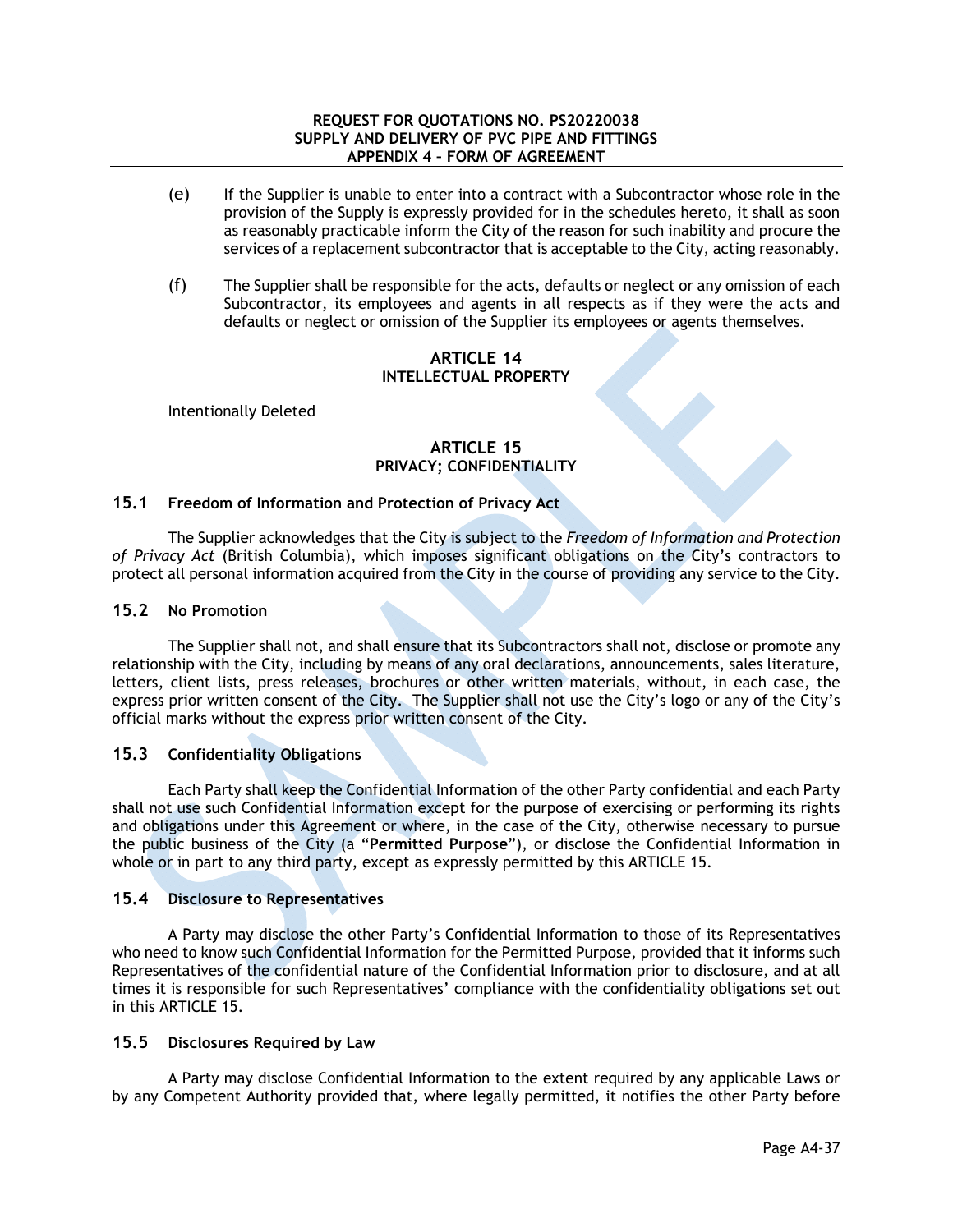doing so, gives the other Party a reasonable opportunity to take any steps that the Party considers necessary to protect the confidentiality of that information, and notifies the third person that the information is Confidential Information. In any event, a Party shall furnish only that portion of the Confidential Information which it is legally required to disclose and shall use its reasonable endeavours to obtain a protective order or other reliable assurance that the Confidential Information shall be accorded confidential treatment.

# **15.6 Other Disclosures by the City**

The City's obligations under this ARTICLE 15 are wholly subject to and qualified by, the applicable provisions of the *Freedom of Information and Protection of Privacy Act* (British Columbia) and, notwithstanding any other provision of this ARTICLE 15, the City may disclose Confidential Information in any manner compliant with such statute or otherwise in furtherance of its public role or duties, including in the course of publicly reporting to the Vancouver City Council.

## **15.7 Interpretation; Enforcement and Survival**

- (a) Notwithstanding anything in this ARTICLE 15 to the contrary, nothing in this ARTICLE 15 shall affect the Parties' rights and obligations under ARTICLE 14.
- (b) The Parties acknowledge that a breach of any of the obligations or provisions contained in this ARTICLE 15 could cause the other Party to suffer loss which may not be adequately compensated for by damages and that the other Party may, in addition to any other remedy or relief, enforce the performance of this Agreement by injunction or specific performance upon application to a court of competent jurisdiction without proof of actual or special damage and notwithstanding that in any particular case damages may be readily quantifiable, and such breaching Party must not plead sufficiency of damages as a defence in the proceeding for such injunctive relief.

## **ARTICLE 16 TAXES**

### **16.1 Taxes for Own Accounts**

Unless otherwise expressly stated in this Agreement, any Taxes becoming due and payable by either Party pursuant to any applicable Laws as a result of the entering into, the performance of obligations under or the taking of payment pursuant to this Agreement, shall be for the account of that Party, and for greater certainty the Contract Price includes all such Taxes, except for applicable Taxes arising under all sales, excise and value added tax legislation (including, without limitation, the *Excise Tax Act* (Canada) and similar Canadian provincial legislation) (collectively, "**Sales Tax**") as a result of the sale of the Supply within Canada hereunder, unless it is clearly stated that they are intended to be Sales Tax-inclusive.

### **16.2 Withholding Taxes**

- (a) Notwithstanding any other provision to the contrary, if the City determines that it is necessary to satisfy its obligations under any Law relating to Taxes, the City may:
	- (i) withhold an amount from a payment made to the Supplier; and
	- (ii) pay the withheld amount directly to the relevant Competent Authority.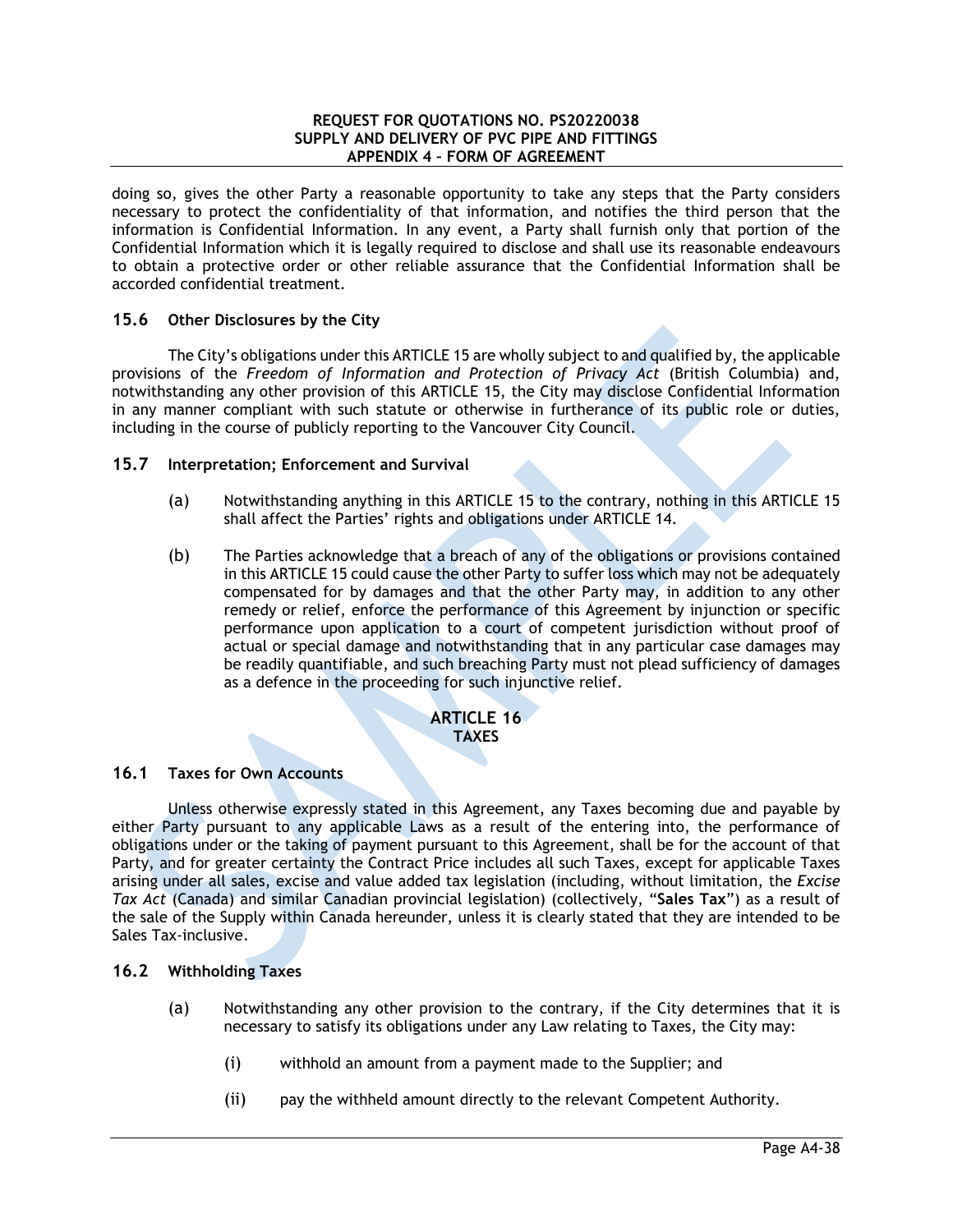- (b) If an amount withheld in accordance with Section  $16.2(a)$  is paid by the City to the relevant Competent Authority, it is deemed to have been paid to the Supplier on the date on which the remainder of the payment to which it relates was paid to the Supplier.
- (c) The Supplier agrees and acknowledges that it has no claim against the City for any amounts withheld and paid to the relevant Competent Authority in accordance with Section 16.2(a).
- (d) If the City does not withhold an amount under Section 16.2(a) which it is required to withhold pursuant to any laws relating to Taxes, the Supplier agrees to pay that amount to the City, upon request by the City.
- (e) The Supplier agrees that the City shall not be required to increase any payment to the Supplier by the amount withheld by the City under Section 16.2(a)

# **ARTICLE 17 DISPUTE RESOLUTION**

## **17.1 Optional Procedure**

All claims, disputes or issues in dispute between the City and the Supplier in relation to this Agreement shall be decided by mediation or arbitration, if the Parties so agree in writing, or, failing any such agreement, by the courts of competent jurisdiction in the Province of British Columbia.

### **17.2 Arbitration**

In the event that Parties agree to arbitration pursuant to Section 17.1:

- (a) the arbitration shall be conducted pursuant to the *Commercial Arbitration Act* (British Columbia) and shall be governed by the rules of the British Columbia International Commercial Arbitration Centre, except that the arbitrator or arbitrators shall be agreed upon by the Parties, and failing agreement by the Parties, shall be appointed by a court of competent jurisdiction within the Province of British Columbia;
- (b) the parties shall share equally the costs of the arbitration but shall be responsible for their own separate costs and expenses in relation to the arbitration including legal fees and disbursements; and
- (c) the arbitration shall take place in Vancouver, British Columbia and shall be governed by the laws of British Columbia.

# **ARTICLE 18 MISCELLANEOUS**

# **18.1 Time of the Essence**

Time is of the essence of this Agreement, including without limitation in relation to the Time(s) for Completion.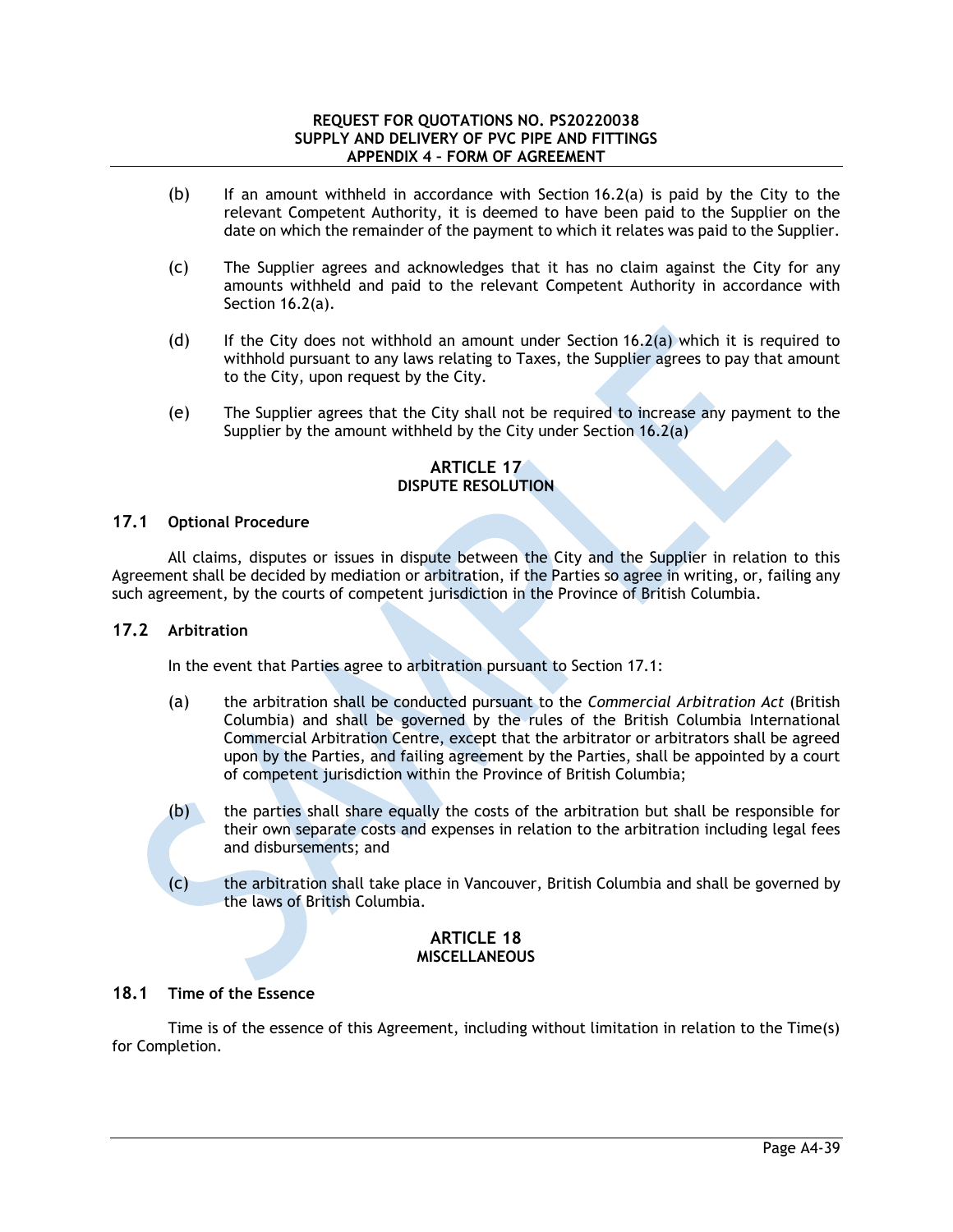# **18.2 Costs**

Each of the Parties hereto shall pay their respective legal fees and other costs and expenses incurred in connection with the preparation, execution and delivery of this Agreement and all documents and instruments executed pursuant hereto and any other costs and expenses whatsoever and howsoever incurred.

## **18.3 Benefit of this Agreement**

- (a) This Agreement shall inure to the benefit of and be binding upon the respective successors and permitted assigns of the Parties hereto.
- (b) Except as expressly set forth in the foregoing Sections 18.3(a) or 11.1, nothing in this Agreement shall be construed to give any rights or benefits to anyone other than the City and the Supplier.

## **18.4 Entire Agreement**

This Agreement constitutes the entire agreement between the Parties hereto with respect to the subject matter hereof and cancels and supersedes any prior understandings and agreements between the Parties hereto with respect thereto. There are no representations, warranties, terms, conditions, undertakings or collateral agreements, express, implied or statutory, between the Parties in relation to the subject matter hereof other than as expressly set forth in this Agreement.

### **18.5 Amendments and Waiver**

Subject to Section 3.9, no modification of or amendment to this Agreement is valid or binding unless set forth in writing and fully executed by both of the Parties hereto and no waiver of any breach of any term or provision of this Agreement is effective or binding unless made in writing and signed by the Party purporting to give such waiver and, unless otherwise provided, is limited to the specific breach waiver.

### **18.6 Notices**

- (a) Any order, demand, notice or other similar communication to be given to a Party in connection with this Agreement must be given in writing and shall be deemed to be validly given if given by personal delivery to a City's Manager or a Supplier's Manager, as applicable, or delivered by registered mail, by courier or by electronic transmission (with delivery confirmation or receipt of a reply email effectively acknowledging delivery), addressed to a City's Manager or a Supplier's Manager, as the case may be, or, in each case to such other individual as is designated in writing by the relevant recipient Party (including as designated in writing hereinbelow) at the relevant address or facsimile number listed below:
	- (i) if to the Supplier:

| < m Supplier Name><br>< <b>legia address</b> |
|----------------------------------------------|
|                                              |

| Attention: | ≺⊯≫   |
|------------|-------|
| Facsimile: | ≺ा‱ > |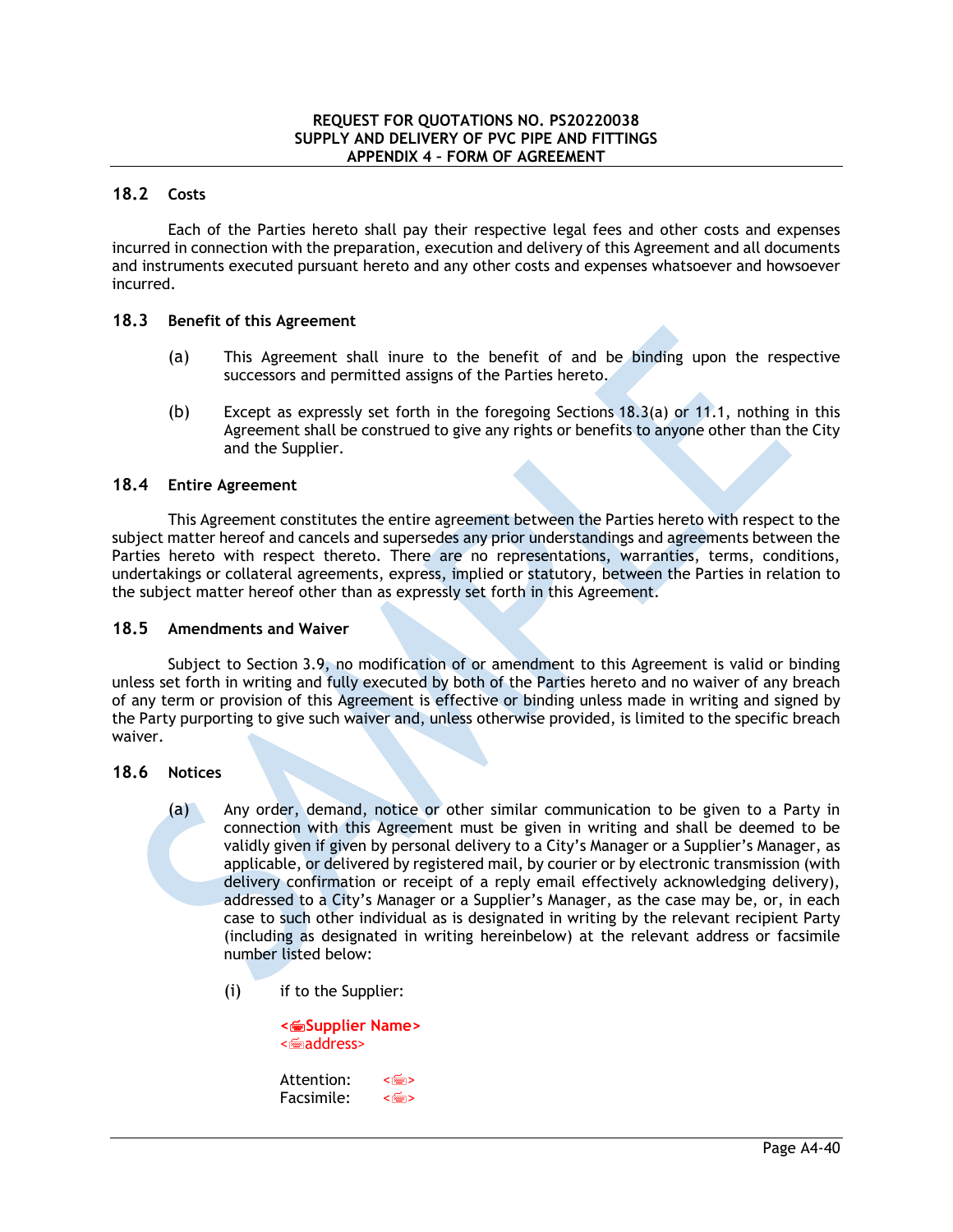$F$ mail:  $\leq$ 

(ii) if to the City:

**City of Vancouver**  <Department> 453 West 12th Avenue Vancouver, BC V5Y 1V4

Attention: < Facsimile:  $\leq$   $\leq$   $\leq$   $\leq$   $\leq$   $\leq$   $\leq$   $\leq$   $\leq$   $\leq$   $\leq$   $\leq$   $\leq$   $\leq$   $\leq$   $\leq$   $\leq$   $\leq$   $\leq$   $\leq$   $\leq$   $\leq$   $\leq$   $\leq$   $\leq$   $\leq$   $\leq$   $\leq$   $\leq$   $\leq$   $\leq$   $\leq$   $\leq$   $\leq$   $\leq$ 

or such other address or facsimile number as may be designated by notice given by either Party to the other, provided that, notwithstanding the foregoing, the Supplier's invoices shall be addressed as specified in Section 9.3 or as otherwise specified in the relevant City purchase order.

- (b) Any order, demand, notice or other communication given (and, in the case of electronic transmission, confirmed or acknowledged) in accordance with Section 18.6(a) shall be conclusively deemed to have been given:
	- (i) if given by personal delivery, on the day of actual delivery thereof;
	- (ii) if given by registered mail or courier, on the Business Day following confirmation by the postal service or the courier that the notice has been delivered; and
	- (iii) if given by electronic transmission, on the day of transmittal thereof if given during the normal business hours of the recipient and on the Business Day during which such normal business hours next occur if not given during such hours on any day.

Notwithstanding the foregoing, if the Party giving any demand, notice or other communication knows or ought reasonably to know of any difficulties with the postal system which might affect the delivery of mail, any such demand, notice or other communication must not be mailed but must be given by personal delivery, courier or electronic transmission.

# **18.7 Governing Law and Jurisdiction**

- (a) This Agreement is governed by and must be construed in accordance with the laws of the Province of British Columbia.
- (b) All provisions of the *International Sale of Goods Act* (British Columbia) are specifically excluded from application to this Agreement.
- (c) This Agreement is subject to the exclusive jurisdiction of the courts in the Province of British Columbia except:
	- (i) as otherwise agreed by the Parties pursuant to ARTICLE 17; and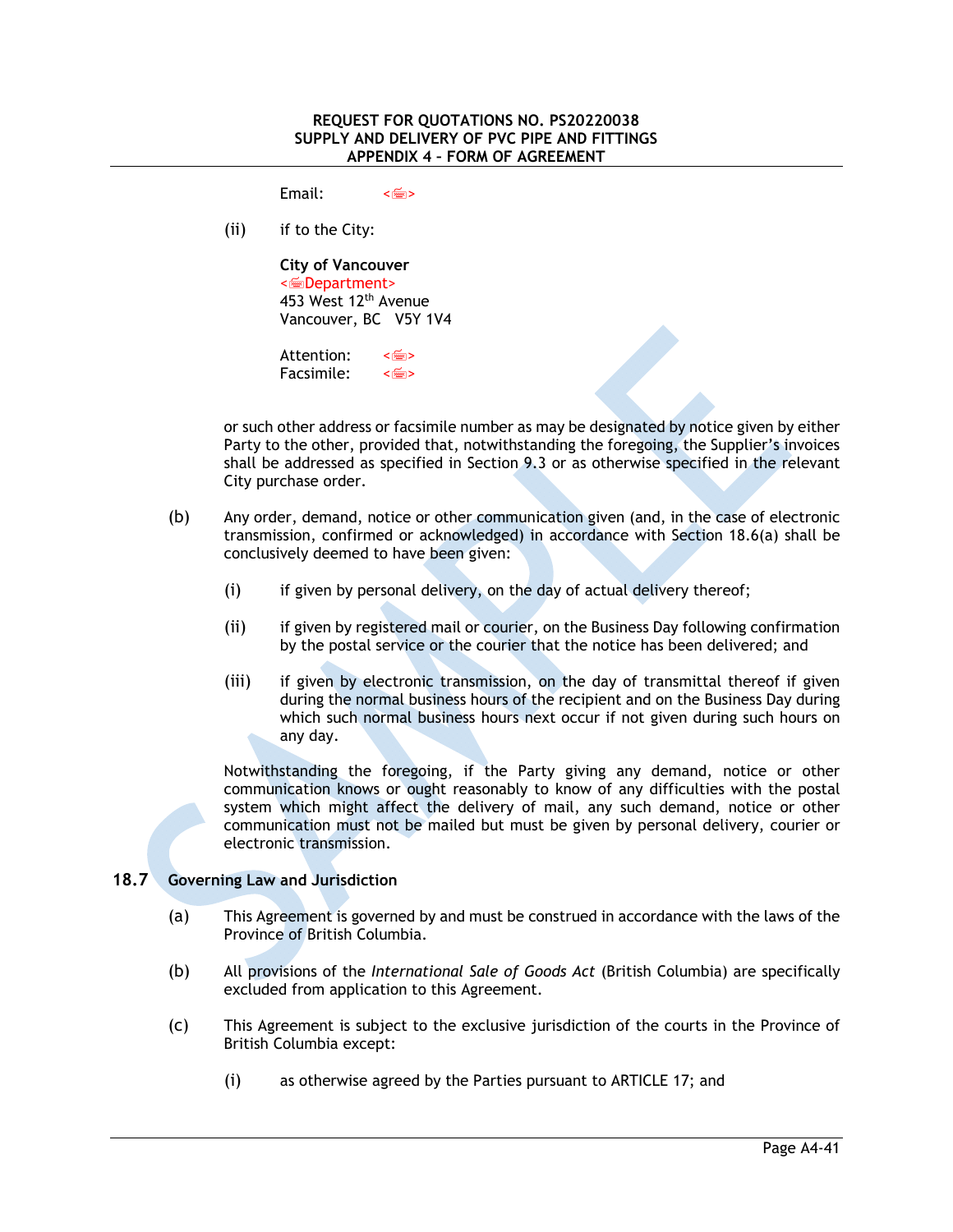(ii) to the extent necessary to enforce, in another jurisdiction, any decision or award made pursuant to ARTICLE 17 or any judgment of any court in the Province of British Columbia.

### **18.8 Further Assurances**

Each Party agrees to do all things and execute all deeds, instruments, transfers or other documents as may be necessary or desirable to give full effect to the provisions of this Agreement and the transactions contemplated by it.

# **18.9 Severance**

If any term or condition of this Agreement is for any reason held to be illegal, invalid, ineffective, inoperable or otherwise unenforceable, it shall be severed and deemed to be deleted from this Agreement and the validity and enforceability of the remainder of this Agreement shall not be affected or impaired thereby. If any term or condition of this Agreement is found to be illegal, invalid ineffective, inoperable or otherwise unenforceable, but would not be so if some part of it were deleted, the term or condition shall apply with such modifications as may be necessary to make it enforceable.

## **18.10 Counterparts**

This Agreement may be executed in any number of counterparts. All counterparts, taken together, constitute one instrument. A Party may execute this Agreement by signing any counterpart.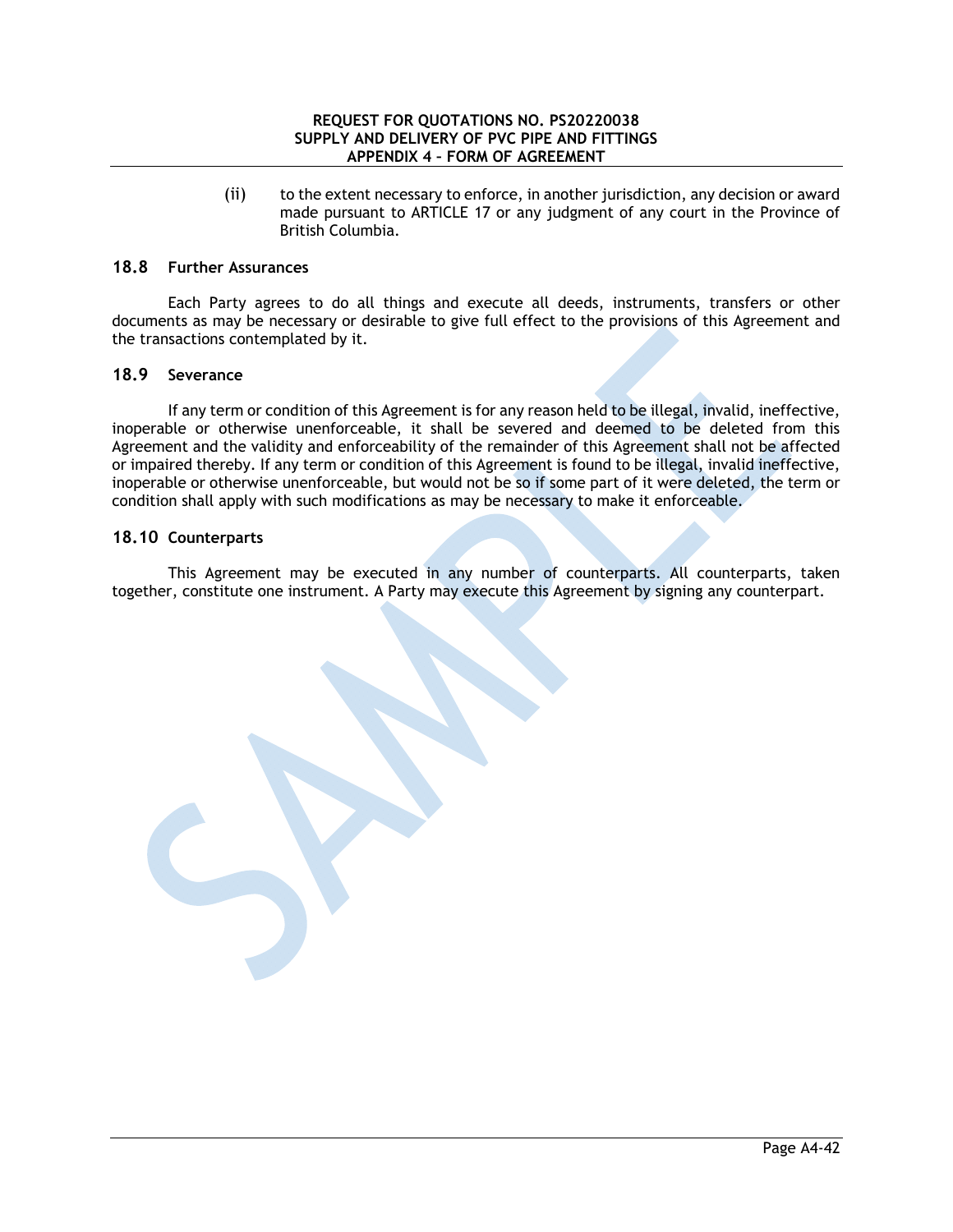#### **18.11 Independent Legal Advice**

## **THE SUPPLIER ACKNOWLEDGES THAT THE SUPPLIER HAS BEEN GIVEN THE OPPORTUNITY TO SEEK INDEPENDENT LEGAL ADVICE BEFORE EXECUTING THIS AGREEMENT.**

#### **18.12 Electronic Execution**

Delivery of an executed signature page to this Agreement by either Party by electronic transmission shall be as effective as delivery of a manually executed copy of this Agreement by such party.

IN WITNESS WHEREOF this Agreement has been executed as of the day and year first above written by and on behalf of the Parties by their duly authorized signatories.

### **<SUPPLIER NAME>**

| Signature                | <b>Print Name and Title</b> |
|--------------------------|-----------------------------|
|                          |                             |
| Signature                | Print Name and Title        |
| <b>CITY OF VANCOUVER</b> |                             |
| Signature                | <b>Print Name and Title</b> |
| Signature                | Print Name and Title        |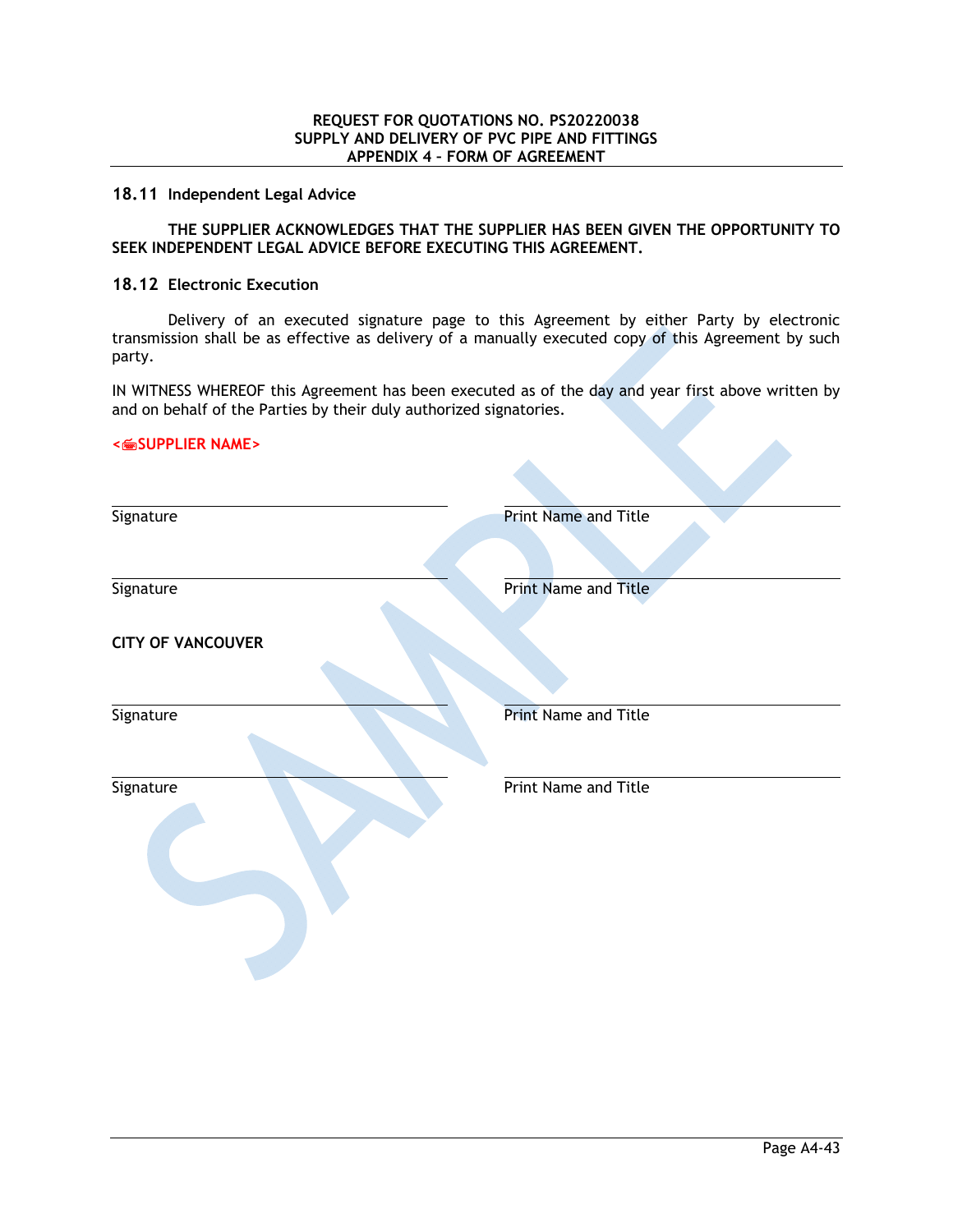### **SCHEDULE A - SCOPE OF SERVICES**

**To be included upon award** 

The Supplier represents and warrants to perform the Supply as described in Schedule A. Failure to deliver the Supply as described in Schedule A, as well as other terms and conditions throughout this Agreement, would be considered as Supplier performance concerns that could be taken into consideration during evaluation for any future proposal submissions from the Supplier.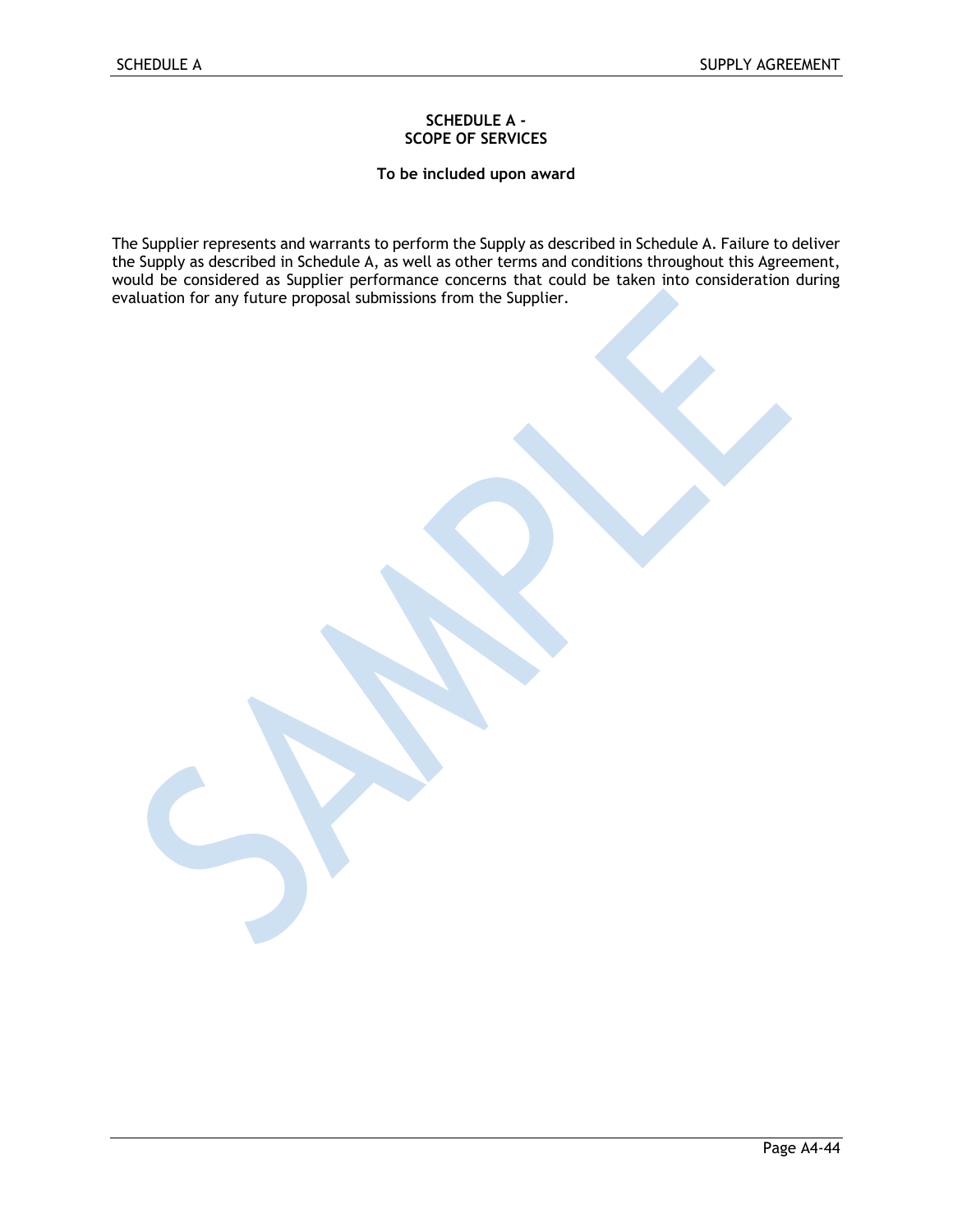### **SCHEDULE B - PRICES FOR SUPPLY**

### **1.0 Prices**

- 1.1 Prices are quoted in Canadian currency.
- 1.2 The quantity stated in Table 1 below is the City's best estimate of its requirements. Actual quantities may vary.
- 1.3 Prices are fixed for the initial 6 months period commencing on the Effective Date.
- 1.4 Pricing adjustment mechanism as stated here, including the cost structure information, the % of each cost element, and the industry link that will be referenced to determine the benchmark pricing for the associated cost element under the cost structure, will be used to determine the pricing adjustment throughout the term of the Agreement.
- 1.5 The Supplier represents and warrants committing the prices, as well as other terms and conditions as described in Schedule B. Failure to commit the prices and other associated terms and conditions as described in Schedule B would be considered as Supplier performance concerns that could be taken into consideration during evaluation for any future proposal submissions from the Supplier.
- 1.6 Prices are DDP destination (incoterms 2010) and include all taxes (excluding GST and PST, except where expressly requested to be included) all freight, import duties, brokerage fees, royalties, handling, overhead, profit and all other expenses or costs of any kind whatsoever necessary for or incidental to the supply and delivery of the specified items.
- 1.7 Prices include off-loading or driver assistance for the off-loading of products.

### **Table 1 – PRICES AND QUANTITIES**

*(TO BE ATTACHED AT THE TIME OF CONTRACT AWARD)*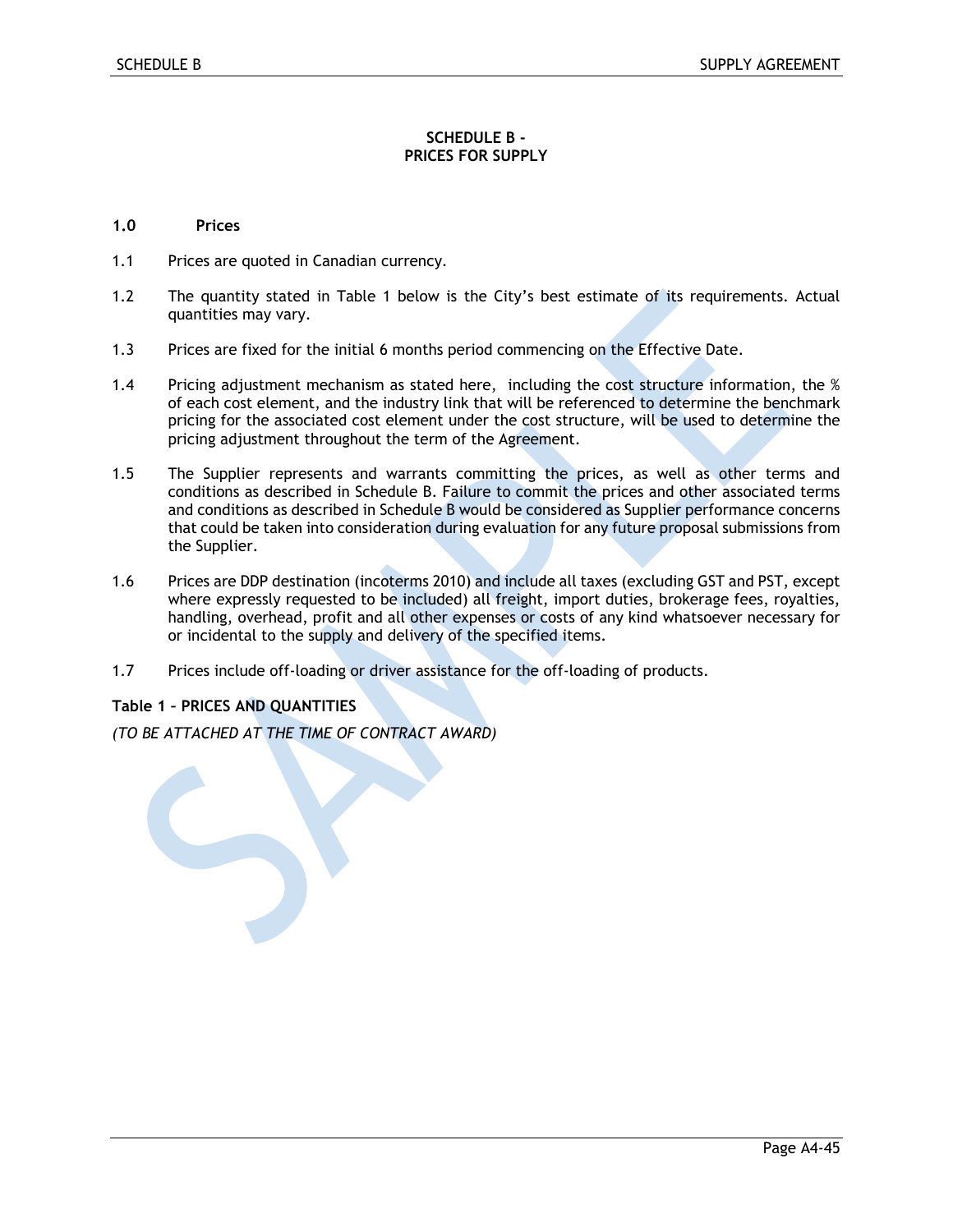# **SCHEDULE C - ITEMS TO BE PROVIDED BY THE CITY**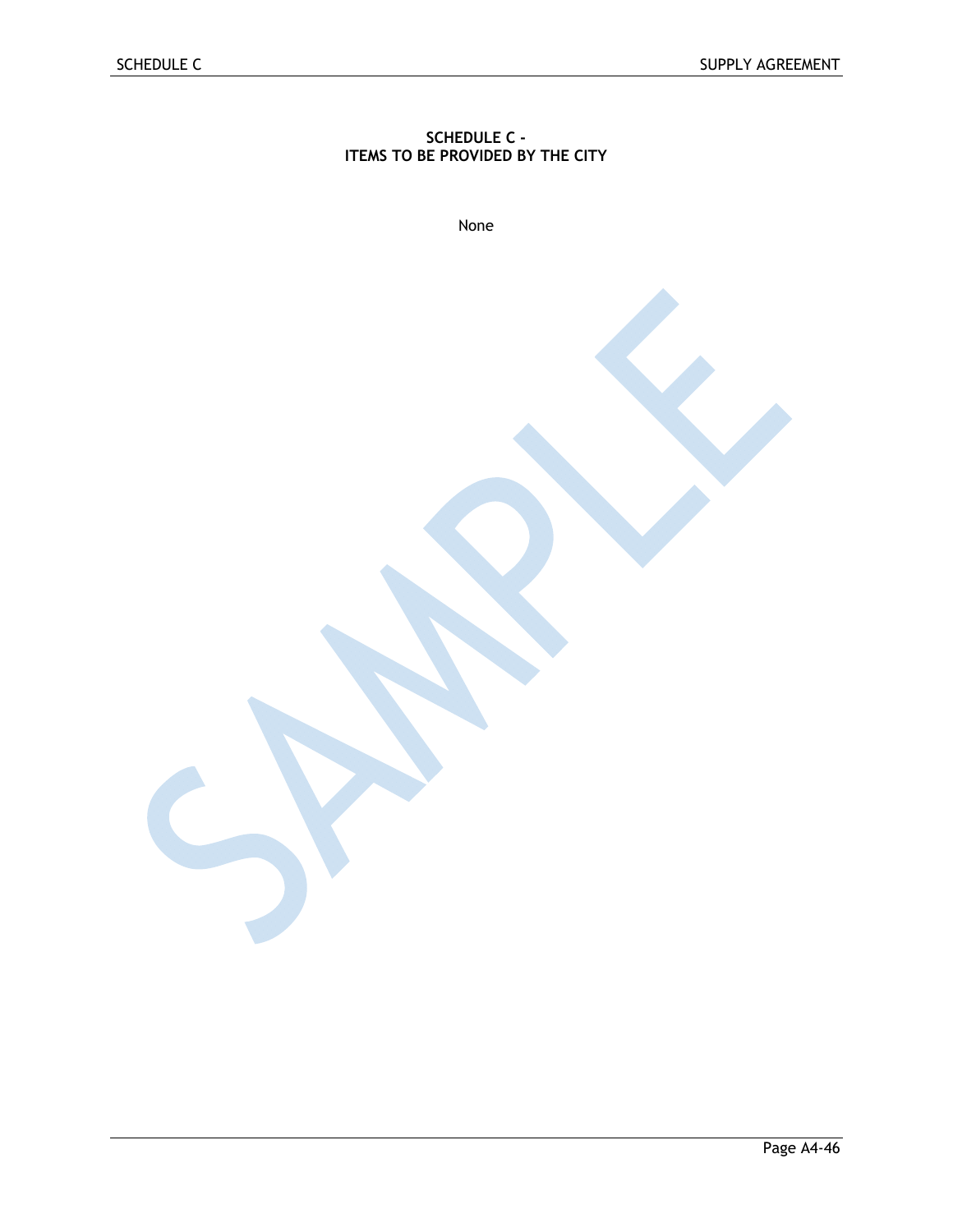### **SCHEDULE D - SPECIFIC DELIVERABLES**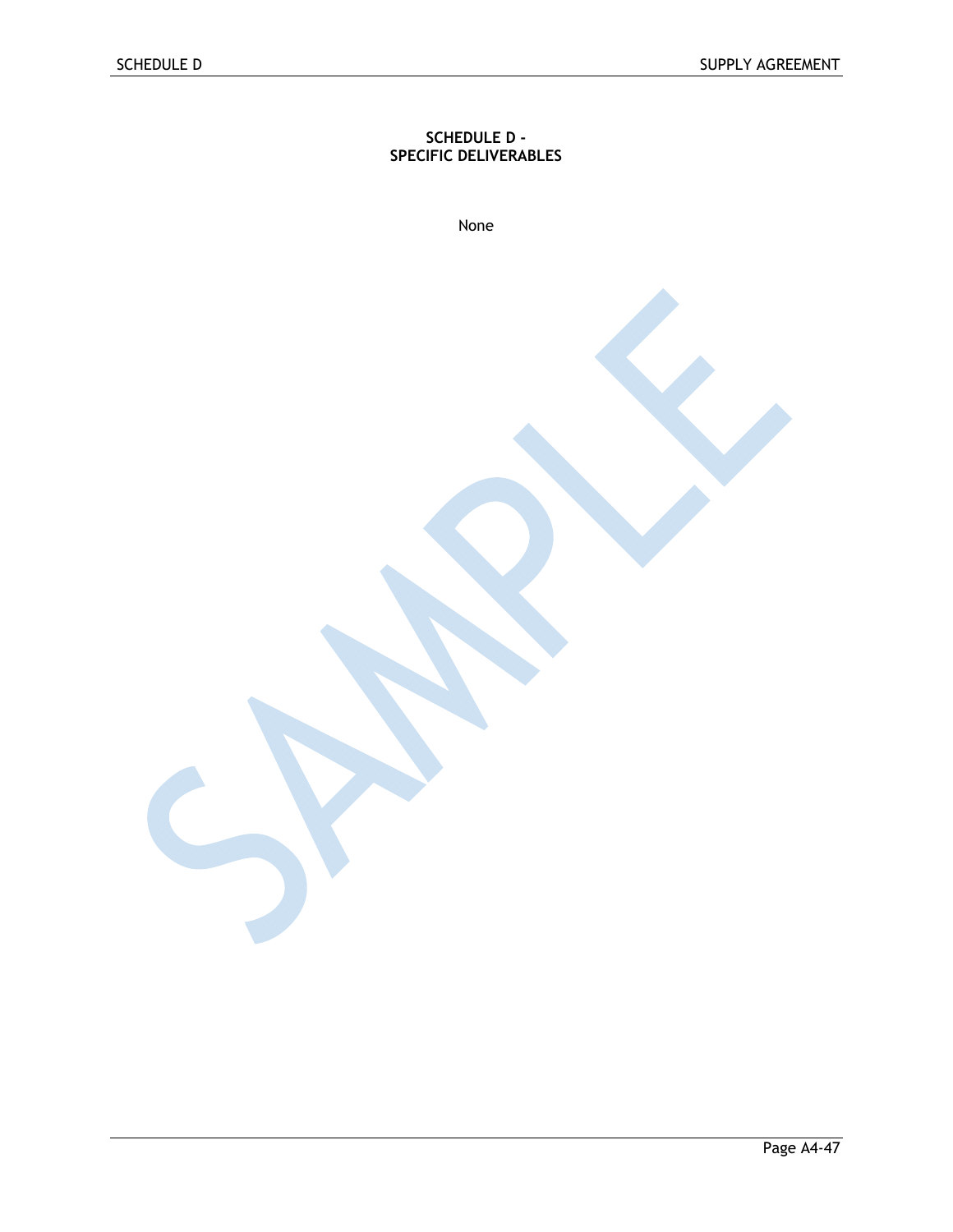## **SCHEDULE E - TIME SCHEDULE FOR SUPPLY**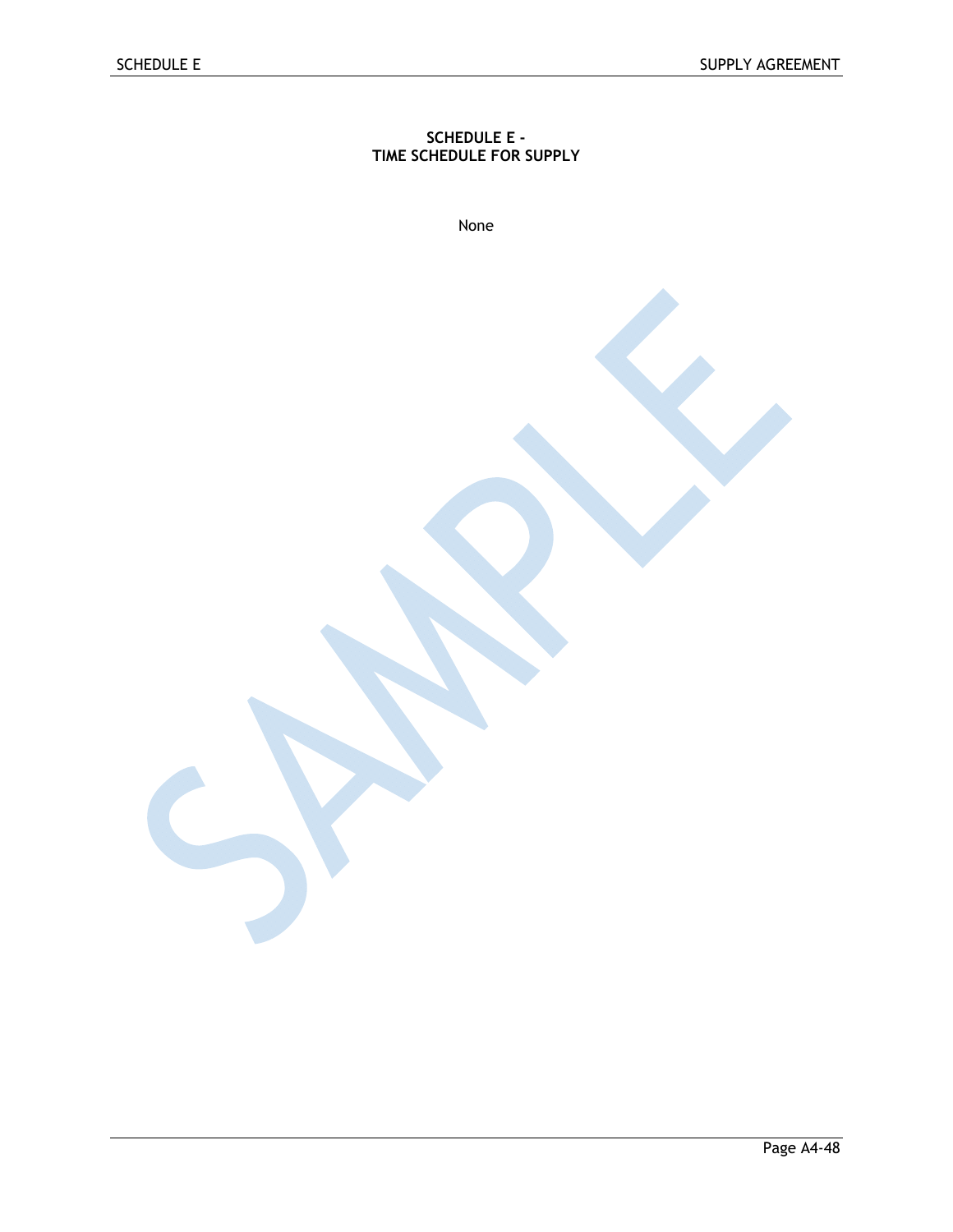## **SCHEDULE F - PREFERRED SUPPLIERS**

**Include details upon award if applicable**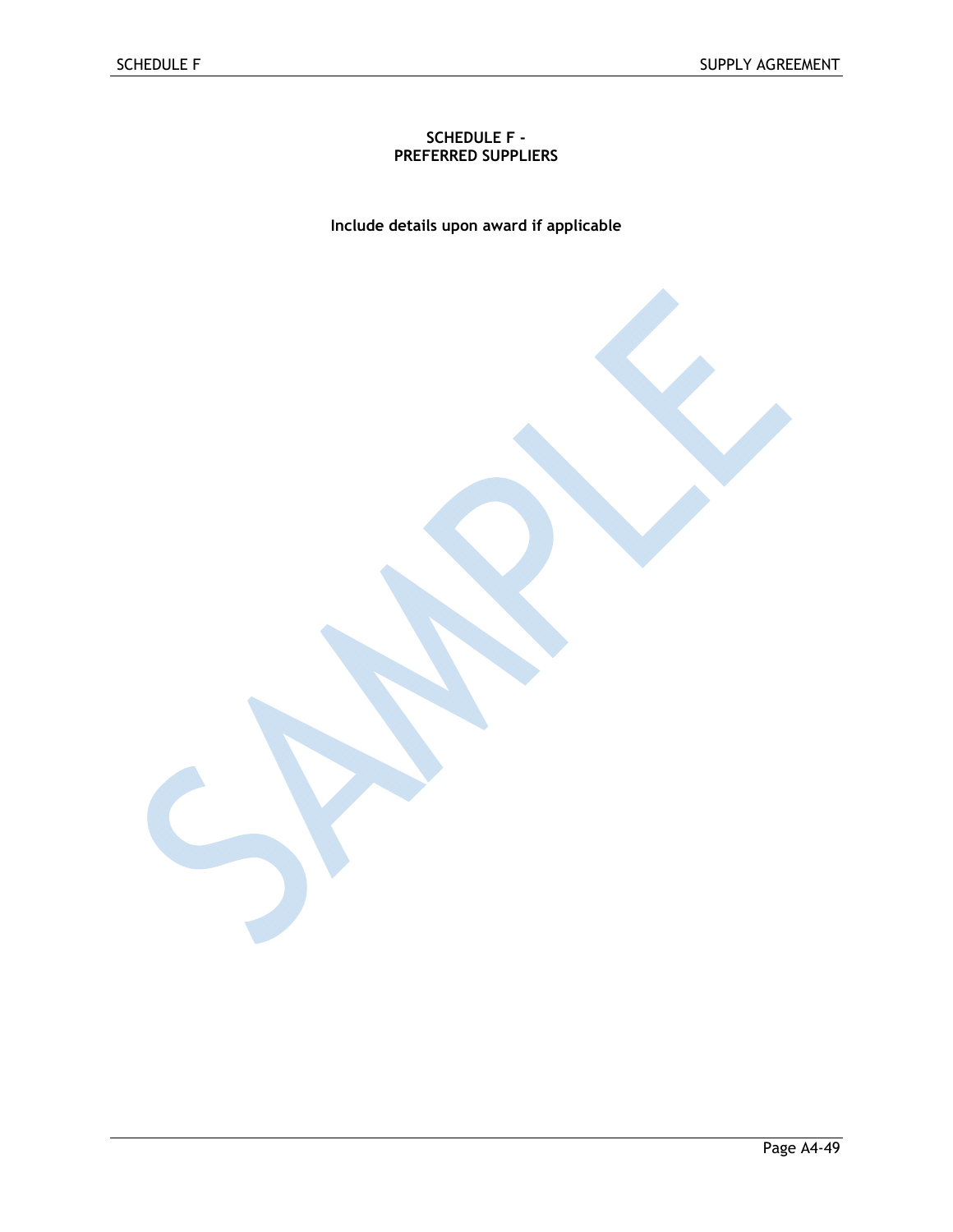**SCHEDULE G - PROJECT BUDGET**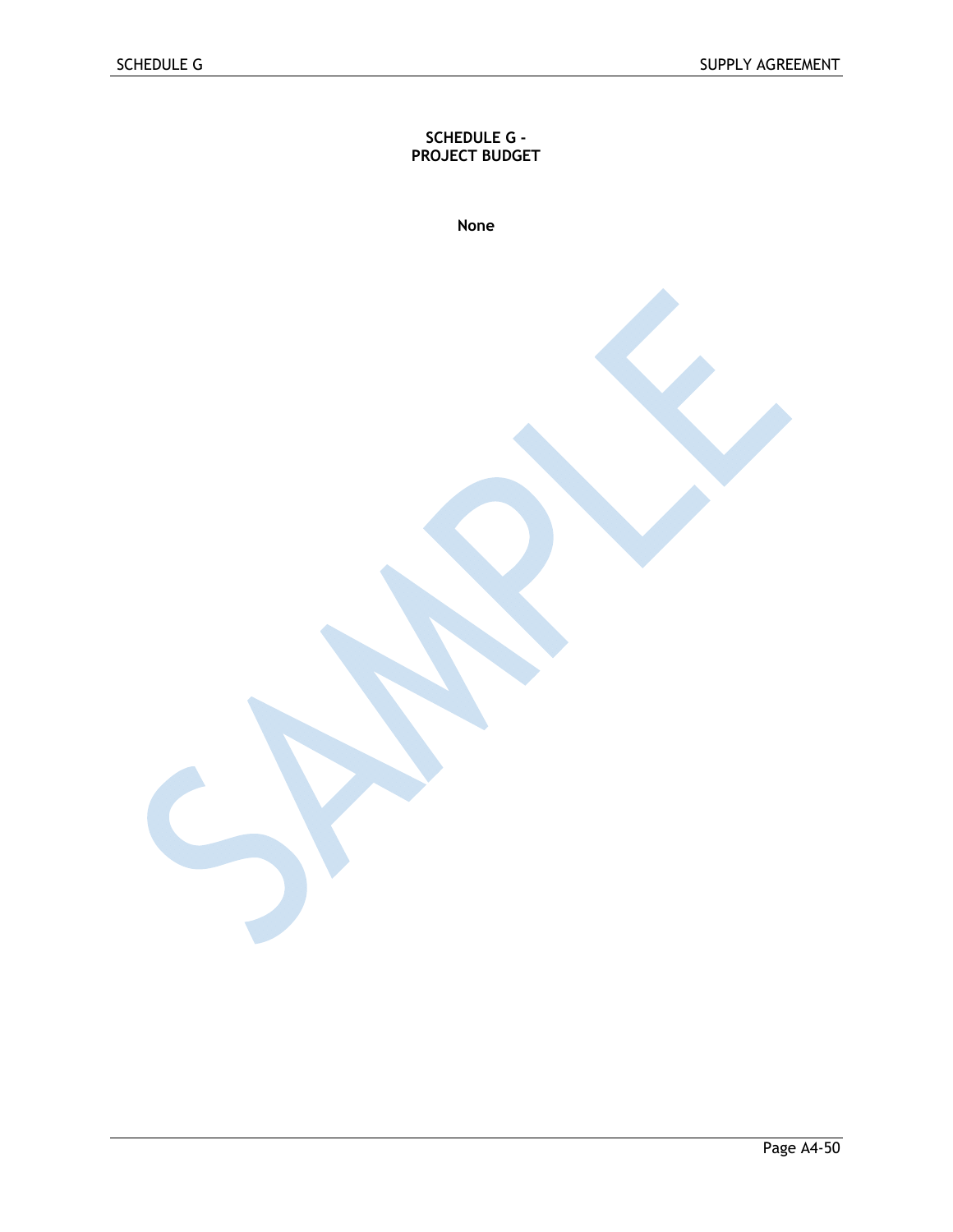# **SCHEDULE H - CITY POLICIES**

The City's Supplier Code of Conduct referred to on Section 2.0 under Instructions to Vendor of the RFQ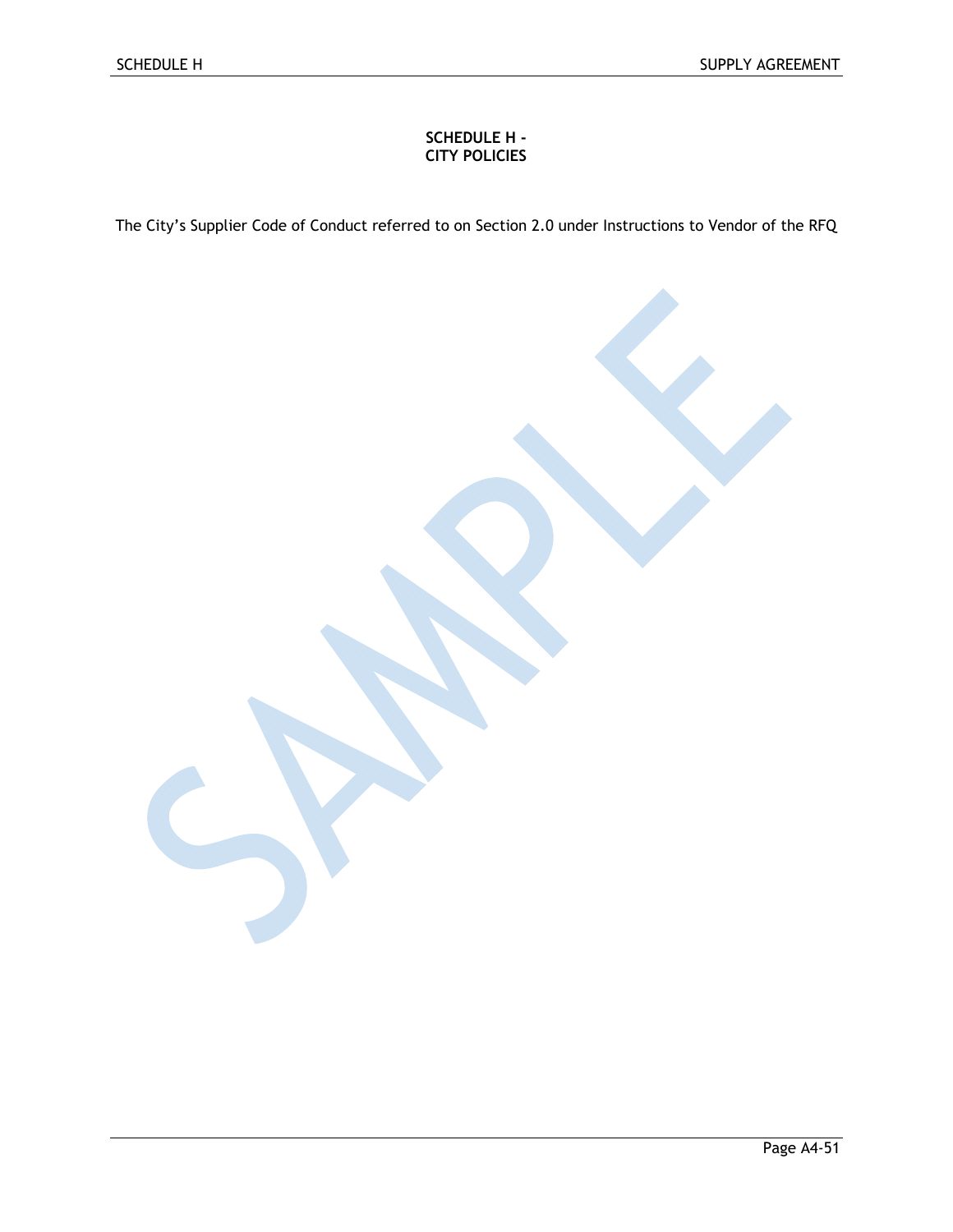### **SCHEDULE I - KEY PROJECT PERSONNEL**

**To be included upon award**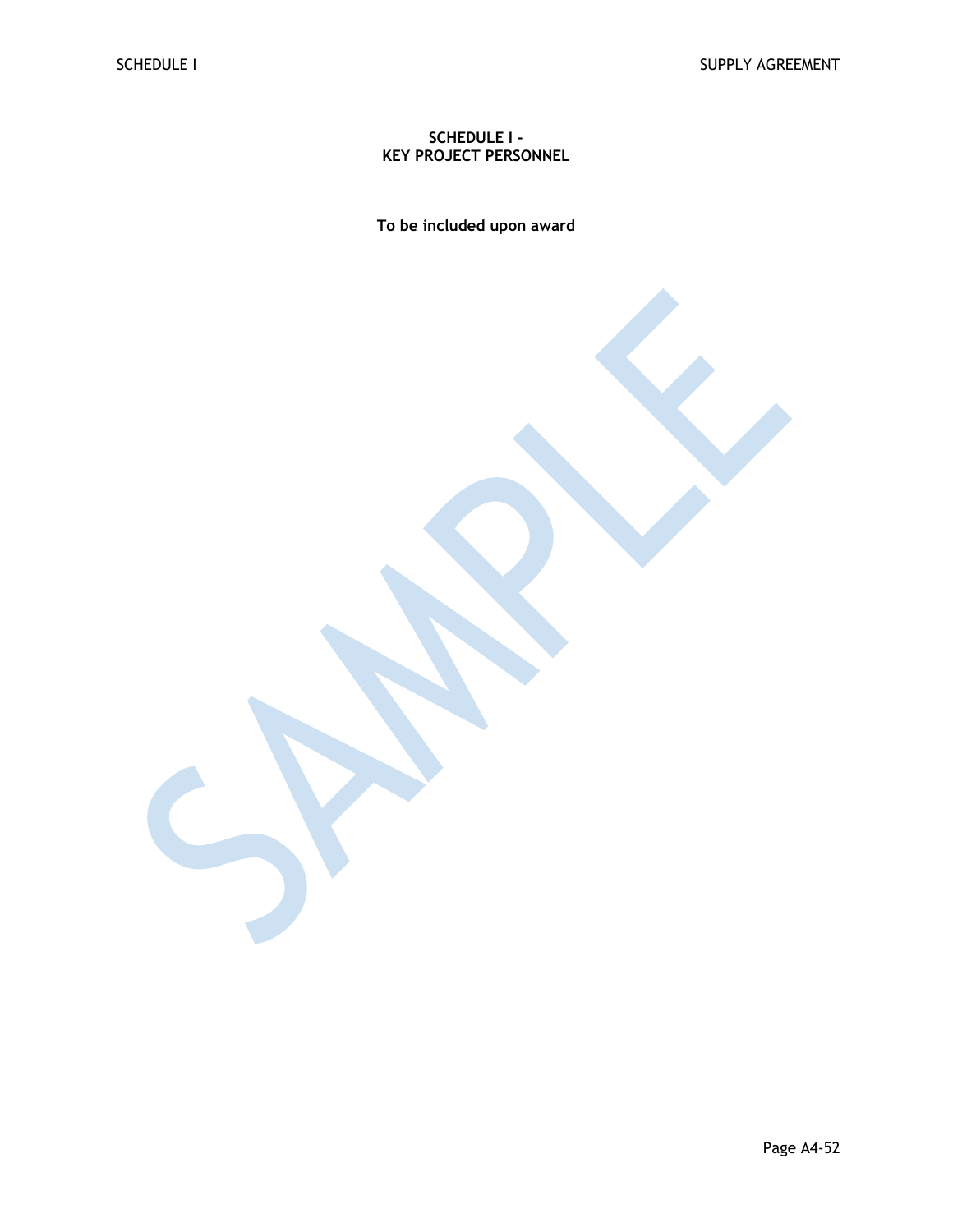## **SCHEDULE J - INSURANCE CERTIFICATES**

**Attached upon award**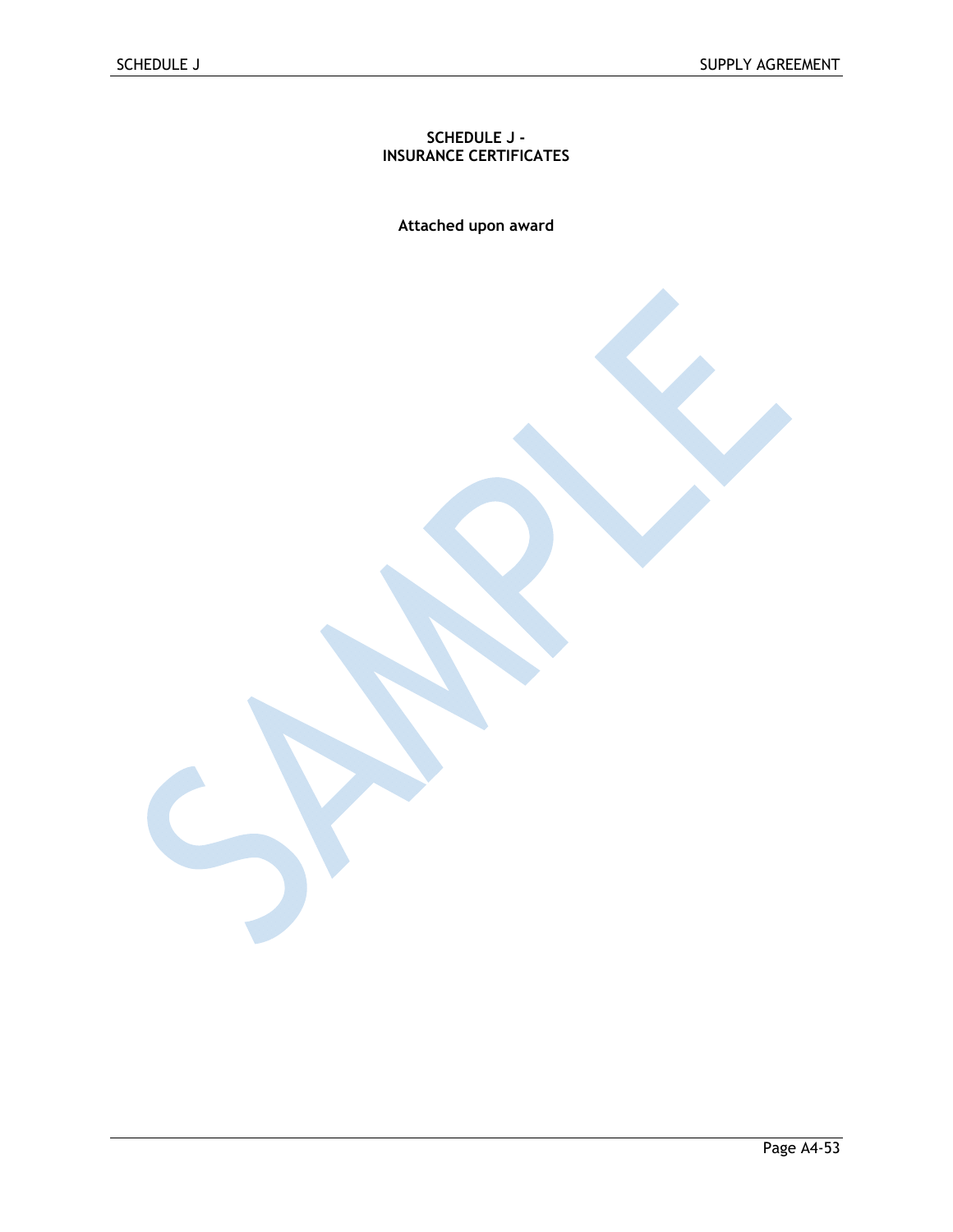### **SCHEDULE K - REQUEST OF PROPOSALS**

**Not attached but incorporated by reference**